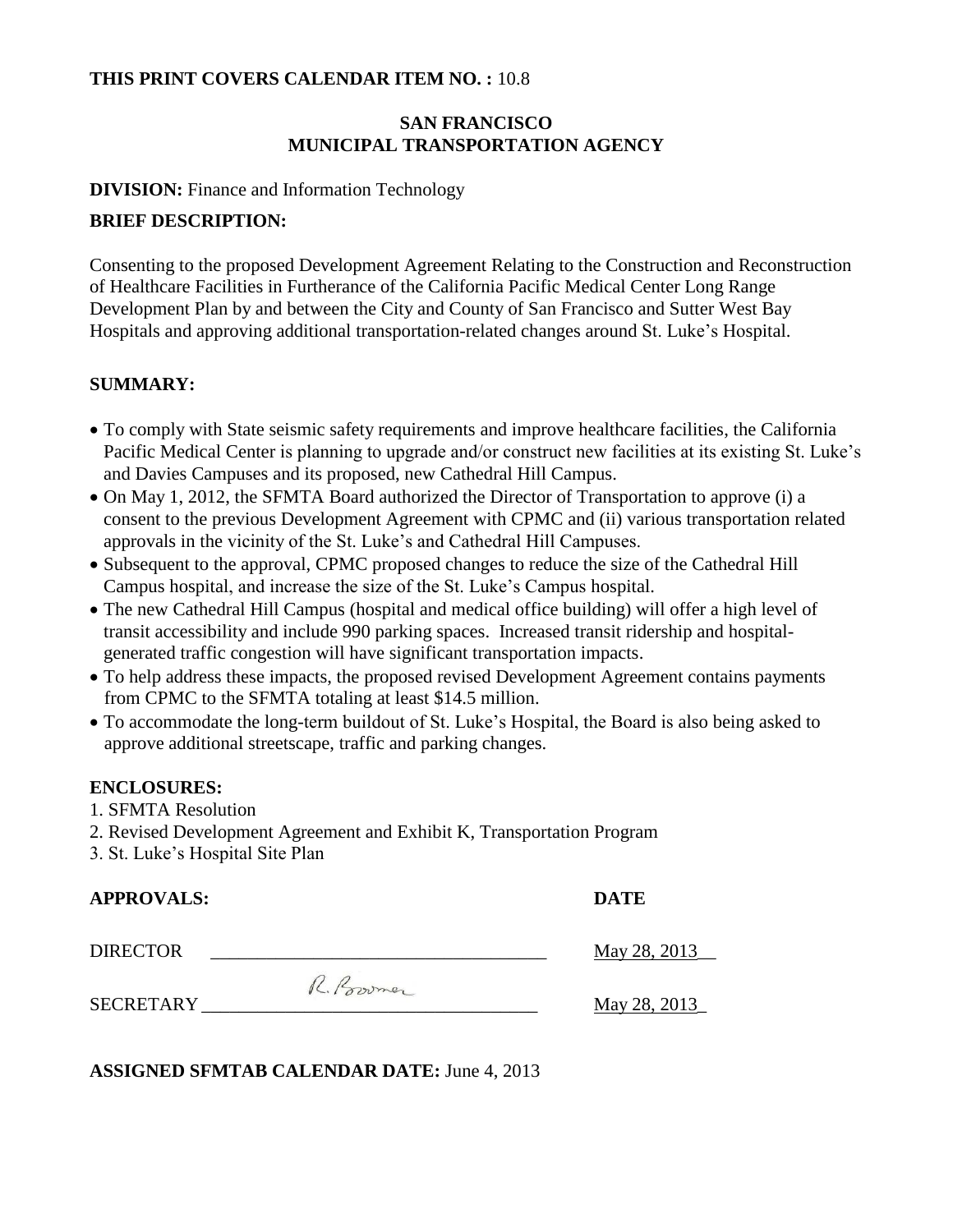## **PURPOSE**

On May 1, 2012, the SFMTA Board authorized the Director of Transportation to execute the "Consent to the Development Agreement Relating to the Construction and Reconstruction of HealthCare Facilities in Furtherance of the California Pacific Medical Center ("CPMC") Long Range Development Plan ("LRDP") by and between the City and County of San Francisco and Sutter West Bay Hospitals (dba CPMC)".

Subsequently, CPMC has amended its LRDP and has proposed to reduce the size of the hospital at the Cathedral Hill Campus, and increase the size of the replacement hospital at the St. Luke's Campus. As a result of these changes, the parties have proposed an update to the transportation component of the Development Agreement.

Also on May 1, 2012, in Resolution 12-064, the SFMTA Board approved transportation-related changes in the vicinity of the St. Luke's Campus and the proposed Cathedral Hill Campus. Those changes are not altered by the revised CPMC LRDP, but this calendar item includes additional transportation related changes at the St. Luke's Campus as described in the staff report.

## **GOAL**

This proposed ordinance shall assist the SFMTA in achieving the following of its strategic goals:

Goal 2: Make transit, walking, cycling, taxi, ridesharing and carsharing the preferred means of travel. Objective 2.2 – Improve transit performance Objective 2.3 – Increase use of all non-private auto modes

Goal 3: Improve the environment and quality of life in San Francisco Objective 3.2 – Increase the transportation system's positive impact to the economy Objective 3.4 – Deliver Services Efficiently Objective 3.5 – Reduce capital and operating structural deficits

# **DESCRIPTION**

# **Proposed Project**

CPMC currently operates four medical campuses in San Francisco: St. Luke's (located at Cesar Chávez and Valencia), Davies (Duboce and Noe), Pacific (Clay and Buchanan) and California (California and Maple). With over 6,000 employees, CPMC is San Francisco's second largest non-public employer, and fourth largest employer overall. In order to comply with State seismic safety requirements and improve its healthcare facilities, CPMC is planning the following major upgrades:

- Construction of a new seven-story, 120-bed acute care hospital at St. Luke's to replace the existing hospital, and a seven-story medical office building.
- Construction of a new, four-story medical office building housing the Neuroscience Institute at Davies.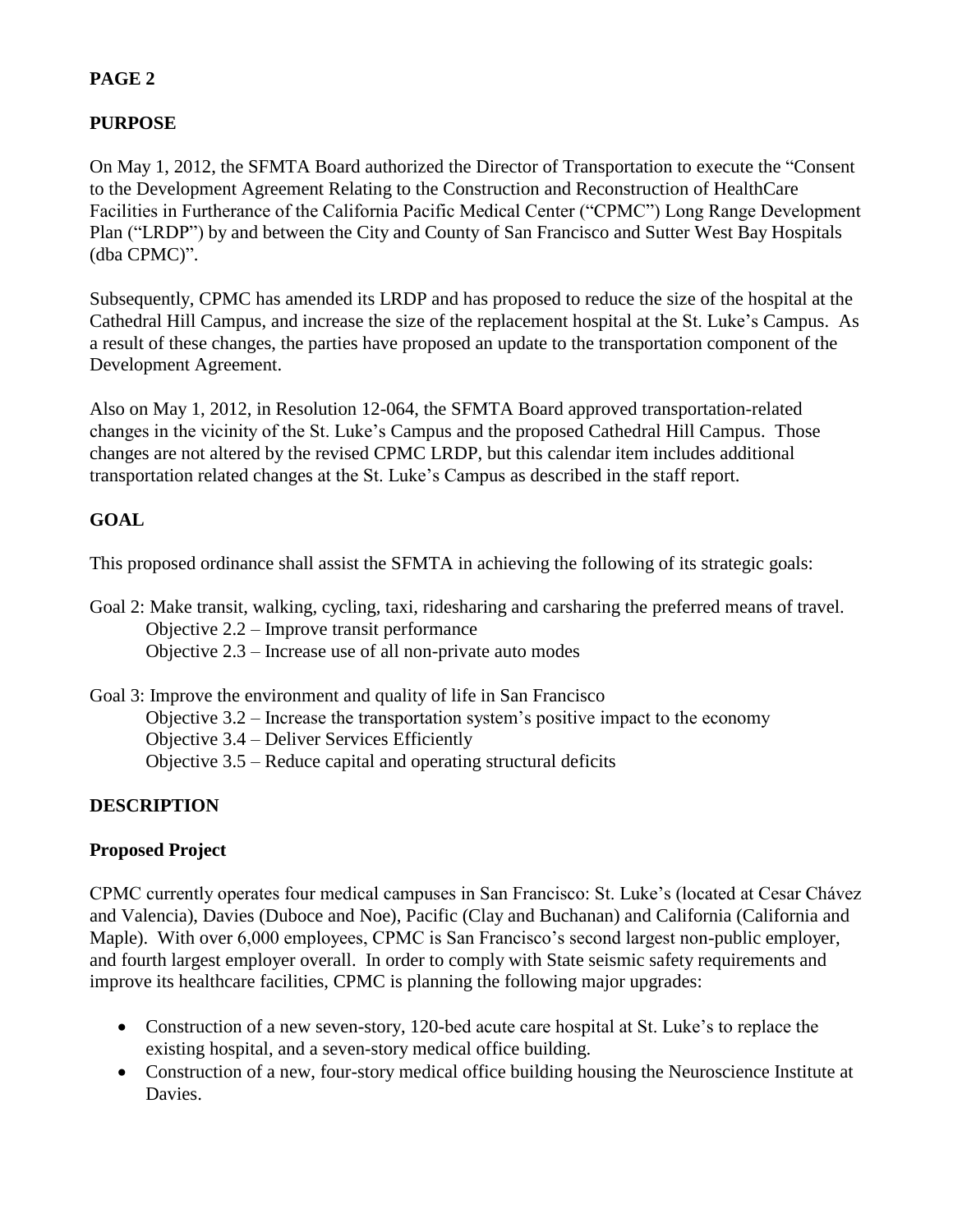• Construction of a new 12-story, 274-bed hospital and a nine-story medical office building at the Cathedral Hill Campus (Geary Boulevard/Street and Van Ness Avenue). CPMC will transfer acute care services from its California and Pacific Campuses to Cathedral Hill once completed. CPMC also has the option to add 30 additional beds at Cathedral Hill if St. Luke's Hospital reaches 75% bed utilization.

As noted above, CPMC amended its LRDP from that presented to the City for approval in 2012. The following table illustrates the changes to CPMC's hospital projects since last year:

| <b>Hospital Characteristics</b>                | May 2012    | Current  |
|------------------------------------------------|-------------|----------|
|                                                |             | Proposal |
| Cathedral Hill Hospital                        |             |          |
| <b>Beds</b>                                    | 555         | $274*$   |
| <b>Floors</b>                                  | 15          | 12       |
| Height (feet)                                  | 265         | 226      |
| Size (square feet)                             | 1.2 million | 989,000  |
| <b>Parking Spaces</b>                          | 1,227       | 990**    |
| Cathedral Hill Hospital                        | 513         | 276      |
| Cathedral Hill Medical Office Building         | 542         | 542      |
| 1375 Sutter Medical Office Building (existing) | 172         | 172      |
| St. Luke's Hospital                            |             |          |
| <b>Beds</b>                                    | 80          | 120      |
| Floors                                         | 5           |          |
| Height (feet)                                  | 99          | 142      |
| Size (square feet)                             | 155,000     | 235,000  |
| <b>Parking Spaces</b>                          | 450         | 450      |

Modifications to CPMC Hospital Projects

\* Option to add 30 additional beds at Cathedral Hill if St. Luke's reaches 75 bed utilization \*\* Includes new parking at Cathedral Hill Hospital and Cathedral Hill Medical Office Building plus the existing 172-space parking garage at the 1375 Sutter Medical Office Building. CPMC is studying the best way to achieve the reduction of 237 spaces on the campus and may ultimately propose to remove some or all of this parking from the proposed MOB instead of/in addition to the hospital.

The proposed Development Agreement (as revised from 2012) is a result of negotiations between CPMC and the Mayor's Office on behalf of various City departments, including the Planning Department, Department of Building Inspection, Department of Public Health, the Health Service System, Department of Public Works, the Controller's Office, and the SFMTA.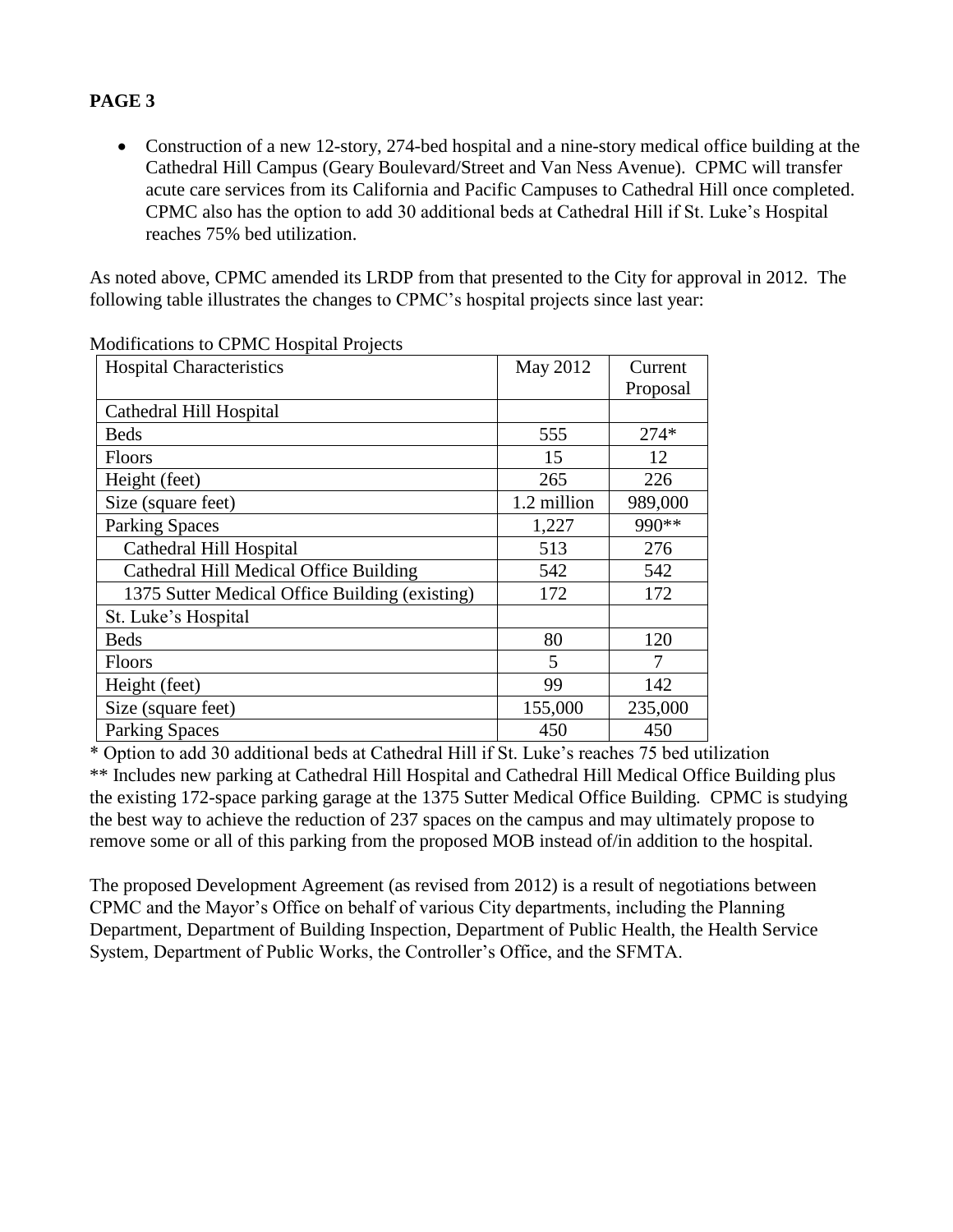### **Transportation Impacts**

In terms of transportation, the most significant feature of the LRDP is the proposed Cathedral Hill Campus, consisting of a new hospital and medical office building, and the conversion of the existing 1375 Sutter Medical Office Building from mixed office to all medical office. Located at Geary Boulevard and Van Ness Avenue, the campus will provide a high level of transit accessibility to patients, employees and visitors. Currently, the 38 Geary, 38L Geary Limited, 47 Van Ness and 49 Van Ness-Mission lines stop at that intersection and Geary and Van Ness have been identified as future Bus Rapid Transit (BRT) corridors. The 2 Clement, 3 Jackson, 19 Polk and 31 Balboa lines and Golden Gate Transit regional buses also serve the facility directly, or are within walking distance. Over 120,000 SFMTA customers, or 15% of total Muni ridership, ride one of the routes listed above on a typical weekday. In addition, Polk Street has a dedicated bicycle lane and Sutter and Post Streets are designated bicycle routes.

To accommodate expected travel demand arriving by private vehicles, CPMC is proposing to add 818 new parking spaces, in addition to the existing 172-space parking garage at the 1375 Sutter Medical Office Building. Current plans call for the construction of a 276-space parking garage for the Cathedral Hill Hospital and a 542-space parking garage for the Cathedral Hill Medical Office Building, although CPMC is studying the best way to distribute the new spaces between these two facilities. The reduction in the size of the hospital would increase the amount of parking in the vicinity of Geary and Van Ness, although not to the level as previously proposed (990 v. 1227 spaces).



*Map showing location of the proposed Cathedral Hill Campus at Geary and Van Ness in relation to existing transit lines*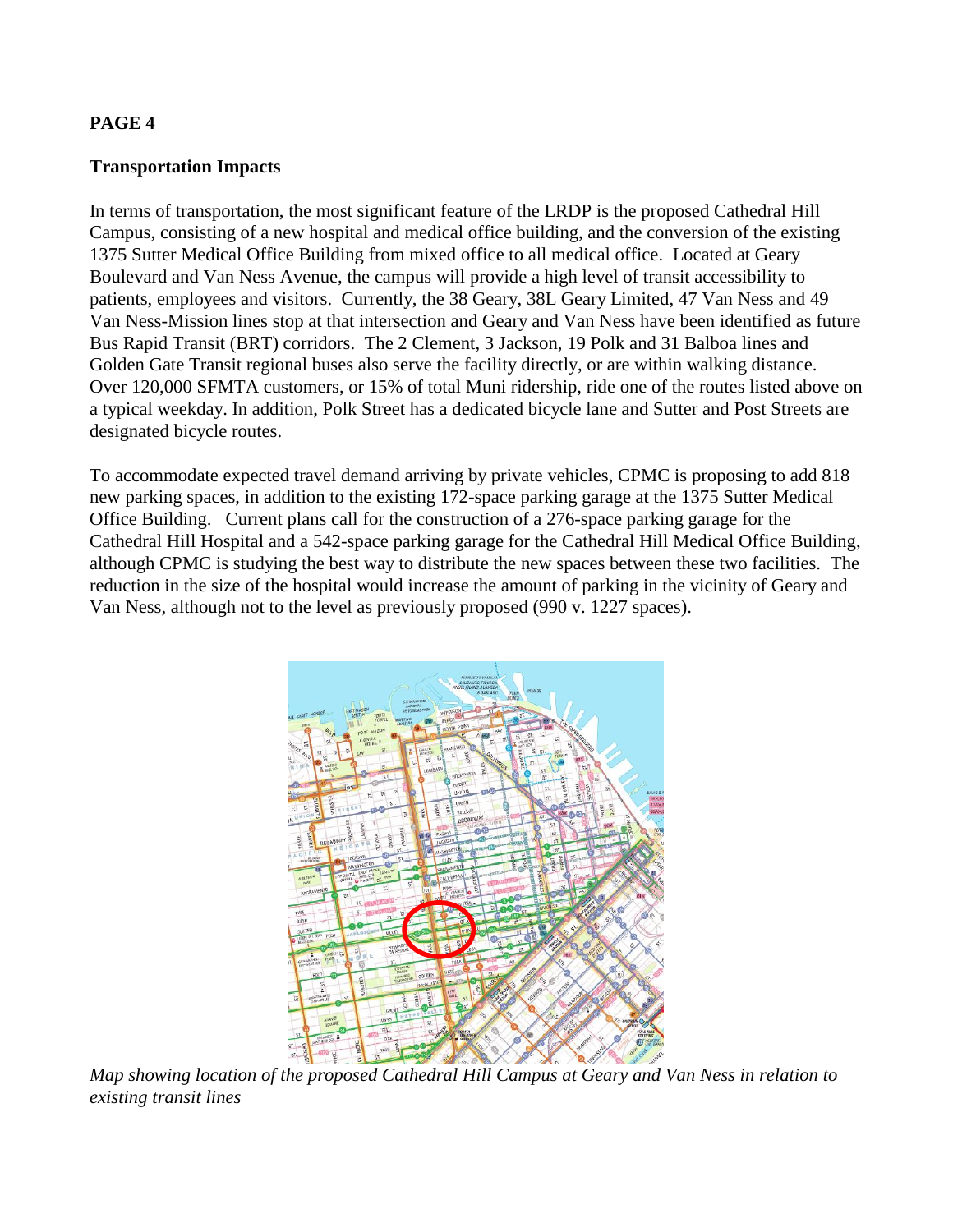In April 2012, the Planning Commission certified the Final Environmental Impact Report for the LRDP (for all CMPC campuses), which included an assessment of transportation impacts. Major transportation-related impacts for the Cathedral Hill Campus included:

- The Campus would generate an estimated 19,947 daily net new person trips, including 593 vehicle and 586 transit trips during the AM peak hour and 609 vehicle and 551 transit trips during the PM peak hour
- By 2030, the Campus would generate significant and unavoidable traffic impacts at the intersections of Polk and Geary, Van Ness and Market, and Van Ness and Pine during the morning and/or evening peak hour
- By 2030, the Campus would result in significant and unavoidable transit delay impacts to the 3 Jackson (during the PM peak hour), 19 Polk (during the PM peak hour), 38 Geary/38L Geary Limited (during both AM and PM peak periods), 47 Van Ness (during the PM peak hour) and 49 Van Ness-Mission (during both peak periods)

In partnership with CPMC, the SFMTA developed a cost and schedule model to assess the transit resource implications of CPMC's Cathedral Hill Campus on a route-by-route basis. The model focused on the following areas:

- Transit Delay: Vehicle trips generated by CPMC's Cathedral Hill Campus will increase congestion in the area, thereby slowing Muni vehicles and lengthening travel times for Muni customers passing by the facility. Additional vehicles and operators are required to maintain service headways and reliability.
- Transit Capacity: CPMC's Cathedral Hill Campus will generate additional transit ridership, which may require additional resources given existing ridership patterns on Van Ness and Geary.

In order to help mitigate the significant transportation impacts, the EIR proposed that CPMC contribute funds to purchase and operate additional Muni vehicles on the impacted lines. CPMC negotiated with the Mayor's Office and the SFMTA to determine a mutually-acceptable transportation program funding package consistent with the EIR findings and SFMTA's cost and schedule model. Although the transportation funding program will help mitigate the significant impacts described above, the impacts will remain significant and unavoidable.

# **Modified Development Agreement: Transportation Program**

Following an extensive analysis of the transportation impacts, the SFMTA and the Mayor's Office entered into negotiations with CPMC to determine how to best address transportation impacts both at the Cathedral Hill Campus and other CPMC campuses. The parties arrived at an initial Development Agreement which was presented to the SFMTA Board on May 1, 2012.

After the SFMTA Board consented to previously proposed Development Agreement, CPMC amended its LRDP to increase the size of the replacement hospital at the St. Luke's Campus, and reduce the size of the proposed Cathedral Hill Campus Hospital. The reduction in the size of the Cathedral Hill Hospital will result in a reduction of the magnitude of transportation impacts of the facility analyzed in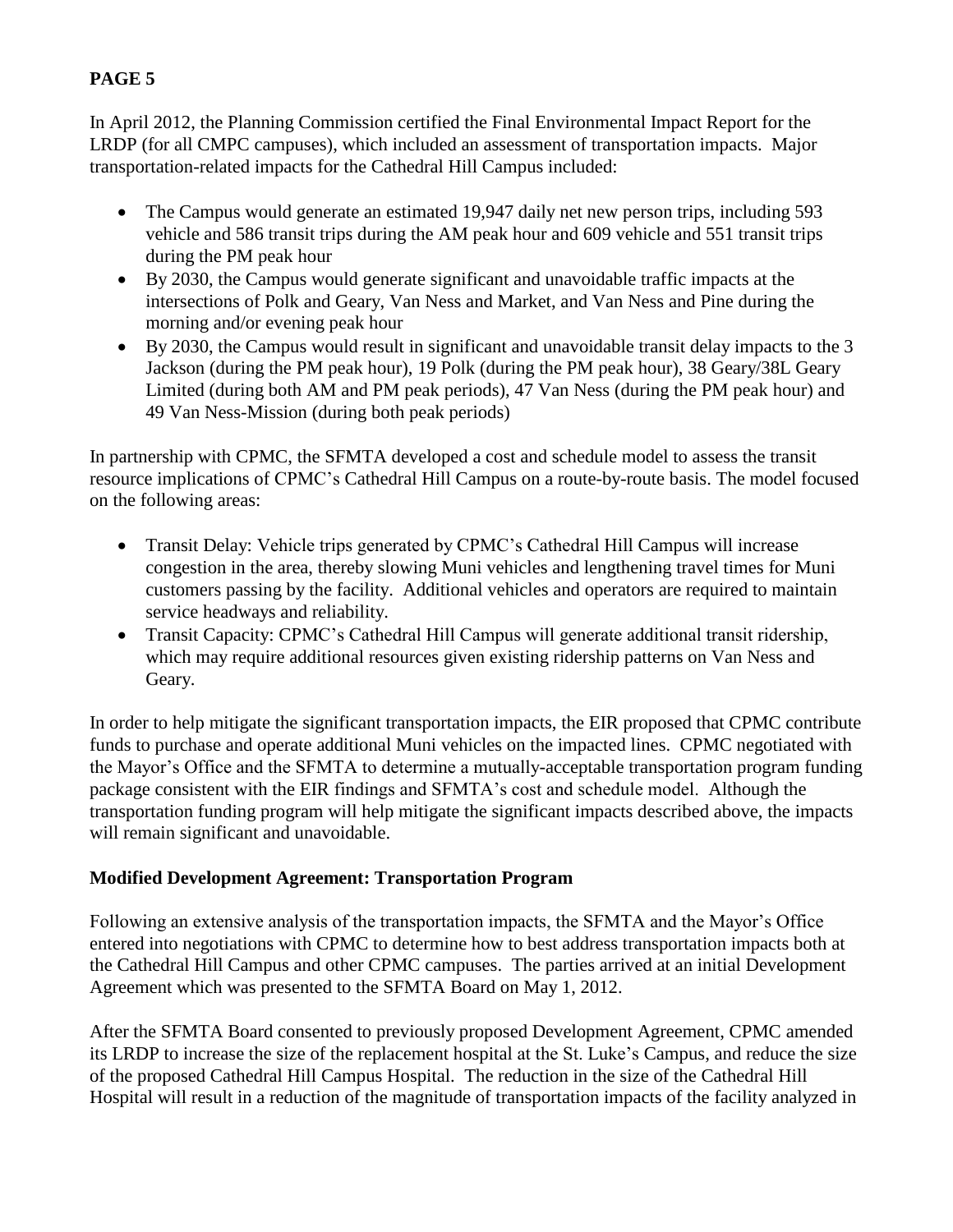the EIR, although those impacts will remain significant and unavoidable. As such, CPMC and the City have agreed to the following provisions, some of which have been modified from or added to the original proposal (please see Exhibit K in the attached Enclosure):

• Bus Rapid Transit (same)

CPMC will provide \$5 million in funding for the proposed Van Ness and Geary BRT projects. This payment would be used for hard or soft costs of planning, administration and, if approved, construction associated with BRT adjacent to the Cathedral Hill Campus.

• SFMTA Fee (same)

To encourage people traveling to or from the Cathedral Hill Campus to use non-private automobile modes, CPMC will pay a fee to SFMTA of \$0.50 off-peak and \$0.75 peak for each entry and exit at the Cathedral Hill Hospital and Medical Office Building garages to support transit operations. Peak hours shall be weekdays between 7:00 am and 9:00 am and between 4:00 pm and 6:00 pm. This fee shall be in effect for ten years following the opening of each garage and increase by six percent every two years. Total estimated revenue is approximately \$300,000 annually, less than the original proposal due to the decrease in the number of parking spaces.

• Transit Fee (revised)

In lieu of the Transit Impact Development Fee (which does not apply to non-profits ), CPMC shall pay \$6,500,000 to help address transit delay impacts on Muni vehicles associated with traffic generated from new CPMC facilities. This amount is approximately equivalent to applying the updated TIDF rates to the net new square footage of these buildings after subtracting out prior uses at the facility sites. This Transit Fee represents a decrease of \$3,954,198.54 from the transit fee proposed in the previous Development Agreement due to the reduced size of the Cathedral Hill Campus Hospital.

Bicycle Studies (same)

In order to encourage increased bicycle use, CPMC shall pay the SFMTA \$400,000 to study improvements to bicycle facilities in several key locations:

- a. Develop preferred bicycle routes and recommend improvements to existing facilities between the CPMC campuses;
- b. Develop design alternatives for improved bicycle facilities on Polk Street near the new Cathedral Hill Campus;
- c. Develop traffic calming proposals along the 'Wiggle' (i.e., the approximately one-mile zig-zagging bicycle route from Market Street to Golden Gate Park), near the Davies Campus; and
- d. Design traffic calming improvements along 26th Street between Valencia Street and Potrero Avenue to discourage spillover traffic from Cesar Chávez Street around the St. Luke's Campus.
- Annual Transportation Surveys (new) CPMC shall implement the March 24, 2011 Transportation Demand Management Plans (TDMPs) (amended April 1, 2013) for St. Luke's, Cathedral Hill, Pacific and Davies Campuses.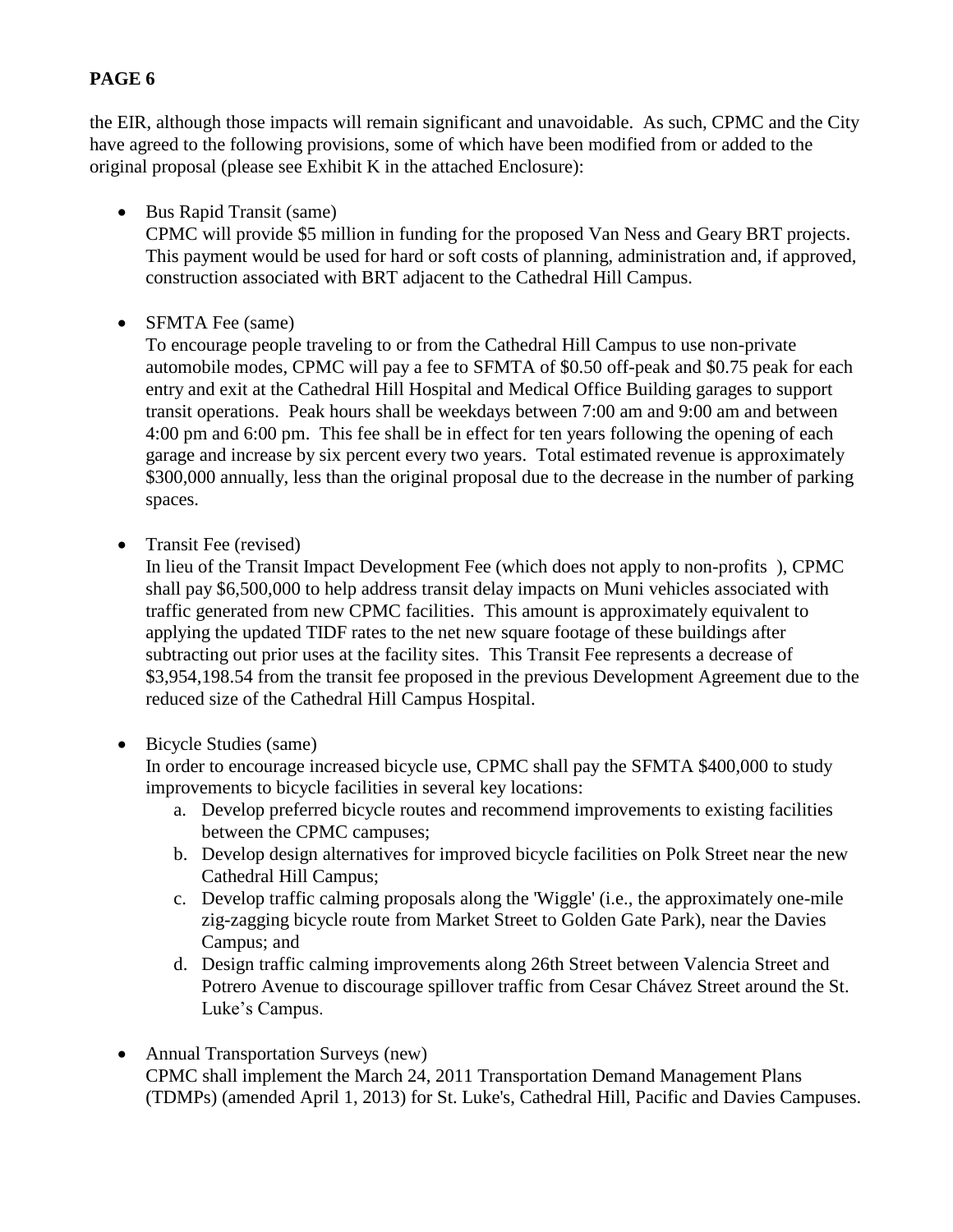At no cost to the City, CPMC shall also conduct annual employee surveys and tri-annual surveys for employees/patients/visitors to assess the implementation of each TDMP. The respective surveys for each location shall begin within one year following the opening of the St. Luke's Hospital for the St. Luke's Campus, the opening of the Cathedral Hill Hospital for the Cathedral Hill and Pacific Campus, and the opening of the Neurosciences Institute Building for the Davies Campus. Once started, the surveys shall continue for ten years. Upon completion, CPMC will share the results of these surveys with the City's Planning Department and the SFMTA.

As described in the TDMP, there is an aggregate system-wide 15 percent target for reducing single occupancy vehicle trips from the current baseline mode split by 2024. If any two consecutive surveys show non-attainment of the applicable percentage, CPMC shall consult with Planning Director and the Director of Transportation to identify feasible measures that CPMC can reasonably implement to reduce the single occupancy vehicle percentage.

- Additional Transportation Studies for Cathedral Hill (new)
- To help monitor future congestion and the effects of Cathedral Hill projects on the transportation network, CPMC shall fund additional transportation studies up to \$40,000 (in inflation-adjusted dollars) for the Cathedral Hill Campus and its immediate vicinity. The SFMTA may request such funding up to 3 times beginning at least three years after the opening of the new hospital at Cathedral Hill and occurring no more frequently than every three years thereafter. If the studies determine that area congestion exceeds currently projected levels or that the transportation-related operational characteristics (e.g., freight loading, parking garage access, passenger loading, etc.) of the Cathedral Hill Campus adversely affect the SFMTA transportation network, CPMC will consult with the SFMTA to determine if there are additional feasible transportation demand management measures or other measures that might reasonably be implemented by CPMC, at no cost to the City, to reduce its contribution to transportation congestion in the area.
- Additional Funds for Transportation Demand Management at Cathedral Hill (new) If any of the scheduled transportation surveys for Cathedral Hill employees, patients and visitors show in the aggregate that the Drive Alone mode split percentages exceed those indicated in the June 2010 CPMC Long Range Development Plan Transportation Impact Study, CPMC shall pay to SFMTA \$75,000 (adjusted for inflation) within 60 days. The SFMTA will use these funds solely for transportation demand management or transportation improvements related to the Cathedral Hill Campus traffic area as determined by the SFMTA.
- Clipper Cards/Fare Subsidy (new) CPMC shall establish a master account for all employees with the Clipper Card Program or similar/successor electronic debit and transfer mechanism. As part of its Transportation Demand Management (TDM) plan, CPMC shall encourage all employees to enroll in the program and purchase a Clipper Card. CPMC shall provide a 50 percent subsidy on the price of the fare product purchased, up to the value of an adult Muni-Only Fast Pass (currently \$64, but subject to future price adjustments).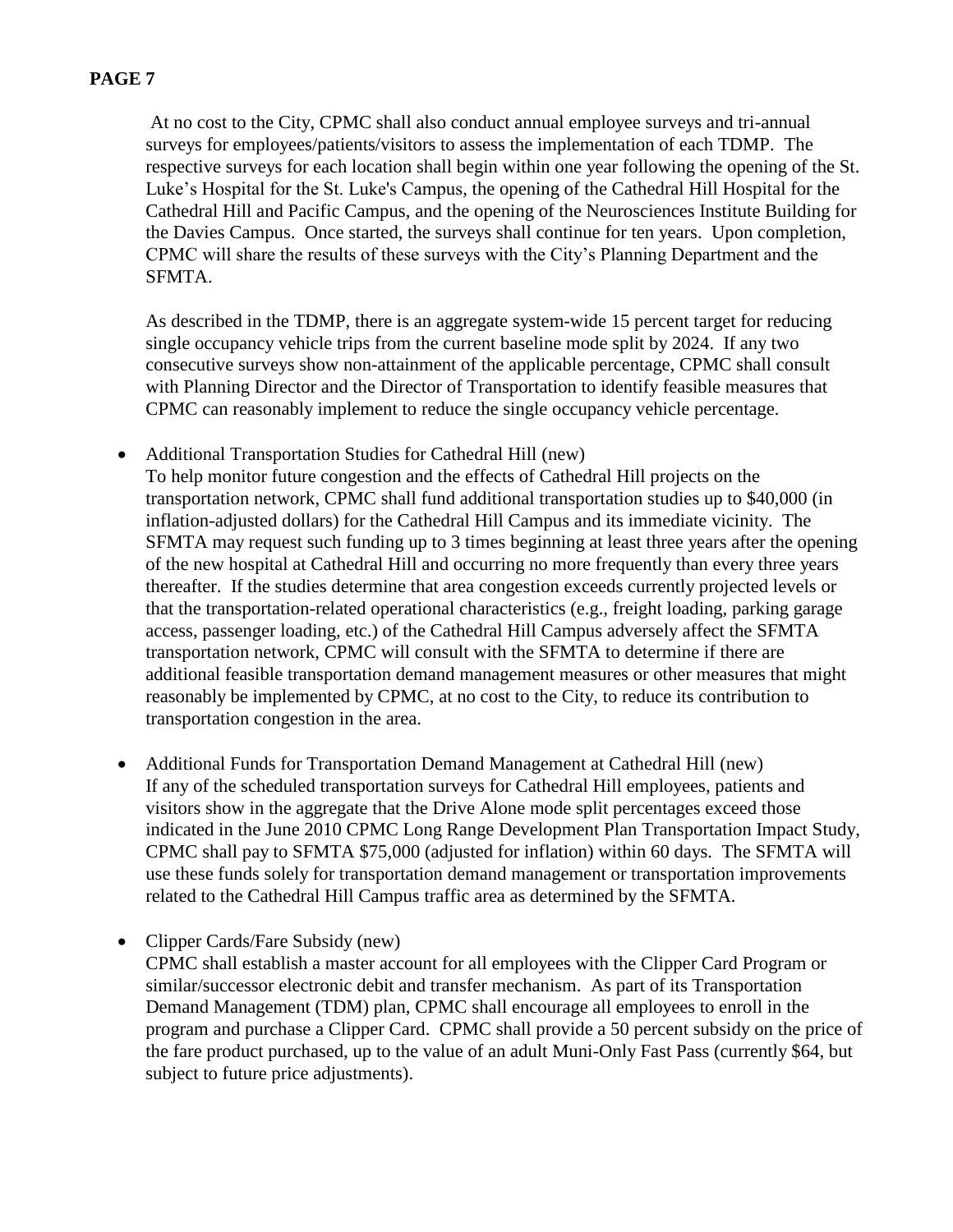Cathedral Hill Campus Garages Parking Restrictions (new) CPMC's Cathedral Hill Campus garages shall be available only to visitors, employees and staff of the Campus after 7 p.m.

# **Summary of Major Modifications to Development Agreement Provisions**

| Category              | <b>May 2012 Tentative Development</b>         | <b>May 2013 Revised Development</b>                                                |
|-----------------------|-----------------------------------------------|------------------------------------------------------------------------------------|
|                       | <b>Agreement</b>                              | <b>Agreement</b>                                                                   |
| Van Ness and          | \$5,000,000                                   | No change                                                                          |
| <b>Geary BRT</b>      |                                               |                                                                                    |
| Project               |                                               |                                                                                    |
| Contribution          |                                               |                                                                                    |
| <b>SFMTA Fee</b>      | \$0.50 per vehicle entry and exit (off-       | No change (although total estimated                                                |
|                       | peak)                                         | revenue would be less due to the lower                                             |
|                       | \$0.75 per vehicle entry and exit (peak)      | number of parking spaces)                                                          |
|                       | 6 percent rate increase every two             |                                                                                    |
|                       | years                                         |                                                                                    |
| <b>Transit Impact</b> | \$10,454,198.54                               | \$6,500,000.00                                                                     |
| Fee                   |                                               |                                                                                    |
| Bicycle               | \$400,000 to study improvements to            | No change                                                                          |
| <b>Studies</b>        | bicycle safety, facilities and<br>circulation |                                                                                    |
|                       |                                               |                                                                                    |
| Annual                | No requirement                                | CPMC responsible for annual employee                                               |
| Transportation        |                                               | and tri-annual employee/patient/visitor                                            |
| Surveys               |                                               | surveys to determine compliance with<br>single occupancy vehicle reduction targets |
|                       |                                               | and identify remedies for not reaching                                             |
|                       |                                               | these targets                                                                      |
| Additional            | No requirement                                | CPMC shall fund up to three additional                                             |
| Transportation        |                                               | transportation studies for the Cathedral                                           |
| Studies for           |                                               | Hill Campus, spaced over three-year                                                |
| Cathedral Hill        |                                               | periods or longer, and identify options                                            |
|                       |                                               | should congestion exceed projected levels                                          |
|                       |                                               | or transportation-related operational                                              |
|                       |                                               | impacts adversely affect the network                                               |
| Additional            | No requirement                                | If annual transportation surveys show that                                         |
| Transportation        |                                               | the drive alone mode split exceeds what is                                         |
| Studies for           |                                               | indicated in the June 2010 CPMC Long                                               |
| Cathedral Hill        |                                               | Range Development Plan Transportation                                              |
|                       |                                               | Impact Study, CPMC shall pay \$75,000                                              |
|                       |                                               | (adjusted for inflation) to the SFMTA for                                          |
|                       |                                               | transportation demand management or                                                |
|                       |                                               | transportation improvements related to                                             |
|                       |                                               | Cathedral Hill                                                                     |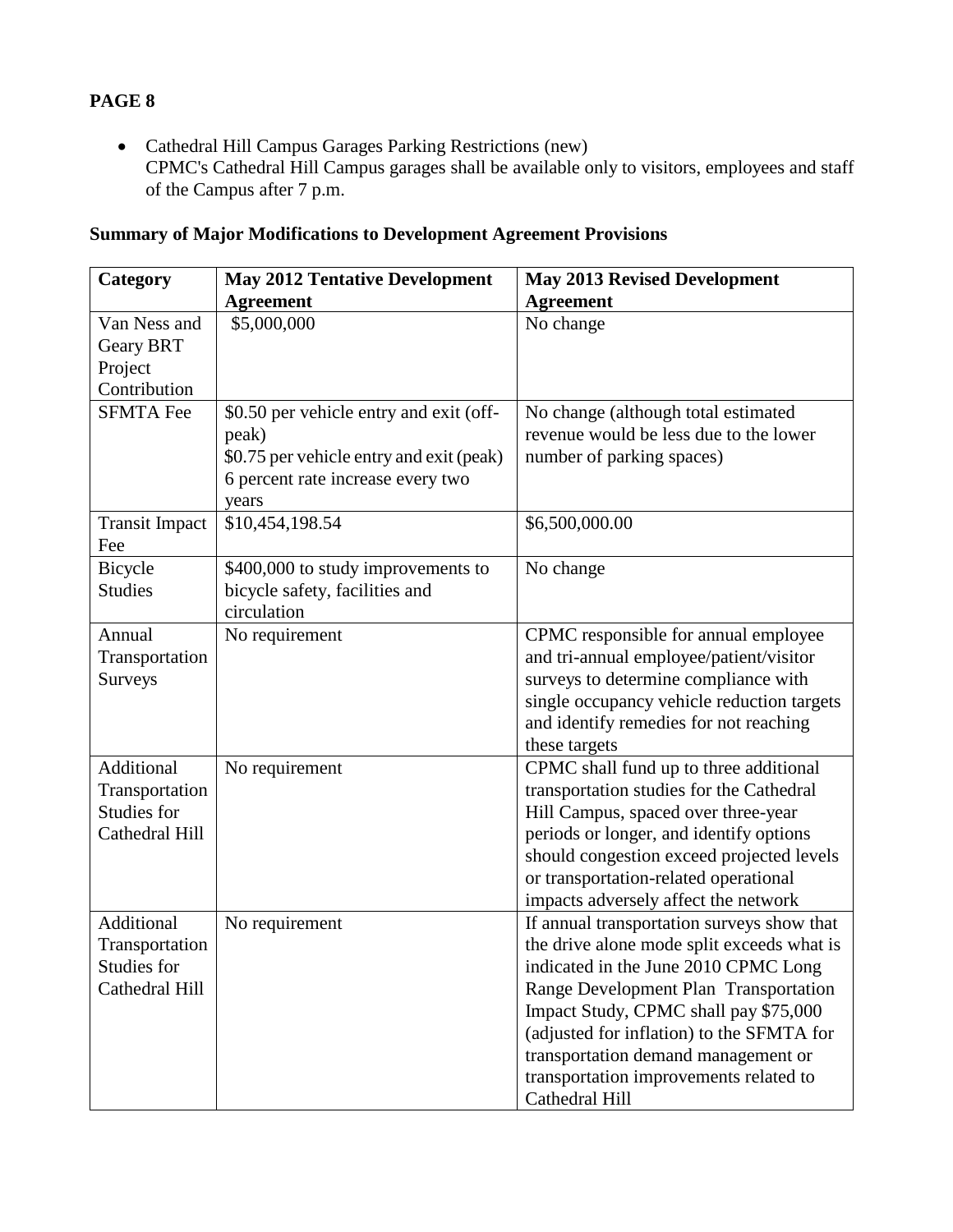| Category     | <b>May 2012 Tentative Development</b> | <b>May 2013 Revised Development</b>        |
|--------------|---------------------------------------|--------------------------------------------|
|              | <b>Agreement</b>                      | <b>Agreement</b>                           |
| Clipper      | No requirement                        | CPMC shall encourage transit by providing  |
| Cards/Fare   |                                       | a 50% fare subsidy up to the value of an   |
| Subsidy      |                                       | adult Muni-Only Fast Pass (currently \$64) |
| Garage       | No requirement                        | CPMC's Cathedral Hill Campus garages       |
| Parking      |                                       | shall be available only to visitors,       |
| Restrictions |                                       | employees and staff of the Campus after 7  |
|              |                                       | p.m.                                       |
| Clipper      | No requirement                        | CPMC shall encourage transit by            |
| Cards/Fare   |                                       | providing a 50% fare subsidy up to the     |
| Subsidy      |                                       | value of an adult Muni-Only Fast Pass      |
|              |                                       | (currently \$64)                           |

## **Summary of Major Modifications to Development Agreement Provisions (continued)**

## **Transportation Changes – St. Luke's Campus**

On May 1, 2012, the SFMTA Board also approved various streetscape, traffic and parking changes related to the reconstruction of St. Luke's Hospital and development of the Cathedral Hill Medical Center.

Since that time, one additional traffic change has been proposed and approved by SFMTA's Transportation Advisory Committee (TASC) (please the site diagram in the Enclosure):

- Widen the sidewalk on the west side of Valencia Street from Cesar Chavez Street to Duncan Street (previously, the widening of only the first 19 feet of Valencia Street south of Cesar Chavez Street had been authorized).
- Establish a mid-block bulbout on Valencia Street
- Establish a bus zone on Valencia Street.

The other traffic and sidewalk improvements approved in Resolution 12-064 on May 1, 2012 remain as approved.

The specific traffic modifications requiring approval for St. Luke's Hospital areas, which were reviewed in the project's Environmental Impact Report, are as follows:.

## **ESTABLISH – TOW-AWAY, NO STOPPING ANYTIME**

Valencia Street, west side, from Cesar Chavez Street to 354 feet southerly

# **ESTABLISH – SIDEWALK WIDENING**

Valencia Street, west side, from Cesar Chavez Street to 175 feet southerly and from Duncan Street to 117 feet northerly (sidewalk to be widened from ten feet to 18 feet).

Valencia Street, west side, from 275 feet to 354 feet south of Cesar Chavez Street (widens sidewalk from ten feet to 26 feet for a 79 foot long bulb)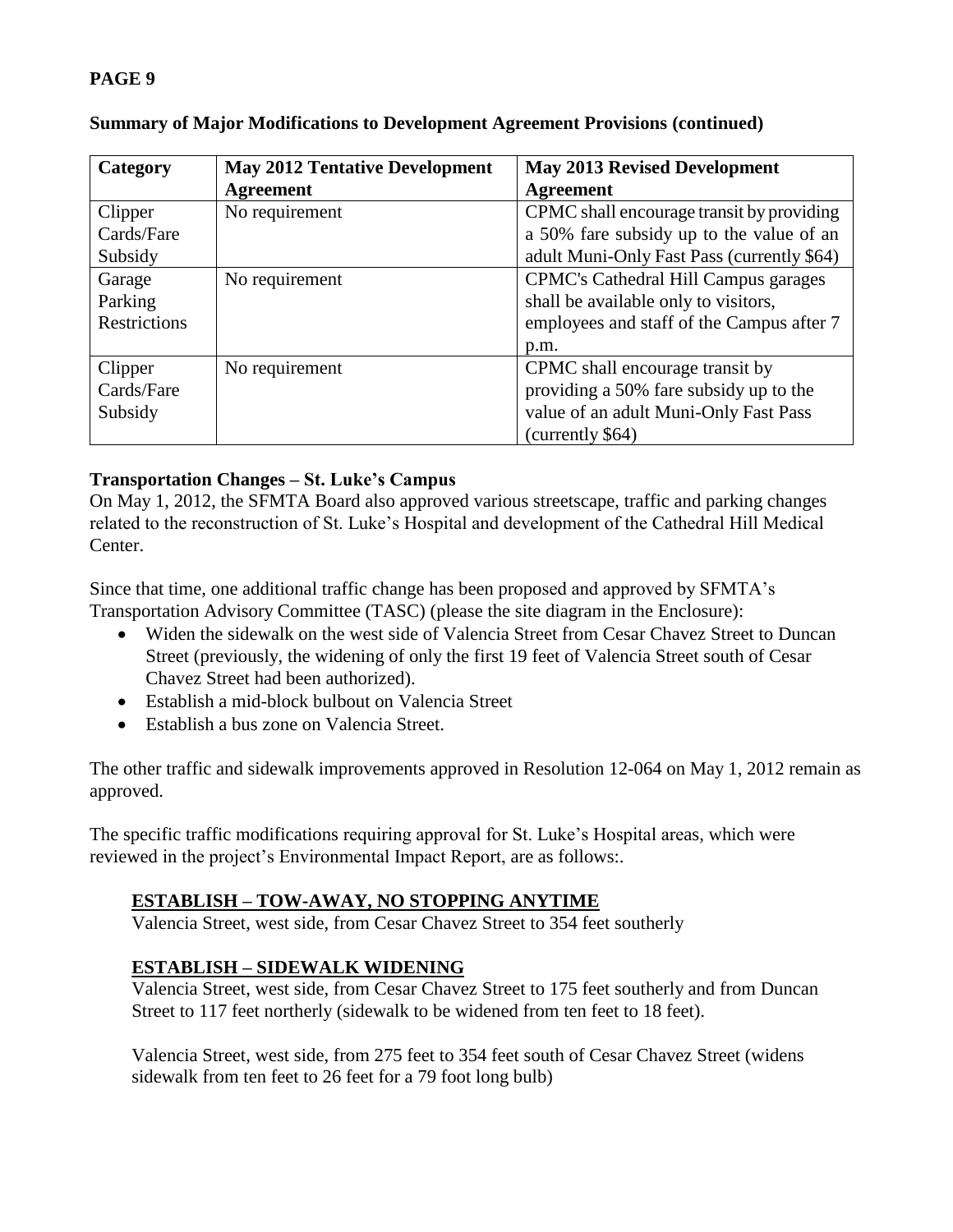### **ESTABLISH – BUS ZONE**

Valencia Street, west side, from 175 feet to 275 feet south of Cesar Chavez Street

### **FUNDING IMPACT**

Over the lifetime of the proposed Development Agreement, CPMC would pay the SFMTA at least \$14.5 million in current dollars. In addition, CPMC would be responsible for funding and constructing the streetscape changes associated with the traffic and parking changes listed above.

### **ALTERNATIVES CONSIDERED**

The alternative to not executing the Consent to the proposed Development Agreement would be to renegotiate the terms of the Development Agreement. Renegotiating terms of the Agreement would delay project construction and may not necessarily result in provisions that would benefit the SFMTA more than the current proposal. Not moving forward with the Cathedral Hill or St. Luke's projects would mean that the projects' transportation-related impact would not materialize; however, CPMC would also not be able to comply with State seismic regulations or improve healthcare facilities.

### **OTHER APPROVALS RECEIVED OR STILL REQUIRED**

The City Attorney's Office has reviewed the item. The Development Agreement must be approved by the Board of Supervisors. The CMPC Project must also be approved by the Department of Public Works, and the Department of Building Inspection.

The Planning Commission certified an EIR on the CPMC LRDP on April 26, 2012, in Motion No. 18588 pursuant to the California Environmental Quality Act (California Public Resources Code Sections 21000 et seq.) ("CEQA"), the CEQA Guidelines (14 Cal. Code Reg. Sections 15000 et seq.) and Chapter 31 of the Administrative Code. Certification of the EIR was upheld on appeal by the Board of Supervisors in Motion No. M13-042. The Planning Department reviewed the revised CPMC LRDP and prepared an Addendum to the FEIR on May 9, 2013. On May 23, 2013, the Planning Commission approved the revised CPMC LRDP, and adopted findings under CEQA, including a statement of overriding considerations and a mitigation monitoring and reporting program. Also on May 23, 2013, the Planning Commission found that the CPMC LRDP was consistent with the General Plan and with the Eight Priority Policies of City Planning Code Section 101.1. Staff recommends that the SFMTA Board adopt the CEQA findings as well as the General Plan consistency findings adopted by the Planning Commission.

#### **RECOMMENDATION**

Staff recommends that the SFMTA Board consent to the proposed Development Agreement Relating to the Construction and Reconstruction of Healthcare Facilities in Furtherance of the California Pacific Medical Center Long Range Development Plan by and between the City and County of San Francisco and Sutter West Bay Hospitals, and approve the traffic and sidewalk modifications around the St. Luke's Campus.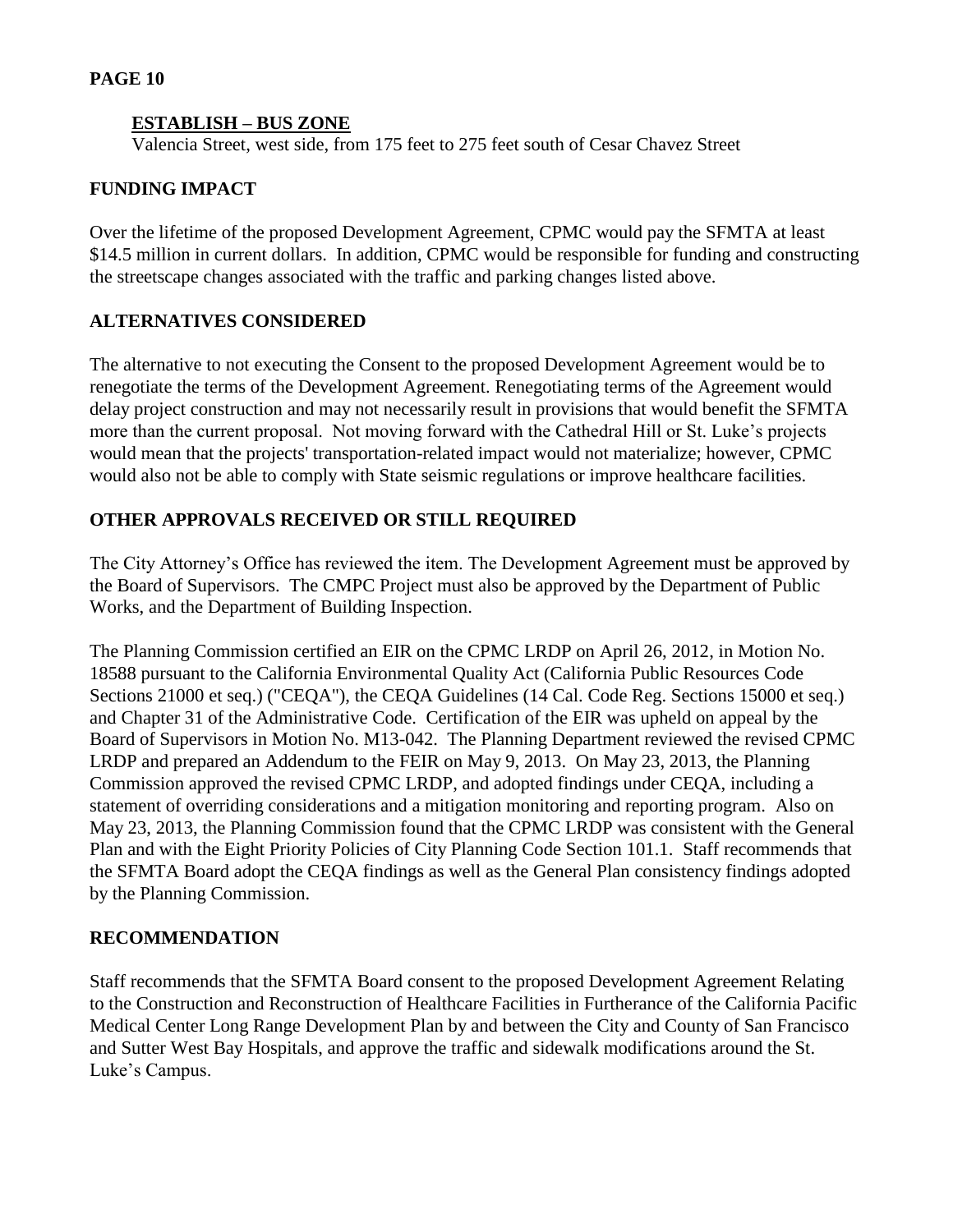## SAN FRANCISCO MUNICIPAL TRANSPORTATION AGENCY BOARD OF DIRECTORS

RESOLUTION No.

WHEREAS, In order to comply with State seismic safety requirements and improve healthcare facilities, Sutter West Bay Hospitals (dba California Pacific Medical Center (CPMC)) is planning to upgrade and/or construct new facilities at its existing St. Luke's and Davies Campuses and its proposed Cathedral Hill Campus; and,

WHEREAS, These facilities would have significant transportation impacts, especially the new Cathedral Hill Campus, which will provide 818 new parking spaces for a total of 990 parking spaces, and is located at Geary Boulevard and Van Ness Avenue, two major transit corridors; and,

WHEREAS, The Cathedral Hill Campus in particular would afford a high level of transit accessibility to patients, employees and visitors consistent with the City's Transit First Policy and SFMTA's Strategic Plan; and,

WHEREAS, To help address resulting traffic, transit delay and ridership impacts, the City and SFMTA have negotiated a proposed Development Agreement with CPMC that contains payments from CPMC to the SFMTA as follows: (a) \$5 million for the proposed Van Ness and Geary Bus Rapid Transit projects; (b) a Transit Fee in the total amount of \$6.5 million; (c) a \$0.50 off-peak and \$0.75 peak entry and exit fee per vehicle at CPMC Cathedral Hill parking garages; (d) \$400,000 to fund studies for improvements to bicycle facilities around and between the proposed new CPMC facilities; (e) up to \$40,000 each for up to three additional transportation studies monitoring of the operation of the intersections as well as operational characteristics of the Cathedral Hill Campus; and (f) \$75,000 each time any of the scheduled transportation surveys show in the aggregate that the drive alone mode split percentages for daily use exceed those shown in the CPMC Transportation Impact Study for additional or modified transportation demand management or transportation improvements related to the Cathedral Hill Campus traffic area; and,

WHEREAS, Over the lifetime of the proposed ten-year Development Agreement, CPMC would pay the SFMTA approximately \$14.5 million in current dollars; and,

WHEREAS, In order to accommodate the long-term buildout of St. Luke's Hospital, the SFMTA is recommending approval of the following transportation changes adjacent to CPMC facilities, in addition to the transportation changes approved by the SFMTA Board on May 1, 2012 in Resolution 12-064, as follows:

A. ESTABLISH – TOW-AWAY, NO STOPPING ANYTIME Valencia Street, west side, from Cesar Chavez Street to 354 feet southerly

B. ESTABLISH – SIDEWALK WIDENING Valencia Street, west side, from Cesar Chavez Street to 175 feet southerly and from Duncan Street to 117 feet northerly (sidewalk to be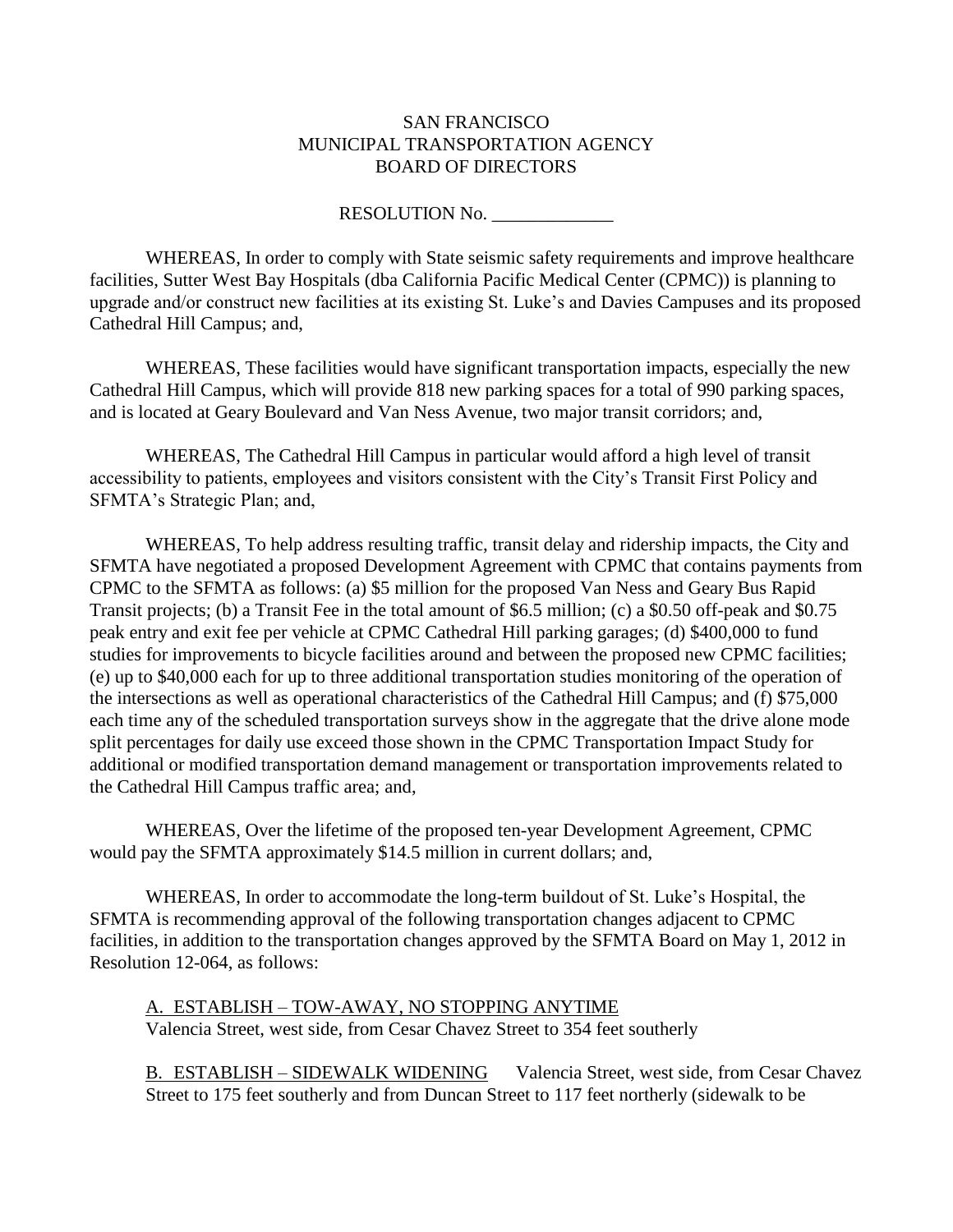widened from ten feet to 18 feet).

 Valencia Street, west side, from 275 feet to 354 feet south of Cesar Chavez Street (widens sidewalk from ten feet to 26 feet for a 79 foot long bulb)

### C. ESTABLISH – BUS ZONE

Valencia Street, west side, from 175 feet to 275 feet south of Cesar Chavez Street; and,

WHEREAS, At its hearing on April 26, 2012, the Planning Commission certified by Motion No. 18588 a Final Environmental Impact Report ("FEIR") for the CPMC Long Range Development Plan (LRDP) pursuant to the California Environmental Quality Act (California Public Resources Code Sections 21000 et seq.) ("CEQA"), the CEQA Guidelines (14 Cal. Code Reg. Sections 15000 et seq.) and Chapter 31 of the Administrative Code; and,

WHEREAS, On May 1, 2012, the SFMTA Board of Directors adopted Resolution 12-064 and made and adopted findings pursuant to CEQA, and found that the measures included in Resolution 12- 064 were consistent the San Francisco General Plan and the Priority Policies in Planning Code Section 101.1, which Resolution is hereby incorporated by reference; and,

WHEREAS, On March 12, 2013, by adoption of Motion No. M13-042, the Board of Supervisors rejected the FEIR appeal and affirmed the decision of the Planning Commission to certify the FEIR and found the FEIR to be complete, adequate, and objective, and reflecting the independent judgment of the City in compliance with CEQA, the CEQA Guidelines and Chapter 31 of the Administrative Code. Copies of Planning Commission Motion No. 18588, and Board of Supervisors Motion No. M13-042 are on file with the Clerk of the Board of Supervisors in File Nos. 120549 and 120550; and,

WHEREAS, On May 9, 2013, Planning Department staff made available the Addendum to the FEIR for the revised CPMC LRDP project ("Addendum") and the revised approval documents for the revised CPMC LRDP Project; and,

WHEREAS, On May 23, 2013, the Planning Commission adopted findings, including a statement of overriding considerations and a mitigation monitoring and reporting program pursuant to CEQA, a copy of which is on file with the Planning Department and is incorporated in this Resolution by reference; and,

WHEREAS, On May 23, 2013, the Planning Commission determined that the Project, and the various actions being taken by the City and the Agency to approve and implement the Project, are consistent with the General Plan and with the Eight Priority Policies of City Planning Code Section 101.1, and made findings in connection therewith (the "General Plan Consistency Determination"), a copy of which is on file with the Planning Department and is incorporated into this Resolution by reference; and,

WHEREAS, The public has been notified about the proposed modifications and has been given the opportunity to comment on those modifications through the public hearing process; now, therefore, be it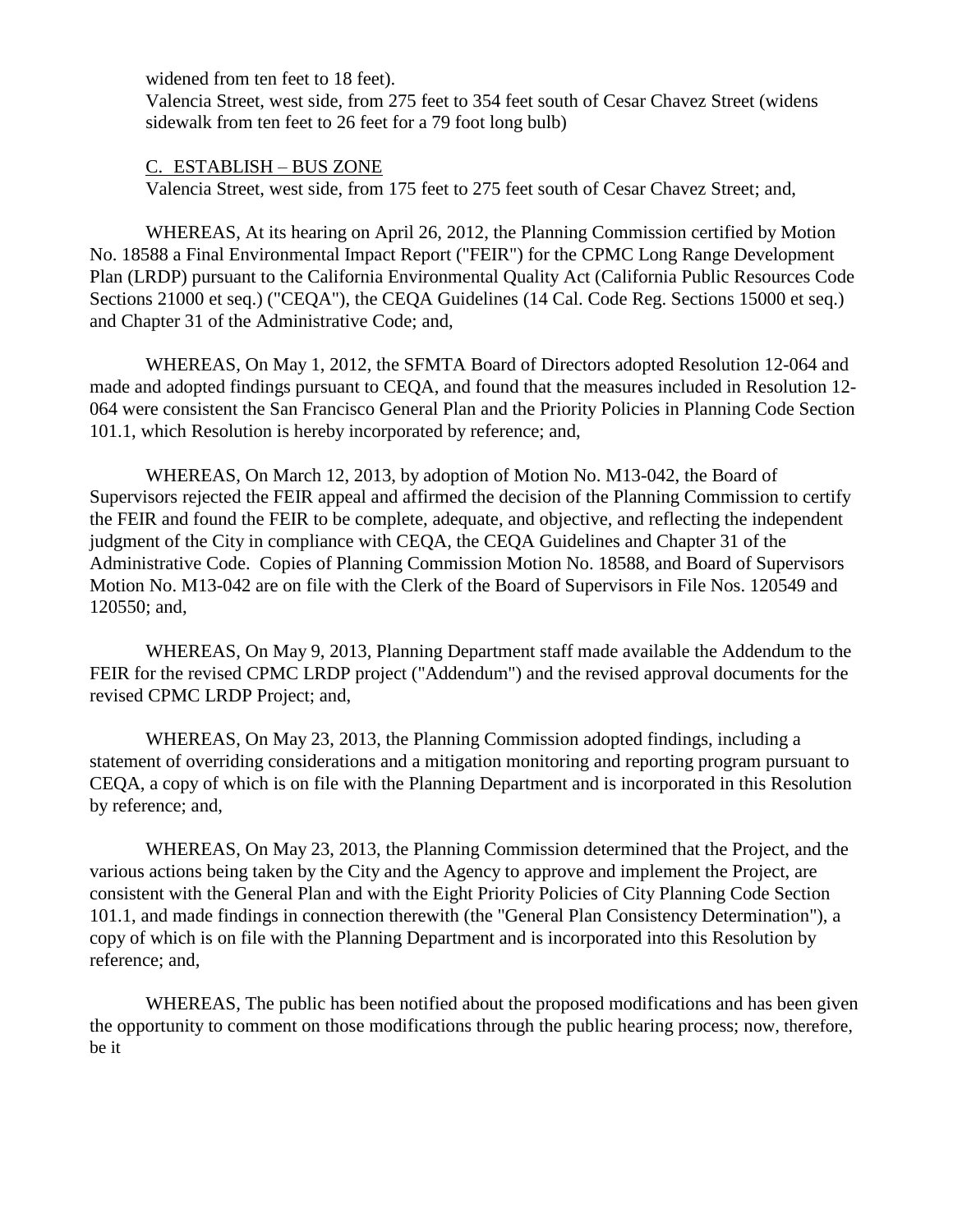RESOLVED, That in accordance with the actions contemplated herein, the SFMTA Board has reviewed the FEIR and the FEIR Addendum, and adopts and incorporates by reference as though fully set forth herein the findings, including the statement of overriding considerations and mitigation monitoring and reporting program, adopted by the Planning Commission on May 23, 2013, pursuant to CEQA; and, be it

FURTHER RESOLVED, That the SFMTA Board finds that the actions contemplated herein are consistent with the General Plan and with the Eight Priority Policies of City Planning Code Section 101.1, and adopts and incorporates by reference as though fully set forth therein the findings adopted by the Planning Commission on May 23, 2013; and, be it

FURTHER RESOLVED, That the SFMTA Board of Directors does hereby consent to the proposed Development Agreement between the City and County of San Francisco and Sutter West Bay Hospitals substantially in the form and on the terms on file with this Board and authorizes the Director of Transportation to execute the Consent to the Development Agreement on behalf of this Board, which supersedes in its entirety the consent authorized in Resolution 12-064 on May 1, 2012; and be it

FURTHER RESOLVED, That the SFMTA Board of Directors, does hereby approve the traffic and sidewalk modifications around St. Luke's Campus.

I certify that the foregoing resolution was adopted by the San Francisco Municipal Transportation Agency Board of Directors at its meeting of June 4, 2013.

> Secretary to the Board of Directors San Francisco Municipal Transportation Agency

\_\_\_\_\_\_\_\_\_\_\_\_\_\_\_\_\_\_\_\_\_\_\_\_\_\_\_\_\_\_\_\_\_\_\_\_\_\_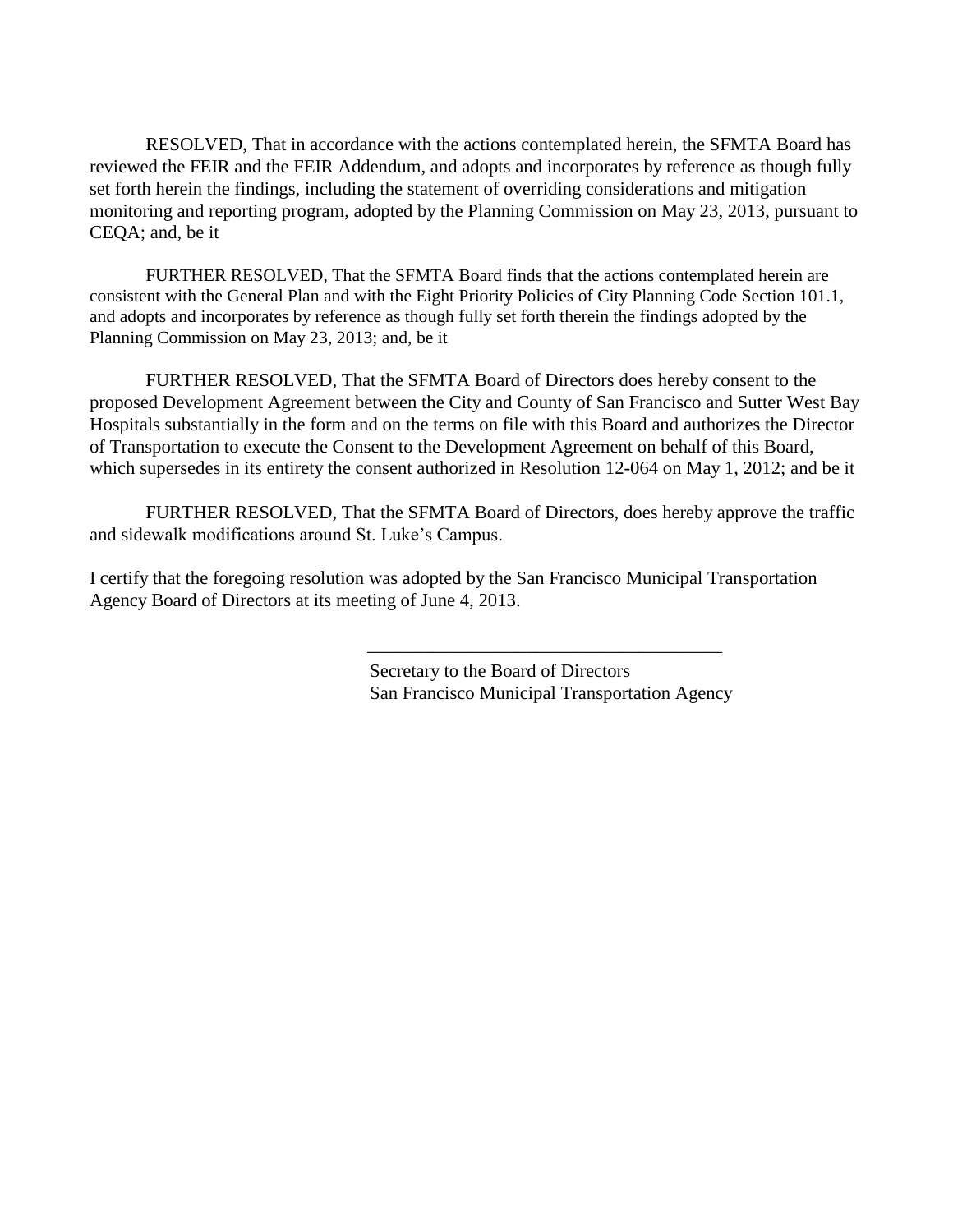### RECORDING REQUESTED BY CLERK OF THE BOARD OF SUPERVISORS OF THE CITY AND COUNTY OF SAN FRANCISCO

(Exempt from Recording Fees Pursuant to Government Code Section 27383)

AND WHEN RECORDED MAIL TO:

Angela Calvillo Clerk of the Board of Supervisors City Hall, Room 244 1 Dr. Carlton B. Goodlett Place San Francisco, CA 94102

## **DEVELOPMENT AGREEMENT RELATING TO THE CONSTRUCTION AND RECONSTRUCTION OF HEALTHCARE FACILITIES IN FURTHERANCE OF THE CALIFORNIA PACIFIC MEDICAL CENTER LONG RANGE DEVELOPMENT PLAN BY AND BETWEEN THE CITY AND COUNTY OF SAN FRANCISCO AND SUTTER WEST BAY HOSPITALS**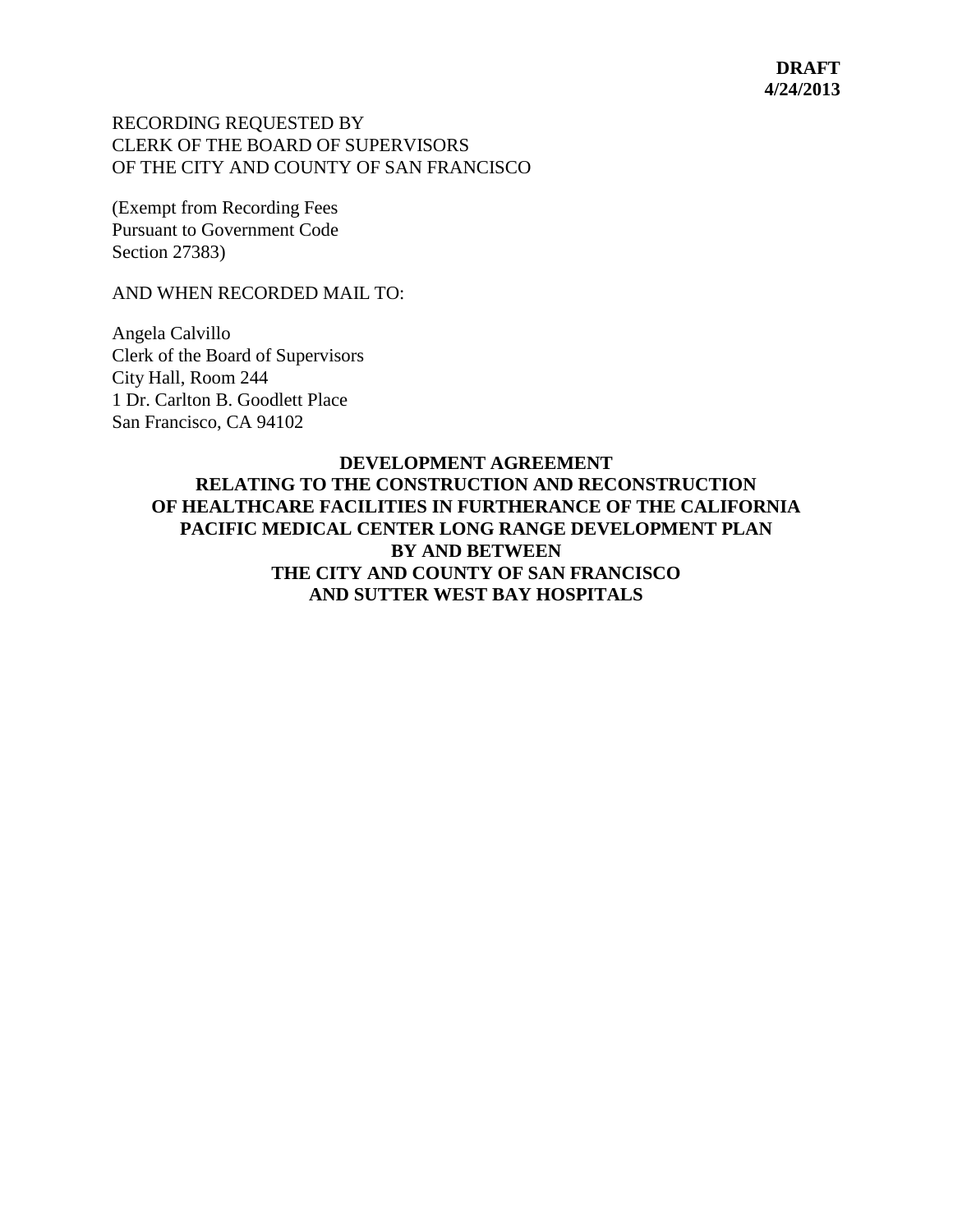#### **DRAFT 4/24/2013**

# **TABLE OF CONTENTS**

# **Page**

| 2.1  |                                                                  |  |
|------|------------------------------------------------------------------|--|
| 2.2  |                                                                  |  |
|      |                                                                  |  |
| 3.1  |                                                                  |  |
| 3.2  |                                                                  |  |
| 3.3  |                                                                  |  |
|      | 4. PUBLIC BENEFITS; CPMC OBLIGATIONS AND CONDITIONS TO CPMC's    |  |
|      |                                                                  |  |
| 4.1  | Public Benefits Exceed Those Required by Existing Ordinances and |  |
|      |                                                                  |  |
| 4.2  |                                                                  |  |
| 4.3  |                                                                  |  |
| 4.4  |                                                                  |  |
| 4.5  |                                                                  |  |
| 4.6  |                                                                  |  |
| 4.7  |                                                                  |  |
| 4.8  |                                                                  |  |
| 4.9  |                                                                  |  |
|      |                                                                  |  |
| 5.1  |                                                                  |  |
| 5.2  |                                                                  |  |
| 5.3  |                                                                  |  |
| 5.4  |                                                                  |  |
| 5.5  |                                                                  |  |
| 5.6  |                                                                  |  |
| 5.7  |                                                                  |  |
| 5.8  |                                                                  |  |
| 5.9  |                                                                  |  |
| 5.10 |                                                                  |  |
| 5.11 |                                                                  |  |
| 5.12 |                                                                  |  |
|      |                                                                  |  |
|      |                                                                  |  |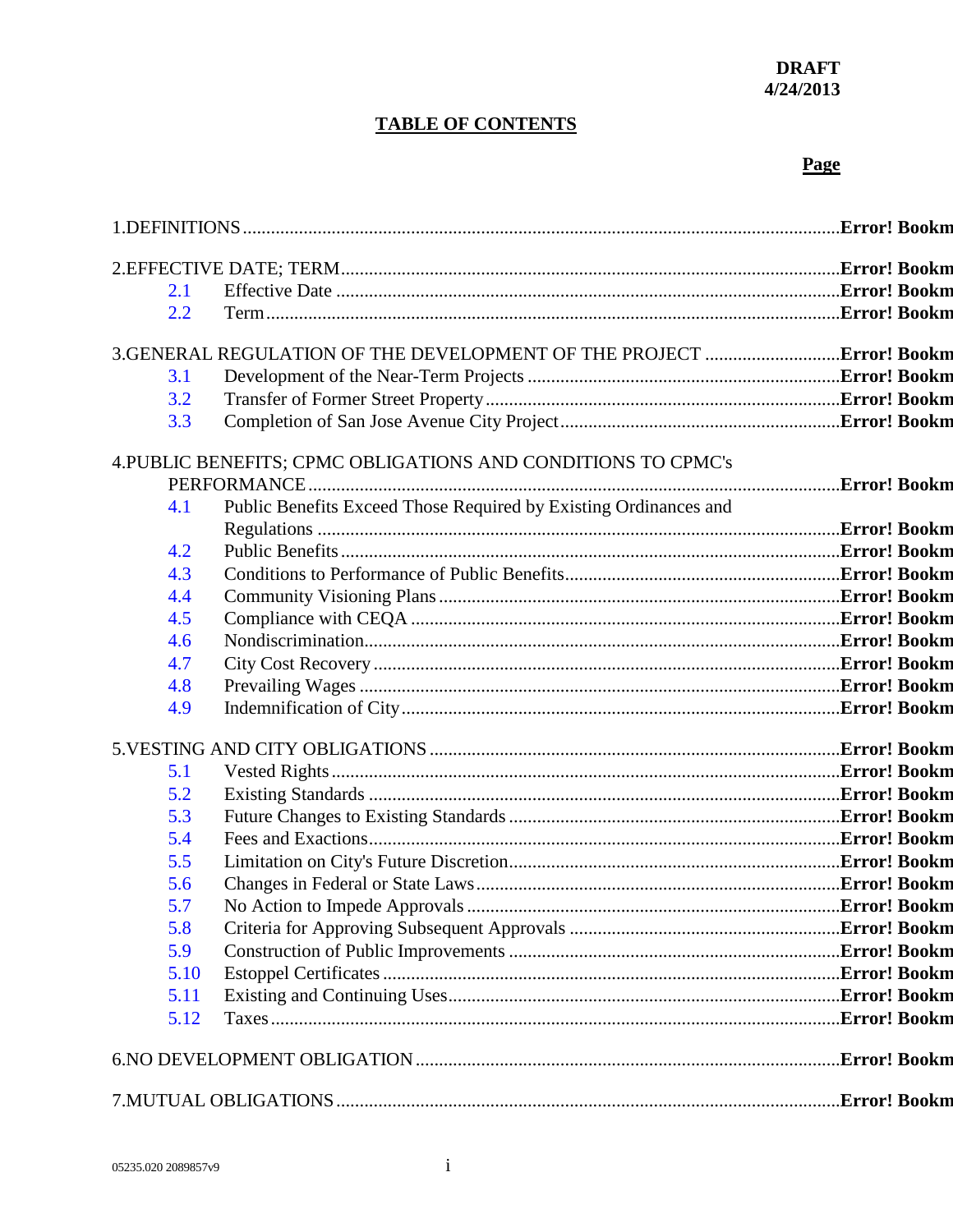## **DRAFT 4/24/2013**

| 7.1  |  |
|------|--|
| 7.2  |  |
| 7.3  |  |
| 7.4  |  |
| 7.5  |  |
| 7.6  |  |
| 7.7  |  |
|      |  |
|      |  |
| 8.1  |  |
| 8.2  |  |
|      |  |
|      |  |
| 9.1  |  |
| 9.2  |  |
| 9.3  |  |
| 9.4  |  |
| 9.5  |  |
| 9.6  |  |
|      |  |
|      |  |
| 10.1 |  |
| 10.2 |  |
| 10.3 |  |
| 10.4 |  |
| 10.5 |  |
| 10.6 |  |
|      |  |
|      |  |
| 11.1 |  |
| 11.2 |  |
|      |  |
| 11.4 |  |
| 11.5 |  |
| 11.6 |  |
| 11.7 |  |
|      |  |
|      |  |
| 12.1 |  |
| 12.2 |  |
| 12.3 |  |
| 12.4 |  |
| 12.5 |  |
| 12.6 |  |
|      |  |
|      |  |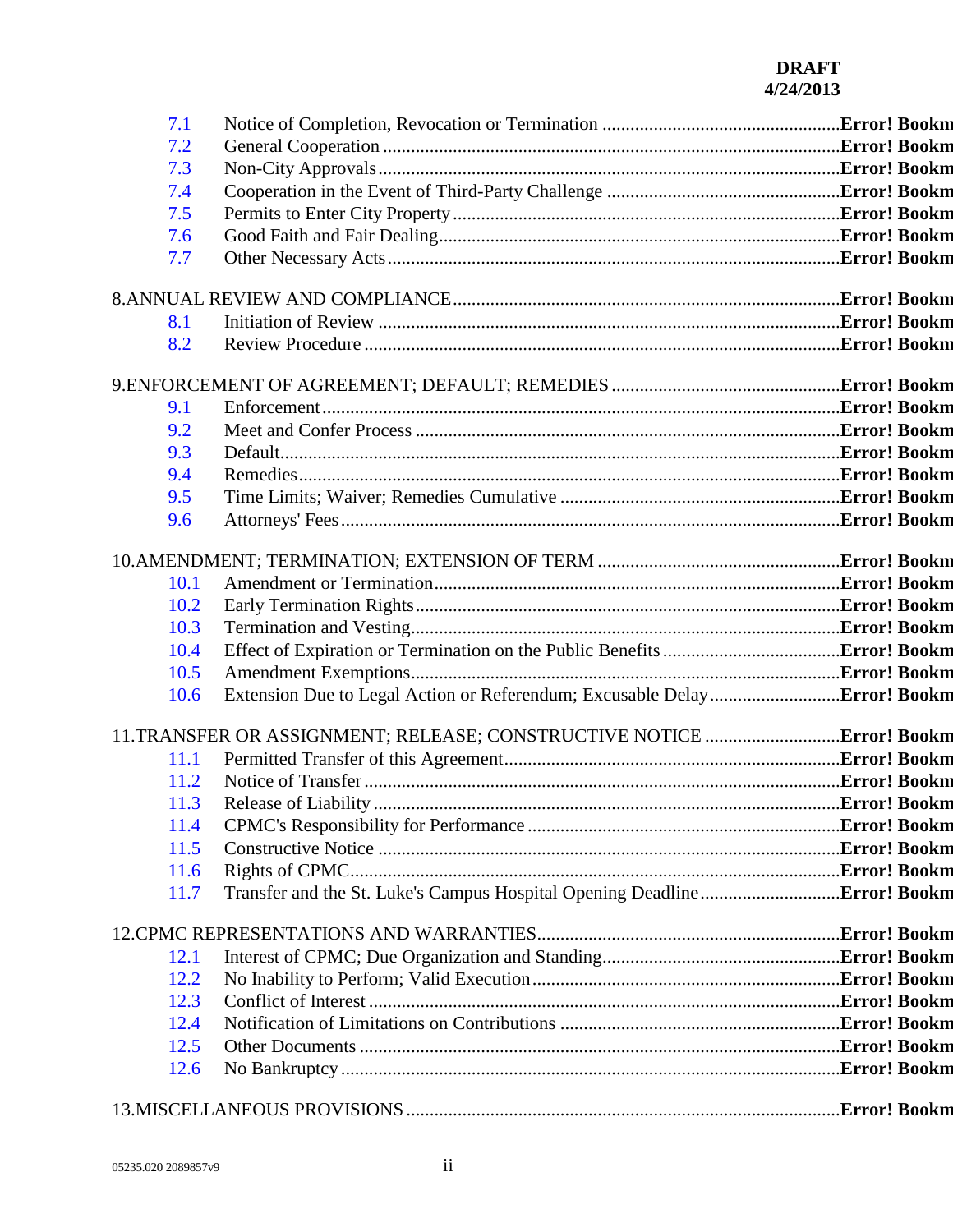## **DRAFT 4/24/2013**

| 13.1  |                                                                                       |              |
|-------|---------------------------------------------------------------------------------------|--------------|
| 13.2  |                                                                                       |              |
| 13.3  |                                                                                       |              |
| 13.4  |                                                                                       | Error! Bookm |
| 13.5  |                                                                                       |              |
| 13.6  | Project Is a Private Undertaking; No Joint Venture or Partnership <b>Error! Bookm</b> |              |
| 13.7  |                                                                                       | Error! Bookm |
| 13.8  |                                                                                       |              |
| 13.9  |                                                                                       |              |
| 13.10 |                                                                                       |              |
| 13.11 |                                                                                       |              |
|       |                                                                                       |              |
|       |                                                                                       |              |
|       |                                                                                       |              |
|       |                                                                                       |              |
|       |                                                                                       |              |
|       |                                                                                       |              |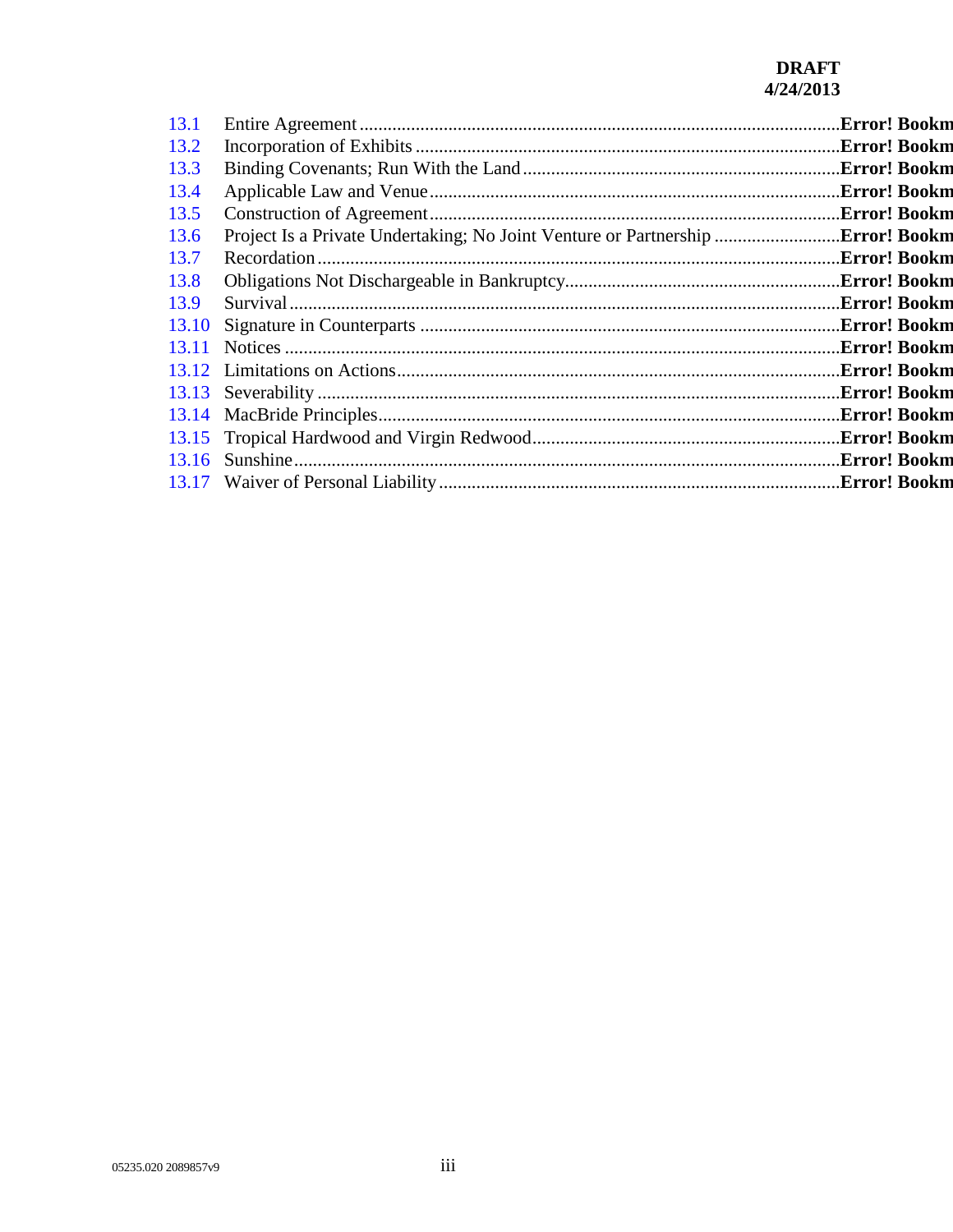## **EXHIBITS**

- A Project Sites Legal Descriptions
- A-1 St. Luke's Campus Legal Description
- A-2 Cathedral Hill Campus Legal Description
- A-3 Davies Campus Legal Description
- A-4 Pacific Campus Legal Description
- A-5 California Campus Legal Description
- B Project Descriptions
- B-1 St. Luke's Campus Project Description
- B-2 Cathedral Hill Campus Project Description
- B-3 Davies Project Description
- B-4 Pacific Project Description
- B-5 California Project Description
- C Schedule and Phasing Plan
- D Mitigation Measures and MMRP
- E Workforce Agreement
- F Community Healthcare Program
- G Housing Program
- H Public Improvements
- I Community Visioning Plans for Long-Term Projects
- I-1 Davies Campus Community Visioning Plan
- I-2 Pacific Campus Community Visioning Plan
- I-3 California Campus Community Visioning Plan
- J List of Approvals [List of Approvals attached hereto for convenience and ease of reference only]
- K Transportation Program
- L Notice of Completion of Public Benefits
- M Form of Assignment and Assumption Agreement
- N Payment Schedule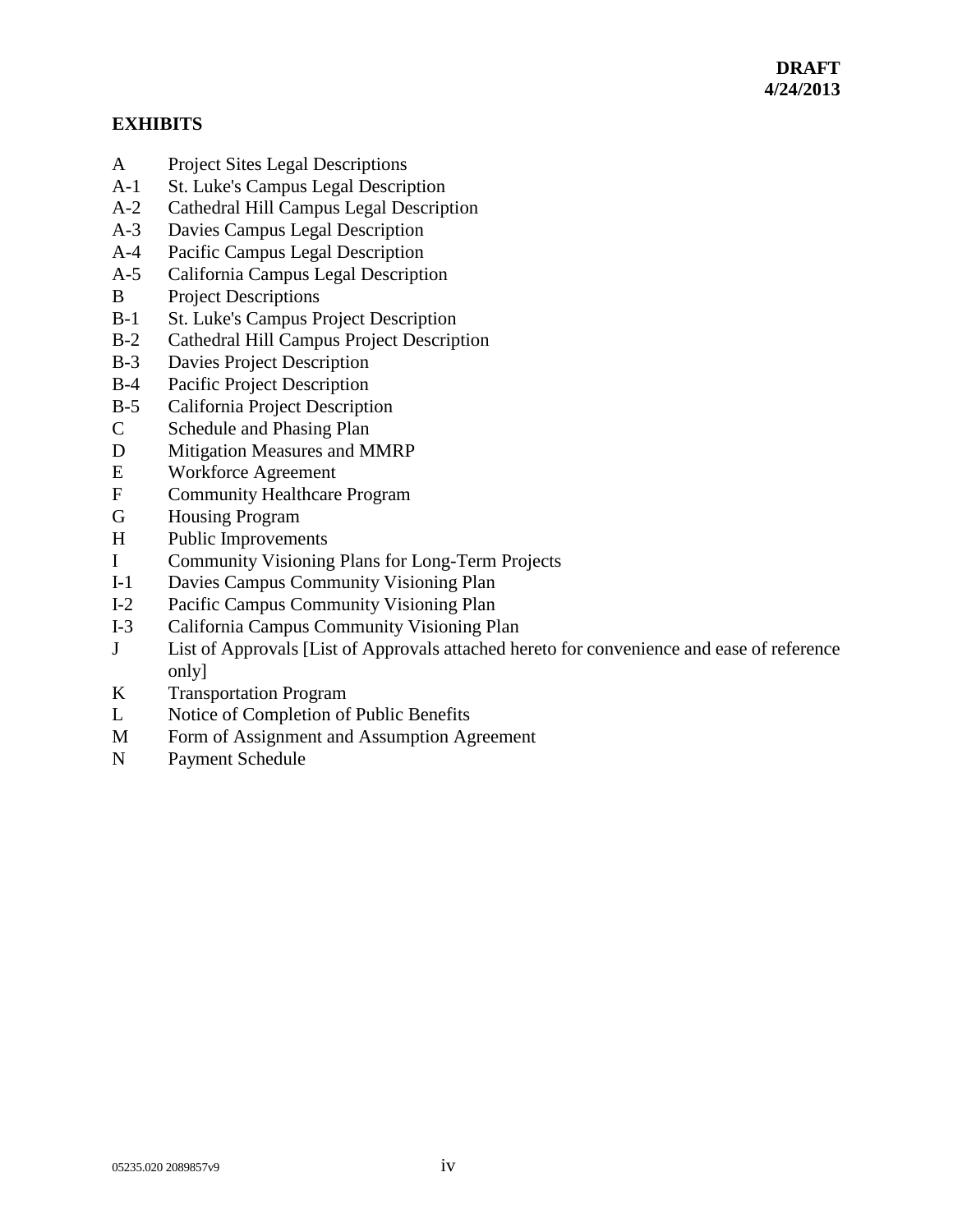## **DEVELOPMENT AGREEMENT RELATING TO THE CONSTRUCTION AND RECONSTRUCTION OF HEALTHCARE FACILITIES IN FURTHERANCE OF THE CALIFORNIA PACIFIC MEDICAL CENTER LONG RANGE DEVELOPMENT PLAN BY AND BETWEEN THE CITY AND COUNTY OF SAN FRANCISCO AND SUTTER WEST BAY HOSPITALS**

THIS DEVELOPMENT AGREEMENT (this "**Agreement**") dated for reference purposes only as of this day of  $\qquad \qquad$ , 2013, is by and between the CITY AND COUNTY OF SAN FRANCISCO, a political subdivision and municipal corporation of the State of California (the "**City**"), acting by and through its Planning Department, and SUTTER WEST BAY HOSPITALS, a California nonprofit public benefit corporation doing business as California Pacific Medical Center ("**CPMC**"), pursuant to the authority of Section 65864 *et seq.* of the California Government Code and Chapter 56 of the San Francisco Administrative Code. The City and CPMC are also sometimes referred to individually as a "**Party**" and together as the "**Parties**". Capitalized terms not defined when introduced shall have the meanings given in Section 1 below.

#### **RECITALS**

This Agreement is made with reference to the following facts:

A. CPMC presently operates medical facilities in San Francisco. The four existing CPMC medical campuses are known as the St. Luke's Campus, the Davies Campus, the Pacific Campus, and the California Campus.

B. Through its operation of its medical facilities, CPMC provides substantial direct and indirect economic benefits to the City. It provides essential health services to people of all ages from diverse ethnic, cultural, geographic, educational and socioeconomic backgrounds. Approximately two-thirds of CPMC's patients live in San Francisco, and CPMC provides healthcare service in connection with approximately 30% of the hospitalizations in San Francisco. CPMC is San Francisco's second largest non-public employer, and fourth largest employer overall, with over 6,000 employees.

C. CPMC must meet certain State seismic safety requirements for hospitals (the "Hospital Seismic Safety Laws", as defined in Section 1 below) in order to continue providing acutecare services in certain of its facilities.

D. CPMC has developed a plan to provide an integrated, modern system of healthcare with medical facilities that would comply with Hospital Seismic Safety Laws on five campuses, including a new campus on Van Ness Avenue known as the Cathedral Hill Campus. CPMC's proposed city-wide system of care would include three state-of-the-art acute care hospitals, increase the number of earthquake safe hospital beds in San Francisco, create 1,500 construction jobs, require expenditures of over \$2 billion in total development costs (including construction costs), retain the over 6,000 existing CPMC jobs and improve healthcare access for San Franciscans.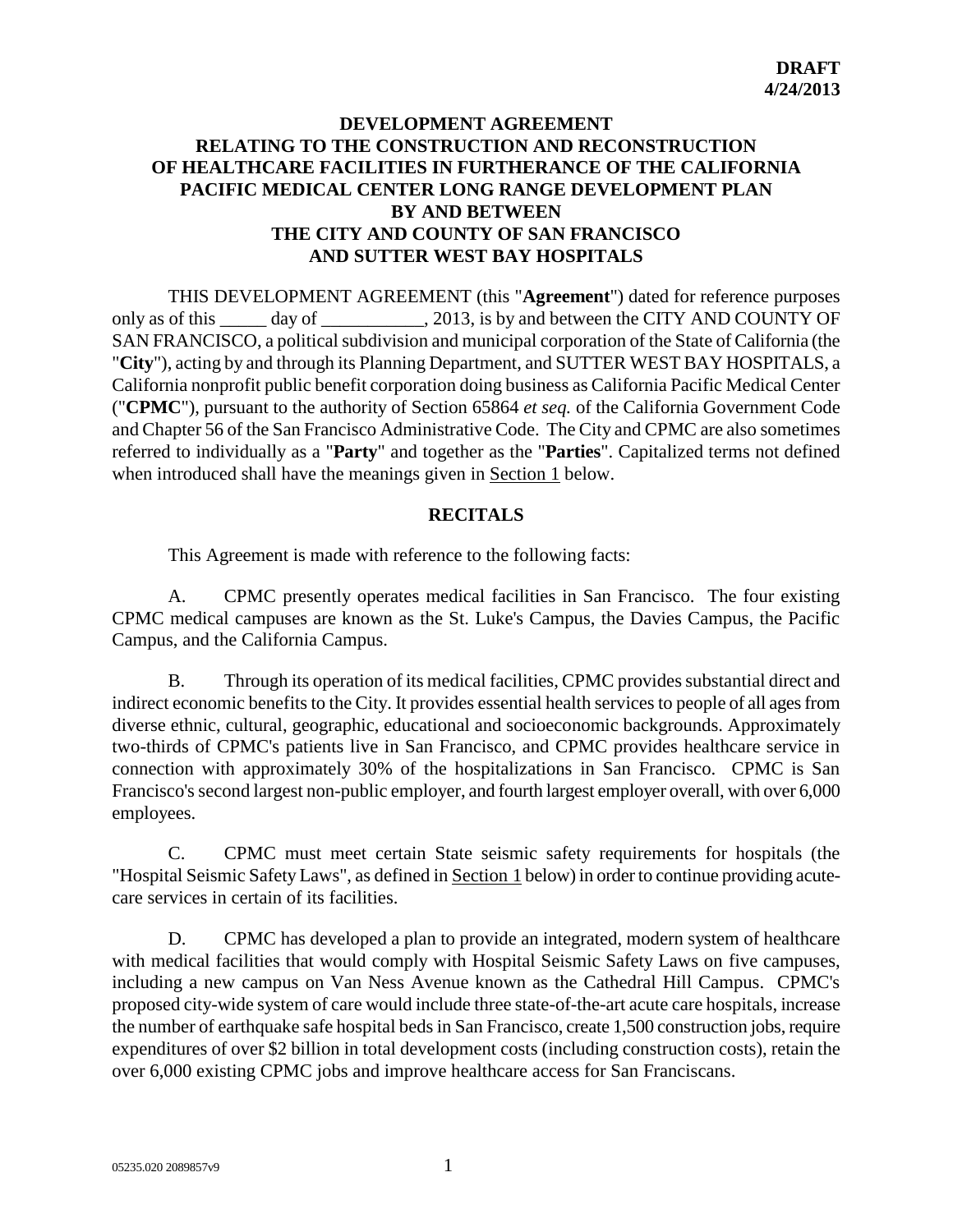E. CPMC's 2008 Institutional Master Plan ("**IMP**") describes CPMC's long-range development plan ("**LRDP**"). In 2009, the San Francisco Planning Commission and the Department of Public Health held hearings on the IMP. On November 19, 2009, the Planning Commission accepted the IMP as in compliance with San Francisco Planning Code Section 304.5. In November 2011, and April 2013, CPMC filed IMP Updates as required by San Francisco Planning Code Section 304.5. The Project described in this Agreement is consistent with the IMP, as updated.

F. The Project proposed by CPMC includes Near-Term Projects (as described in Exhibit B-1 through Exhibit B-3), which generally include the following: (i) on the St. Luke's Campus, a new replacement hospital, renovation and reuse of the 1957 Building, demolition of the existing hospital tower, construction of a new medical office building, and construction of an entry plaza, courtyard and public pedestrian pathway; (ii) on the new Cathedral Hill Campus, a new hospital and medical office building and the renovation and reuse of an existing office/medical office building to full medical office use; and (iii) on the Davies Campus, a new Neuroscience Institute building. The Project also proposes that a portion of the San Jose Avenue right-of-way between Cesar Chavez Street and 27th Street will be vacated by the City and transferred to CPMC for incorporation into the St. Luke's Campus, and that a pedestrian tunnel will be constructed beneath Van Ness Avenue connecting the eastern portion of Cathedral Hill Hospital Site [(at Level P3) to the western portion of the Cathedral Hill MOB Site at Level G2)].

G. The Project proposed by CPMC also includes Long-Term Projects (as described in Exhibit B-3 and Exhibit B-4), which generally include the following: (i) on the Davies Campus, a new medical office building; and (ii) on the Pacific Campus, an ambulatory care center addition and underground and above-ground parking facilities.

H. In order to strengthen the public planning process, encourage private participation in comprehensive planning, and reduce the economic risk of development, the Legislature of the State of California adopted Government Code Section 65864 *et seq.* (the "**Development Agreement Statute**"), which authorizes the City to enter into a development agreement with any person having a legal or equitable interest in real property regarding the development of such property. Pursuant to Government Code Section 65865, the City adopted Chapter 56 of the San Francisco Administrative Code ("**Chapter 56**") establishing procedures and requirements for entering into a development agreement pursuant to the Development Agreement Statute. The Parties are entering into this Agreement in accordance with the Development Agreement Statute and Chapter 56.

I. As described in the IMP (as updated) and this Agreement, the Project, if implemented, would enable CPMC to continue to provide high-quality patient care using groundbreaking technology in seismically safe, state-of-the-art acute care hospitals, increasing the number of highest rated earthquake safe hospital beds, retaining and increasing emergency room capacity in San Francisco, and providing critical resources for San Francisco's disaster preparedness. In addition to the significant benefits which the City will realize due to CPMC's proposed Project, the City has determined that as a result of the development of the Project in accordance with this Agreement additional clear benefits to the public will accrue that could not be obtained through application of existing City ordinances, regulations, and policies. Some of the major additional public benefits accruing to the City from the CPMC Project are: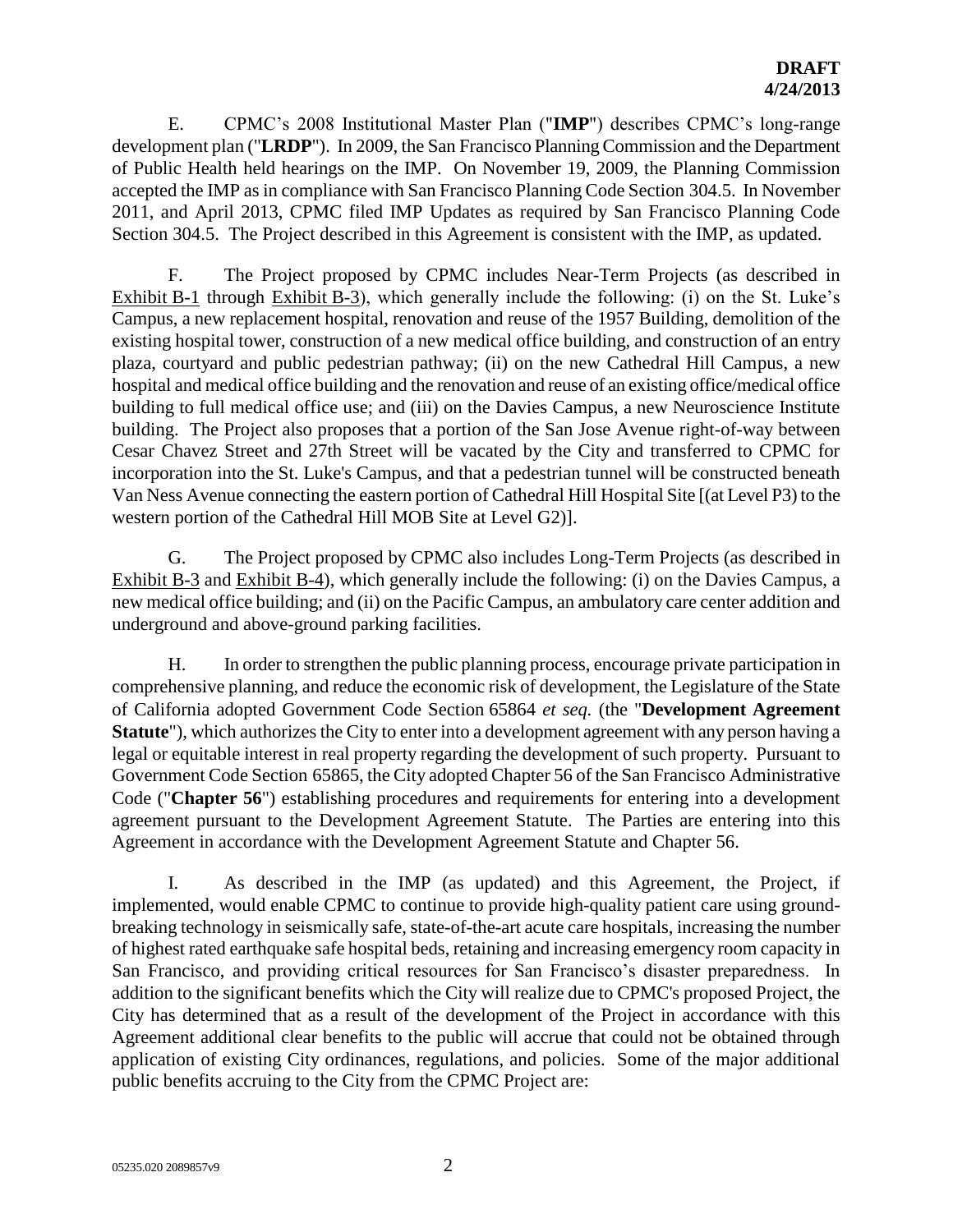- Rebuild the St. Luke's Campus Hospital as an 120 bed General Acute Care Hospital with comprehensive emergency medical services at a cost of over \$250 million;
- A community healthcare program including the rebuilt hospital at the St. Luke's Campus and a broad array of contributions and commitments for healthcare services for the poor and underserved;
- A transportation demand management program and other funding for related transportation studies and a clipper card / wage works program;
- A workforce development program that includes a first source hiring program for construction and applicable operational activities and a local business enterprise hiring program;
- A public improvement program for specific improvements in and around the St. Luke's Campus and the Davies Campus;
- Cash payments from CPMC totaling \$70 million, including:
	- (i) \$8.6 million endowment of a health care innovation fund;
	- (ii) \$36.5 million for affordable housing;
	- (iii) \$4 million for workforce training;

(iv) \$6.5 million for transportation (in lieu of other transportation impact fees) and \$5 million for Van Ness / Geary bus rapid transit; and

(v) \$9 million for public improvements and work, including streetscape and pedestrian safety improvements near the Cathedral Hill Campus.

J. The real property subject to this Agreement is the St. Luke's Campus, the Cathedral Hill Campus, the Davies Campus, the Pacific Campus and the California Campus, all as more particularly described on Exhibit A-1 through Exhibit A-5 (individually, a "**Project Site**" and collectively the "**Project Sites**"). CPMC is the beneficial owner of the Project Sites.

K. It is the intent of the Parties that all acts referred to in this Agreement shall be accomplished in a way as to fully comply with the California Environmental Quality Act (California Public Resources Code Section 21000 *et seq.*; "**CEQA**"), the CEQA Guidelines (Title 14, California Code of Regulations, Section 15000 *et seq.*), the Development Agreement Statute, Chapter 56, the Planning Code, the Enacting Ordinance and all other applicable Laws in effect as of the Effective Date. This Agreement does not limit the City's obligation to comply with applicable environmental Laws, including CEQA, before taking any discretionary action regarding the Project, or CPMC's obligation to comply with all applicable Laws in connection with the development of the Project.

L. The Final Environmental Impact Report ("**FEIR**") prepared for the Project and certified by the Planning Commission on April 26, 2012 together with the CEQA findings adopted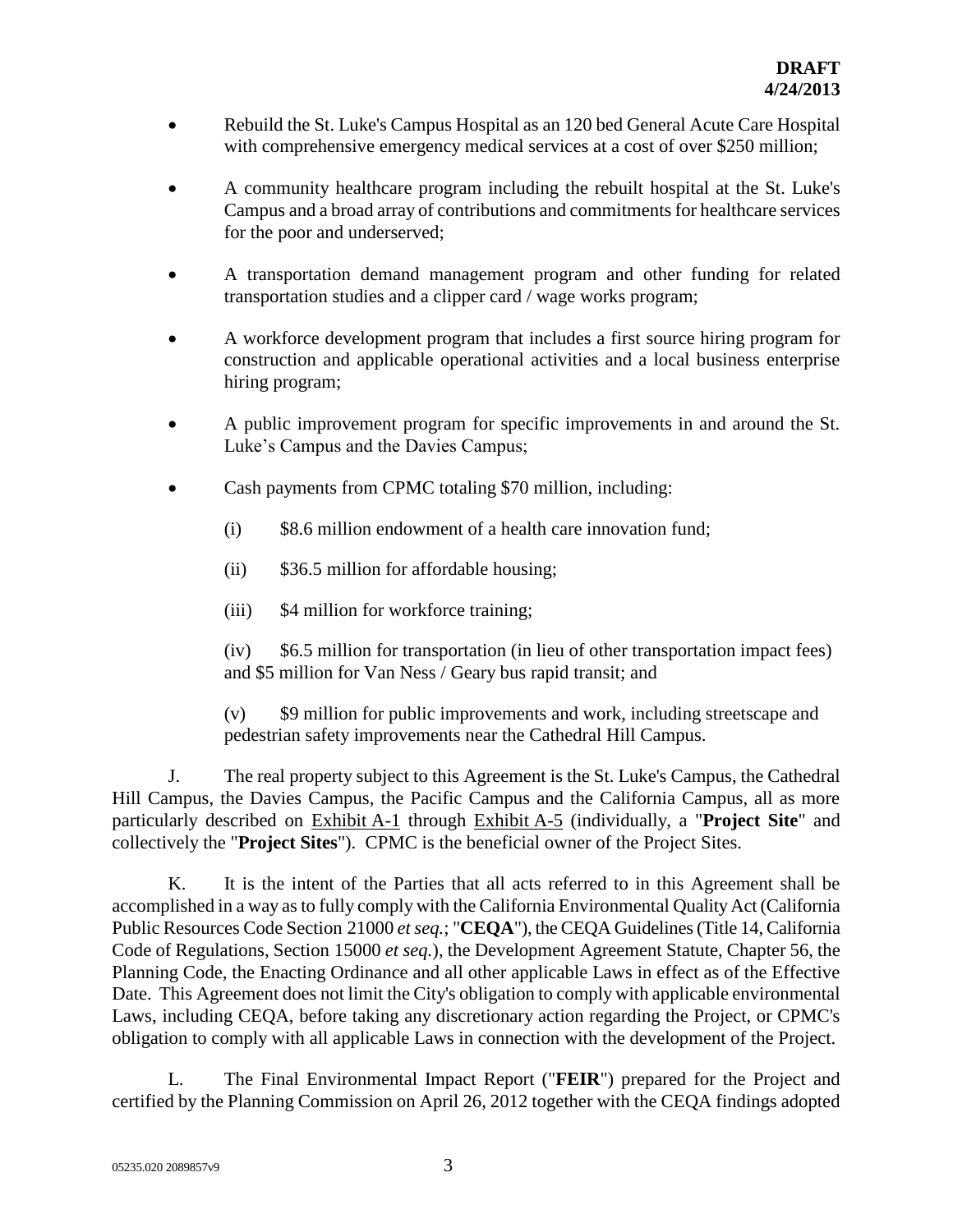concurrently therewith (the "**CEQA Findings**"), comply with CEQA, the CEQA Guidelines, and Chapter 31 of the Administrative Code. As noted in Recital N, the FEIR thoroughly analyzes the Project and Project alternatives, and the Mitigation Measures were designed to mitigate significant impacts to the extent they are susceptible to feasible mitigation. The information in the FEIR and the CEQA Findings has been considered by the City in connection with approval of this Agreement.

M. On April 26, 2012 the Planning Commission held a public hearing on a prior version of this agreement and the project described therein and made certain CEQA and other findings and determinations that the prior agreement was, as a whole and taken in its entirety, consistent with the objectives, policies, general land uses and programs specified in the General Plan, as amended, and the planning principles set forth in Section 101.1 of the Planning Code.

N. On May 16, 2012, an appeal of the Planning Commission Motion No. 18588 certifying the FEIR was filed with the Board and the Board held duly noticed public hearings June 12, 2012, July 17, 2012 and March 12, 2013 to consider the appeal of the FEIR certification and on March 12, 2013, by adoption of Motion No. <br>the Board rejected the appeal and affirmed the decision of the Planning Commission to certify the FEIR and found the FEIR to be complete, adequate, and objective and reflecting the independent judgment of the City in compliance with the CEQA, the State Guidelines and Chapter 31 of the Administrative Code.

O. On June 15, June 25, July 9 and July 16, 2012, having received the Planning Commission's recommendations, a Land Use Committee of the Board held public hearings on the prior version of this agreement and other draft approvals and thereafter, CPMC, working with City staff, proposed revisions to the draft agreements, approvals and documents, including the prior project.

P. On March 12, 2013, the Board adopted Resolution No. 0077-13 adopting a term sheet with certain material modifications to the prior agreement and, in accordance with Chapter 56, referred same to the Planning Commission for its report and recommendation.

Q. On 2013, the Planning Commission held a public hearing on this Agreement, duly noticed and conducted under the Development Agreement Statute and Chapter 56 to review and consider modifications as proposed in Resolution No. \_\_\_\_\_\_\_\_\_\_ (as so modified, this "**Agreement**" and the "**Project**"). Following the public hearing, the Planning Commission made the CEQA Findings and adopted the Mitigation Measures, and determined that the Project and this Agreement, will, as a whole, and taken in their entirety, continue to be consistent with the objectives, policies, general land uses and programs specified in the General Plan, as amended, and the Planning Principles set forth in Section 101.1 of the Planning Code (together the "**General Plan Consistency Findings**"). In connection with the Project, the Planning Commission adopted "**CEQA Findings**" and determined that the FEIR thoroughly analyzes the Project, and the Mitigation Measures were designed to mitigate significant impacts to the extent they are susceptible to a feasible mitigation. The information in the FEIR and the CEQA Findings has been considered by the City in connection with this Agreement.

R. On 2013 the Board, having received the Planning Commission's recommendations, held a public hearing on this Agreement pursuant to the Development Agreement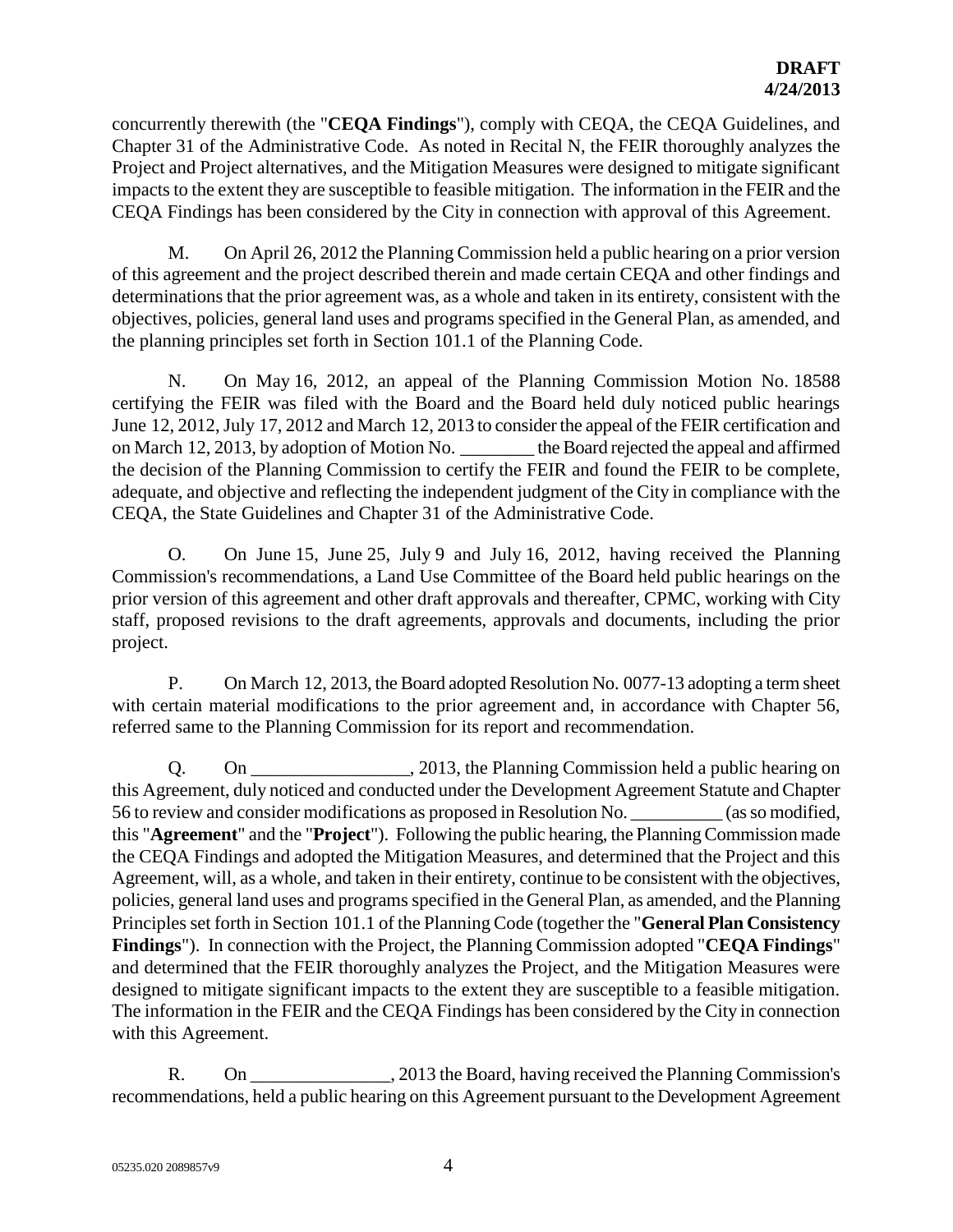Statute and Chapter 56. Following the public hearing, the Board made the CEQA Findings required by CEQA and approved this Agreement, incorporating by reference the General Plan Consistency Findings.

S. On \_\_\_\_\_\_\_\_\_\_\_\_, 2013, the Board adopted Ordinance No. \_\_\_\_\_\_\_\_\_\_, approving this Agreement, [Ordinance No. \_\_\_\_\_\_\_\_\_\_, **modifying Chapter 56,**] Ordinance Nos. \_\_\_\_\_\_\_\_\_\_ [**placeholder for zoning ordinance, general plan, street vacations, etc.**], and Ordinance No. 2011 authorizing the Planning Director to execute this Agreement on behalf of the City (the "**Enacting Ordinance**"). The Enacting Ordinance took effect on \_\_\_\_\_\_\_\_\_\_\_\_, 2013.

Now therefore, for good and valuable consideration, the receipt and sufficiency of which are hereby acknowledged, the Parties agree as follows:

## **AGREEMENT**

### **1. DEFINITIONS**

In addition to the definitions set forth in the above preamble paragraph, Recitals and elsewhere in this Agreement, the following definitions shall apply to this Agreement:

1.1 "**Administrative Code**" means the San Francisco Administrative Code.

1.2 "**Affiliate**" means an entity or person that directly or indirectly controls, is controlled by or is under common control with, a Party (or a managing partner or managing member of a Party, as the case may be). For purposes of the foregoing, "control" means the ownership of more than fifty percent (50%) of the equity interest in such entity, the right to dictate major decisions of the entity, or the right to appoint fifty percent (50%) or more of the managers or directors of such entity.

1.3 "**Agreement**" means this Development Agreement, the Exhibits which have been expressly incorporated herein and any amendments thereto.

1.4 "**Applicable Laws**" has the meaning set forth in Section 5.2.

1.5 "**Approvals**" means the City approvals, entitlements, and permits listed on

Exhibit J.

1.6 "**Assignment and Assumption Agreement**" has the meaning set forth in Section 11.2.

1.7 "**Board of Supervisors**" means the Board of Supervisors of the City and County of San Francisco.

1.8 "**Cal-DPH**" means the California Department of Public Health.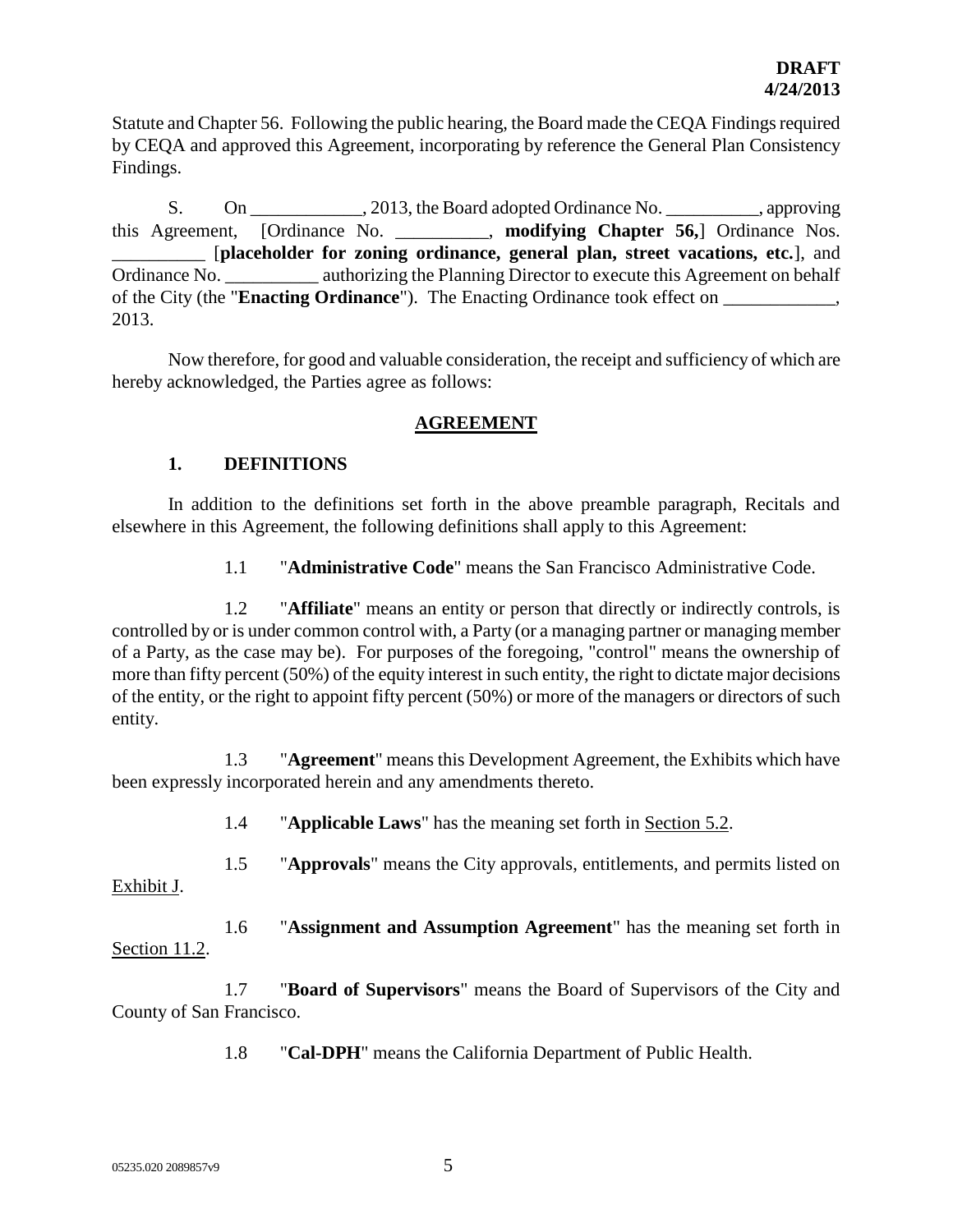1.9 "**California Campus**" means that certain real property more particularly described in Exhibit A-5, together with all buildings, structures, fixtures and other improvements located thereon.

1.10 "**Caltrans**" means the California State Department of Transportation.

1.11 "**Cathedral Hill Campus**" means that certain real property more particularly described in Exhibit A-2 (which includes the Cathedral Hill Hospital Site, the Cathedral Hill MOB Site and 1375 Sutter Street), together with all buildings, structures, fixtures and other improvements located thereon.

1.12 "**Cathedral Hill Campus Hospital**" means the new hospital on the Cathedral Hill Campus, as more particularly described in Section 1 of Exhibit B-2.

1.13 "**Cathedral Hill Hospital Site**" means that portion of the Cathedral Hill Campus identified as the Cathedral Hill Hospital Site in Exhibit A-2, together with all buildings, structures, fixtures and other improvements located thereon.

1.14 "**Cathedral Hill MOB**" means the new Medical Office Building on the Cathedral Hill Campus, as more particularly described in Section 3 of Exhibit B-2.

1.15 "**Cathedral Hill MOB Site**" means that portion of the Cathedral Hill Campus identified as the Cathedral Hill MOB Site in Exhibit A-2, together with all buildings, structures, fixtures and other improvements located thereon.

1.16 "**CEQA**" has the meaning set forth in Recital K.

1.17 "**CEQA Findings**" has the meaning set forth in Recital L.

1.18 "**CEQA Guidelines**" means Title 14 of the California Code of Regulations Section 15000 *et seq.*

1.19 "**Chapter 56**" has the meaning set forth in Recital H.

1.20 "**City**" means the City as defined in the opening paragraph of this Agreement. Unless the context or text specifically provides otherwise, references to the City means the City acting by and through the Planning Director or, as necessary, the Planning Commission or the Board of Supervisors.

1.21 "**City Agency**" or "**City Agencies**" means the City departments, agencies, boards, commissions, and bureaus that execute or consent to this Agreement, or are controlled by persons or commissions that have executed or consented to this Agreement, that have subdivision or other permit, entitlement or approval authority or jurisdiction over development of the Project, or any improvement located on or off the Project Sites, including, without limitation, the City Administrator, Department of Public Health, Planning Department, DBI, MOH, OEWD, SFMTA, DPW, and SFFD, together with any successor City agency, department, board, or commission.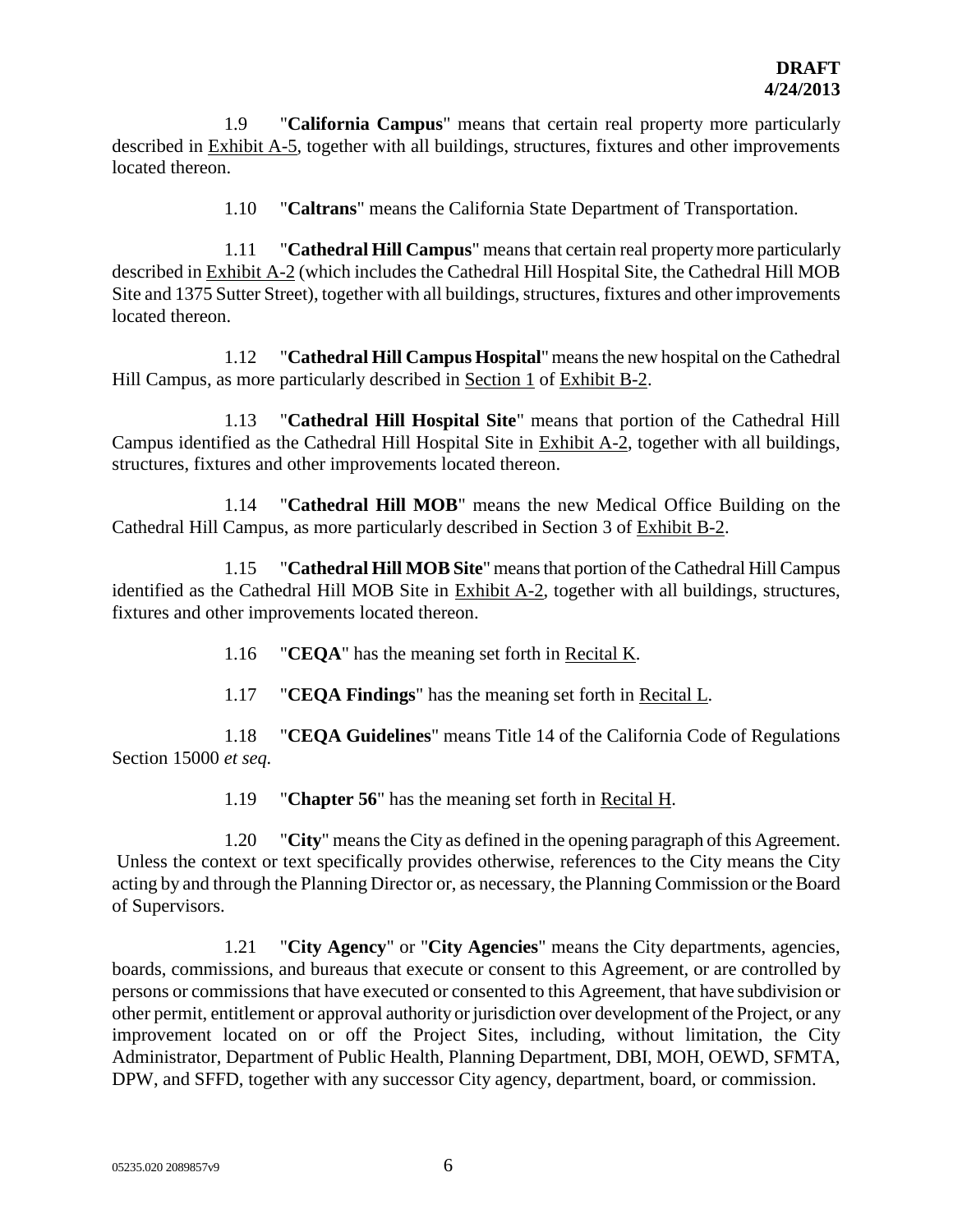1.22 "**City Attorney's Office**" means the Office of the City Attorney of the City and County of San Francisco.

1.23 "**City Costs**" means the actual and reasonable costs incurred by a City Agency in preparing, adopting or amending this Agreement, in performing its obligations or defending its actions under this Agreement or otherwise contemplated by this Agreement, as determined on a time and materials basis, including reasonable attorneys' fees and costs but excluding work, hearings, costs or other activities contemplated or covered by Processing Fees; provided, however, City Costs shall not include any costs incurred by a City Agency in connection with a City Default or which are payable by the City under Section 9.6 when CPMC is the prevailing party.

1.24 "**City Parties**" has the meaning set forth in Section 4.9.

1.25 "**City-Wide**" means all real property within the territorial limits of the City and County of San Francisco, not including any property owned or controlled by the United States or by the State of California and therefore not subject to City regulation.

1.26 "**Commence Construction**" means, with respect to the Cathedral Hill Campus Hospital, the Cathedral Hill Campus MOB, the Davies Neuroscience Institute building, the St. Luke's Campus Hospital or the St. Luke's Campus MOB, as applicable, groundbreaking in connection with the commencement of physical construction of the applicable building foundation, but specifically excluding the demolition of existing structures.

1.27 "**Commencement of Exterior Work for the Cathedral Hill Campus Hospital**" means the date on which the first of the exterior panels or the curtain wall are attached to the structure for the Cathedral Hill Campus Hospital.]

1.28 "**Commencement of Shoring / Excavation Work for the St. Luke's Campus Hospital**" means the date on which excavators and/or backhoes begin excavation of dimensioned trenches in which the spread footings will be placed for the St. Luke's Campus Hospital.

1.29 "**Commitment Increment**" has the meaning set forth in Section 4.2.4.

1.30 "**Community Commitments**" has the meaning set forth in Section 4.2.4.

1.31 "**Community Healthcare Program**" means the Community Healthcare Program attached hereto as Exhibit F.

1.32 "**Community Visioning Plan**" means the Community Visioning Plan for Long-Term Projects for the Davies Campus, the Pacific Campus and the California Campus attached hereto as Exhibit I-1 through Exhibit I-3.

1.33 "**Complete Construction**" or "**Completion of Construction**" means, with respect to the Cathedral Hill Campus Hospital and the St. Luke's Campus Hospital, the issuance of a field acceptance by OSHPD.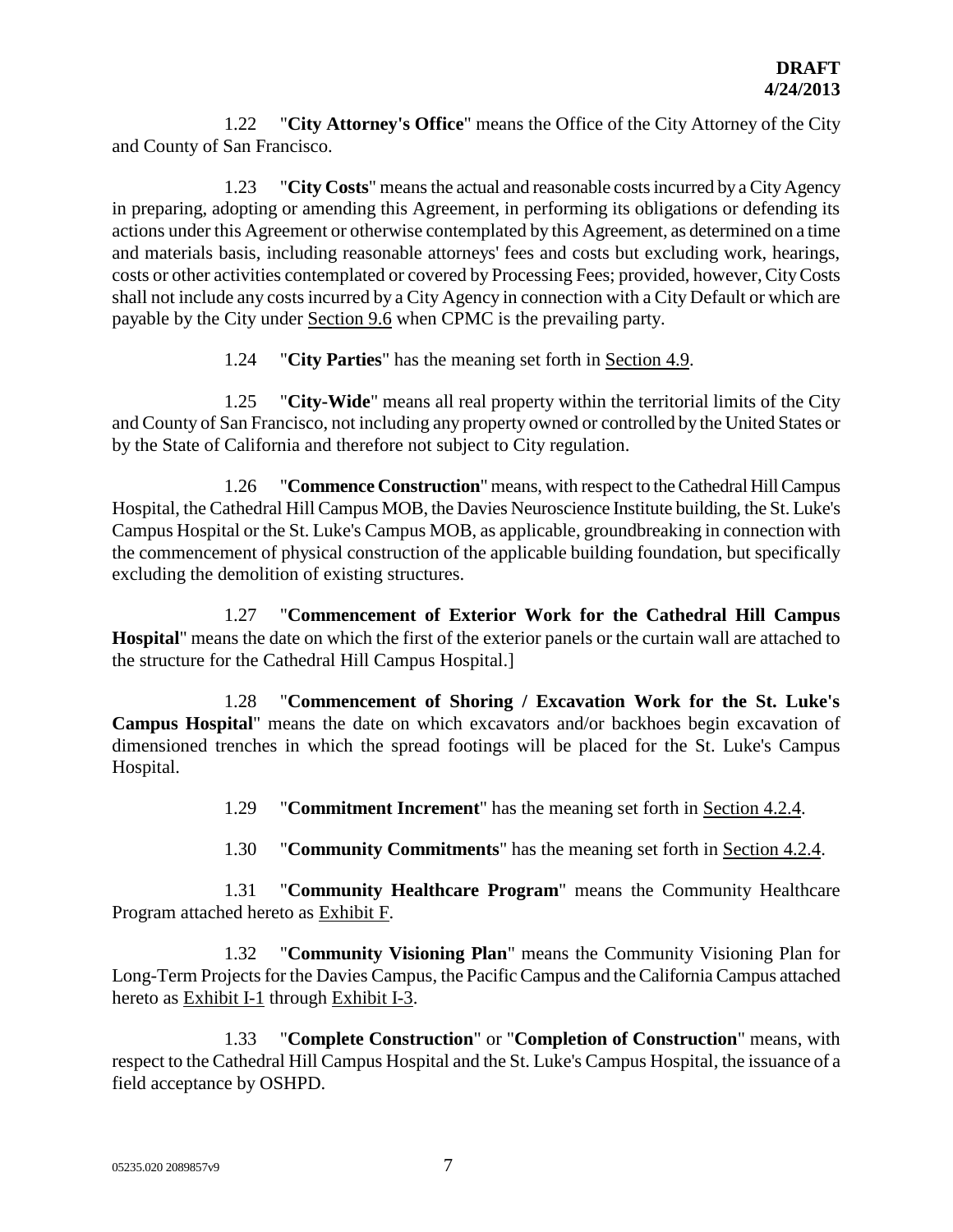1.34 "**Completion Deadline for the St. Luke's Campus Hospital**" has the meaning set forth in Section 4.2.1(c).

1.35 "**Completion of the San Jose Avenue CPMC Project**" means the date on which substantial completion of the San Jose Avenue CPMC Project occurs in a manner sufficient to allow for the operation of the relocated facilities from the Former Street Property.

1.36 "**Completion of Exterior Work**" means the date on which substantial completion of the attachment of the exterior panels for the St. Luke's Campus Hospital occurs.

1.37 "**Compliance Statement**" has the meaning set forth in Section 8.2.1.

1.38 "**CPMC**" has the meaning set forth in the opening paragraph of this Agreement, and shall also include any and all successors and assigns of all or any part of the Project Sites and all Transferees with respect to the portion of the Project Sites owned by each of them.

1.39 "**Davies Campus**" means that certain real property more particularly described in Exhibit A-3, together with all buildings, structures, fixtures and other improvements located thereon.

1.40 "**DBI**" means the San Francisco Department of Building Inspection.

1.41 "**Default**" has the meaning set forth in Section 9.3.

1.42 "**Development Agreement Statute**" has the meaning set forth in Recital H, as in effect as of the Effective Date.

- 1.43 "**DPW**" means the San Francisco Department of Public Works.
- 1.44 "**Effective Date**" has the meaning set forth in Section 2.1.
- 1.45 "**Election Period**" has the meaning set forth in Section 9.4.5(b).
- 1.46 "**Enacting Ordinance**" has the meaning set forth in Recital S.
- 1.47 "**Excusable Delay**" has the meaning set forth in Section 10.6.2.
- 1.48 "**Existing Standards**" has the meaning set forth in Section 5.2.

1.49 "**Existing Uses**," with respect to each Project Site, means the existing uses of the existing buildings and improvements permitted by Law (and including, without limitation, preexisting, non-conforming uses under the Planning Code) on such Project Site as of the Effective Date, as the same are modified by the Approvals and any Subsequent Approvals.

- 1.50 "**Federal or State Law Exception**" has the meaning set forth in Section 5.6.1.
- 1.51 "**FEIR**" has the meaning set forth in Recital L.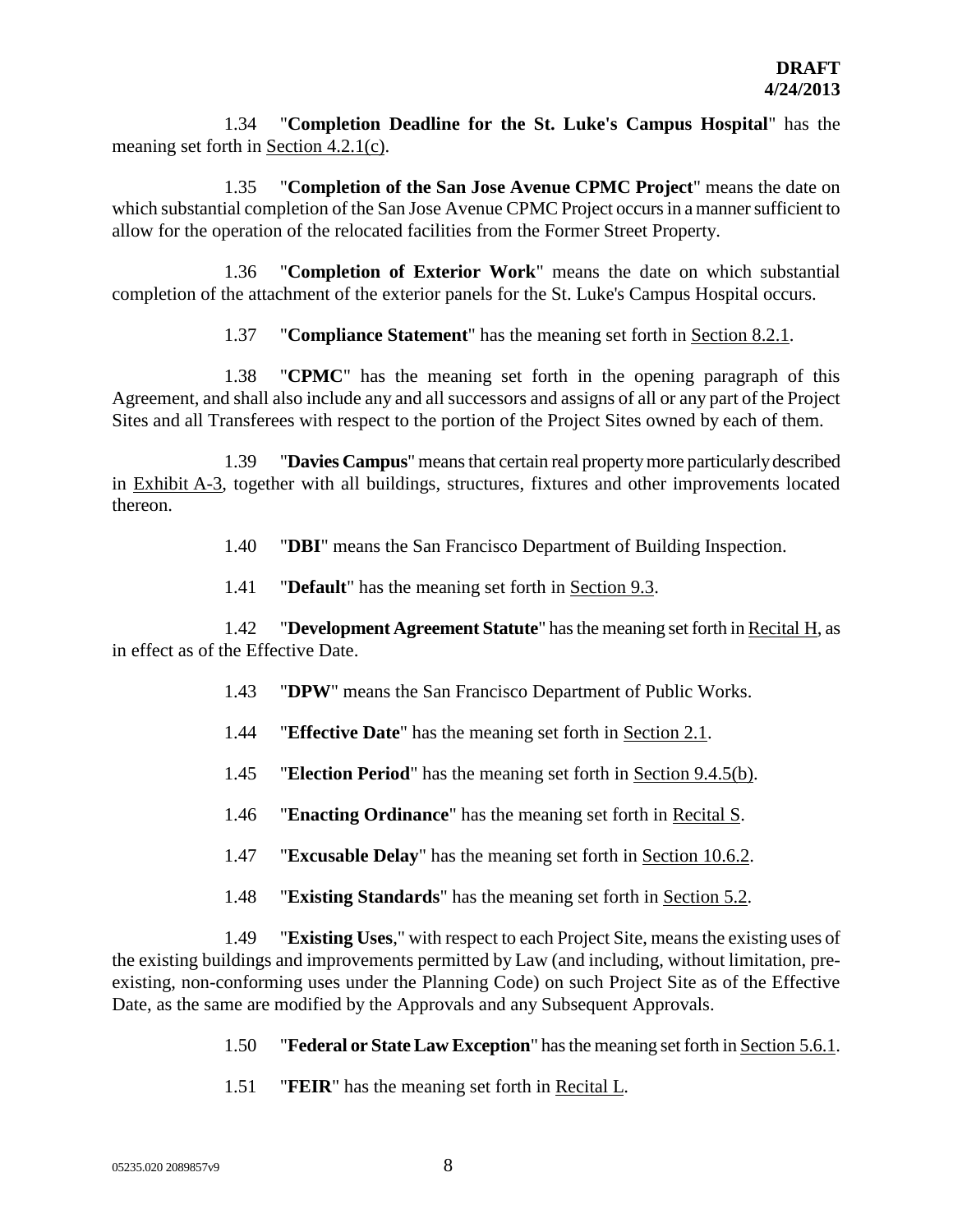1.52 "**Finally Granted**" means (i) any and all applicable appeal periods for the filing of any administrative or judicial appeal challenging the issuance or effectiveness of any of the Approvals, this Agreement or the FEIR shall have expired and no such appeal shall have been filed, or if such an administrative or judicial appeal is filed, the Approvals, this Agreement or the FEIR, as applicable, shall have been upheld by a final decision in each such appeal without adverse effect on the applicable Approval, this Agreement or the FEIR and the entry of a final judgment, order or ruling upholding the applicable Approval, this Agreement or the FEIR and (ii) if a referendum petition relating to this Agreement is timely and duly circulated and filed, certified as valid and the City holds an election, the date the election results on the ballot measure are certified by the Board of Supervisors in the manner provided by the Elections Code reflecting the final defeat or rejection of the referendum.

1.53 "**Former Street Property**" means that portion of the San Jose Avenue rightof-way between 27th Street and Cesar Chavez Avenue, as more particularly described in the San Jose Avenue Transfer Agreement, vacated in accordance with and subject to the provisions of the Vacation Ordinance and to be transferred to CPMC in accordance with and subject to the provisions of the San Jose Avenue Transfer Agreement.

1.54 "**Future Changes to Existing Standards**" has the meaning set forth in Section 5.3.

1.55 "**GACH Licensing Requirements**" means the requirements for obtaining a license from Cal-DPH for the operation of a General Acute Care Hospital.

1.56 "**GACH Licensure**" means the issuance by Cal-DPH of a license for the operation of a General Acute Care Hospital.

1.57 "**General Acute Care Hospital**" has the meaning set forth in California Health and Safety Code Section 1250(a).

1.58 "**General Plan Consistency Findings**" has the meaning set forth in Recital Q.

1.59 "**Hospital Commitment**" has the meaning set forth in Section 4.2.1.

1.60 "**Hospital Seismic Safety Laws**" refers collectively to (i) Senate Bill 1953, (ii) Senate Bill 1661, (iii) Senate Bill 608, and (iv) Senate Bill 90, as may be amended.

1.61 "**Housing Program**" means the Housing Program attached hereto as Exhibit G.

1.62 "**IMP**" has the meaning set forth in Recital E.

1.63 "**Impact Fees and Exactions**" means any fees, contributions, special taxes, exactions, impositions and dedications charged by the City in connection with the development of projects, including but not limited to transportation improvement fees, transit fees, child care requirements or in-lieu fees, housing (including affordable housing) requirements or fees, residential hotel and residential unit replacement requirements or in lieu fees, dedication or reservation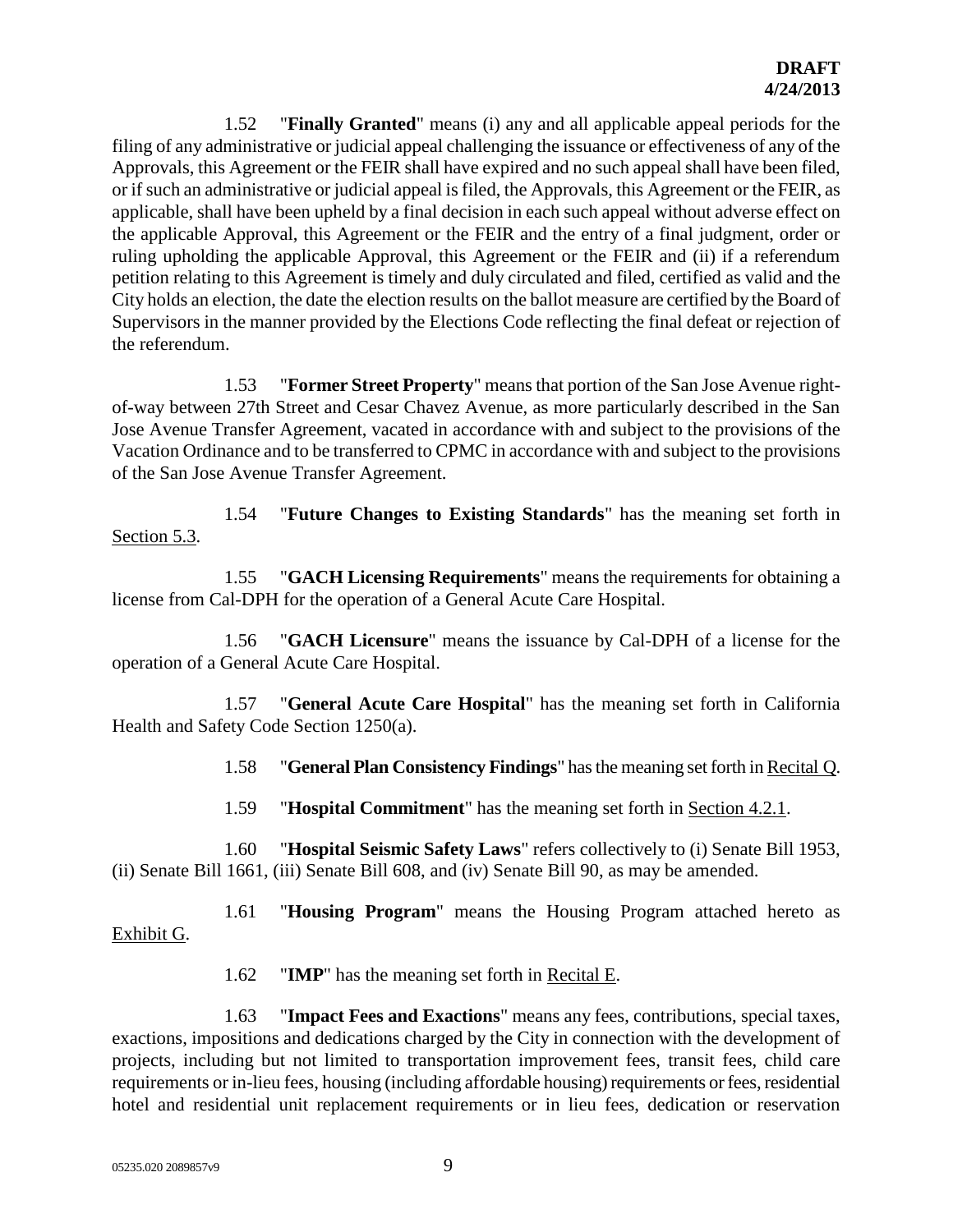requirements, water and sewer capacity charges, and obligations for on-or off-site improvements. Impact Fees and Exactions shall not include the Mitigation Measures, Processing Fees, taxes or special assessments or school district fees, and any fees, taxes, assessments impositions imposed by Non-City Agencies, all of which shall be due and payable by CPMC as and when due in accordance with applicable Laws.

1.64 **"Increment 1"** means the OSHPD structural review permit package, containing drawings and associated calculations and details, describing the structure (including foundation, and frame) for the St. Luke's Campus Hospital.

1.65 "**Losses**" has the meaning set forth in Section 4.9.

1.66 "**Law(s)**" means the Constitution and laws of the United States, the Constitution and laws of the State of California, the laws of the City and County of San Francisco, and any codes, statutes, rules, regulations, or executive mandates thereunder, and any State or Federal court decision (including any order, injunction or writ) thereunder. The term "Laws" shall refer to any or all Laws as the context may require.

1.67 "**Long-Term Projects**" means those Project elements generally described in Exhibit B-3 and Exhibit B-4 as the Long-Term Projects and generally described in Recital G.

1.68 "**Material Change**" means any modification that would materially alter the rights, benefits or obligations of the City or CPMC under this Agreement or which relate to (i) the Term; (ii) permitted uses of the Project Sites; (iii) the Public Benefits; (iv) an increase in density or intensity of uses of the Project Sites; (v) an increase in the maximum height, bulk or size of the Project; (vi) parking ratios; or (vii) provisions for Impact Fees and Exactions.

1.69 "**Medical Care Services**" or "**MCS**" has the meaning set forth in the definition of Medical Rate of Inflation contained in Exhibit F.

1.70 "**Medical Rate of Inflation**" has the meaning set forth in Exhibit F.

1.71 "**Milestone**" has the meaning set forth in Section 4.2.3.

1.72 "**Milestone Completion Notice**" has the meaning set forth in Section 4.2.3.

1.73 "**Mitigation Measures**" means the mitigation measures (as defined by CEQA) applicable to the Project as set forth in the MMRP or that are necessary to mitigate adverse environmental impacts identified through the CEQA process as part of a Subsequent Approval.

1.74 "**MMRP**" means that certain mitigation monitoring and reporting program attached as Exhibit D.

1.75 "**Municipal Code**" means the San Francisco Municipal Code.

1.76 "**Near-Term Projects**" means those Project elements described in Exhibit B-1 through Exhibit B-3 as the Near-Term Projects and generally described in Recital F.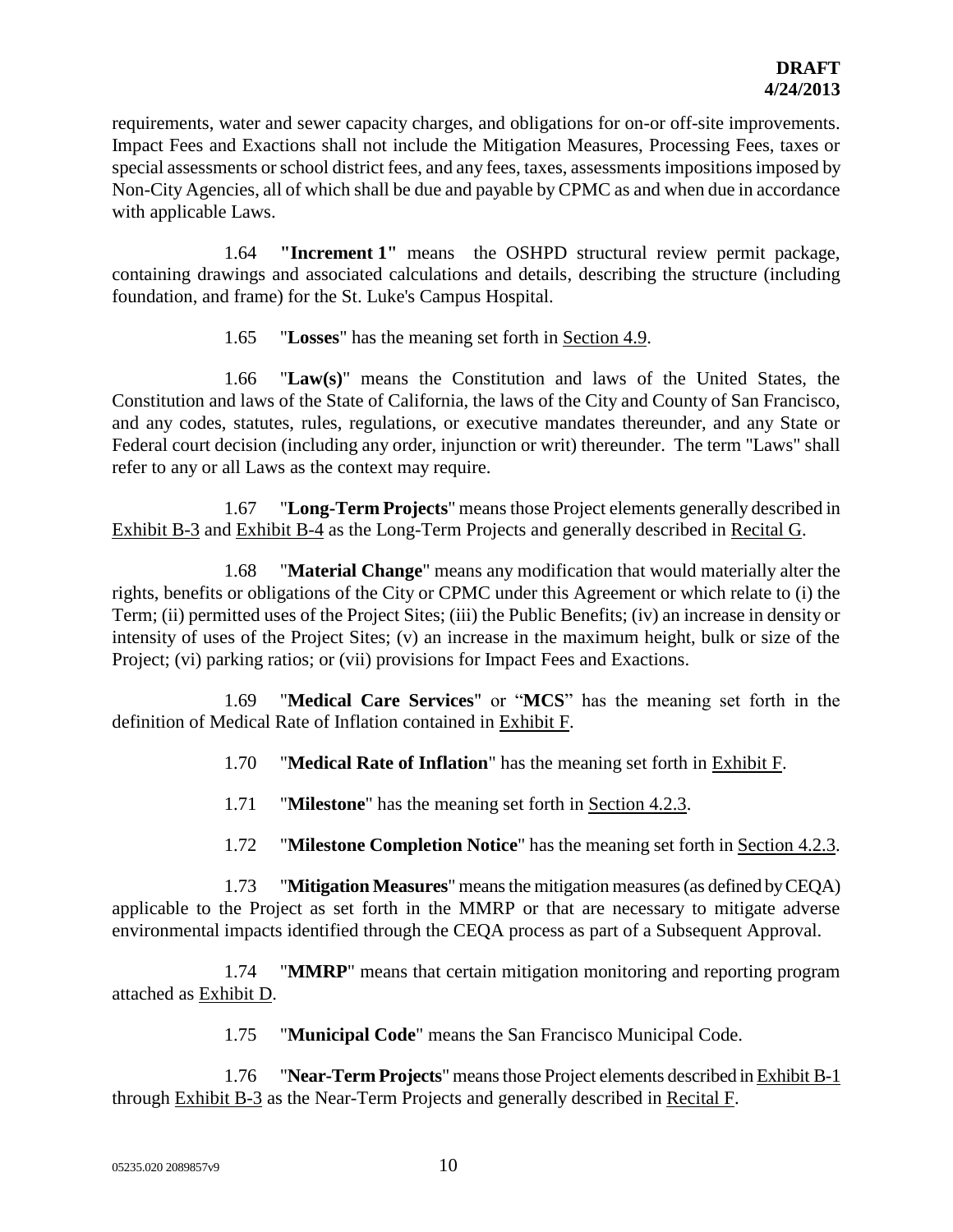1.77 "**Non-City Agency**" or "**Non-City Responsible Agencies**" has the meaning set forth in Section 7.3.1.

1.78 "**Non-City Approval**" has the meaning set forth in Section 7.3.1.

1.79 "**OEWD**" means the San Francisco Office of Economic and Workforce Development.

1.80 "**Official Records**" means the official real estate records of the City and County of San Francisco, as maintained by the City's Assessor-Recorder's Office.

1.81 "**Open**" or "**Opening**" means the date on which the first patients are admitted or treated in, or accepted or transferred to, the Cathedral Hill Campus Hospital or the St. Luke's Campus Hospital, as the context may require.

1.82 "**OSHPD**" means the California Office of Statewide Health Planning and Development.

1.83 "**Pacific Campus**" means that certain real property more particularly described in Exhibit A-4, together with all buildings, structures, fixtures and other improvements located thereon.

1.84 "**Party**" and "**Parties**" has the meaning set forth in the opening paragraph of this Agreement.

1.85 "**Planning Code**" means the San Francisco Planning Code.

1.86 "**Planning Commission**" means the Planning Commission of the City and County of San Francisco.

1.87 "**Planning Department**" means the Planning Department of the City and County of San Francisco.

1.88 "**Planning Director**" means the Director of Planning of the City and County of San Francisco.

1.89 "**Processing Fees**" means the standard fee imposed by the City upon the submission of an application for a permit or approval, which is not an Impact Fee or Exaction, in accordance with the City practice on a City-Wide basis.

1.90 "**Project**" means the CPMC project contemplated by the LRDP as generally described in Exhibit B-1 through Exhibit B-5, which includes the Near-Term Projects and the Long-Term Projects together with CPMC's rights and obligations under this Agreement.

1.91 "**Project Sites**" has the meaning set forth in Recital J.

1.92 "**Public Benefits**" has the meaning set forth in Section 4.1.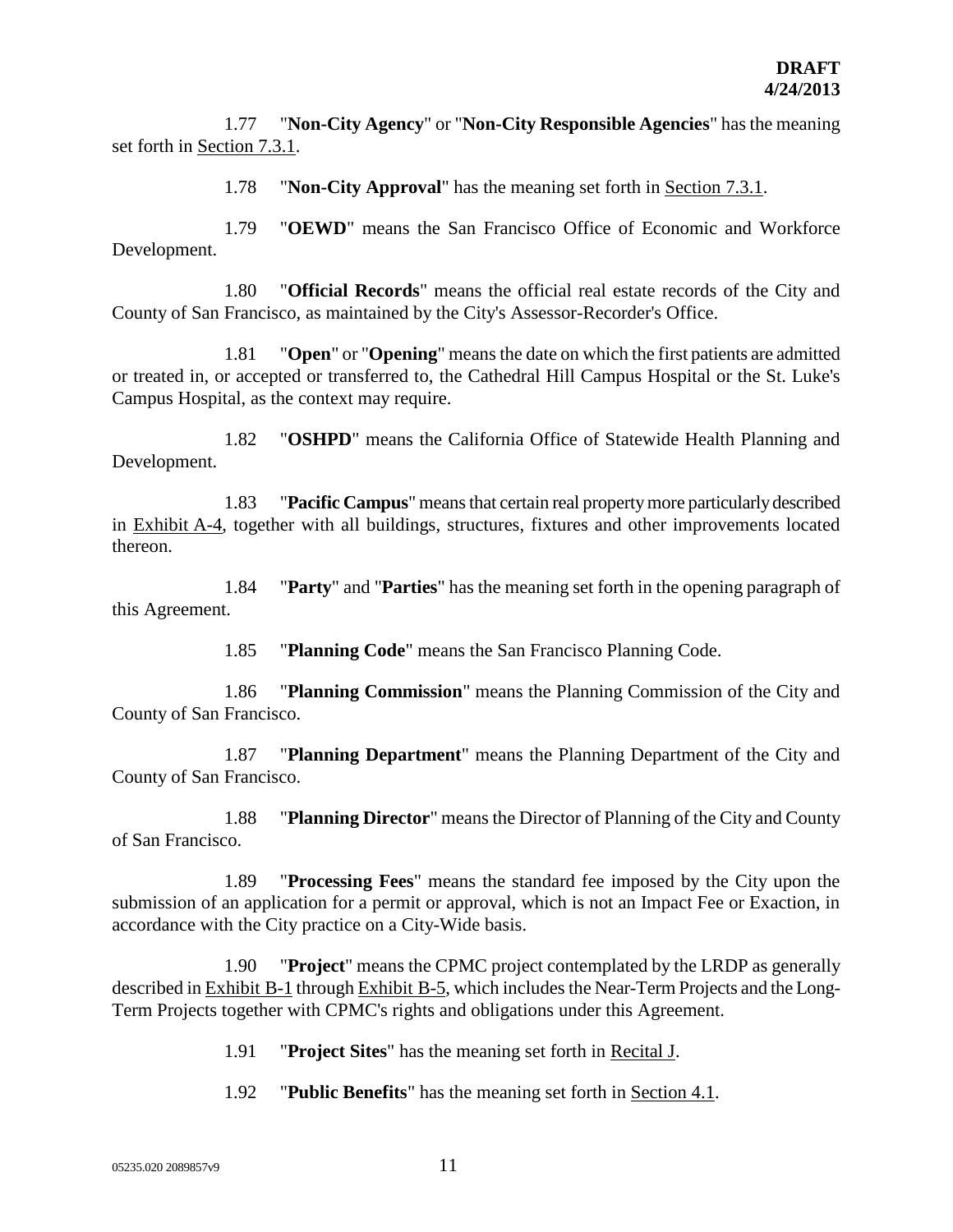1.93 "**Public Health and Safety Exception**" has the meaning set forth in Section 5.6.1.

1.94 "**Public Improvements**" means those improvements more particularly described in Exhibit H.

1.95 "**Revised Work Plan**" has the meaning set forth in Section 4.2.3.

1.96 "**St. Luke's Campus**" means that certain real property more particularly described in Exhibit A-1, together with all buildings, structures, fixtures and other improvements located thereon.

1.97 " **St. Luke's Campus Hospital**" means the 120-bed General Acute Care Hospital with comprehensive emergency medical services (pursuant to Sections 70451-70459 of Title 22 of the California Code of Regulations) to be constructed on the St. Luke's Campus, as more particularly described in Section 1 of Exhibit B-1.

1.98 "**St. Luke's Campus Hospital Opening Deadline**" has the meaning set forth in Section 4.2.1(d).

1.99 **"St. Luke's Campus Hospital Opening Obligation"** has the meaning set forth in Section 4.2.1(d).

1.100 "**St. Luke's Liquidated Payment**" has the meaning set forth in Section 9.4.4(b).

1.101 "**St. Luke's Trigger Date**" has the meaning set forth in Section 9.4.4(b).

1.102 "**San Jose Avenue City Project**" means the completion of the new storm/sewer line installation work as described in the San Jose Avenue Utility Relocation Contract so as to allow the abandonment of the existing sewer lines in the Former Street Property.

1.103 "**San Jose Avenue CPMC Project**" means (i) the installation of all new utility facilities by CPMC's contractors, other than the San Jose Avenue City Project and (ii) the installation of a fire alarm signal system in the existing St. Luke's hospital, so as to allow the abandonment of the existing utility facilities and fire alarm signal system in the Former Street Property.

1.104 "**San Jose Avenue Transfer Agreement**" means that certain Agreement for Transfer of Real Estate between the Parties dated on or about the date hereof governing the transfer of the Former Street Property to CPMC.

1.105 "**San Jose Avenue Utility Operators**" means those parties that own or operate utility equipment or installations located in the Former Street Property, including: Pacific Gas and Electric Company, with respect to gas and electrical lines; Pacific Bell Telephone Company, dba AT&T California, with respect to telephone lines; Astound Broadband, NextG Networks, and ExteNet Systems with respect to broadband, wireless and cable lines; the San Francisco Public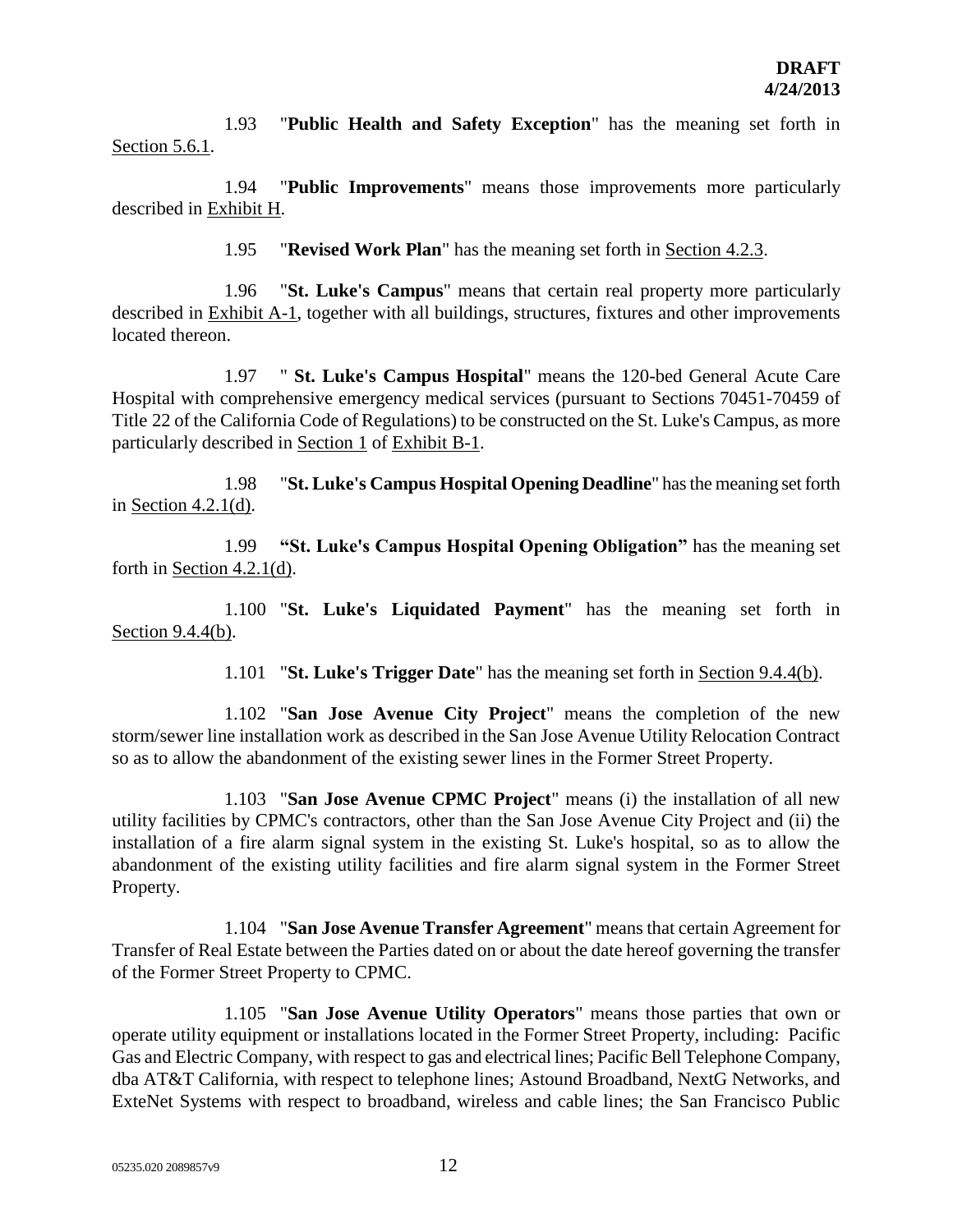Utilities Commission, Hydraulics Section, with respect to a storm-sewer line; the San Francisco Public Utilities Commission, Water Department, with respect to a water line; and the Department of Technology of the City and County of San Francisco, with respect to fire alarm signal box wires.

1.106 "**San Jose Avenue Utility Relocation Contract**" means that certain work described in Contract Modification No. 1 to the Wastewater Enterprise Contract No. WW-410 Cesar Chavez Street Sewer Improvement Project by and between the City, acting by and through its Public Utilities Commission, and JMP Construction.

1.107 "**Schedule and Phasing Plan**" means the Schedule and Phasing Plan attached hereto as Exhibit C, as may be modified pursuant to Section 4.2.3.

- 1.108 "**SFFD**" means the San Francisco Fire Department.
- 1.109 "**SFMTA**" means the San Francisco Municipal Transportation Agency.
- 1.110 "**SFPUC**" means the San Francisco Public Utilities Commission.

1.111 "**SFPUC Capacity Charges**" means all water and sewer capacity and connection fees and charges payable to the SFPUC, as and when due in accordance with thenapplicable City requirements.

1.112 "**Subdivision Code**" means the San Francisco Subdivision Code.

1.113 "**Subsequent Approval**" means any other land use approvals, entitlements, or permits from the City other than the Approvals, that are consistent with the Approvals and that are necessary or advisable for the implementation of the Near-Term Projects, including without limitation, demolition permits, grading permits, site permits, building permits, residential hotel permits to convert, lot line adjustments, sewer and water connection permits, encroachment permits, street improvement permits, certificates of occupancy, transit stop relocation permits, subdivision maps, lot mergers and re-subdivisions. A Subsequent Approval shall also include any amendment to the foregoing land use approvals, entitlements, or permits, or any amendment to the Approvals that are sought by CPMC and approved by the City in accordance with the standards set forth in this Agreement. No Approvals or Subsequent Approvals for the Long-Term Projects have been granted as part of this Agreement.

- 1.114 "**Term**" has the meaning set forth in Section 2.2.
- 1.115 "**Third-Party Challenge**" has the meaning set forth in Section 7.4.1.
- 1.116 "**Transferee**" has the meaning set forth in Section 11.1.
- 1.117 "**Transit Fee**" has the meaning set forth in Exhibit K.

1.118 "**Transportation Program**" has the meaning set forth in Exhibit K. The Transportation Program includes the payments and fees as further described in Exhibit K.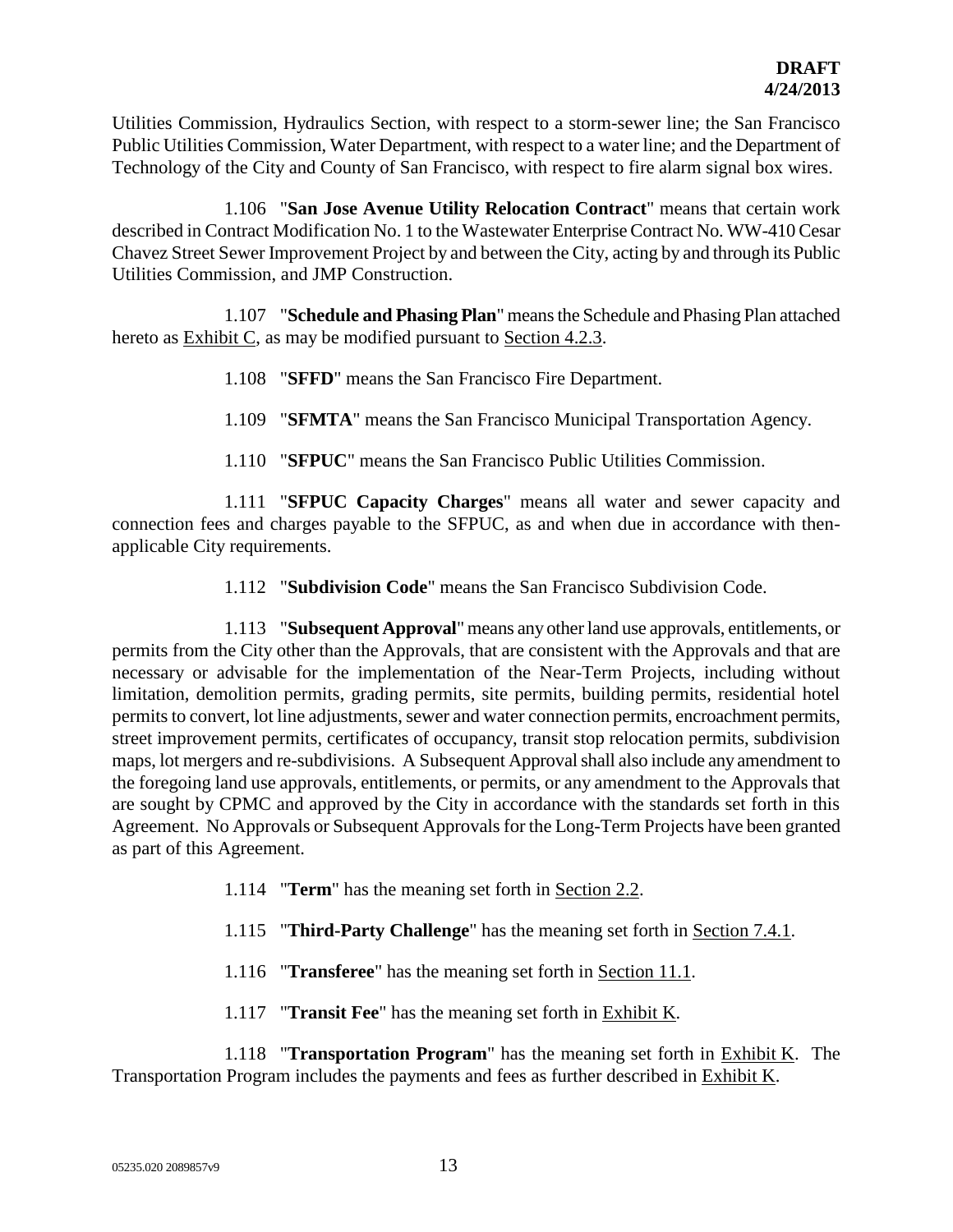- 1.119 "**Vacation Ordinance**" has the meaning set forth in Exhibit J.
- 1.120 "**Vested Elements**" has the meaning set forth in Section 5.1.

1.121 "**Workforce Agreement**" means the Workforce Agreement attached hereto as Exhibit E.

### **2. EFFECTIVE DATE; TERM**

2.1 Effective Date. This Agreement shall take effect upon the later of (i) the full execution and delivery of this Agreement by the Parties and (ii) the date the Enacting Ordinance is effective and operative ("**Effective Date**").

2.2 Term. The term of this Agreement shall commence upon the Effective Date and shall continue in full force and effect for ten (10) years thereafter unless extended or earlier terminated as provided herein ("**Term**"); provided, however, if a lawsuit challenging this Agreement or the Approvals is initiated the Term shall be extended for the number of days equal to the period from the initiation of the lawsuit to the date that this Agreement and the Approvals are Finally Granted.

## **3. GENERAL REGULATION OF THE DEVELOPMENT OF THE PROJECT**

3.1 Development of the Near-Term Projects. CPMC shall have the right to develop the Near-Term Projects in accordance with and subject to the provisions of this Agreement and the City shall consider and process all Subsequent Approvals for development of the Near-Term Projects in accordance with and subject to the provisions of this Agreement. The Parties acknowledge that CPMC has obtained all Approvals from the City required to commence construction of the Near-Term Projects, other than any required Subsequent Approvals or Non-City Approvals, and that CPMC may proceed in accordance with this Agreement with the construction and, upon completion, use and occupancy of the Near-Term Projects as a matter of right, subject to the attainment of any required Subsequent Approvals or Non-City Approvals. CPMC currently anticipates that the Near-Term Projects will be constructed in phases and that the St. Luke's Campus Hospital and the Cathedral Hill Campus Hospital will be constructed generally in accordance with the Schedule and Phasing Plan. Development of the Long-Term Projects is not included as a part of this Agreement, provided any such development during the Term shall be subject to the provisions of Sections 4.5, 5.3 and 5.4.

3.2 Transfer of Former Street Property. In connection with the Project, the City shall vacate and abandon all public rights in the Former Street Property (other than temporary utility easements in favor of the San Jose Avenue Utility Operators, if needed), each in connection with the completion of the San Jose Avenue CPMC Project and the San Jose Avenue City Project. The City shall transfer the Former Street Property to CPMC in accordance with the San Jose Avenue Transfer Agreement, subject to all of the terms and conditions set forth therein. If for any reason, other than a CPMC default, the City is unable or unwilling to transfer the Former Street Property to CPMC as and when required under the San Jose Avenue Transfer Agreement, CPMC may elect to terminate this Agreement following the meet and confer period in Section 9.2 and the notice and cure period in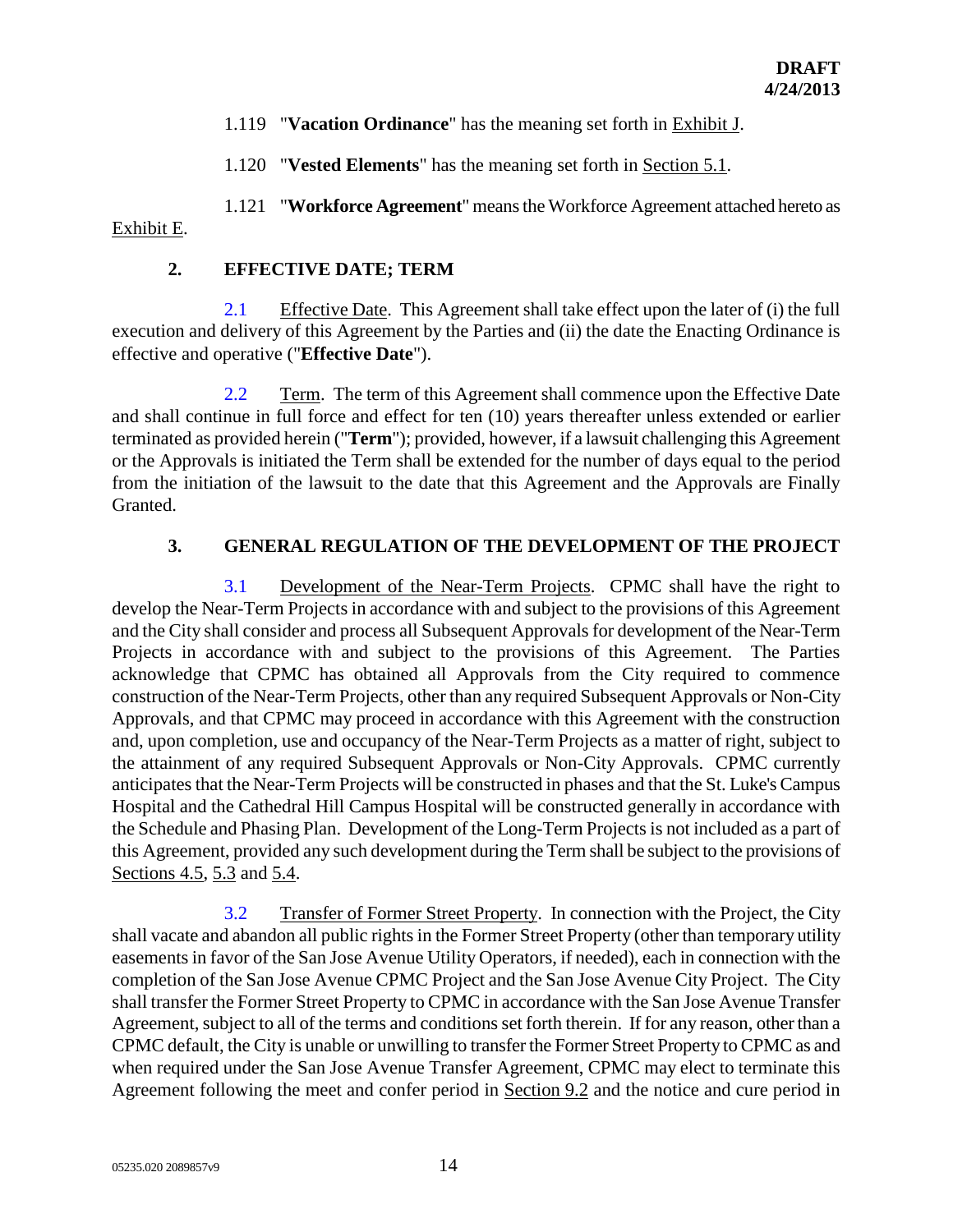Section 9.3. CPMC shall commence the San Jose Avenue CPMC Project and will prosecute the San Jose Avenue CPMC Project diligently to completion generally in accordance with the Schedule and Phasing Plan.

3.3 Completion of San Jose Avenue City Project. The failure to complete the San Jose Avenue City Project in accordance with the timing set forth in the Schedule and Phasing Plan may entitle CPMC to a period of Excusable Delay in connection with the Hospital Commitment as set forth in Section 10.6.2. Any abandonment of the San Jose Avenue City Project shall, following the meet and confer process in Section 9.2 and the notice and cure provisions in Section 9.3 (modified so as to give City ninety (90) days to commence to cure), be a City Default.

# **4. PUBLIC BENEFITS; CPMC OBLIGATIONS AND CONDITIONS TO CPMC's PERFORMANCE**

4.1 Public Benefits Exceed Those Required by Existing Ordinances and Regulations. The Parties acknowledge and agree that the development of the Project in accordance with this Agreement provides a number of public benefits to the City beyond those achievable through existing Laws, as more particularly articulated in Recital I, including, but not limited to, the Hospital Commitment and the Community Commitments. The Hospital Commitment and the Community Commitments are collectively referred to as the "**Public Benefits**". The City acknowledges and agrees that a number of the Public Benefits would not be otherwise achievable without the express agreement of CPMC under this Agreement. CPMC acknowledges and agrees that, as a result of the benefits to CPMC under this Agreement, CPMC has received good and valuable consideration for its provision of the Public Benefits, and that the City would not be willing to enter into this Agreement without the Public Benefits. Furthermore, CPMC acknowledges and agrees that CPMC's obligation to perform and complete, and the City's right to enforce in accordance with Section 9, an applicable Public Benefit under this Agreement shall survive the expiration or termination of this Agreement as and to the extent provided in Section 10.4, subject to any conditions expressly set forth in this Agreement for the benefit of CPMC.

## 4.2 Public Benefits.

4.2.1 Construction and Licensure of Hospital at the St. Luke's Campus and Hospital at the Cathedral Hill Campus. CPMC shall provide the following public benefits (collectively, the "**Hospital Commitment**"):

(a) If CPMC Commences Construction of the Cathedral Hill Campus Hospital, then CPMC shall Commence Construction of the St. Luke's Campus Hospital as and to the extent necessary to meet the Milestones and the Completion Deadline for the St. Luke's Campus Hospital.

(b) If CPMC Commences Construction of the St. Luke's Campus Hospital, then for so long as CPMC is pursuing the Completion of Construction of the Cathedral Hill Campus Hospital, CPMC shall diligently pursue the Completion of Construction of the St. Luke's Campus Hospital as and to the extent necessary to meet the Milestones and the Completion Deadline for the St. Luke's Campus Hospital.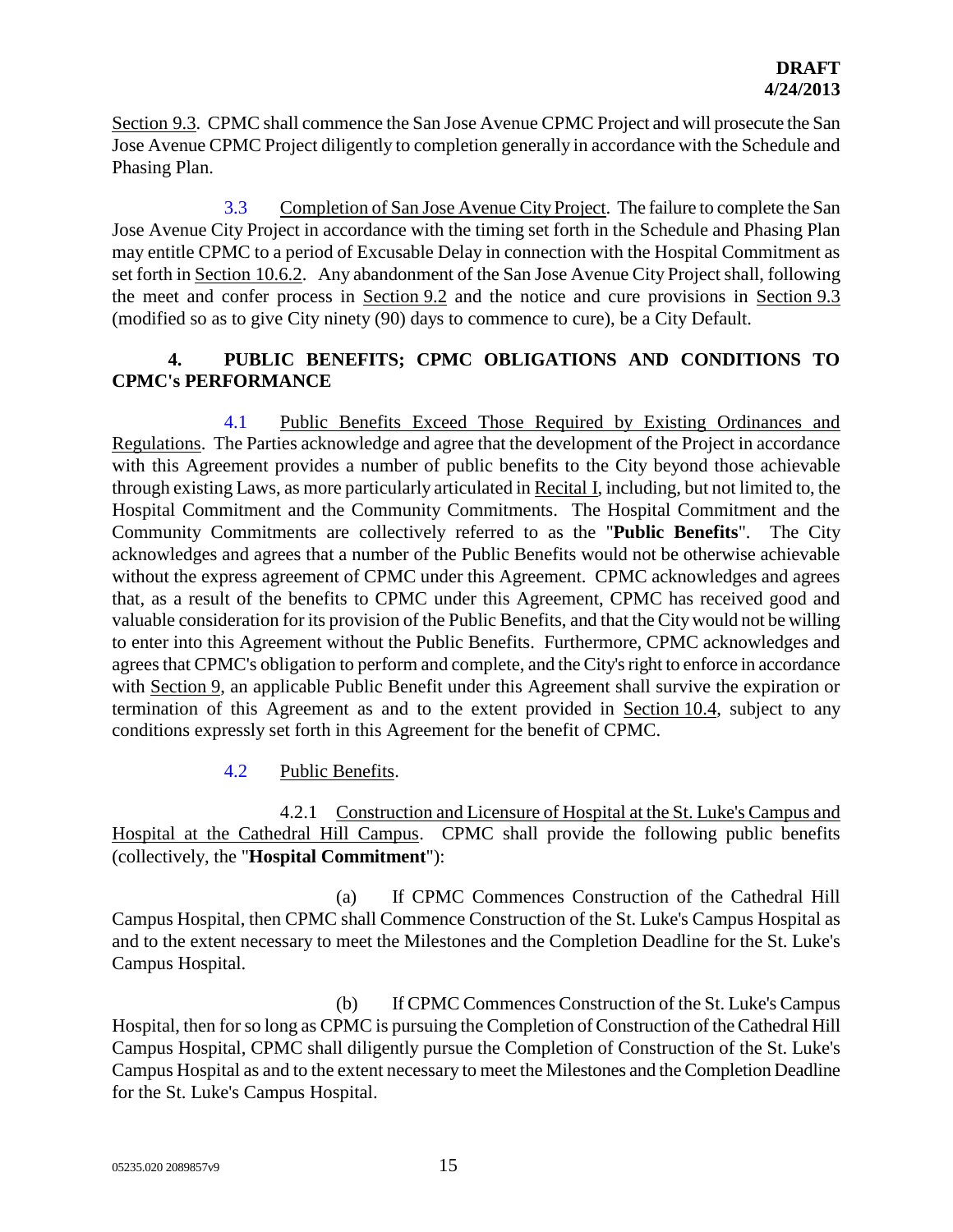(c) If CPMC Completes Construction of the Cathedral Hill Campus Hospital, then CPMC shall Complete Construction of the St. Luke's Campus Hospital. The Completion of Construction of the St. Luke's Campus Hospital shall occur as and when required to meet the St. Luke's Campus Hospital Opening Deadline (the "**Completion Deadline for the St. Luke's Campus Hospital**").

(d) If CPMC completes and satisfies the GACH Licensing Requirements for the Cathedral Hill Campus Hospital, then CPMC shall complete and satisfy the GACH Licensing Requirements for the St. Luke's Campus Hospital. As and when required to meet the St. Luke's Opening Deadline, CPMC shall promptly file all necessary applications required for GACH Licensure of the St. Luke's Campus Hospital, and thereafter diligently pursue GACH Licensure of the St. Luke's Campus Hospital. If CPMC Opens the Cathedral Hill Campus Hospital, it shall Open the St. Luke's Campus Hospital (the "**St. Luke's Campus Hospital Opening Obligation**") on or before the date that is twenty-four (24) months from the day CPMC opens the Cathedral Hill Campus Hospital (the "**St. Luke's Campus Hospital Opening Deadline**").

4.2.2 Time of Essence. The Parties understand and agree that time is of the essence and that satisfaction of the Completion Deadline for the St. Luke's Campus Hospital, the St. Luke's Campus Hospital Opening Deadline and the demolition/construction work described in Section 4.2.1 are a material part of this Agreement, of the utmost importance to the both the City and CPMC, and that the City would not be willing to enter into this Agreement without the commitments as set forth in this Section 4.2. The Parties also understand and agree that CPMC will incur substantial additional costs in connection with delays in the commencement and completion of construction of the St. Luke's Campus Hospital and Hospital at the Cathedral Hill Campus, and that CPMC would not be willing to enter into this Agreement without the assurances and commitments given by the City in this Agreement.

4.2.3 Milestones for Completion. In order to keep the City reasonably informed of CPMC's progress in satisfying the Hospital Commitment, CPMC shall periodically report to the City on the timing and progress of the construction of the St. Luke's Campus Hospital and the Cathedral Hill Campus Hospital and promptly provide to the City such information as may be reasonably requested by the City from time to time. In connection with this reporting obligation, CPMC shall provide the City with reasonably detailed project schedules for the St. Luke's Campus Hospital and the Cathedral Hill Campus Hospital before the start of construction, including any change to the Schedule and Phasing Plan, and shall update such project schedules on not less than a quarterly basis. Within thirty (30) days following the completion of each milestone listed in the Schedule and Phasing Plan (each, a "**Milestone**"), CPMC shall provide notice to the City (the "**Milestone Completion Notice**") from CPMC's project manager(s) for the construction of the St. Luke's Campus Hospital and the Cathedral Hill Campus Hospital, which shall, to the best of such individual's knowledge following reasonable due diligence: (i) confirm the completion of the Milestone, (ii) update the construction schedule for each and describe any material changes to the schedule and the reasons therefor, (iii) describe any existing or anticipated material delays in meeting the Milestones that follow, and (iv) confirm CPMC's expectation to satisfy the St. Luke's Campus Hospital Opening Deadline. If a Milestone Completion Notice describes an existing or anticipated delay in meeting the Milestones that follow, CPMC shall provide a reasonably detailed work program and schedule to show how CPMC intends to meet the Milestones that follow as required to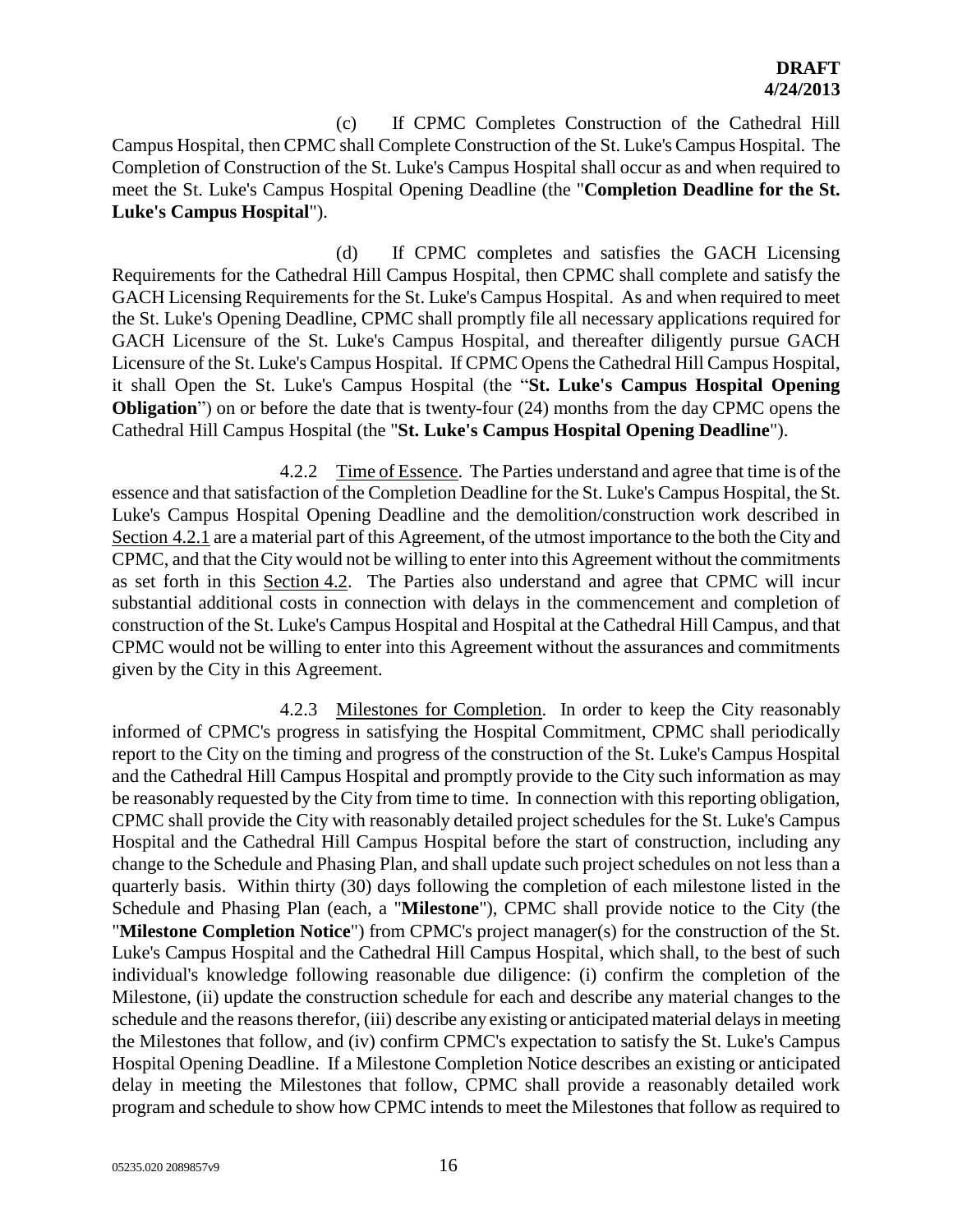satisfy the Completion Deadline for the St. Luke's Campus Hospital and the St. Luke's Campus Hospital Opening Deadline (the "**Revised Work Plan**"). In any Revised Work Plan, CPMC may extend the dates for completion of any Milestone, but shall not have the right to revise the definition of a Milestone. After receipt of a Milestone Completion Notice, CPMC shall meet with the City, promptly after a City request, to discuss any material delays from the Milestone timing set forth in the Schedule and Phasing Plan, and, if applicable, the Revised Work Plan. CPMC's failure solely to meet the Milestone timing set forth in the Schedule and Phasing Plan, in and of itself, shall not be a Default, though failure to comply with the commitments in Section 4.2.1 or the reporting provisions of this Section 4.2.3 shall, following the meet and confer process in Section 9.2 (as applicable) and the notice and cure provisions in Section 9.3, be a Default by CPMC. CPMC shall send a Milestone Completion Notice for each milestone and upon the Opening of the St. Luke's Campus Hospital and the Cathedral Hill Campus Hospital.

4.2.4 Performance of Community Commitments. In addition to the significant public benefits arising from the Hospital Commitment, CPMC shall provide the following additional public benefits (collectively, the "**Community Commitments**"), each of which, to the extent such obligation has arisen, shall be paid and/or performed in increments when and as set forth in the applicable Exhibit referenced below (each such partial payment or partial performance, a "**Commitment Increment**"):

(a) the Community Healthcare Program attached as Exhibit F, which provides for a broad array of contributions and commitments for healthcare community benefits and includes the St. Luke's Campus Hospital Opening Obligation;

(b) the Housing Program attached as Exhibit G, which provides substantial funding to replace residential and hotel units and for affordable housing, as further described in Exhibit G;

(c) the Workforce Agreement attached as Exhibit E, which includes a first source hiring program covering both construction and applicable operational activities, a local business enterprise hiring agreement for construction activities, and a local hiring program for applicable operational activities, as further described in Exhibit E;

(d) the funding of certain Public Improvements which may be constructed by the City, the completion of certain Public Improvements to be constructed by CPMC and other Community Commitments as further described in Exhibit H; and

(e) the Transportation Program attached as Exhibit K, which provides for CPMC contributions toward the cost of construction of the transit improvements, addressing transit delay impacts on MUNI from the Cathedral Hill Campus and other measures, as further described in Exhibit K.

CPMC's obligation to complete the Community Commitments shall survive the termination or expiration of this Agreement until the applicable Community Commitment has been completed as and to the extent set forth in Section 10.4, subject to any conditions expressly set forth in this Agreement for the benefit of CPMC.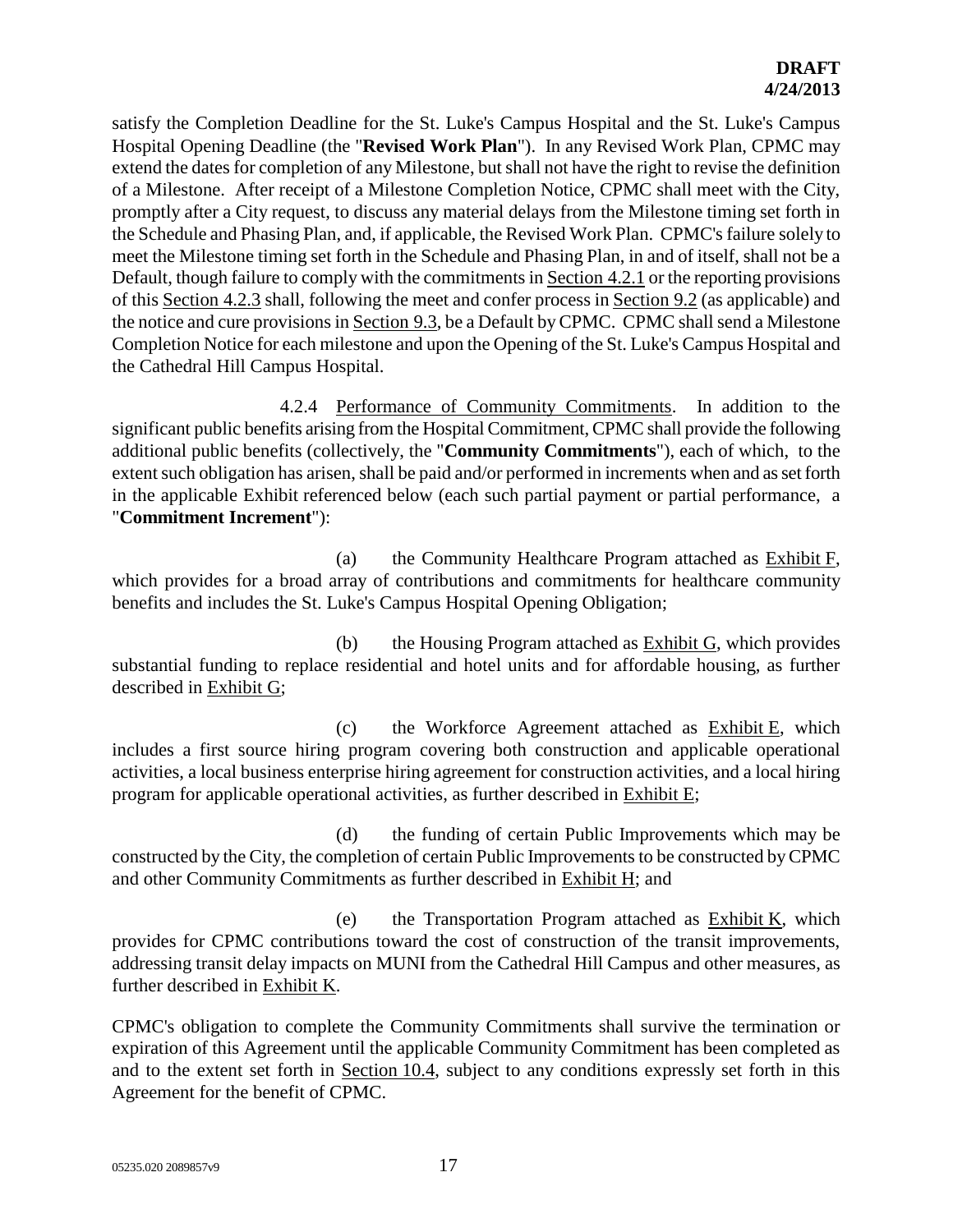### 4.3 Conditions to Performance of Public Benefits.

4.3.1 Conditions to Hospital Commitment. CPMC's obligation to perform the Hospital Commitment is expressly conditioned upon each and all of the following conditions precedent:

(a) All Approvals shall have been Finally Granted;

(b) The City and any applicable Non-City Agency shall have performed or granted any and all of their respective actions, approvals or authorizations and/or issued such permits or licenses required in order to permit CPMC to: (i) Commence (and, as and when required, to Complete) Construction of the St. Luke's Campus Hospital and the Cathedral Hill Campus Hospital and (ii) Commence Construction (and, as and when required, to complete construction) of the Cathedral Hill Campus MOB, except to the extent that such actions, approvals or authorizations, or permits or licenses, have not been performed or granted due to the failure of CPMC to timely initiate and then diligently and in good faith pursue such actions, approvals, authorizations or issuances; and

(c) CPMC shall have obtained all Subsequent Approvals necessary to: (i) Commence (and, as and when required, to Complete) Construction of the St. Luke's Campus Hospital and the Cathedral Hill Campus Hospital and (ii) Commence Construction (and, as and when required, to complete construction) of the Cathedral Hill Campus MOB, and same shall have been Finally Granted, except to the extent that such Subsequent Approvals have not been obtained or Finally Granted due to the failure of CPMC to timely initiate and then diligently and in good faith pursue such Subsequent Approvals.

Recognizing CPMC's right pursuant to Section 6 not to initiate or complete the Project (other than as and to the extent required pursuant to the Hospital Commitment), CPMC shall take all such actions as are reasonably required of CPMC to satisfy the foregoing conditions including, without limitation, the filing of requests for approvals, permits and authorizations for the St. Luke's Campus Hospital, and the Cathedral Hill Campus Hospital and the Cathedral Hill Campus MOB in a manner as and when needed to satisfy the Hospital Commitment.

4.3.2 Conditions to Community Commitments. CPMC's obligation to perform each of the applicable Community Commitments is expressly conditioned upon each and all of the following conditions precedent:

(a) All of the conditions precedent set forth in the applicable Exhibit describing such individual Community Commitment shall have been satisfied; and

(b) The City and any applicable Non-City Agency shall have performed or granted any and all of their respective actions, approvals or authorizations and/or issued such permits or licenses required in order to permit CPMC to undertake the applicable Community Commitment, except to the extent that such actions, approvals or authorizations, or permits or licenses, have not been performed or granted due to the failure of CPMC to timely initiate and then diligently and in good faith pursue such actions, approvals, authorizations or issuances.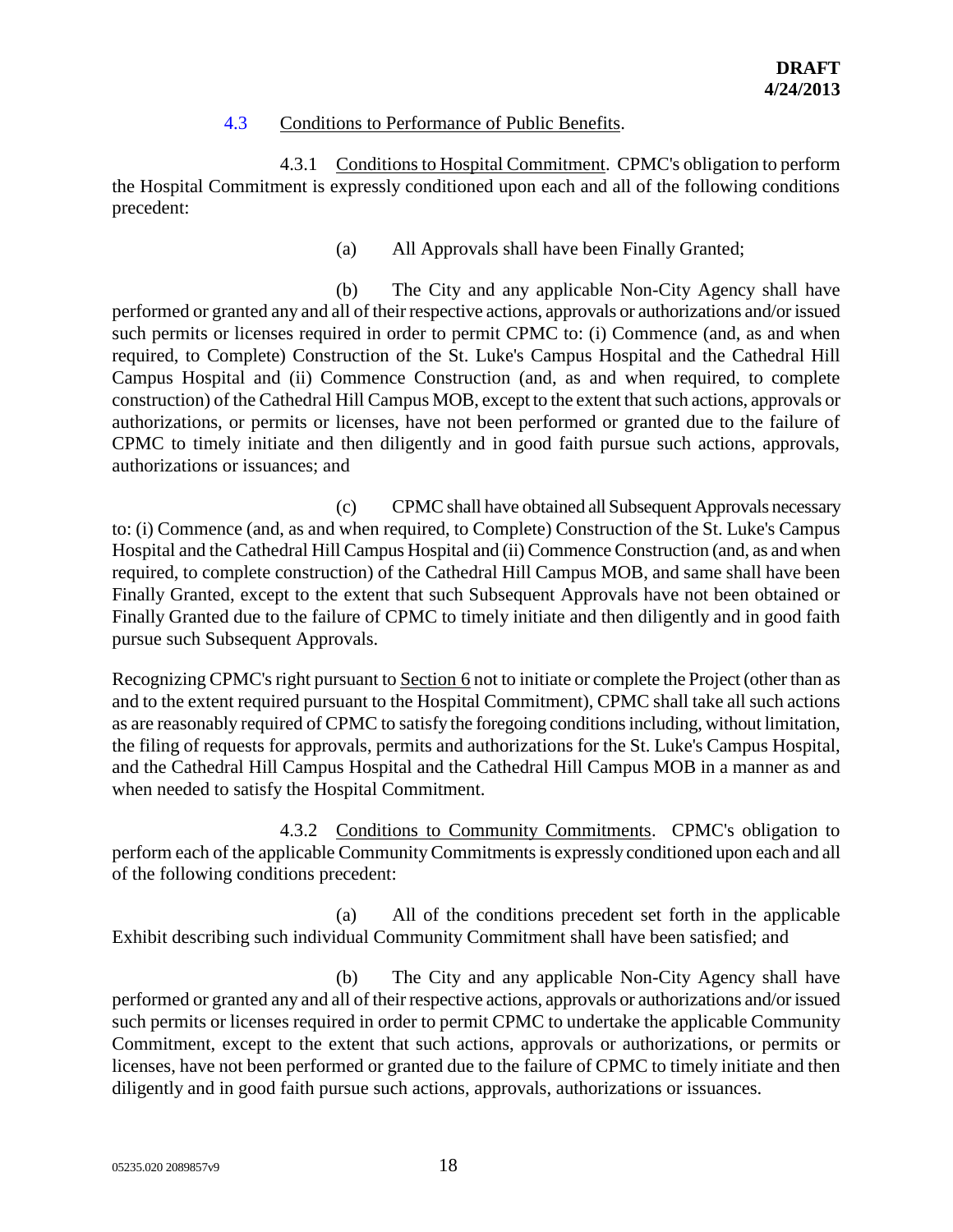Recognizing CPMC's right pursuant to Section 6 not to initiate or complete the Project (other than as and to the extent required pursuant to the Hospital Commitment), CPMC shall take such actions as are reasonably required of CPMC to satisfy the foregoing conditions including, without limitation, filing of requests for approvals, permits and authorizations as and when needed to perform the Community Commitments.

4.4 Community Visioning Plans. CPMC shall undertake the actions described in Exhibit I-1 through Exhibit I-3 (Community Visioning Plans) regarding the Long-Term Projects at the Davies Campus and Pacific Campus, and the future reuse of the California Campus, as applicable.

# 4.5 Compliance with CEQA.

4.5.1 No Additional Review Required for Near-Term Projects; Reliance on FEIR for Future Discretionary Approvals. The Parties acknowledge that the FEIR prepared for the Project complies with CEQA. The Parties further acknowledge that (a) the FEIR contains a thorough analysis of the Near-Term Projects and possible alternatives to the Near-Term Projects, (b) the Mitigation Measures have been adopted to eliminate or reduce to an acceptable level certain adverse environmental impacts of the Near-Term Projects, and (c) the Board of Supervisors adopted CEQA Findings, including a statement of overriding considerations in connection with the Approvals, pursuant to CEQA Guidelines Section 15093, for those significant impacts that could not be mitigated to a less than significant level. For these reasons, (i) the City does not intend to conduct any further environmental review or mitigation under CEQA for any aspect of the Near-Term Projects vested under this Agreement, and (ii) the City shall rely on the FEIR, to the greatest extent possible in accordance with applicable Laws, in all future discretionary actions related to the Project; provided, however, that nothing shall prevent or limit the discretion of the City to conduct additional environmental review in connection with any Subsequent Approvals or a Long-Term Project to the extent that such additional environmental review is required by applicable Laws, including CEQA.

4.5.2 Compliance with CEQA Mitigation Measures. CPMC shall comply with all Mitigation Measures imposed as applicable to each Project component, except for any Mitigation Measures that are expressly identified as the responsibility of a different party or entity. Without limiting the foregoing, CPMC shall be responsible for the completion of all Mitigation Measures identified as the responsibility of CPMC or the "project sponsor". The Parties expressly acknowledge that the FEIR and the associated MMRP are intended to be used in connection with each of the Approvals and any Subsequent Approvals to the extent appropriate and permitted under applicable Law. Nothing in this Agreement shall limit the ability of the City to impose conditions on any new, discretionary permit resulting from Material Changes to the Near-Term Projects from that described by the Approvals or any Subsequent Approvals as such conditions are determined by the City to be necessary to mitigate adverse environmental impacts identified through the CEQA process and associated with the granting of such permit or otherwise to address significant environmental impacts as defined by CEQA created by the approval of such permit; provided, however, any such conditions must be in accordance with applicable Law.

4.6 Nondiscrimination. In the performance of this Agreement, CPMC agrees not to discriminate against any employee, City employee working with CPMC's contractor or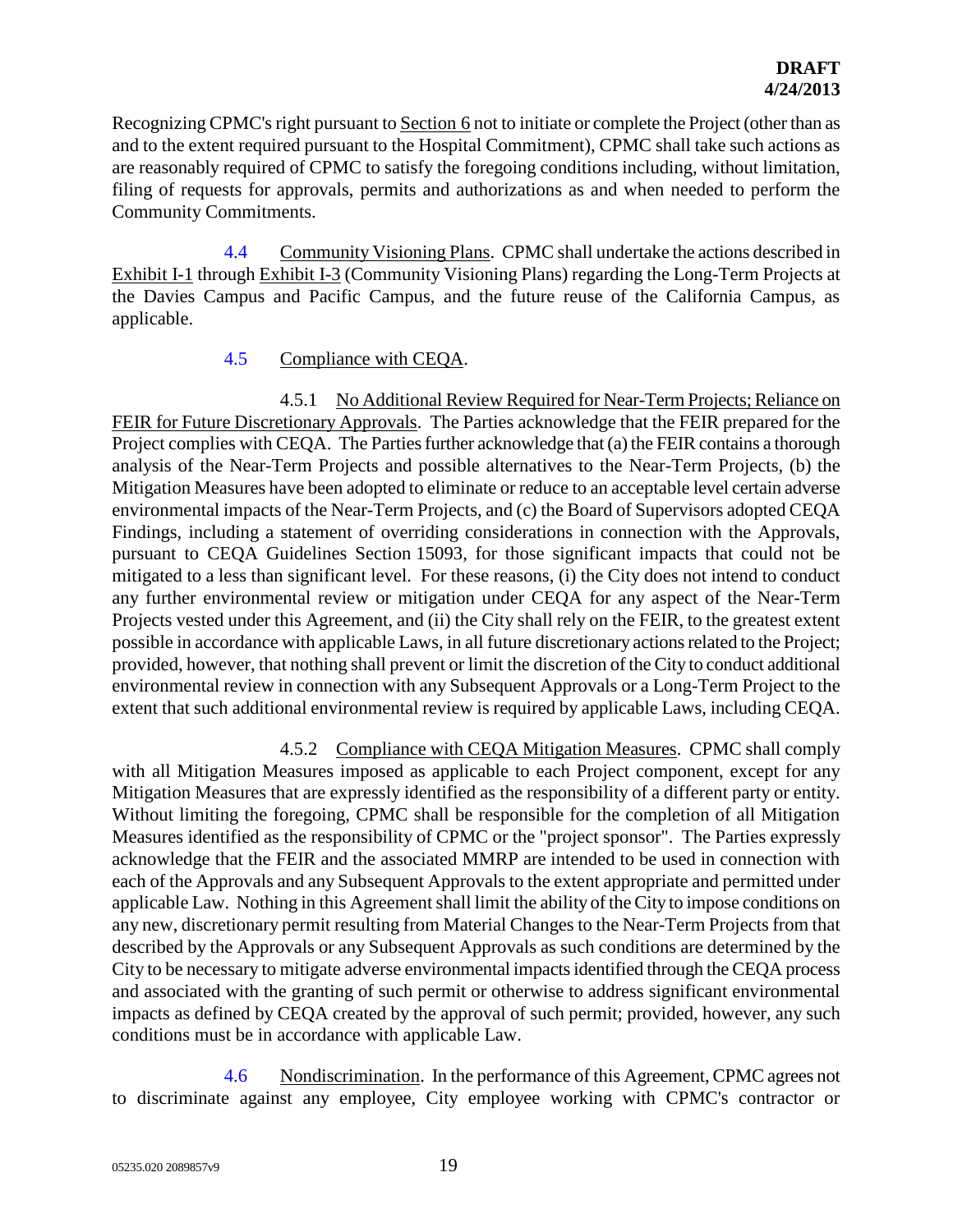subcontractor, applicant for employment with such contractor or subcontractor, or against any person seeking accommodations, advantages, facilities, privileges, services, or membership in all business, social, or other establishments or organizations, on the basis of the fact or perception of a person's race, color, creed, religion, national origin, ancestry, age, height, weight, sex, sexual orientation, gender identity, domestic partner status, marital status, disability or Acquired Immune Deficiency Syndrome or HIV status (AIDS/HIV status), or association with members of such protected classes, or in retaliation for opposition to discrimination against such classes.

## 4.7 City Cost Recovery.

4.7.1 CPMC shall timely pay to the City all Impact Fees and Exactions applicable to the Project or the Project Sites as set forth in Section 5.4 of this Agreement.

4.7.2 CPMC shall timely pay to the City all Processing Fees applicable to the processing or review of applications for the Approvals and Subsequent Approvals as set forth in Section 5.4 of this Agreement.

4.7.3 CPMC shall pay to the City all City Costs incurred in connection with the drafting and negotiation of this Agreement, defending the Approvals and Subsequent Approvals as set forth in Section 7.4, and in processing and issuing any Subsequent Approvals or administering this Agreement (except for the costs that are covered by Processing Fees), within sixty (60) days following receipt of a written invoice from the City.

4.7.4 CPMC shall pay to the City all other City Costs incurred during the Term within sixty (60) days following receipt of a written invoice from the City. OEWD shall provide CPMC on a quarterly basis (or such alternative period as agreed to by the Parties) a reasonably detailed statement showing costs incurred by OEWD, the City Agencies and the City Attorney's Office, including the hourly rates for each City staff member at that time, the total number of hours spent by each City staff member during the invoice period, any additional costs incurred by the City Agencies and a brief non-confidential description of the work completed (provided, for the City Attorney's Office, the billing statement will be reviewed and approved by OEWD but the cover invoice forwarded to CPMC will not include a description of the work). OEWD will use reasonable efforts to provide an accounting of time and costs from the City Attorney's Office and each City Agency in each invoice; provided, however, if OEWD is unable to provide an accounting from one or more of such parties OEWD may send an invoice to CPMC that does not include the charges of such party or parties without losing any right to include such charges in a future or supplemental invoice. CPMC shall pay the invoiced amount from OEWD within sixty (60) days following receipt of the invoice. CPMC's obligation to pay the City Costs shall survive the termination of this Agreement. CPMC shall have no obligation to reimburse the City for any City Cost that is not invoiced to CPMC within forty-eight (48) months from the date the City Cost was incurred. The City will maintain records, in reasonable detail, with respect to any City Costs and upon written request of CPMC, and to the extent not confidential, shall make such records available for inspection by CPMC.

4.7.5 If CPMC in good faith disputes any portion of an invoice, then within sixty (60) days following receipt of the invoice CPMC shall provide notice of the amount disputed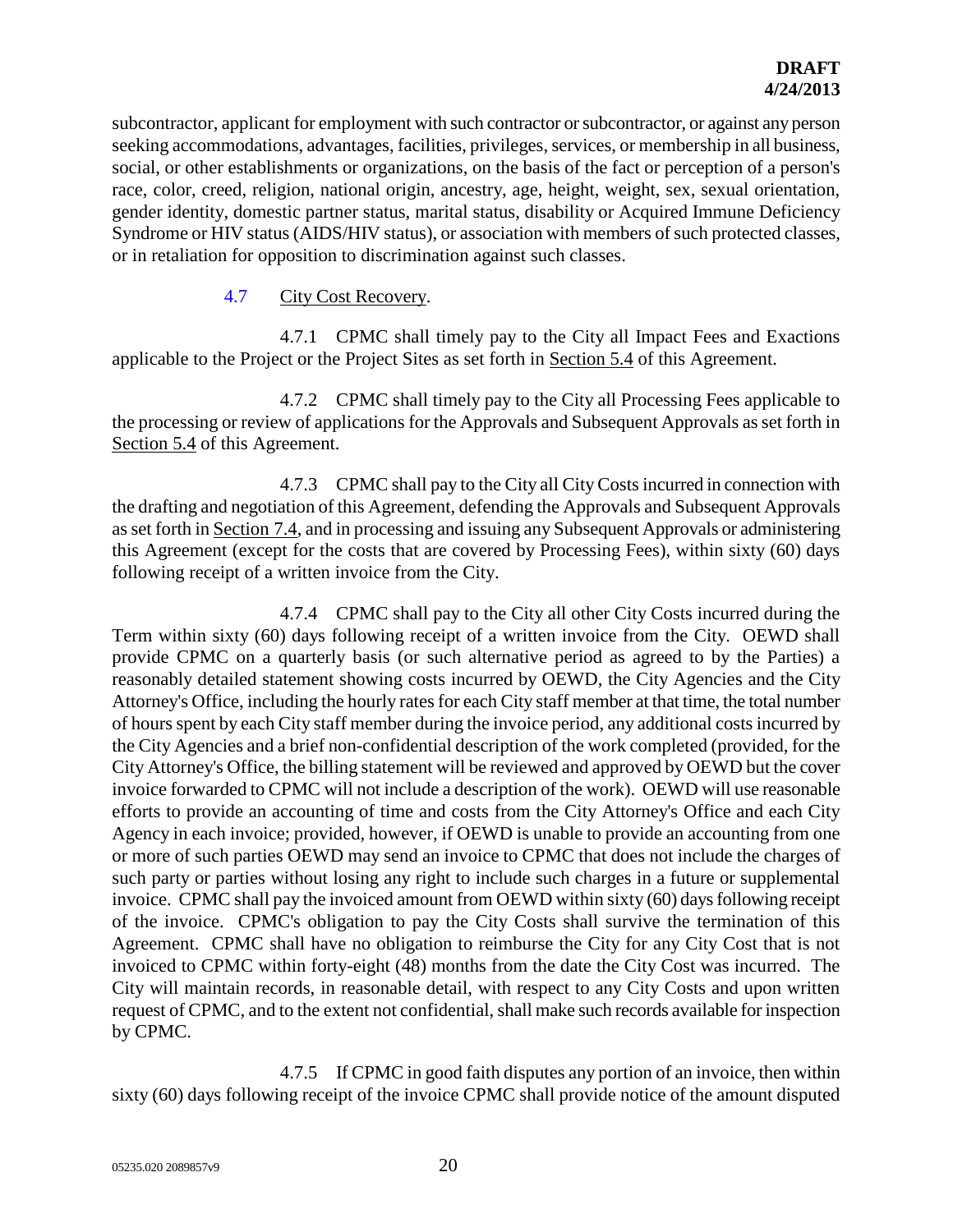and the reason for the dispute, and the Parties shall use good faith efforts to reconcile the dispute as soon as practicable. CPMC shall have no right to withhold the disputed amount. If any dispute is not resolved within ninety (90) days following CPMC's notice to the City of the dispute, CPMC may pursue all remedies at law or in equity to recover the disputed amount.

4.8 Prevailing Wages. CPMC agrees that all persons performing labor in the construction of the Public Improvements shall be paid not less than the highest prevailing rate of wages for the labor so performed as provided under Section 6.22(E) of the Administrative Code, shall be subject to the same hours and working conditions, and shall receive the same benefits as in each case are provided for similar work performed in San Francisco, California, and CPMC shall include this requirement in any contract entered into by CPMC for the construction of the Public Improvements. CPMC and its contractors shall submit payroll records for workers subject to this Section 4.8 on a timely basis into Elation's certified payroll reporting system (or any successor electronic program designated by CityBuild), thereby certifying the payroll records. Upon request, CPMC and its contractors will provide to CityBuild its workforce records relating to the Public Improvements work performed by or on behalf of CPMC.

4.9 Indemnification of City. CPMC shall indemnify, reimburse, and hold harmless the City and its officers, agents and employees (the "**City Parties**") from and, if requested, shall defend them against any and all loss, cost, damage, injury, liability, and claims ("**Losses**") arising or resulting directly or indirectly from (i) any third party claim arising from a default by CPMC under this Agreement, (ii) CPMC's failure to comply with any Approval, Subsequent Approval or Non-City Approval, (iii) the failure of any improvements constructed pursuant to the Approvals or Subsequent Approvals to comply with any Federal or State Laws, the Existing Standards or any permitted Future Changes to Existing Standards, (iv) any accident, bodily injury, death, personal injury or loss of or damage to property occurring on a Project Site (or off-site, with regard to the Public Improvements) in connection with the construction by CPMC or its agents or contractors of any improvements pursuant to the Approvals, Subsequent Approvals or this Agreement, (v) a Third-PartyChallenge instituted against the City or any of the City Parties, (vi) any dispute between CPMC, its contractors or subcontractors relating to the construction of any part of the Project, and (vii) any dispute between CPMC and any Transferee or any subsequent owner of any of the Project Sites relating to any assignment of this Agreement or the obligations that run with the land, or any dispute between CPMC and any Transferee or other person relating to which party is responsible for performing certain obligations under this Agreement, each regardless of the negligence of and regardless of whether liability without fault is imposed or sought to be imposed on the City or any of the City Parties, except to the extent that such indemnity is void or otherwise unenforceable under applicable Law, and except to the extent such Loss is the result of the negligence or willful misconduct of the City Parties. The foregoing indemnity shall include, without limitation, reasonable attorneys' fees and costs and the City's reasonable cost of investigating any claims against the City or the City Parties. All indemnifications set forth in this Agreement shall survive the expiration or termination of this Agreement, to the extent such indemnification obligation arose from an event occurring before the expiration or termination of this Agreement. To the extent the indemnifications relate to CPMC's obligations that survive the expiration or termination of this Agreement, the indemnifications shall survive for the term of the applicable obligation plus four years.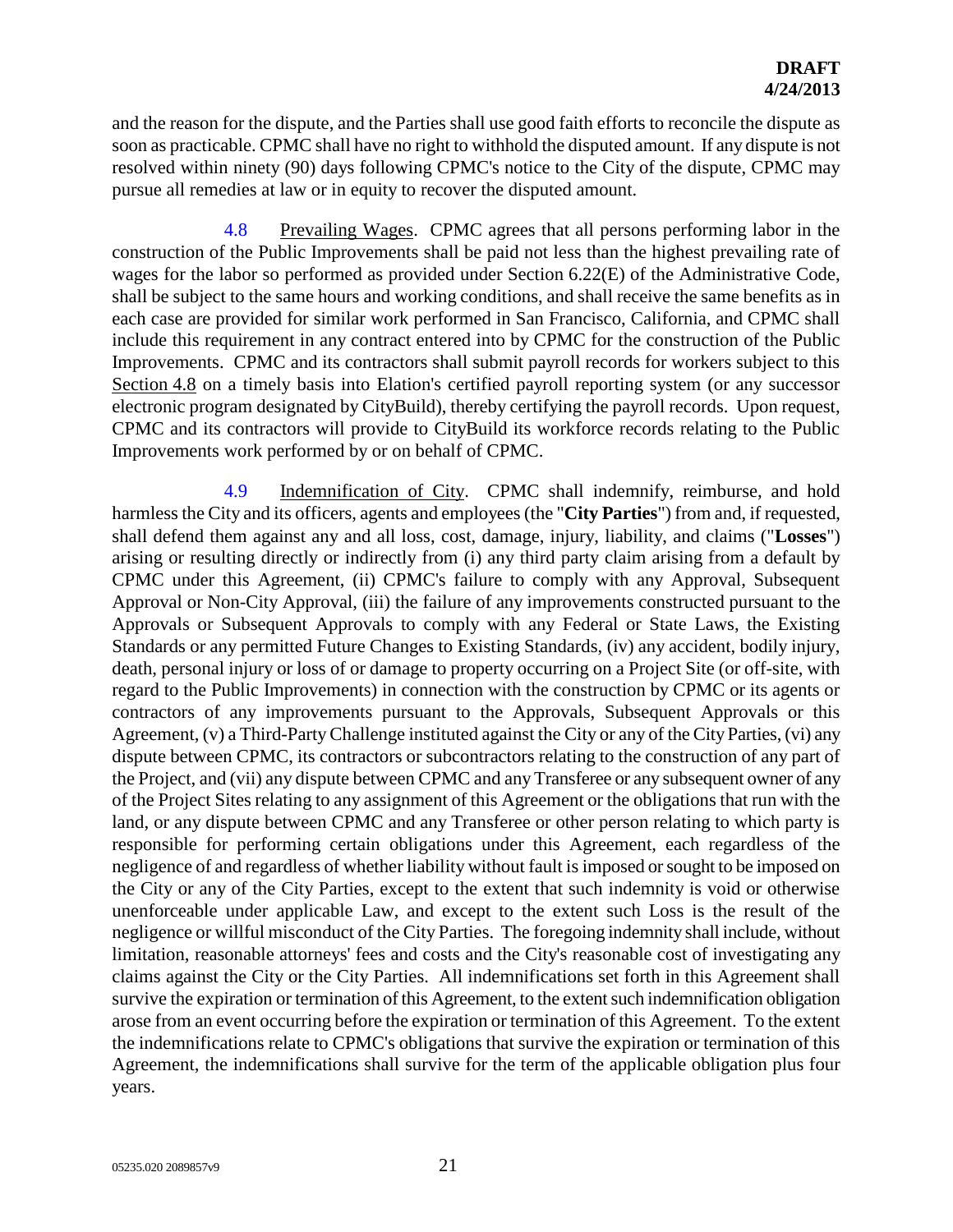# **5. VESTING AND CITY OBLIGATIONS**

5.1 Vested Rights. CPMC shall have the vested right to develop the Near-Term Projects as set forth in this Agreement, with the following vested elements: the locations and numbers of buildings proposed, the land uses and height and bulk limits, including the maximum density, intensity and gross square footages, the permitted uses, the provisions for vehicular access and parking, the reservation or dedication of land for public purposes or fees in-lieu thereof, and provision for construction of public improvements (including the Public Improvements) (collectively, the "**Vested Elements**"; provided, the Existing Uses of all of the Project Sites shall also be included as Vested Elements). The Vested Elements are subject to and shall be governed by Applicable Laws. The expiration of any building permit or other Approval shall not limit the Vested Elements, and CPMC shall have the right to seek and obtain subsequent building permits or approvals, including Subsequent Approvals at any time during the Term, any of which shall be governed by Applicable Laws. Each Subsequent Approval, once granted, shall be deemed an Approval for purposes of this Section 5. The Parties acknowledge that the Long-Term Projects require separate approvals and findings, and nothing shall prevent or limit the discretion of the City in connection therewith, except for the vesting of Existing Uses and the express limitations in Section 4.5 and on Future Changes to Existing Standards as provided in Section 5.3.

5.2 Existing Standards. The City shall process, consider, and review all Subsequent Approvals in accordance with (i) the Approvals, (ii) the San Francisco General Plan, the San Francisco Municipal Code (including the Subdivision Code) and all other applicable City policies, rules and regulations as each of the foregoing is in effect on the Effective Date ("**Existing Standards**"), as the same may be amended or updated in accordance with permitted Future Changes to Existing Standards as set forth in Section 5.3, and (iii) this Agreement (collectively, "**Applicable Laws"**).

5.3 Future Changes to Existing Standards. All future changes to Existing Standards and any other Laws, plans or policies adopted by the City or adopted by voter initiative after the Effective Date ("**Future Changes to Existing Standards**") shall apply to the Project and the Project Sites except to the extent they conflict with this Agreement or the terms and conditions of the Approvals. In the event of such a conflict, the terms of this Agreement and the Approvals shall prevail, subject to the terms of Section 5.6 below.

5.3.1 Future Changes to Existing Standards shall be deemed to conflict with this Agreement and the Approvals if they:

(a) limit or reduce the density or intensity of a Near-Term Project, or any part thereof, or otherwise require any reduction in the square footage or number of proposed buildings or other improvements from that permitted under this Agreement for the Near-Term Projects, the Existing Standards, or the Approvals;

(b) limit or reduce the height or bulk of a Near-Term Project, or any part thereof, or otherwise require any reduction in the height or bulk of individual proposed buildings or other improvements that are part of a Near-Term Project from that permitted under this Agreement, the Existing Standards, or the Approvals;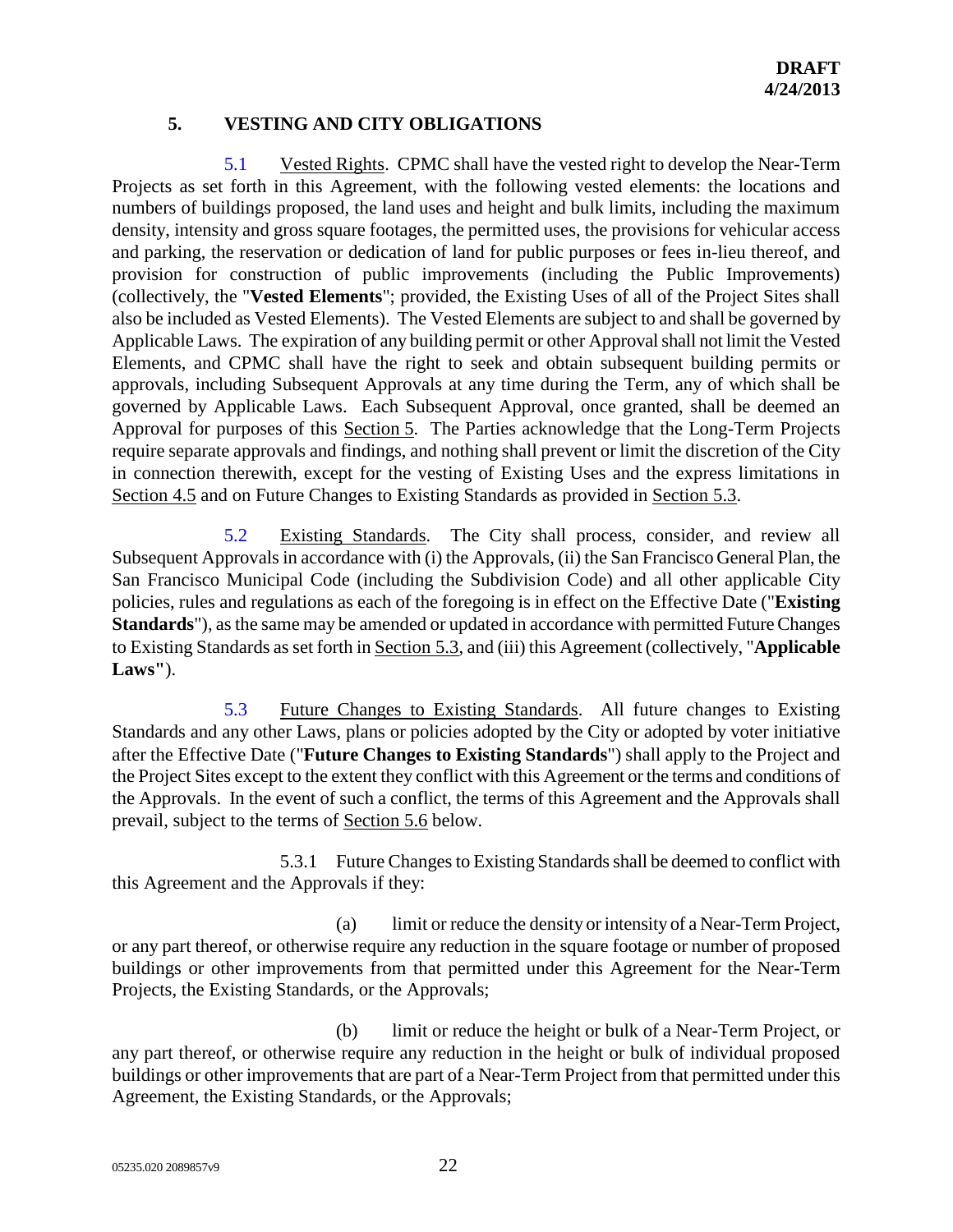(c) limit or reduce vehicular access or parking on the Project Sites from that permitted under this Agreement, the Existing Standards, or the Approvals;

(d) change or limit any land uses or height and bulk limits for the Project Sites that are permitted under this Agreement, the Existing Standards, the Approvals or the Existing Uses;

(e) change or limit the Approvals or Existing Uses;

(f) except as required by Section 4.2, materially limit or control the rate, timing, phasing, or sequencing of the approval, development, or construction of all or any part of a Near-Term Project in any manner, including the demolition of existing buildings at the Project Sites;

(g) require the issuance of permits or approvals by the City other than those required under the Existing Standards, except as otherwise provided in Section 5.4.3;

(h) limit or control the availability of public utilities, services or facilities or any privileges or rights to public utilities, services, or facilities for a Near-Term Project as contemplated by the Approvals;

(i) materially and adversely limit the processing or procuring of applications and approvals of Subsequent Approvals that are consistent with Approvals; or,

(j) impose or increase any Impact Fees and Exactions, as they apply to the Project, except as permitted under Section 5.4 of this Agreement.

5.3.2 CPMC may elect to have a Future Change to Existing Standards that conflicts with this Agreement and the Approvals applied to the Project or the Project Sites by giving the City notice of its election to have a Future Change to Existing Standards applied, in which case such Future Change to Existing Standards shall be deemed to be an Existing Standard; provided, however, if the application of such Future Change to Existing Standards would be a Material Change to the City's obligations hereunder, the application of such Future Change to Existing Standards shall require the concurrence of any affected City Agencies.

5.3.3 In addition to the foregoing, except as to Laws that are (i) applicable on a City-Wide basis and (ii) applied in an equitable and non-discriminatory manner to the following categories of uses (to each individually): General Acute Care Hospitals, medical office buildings or outpatient facilities, the City shall not apply Future Changes to Existing Standards that change, limit or control healthcare and/or medical services, healthcare and/or medical service lines, healthcare and/or medical uses on the Project Sites, or any other hospital, medical office or outpatient facility requirements, provided the foregoing shall not limit the City's rights and obligations under the Public Health and Safety Exception or Federal and State Law Exception. Nothing in this Agreement shall preclude the City from applying Future Changes to Existing Standards to the Project Sites for any development project not within the definition of the "Project" under this Agreement. In addition, nothing in this Agreement shall preclude CPMC from pursuing any challenge to the application of any Future Changes to Existing Standards to all or part of the Project Sites.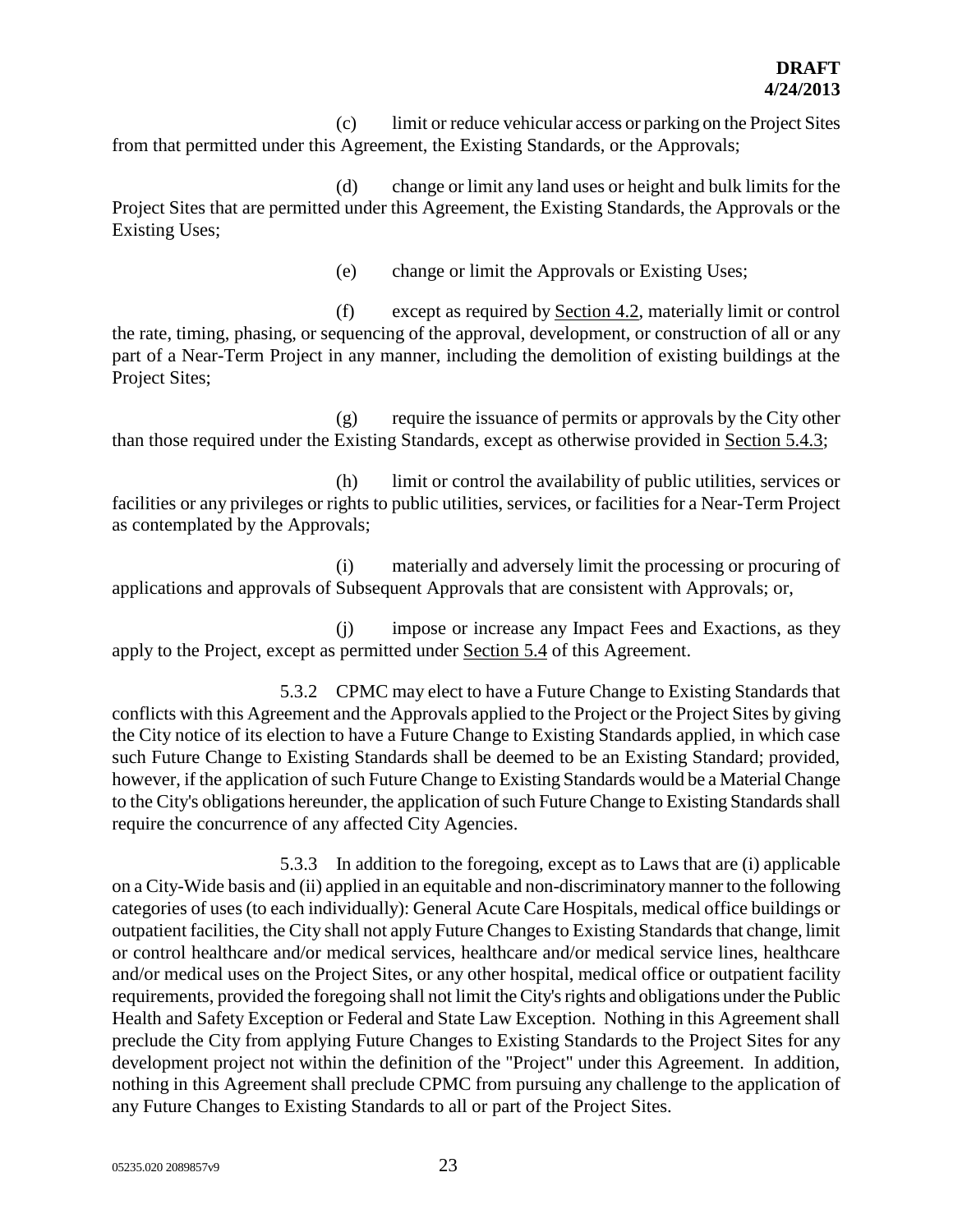5.3.4 The Parties acknowledge that, for certain parts of the Project, CPMC must submit a variety of applications for Subsequent Approvals before commencement of construction, including building permit applications, a residential hotel permit to convert, street improvement permits, and encroachment permits. CPMC shall be responsible for obtaining all Subsequent Approvals before commencement of construction to the extent required under applicable Law. Notwithstanding anything in this Agreement to the contrary, when considering any such application for a Subsequent Approval, the City shall apply the applicable provisions, requirements, rules, or regulations that are contained in the California Building Standards Code, as amended by the City, including requirements of the San Francisco Building Code, Public Works Code (which includes the Stormwater Management Ordinance), Subdivision Code, Mechanical Code, Electrical Code, Plumbing Code, Fire Code or other uniform construction codes.

5.3.5 CPMC shall have the right, from time to time and at any time, to file subdivision map applications (including phased final map applications) with respect to some or all of the Project Sites, to subdivide, reconfigure or merge the parcels comprising the Project Sites as may be necessary or desirable in order to develop a particular part of the Project. Nothing in this Agreement shall authorize CPMC to subdivide or use any of the Project Sites for purposes of sale, lease or financing in any manner that conflicts with the California Subdivision Map Act (California Government Code § 66410 *et seq.*), or with the Subdivision Code. Nothing in this Agreement shall prevent the City from enacting or adopting changes in the methods and procedures for processing subdivision and parcel maps so long as such changes do not conflict with the provisions of this Agreement or with the Approvals as set forth in Section 5.3.1.

#### 5.4 Fees and Exactions.

5.4.1 Generally. The Project shall only be subject to the Processing Fees and Impact Fees and Exactions as set forth in this Section 5.4, and the City shall not impose any new Processing Fees or Impact Fees and Exactions on the development of the Project or impose new conditions or requirements for the right to develop the Project (including required contributions of land, public amenities or services) except as set forth in this Agreement. The Parties acknowledge that the provisions contained in this Section 5.4 are intended to implement the intent of the Parties that CPMC have the right to develop the Project pursuant to specified and known criteria and rules, and that the City receive the benefits which will be conferred as a result of such development without abridging the right of the City to act in accordance with its powers, duties and obligations, except as specifically provided in this Agreement.

5.4.2 Near-Term Projects. No Impact Fees and Exactions shall apply to the Near-Term Projects (or components thereof) except for (i) the SFPUC Capacity Charges in effect at the time of assessment, and (ii) street tree in-lieu fees (San Francisco Planning Code Section 428) in effect as of the Effective Date. For the purposes of this Section 5.4.2, any sums payable as part of the Public Benefits shall not be considered Impact Fees and Exactions. CPMC shall pay transit fees and charges for the Near-Term Projects as set forth in Exhibit K. Accordingly, the City acknowledges and agrees that Near-Term Projects (or components thereof) shall not be subject to the provisions of Planning Code Section 411.1 *et seq*. and any similar or successor ordinances requiring the payment of a fee related to any anticipated financial burden imposed on the San Francisco transportation system, including but not limited to the transportation sustainability fee under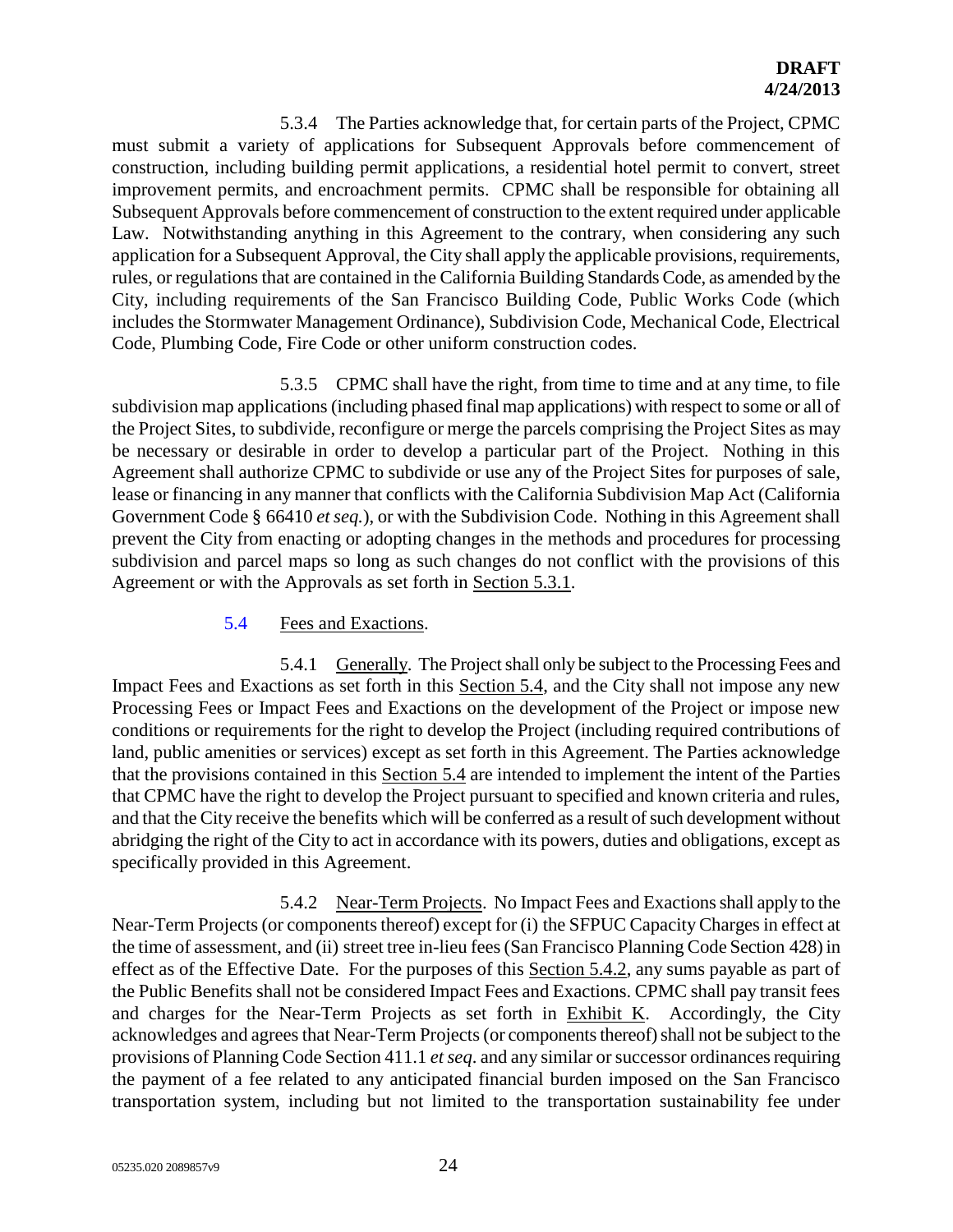evaluation by the City and described generally in the City's Notice of Preparation dated September 5, 2012.

5.4.3 Long-Term Projects. Impact Fees and Exactions for the Long-Term Projects (or components thereof) shall be limited to those from time to time in effect, on a City-Wide basis, at the time that CPMC applies for or obtains, as applicable, a permit, authorization or approval in connection therewith. After the Effective Date, except as set forth below in this Section 5.4.3, no new categories of Impact Fees and Exactions (nor expansion of the application of same due to changes in exceptions or definitions of covered uses thereto) shall apply to the development of the Long-Term Projects. Any substitute Impact Fees and Exactions that replace the Impact Fees and Exactions in effect on the Effective Date shall apply to the Long-Term Projects, and shall not be considered new categories of Impact Fees and Exactions except to the extent that they expand the scope of the existing Impact Fees and Exactions. In other words, if the City amends Impact Fees and Exactions during the Term to both increase the rates and expand the scope of application (i.e., apply the Impact Fees and Exactions to a use that was not previously subject to that Impact Fees and Exactions), then the increase in rates (including the methodology for calculation of those rates) would apply to the Long-Term Projects but not the expanded scope. Accordingly, if the increase in scope is to impose a particular Impact Fee or Exaction to a medical office use where previously it did not apply to medical office uses, then that Impact Fee or Exaction would not be imposed on a medical office building that is built as part of a Long-Term Project under this Agreement. Notwithstanding anything to the contrary above, CPMC shall be responsible for the payment of the following fees and charges, if and to the extent applicable: (i) all Impact Fees and Exactions for future development on the California Campus, in effect at the time of assessment, (ii) the SFPUC Capacity Charges, in effect at the time of assessment, and (iii) the transit impact fees for a Long-Term Project (as set forth in Planning Code Section 411.1 *et seq.* or any similar or successor ordinances requiring the payment of a fee related to any anticipated financial burden imposed on the San Francisco transportation system), in effect at the time of assessment. The Public Benefits, as imposed on the Near-Term Projects and as described in this Agreement, do not apply to the Long-Term Projects and the City shall not impose the Public Benefits on the Long-Term Projects in connection with any Subsequent Approval; provided the foregoing shall not limit the City's rights and obligations under Section 4.5.

5.4.4 Processing Fees. For three (3) years following the Effective Date, as extended by the number of days in any extension of the Term under Section 10.6.1, Processing Fees for the Near-Term Projects shall be limited to the Processing Fees in effect, on a City-Wide basis, as of the Effective Date (provided that to the extent Processing Fees are based on time and materials costs, such fees may be calculated based on the schedule for time and materials costs in effect on the date the work is performed by the City). Thereafter, Processing Fees for the Near-Term Projects and Long-Term Projects shall be limited to the Processing Fees in effect, on a City-Wide basis, at the time that CPMC applies for the permit or approval for which such Processing Fee is payable in connection with the applicable portion of the Long-Term Project.

5.5 Limitation on City's Future Discretion. By approving the Approvals, the City has made a policy decision that the Near-Term Projects are in the best interests of the City and promote the public health, safety and general welfare. Accordingly, the City in granting the Approvals and, as applicable, vesting the Project through this Agreement is limiting its future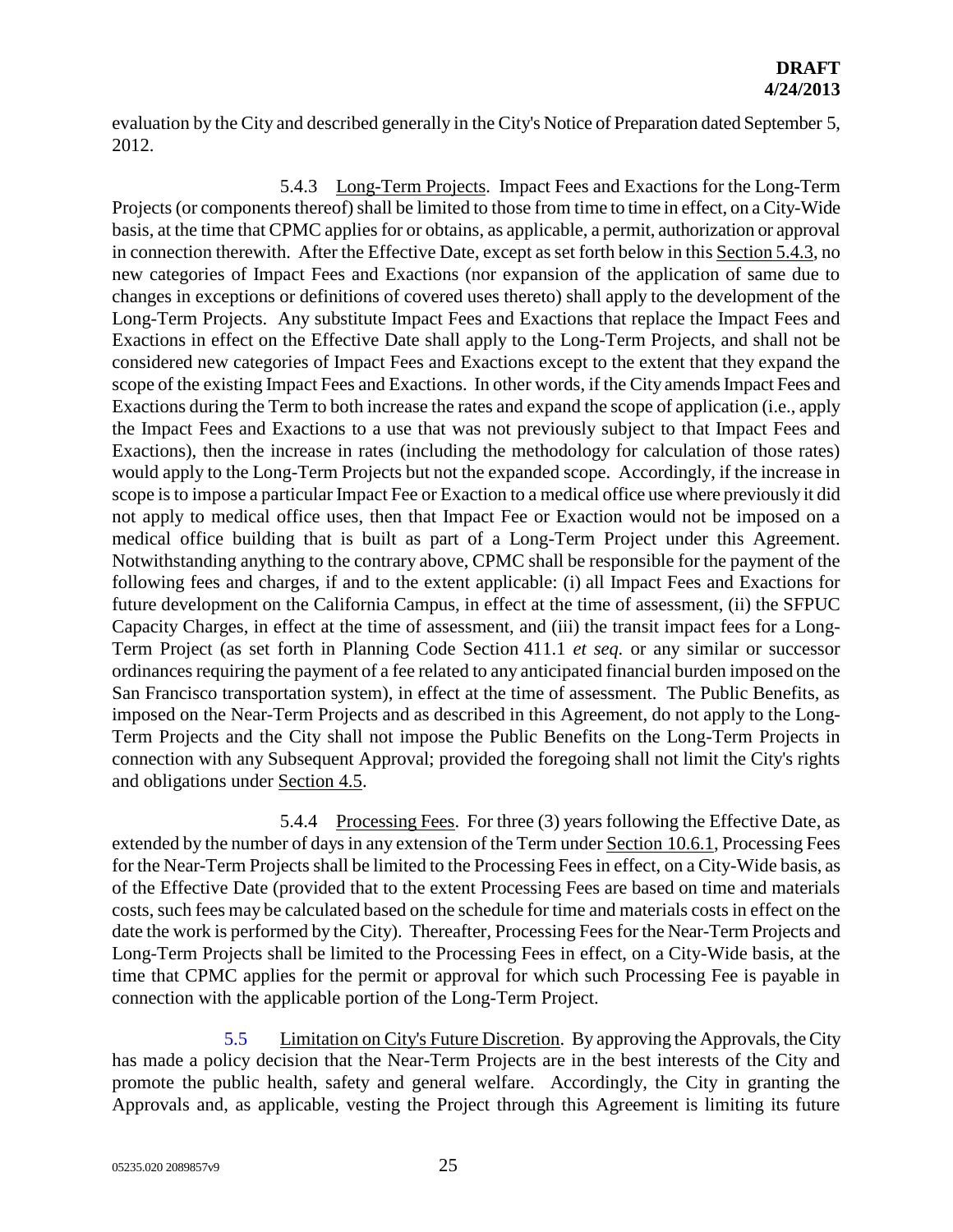discretion with respect to the Near-Term Projects and Subsequent Approvals to the extent that they are consistent with the Approvals and this Agreement. For elements included in a request for a Subsequent Approval that have not been reviewed or considered by the applicable City Agency previously (including but not limited to additional details or plans for a proposed building), the City Agency shall exercise its discretion consistent with its customary practice but shall not deny issuance of a Subsequent Approval based upon items that are consistent with the Approvals and this Agreement. Consequently, the City shall not use its discretionary authority to change the policy decisions reflected by the Approvals and this Agreement or otherwise to prevent or to delay development of the Near-Term Projects as contemplated in the Approvals and this Agreement. Nothing in the foregoing shall impact or limit the City's discretion with respect to: (i) proposed Subsequent Approvals that seek a Material Change to the Approvals, or (ii) Board of Supervisor approvals of subdivision maps, as required by law, not contemplated by the Approvals.

#### 5.6 Changes in Federal or State Laws.

5.6.1 City's Exceptions. Notwithstanding any provision in this Agreement to the contrary, each City Agency having jurisdiction over the Project shall exercise its discretion under this Agreement in a manner that is consistent with the public health and safety and shall at all times retain its respective authority to take any action that is necessary to protect the physical health and safety of the public (the "**Public Health and Safety Exception**") or reasonably calculated and narrowly drawn to comply with applicable changes in Federal or State Law affecting the physical environment (the "**Federal or State Law Exception**"), including the authority to condition or deny a Subsequent Approval or to adopt a new Law applicable to the Project so long as such condition or denial or new regulation (i) is limited solely to addressing a specific and identifiable issue in each case required to protect the physical health and safety of the public or (ii) is required to comply with a Federal or State Law and in each case not for independent discretionary policy reasons that are inconsistent with the Approvals or this Agreement and (iii) is applicable on a City-Wide basis to the same or similarly situated uses and applied in an equitable and non-discriminatory manner. CPMC retains the right to dispute any City reliance on the Public Health and Safety Exception or the Federal or State Law Exception.

5.6.2 Changes in Federal or State Laws. If Federal or State Laws issued, enacted, promulgated, adopted, passed, approved, made, implemented, amended, or interpreted after the Effective Date have gone into effect and (i) preclude or prevent compliance with one or more provisions of the Approvals or this Agreement, or (ii) materially and adversely affect CPMC's or the City's rights, benefits or obligations, such provisions of this Agreement shall be modified or suspended as may be necessary to comply with such Federal or State Law. In such event, this Agreement shall be modified only to the extent necessary or required to comply with such Law, subject to the provisions of Section 5.6.4, as applicable.

5.6.3 Changes to Development Agreement Statute. This Agreement has been entered into in reliance upon the provisions of the Development Agreement Statute. No amendment of or addition to the Development Agreement Statute which would affect the interpretation or enforceability of this Agreement or increase the obligations or diminish the development rights of CPMC hereunder, or increase the obligations or diminish the benefits to the City hereunder shall be applicable to this Agreement unless such amendment or addition is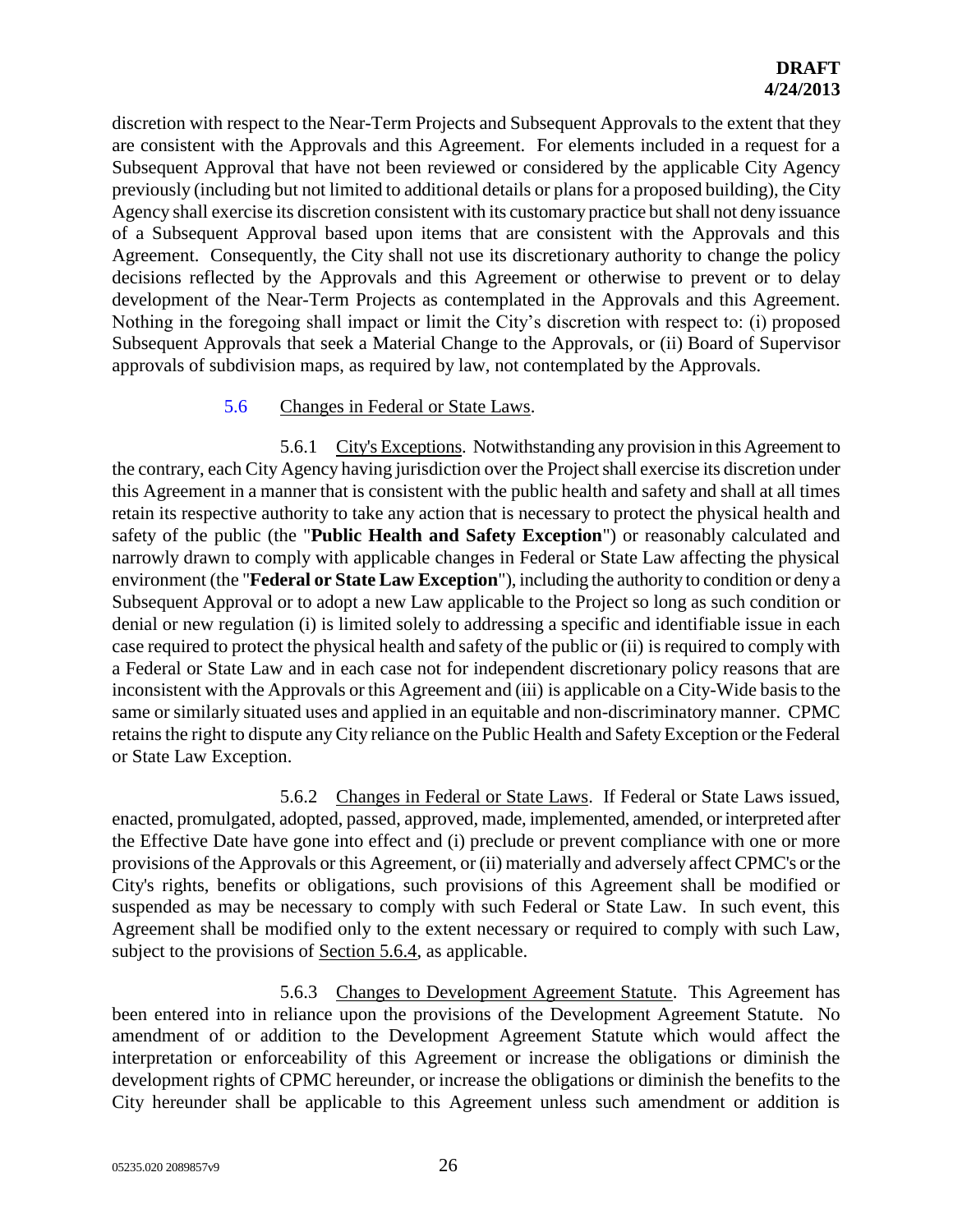specifically required by Law or is mandated by a court of competent jurisdiction. If such amendment or change is permissive rather than mandatory, this Agreement shall not be affected.

5.6.4 Termination of Agreement. If any of the modifications, amendments or additions described in Sections 5.3.3, 5.6.2 or 5.6.3 or any changes in Federal or State Laws described thereunder would materially and adversely affect the construction, development, use, operation or occupancy of the Near-Term Projects as currently contemplated by the Approvals, or any material portion thereof, such that the Near-Term Projects become economically infeasible (a "**Law Adverse to CPMC**"), then CPMC shall notify the City and propose amendments or solutions that would maintain the benefit of the bargain (that is this Agreement) for both Parties. If any of the modifications, amendments or additions described in Sections 5.6.2 or 5.6.3 or any changes in Federal or State Laws described thereunder would materially and adversely affect or limit the Public Benefits (a "**Law Adverse to the City**"), then the City shall notify CPMC and propose amendments or solutions that would maintain the benefit of the bargain (that is this Agreement) for both Parties. Upon receipt of a notice under this Section 5.6.4, the Parties agree to meet and confer in good faith for a period of not less than ninety (90) days in an attempt to resolve the issue. If the Parties cannot resolve the issue in ninety (90) days or such longer period as may be agreed to by the Parties, then the Parties shall mutually select a mediator at JAMS in San Francisco for nonbinding mediation for a period of not less than thirty (30) days. If the Parties remain unable to resolve the issue following such mediation, then (i) CPMC shall have the right to terminate this Agreement following a Law Adverse to CPMC upon not less than thirty (30) days prior notice to the City, and (ii) the City shall have the right to terminate this Agreement following a Law Adverse to the City upon not less than thirty (30) days prior notice to CPMC; provided, notwithstanding any such termination, CPMC shall be required to complete the applicable Public Benefits as and to the extent set forth in Section 10.4.

5.7 No Action to Impede Approvals. Except and only as required under Section 5.6, the City shall take no action under this Agreement nor impose any condition on the Project that would conflict with this Agreement or the Approvals. An action taken or condition imposed shall be deemed to be in conflict with this Agreement or the Approvals if such actions or conditions result in the occurrence of one or more of the circumstances identified in Section 5.3 of this Agreement.

5.8 Criteria for Approving Subsequent Approvals. The City shall not disapprove applications for Subsequent Approvals based upon any item or element that is consistent with this Agreement and the Approvals, and shall consider all such applications in accordance with its customary practices (subject to the requirements of this Agreement). The City may subject a Subsequent Approval to any condition that is necessary to bring the Subsequent Approval into compliance with Applicable Laws. The City shall in no event be obligated to approve an application for a Subsequent Approval that would effect a Material Change. If the City denies any application for a Subsequent Approval that implements a Near-Term Project as contemplated by the Approvals, the City must specify in writing the reasons for such denial and shall suggest modifications required for approval of the application. Any such specified modifications shall be consistent with Applicable Laws and City staff shall approve the application if it is subsequently resubmitted for City review and corrects or mitigates, to the City's satisfaction, the stated reasons for the earlier denial in a manner that is consistent and compliant with Applicable Laws and does not include new or additional information or materials that give the City a reason to object to the application under the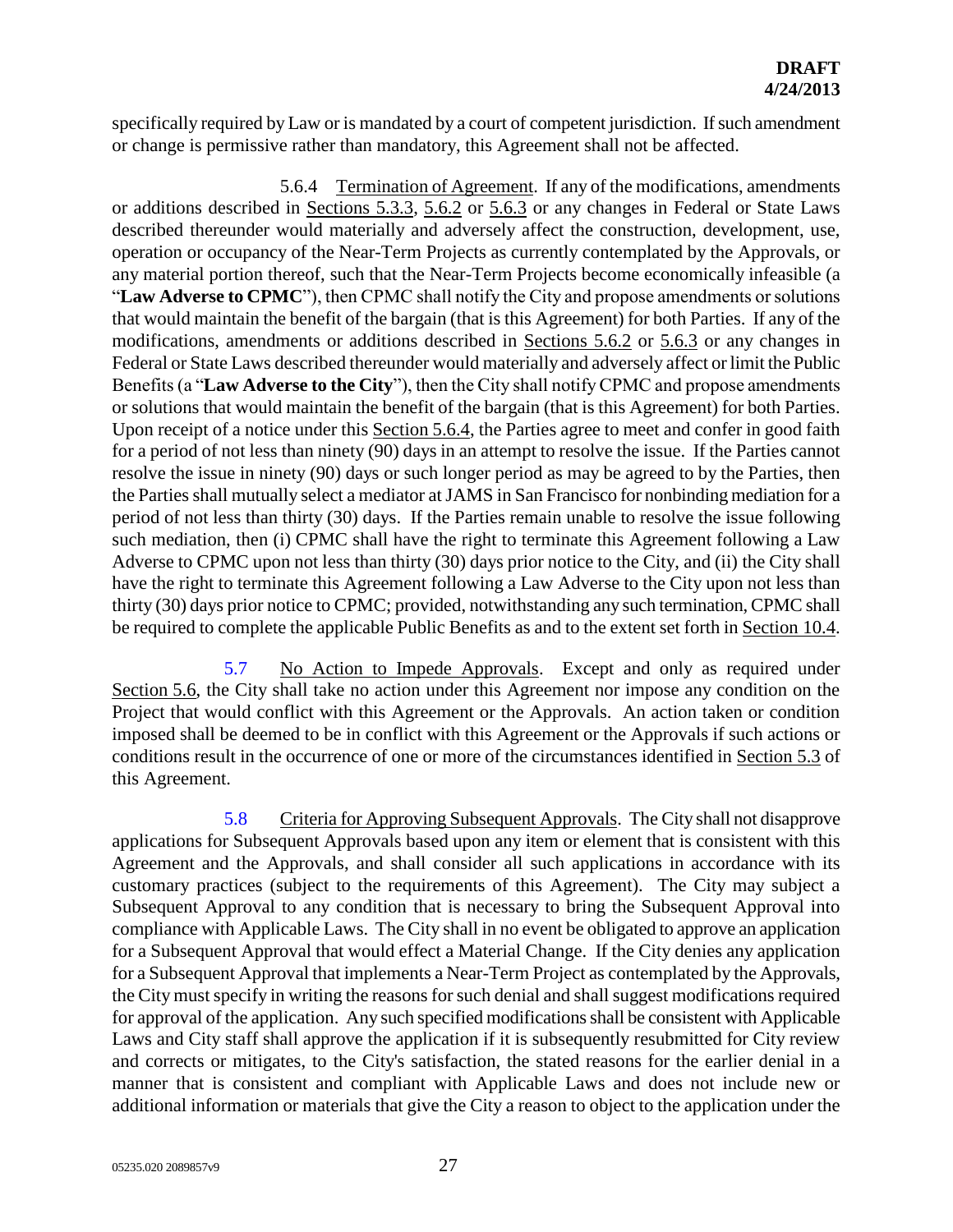standards set forth in this Agreement. The City agrees to rely on the FEIR, to the greatest extent possible, as more particularly described in Section 4.5.1. With respect to any Subsequent Approval that includes a proposed change to a Near-Term Project, the City agrees to rely on the General Plan Consistency Findings to the greatest extent possible in accordance with applicable Laws; provided, however, that nothing shall prevent or limit the discretion of the City in connection with any Subsequent Approvals that, as a result of amendments to the Approvals, require new or revised General Plan consistency findings. The Parties acknowledge that the Long-Term Projects require separate approvals and findings, and nothing shall prevent or limit the discretion of the City in connection therewith, except as otherwise provided in Section 4.5.1.

5.9 Construction of Public Improvements. The City's or CPMC's construction of the Public Improvements shall be governed by the provisions of Exhibit H.

5.10 Estoppel Certificates. CPMC may, at any time, and from time to time, deliver notice to the Planning Director requesting that the Planning Director certify to CPMC, a potential Transferee, or a potential lender to CPMC, in writing that to the best of his or her knowledge: (i) this Agreement is in full force and effect and a binding obligation of the Parties; (ii) this Agreement has not been amended or modified, and if so amended or modified, identifying the amendments or modifications and stating their date and providing a copy or referring to the recording information; (iii) CPMC is not in Default in the performance of its obligations under this Agreement, or if in Default, to describe therein the nature and amount of any such Defaults; and (iv) the findings of the City with respect to the most recent annual review performed pursuant to Section 8 below. The Planning Director, acting on behalf of the City, shall execute and return such certificate within fortyfive (45) days following receipt of the request. A certificate provided by the City establishing the status of this Agreement with respect to any lot or parcel shall be in recordable form and may be recorded with respect to the affected lot or parcel at the expense of the recording party.

5.11 Existing and Continuing Uses. The Parties acknowledge that the Existing Uses are lawfully authorized uses and will generally continue as such uses are modified by the Near-Term Projects, and that any modification thereof is subject to Planning Code Section 178 and the applicable provisions of Section 5 of this Agreement.

5.12 Taxes. Nothing in this Agreement limits the City's ability to impose new or increased taxes or special assessments, or any equivalent or substitute tax or assessment, provided (i) the City shall not institute on its own initiative proceedings for any new or increased special tax or special assessment for a land-secured financing district (including the special taxes under the Mello-Roos Community Facilities Act of 1982 (Government Code §§ 53311 *et seq.*) but not including business improvement districts or community benefit districts formed by a vote of the affected property owners) that includes the Project Sites unless the new district is City-Wide or CPMC gives its prior written consent to such proceedings, and (ii) no such tax or assessment shall be targeted or directed at the Project, including, without limitation, any tax or assessment targeted solely at any or all of the Project Sites. Nothing in the foregoing prevents the City from imposing any tax or assessment against the Project Sites, or any portion thereof, that is enacted in accordance with Law and applies to all similarly-situated property on a City-Wide basis.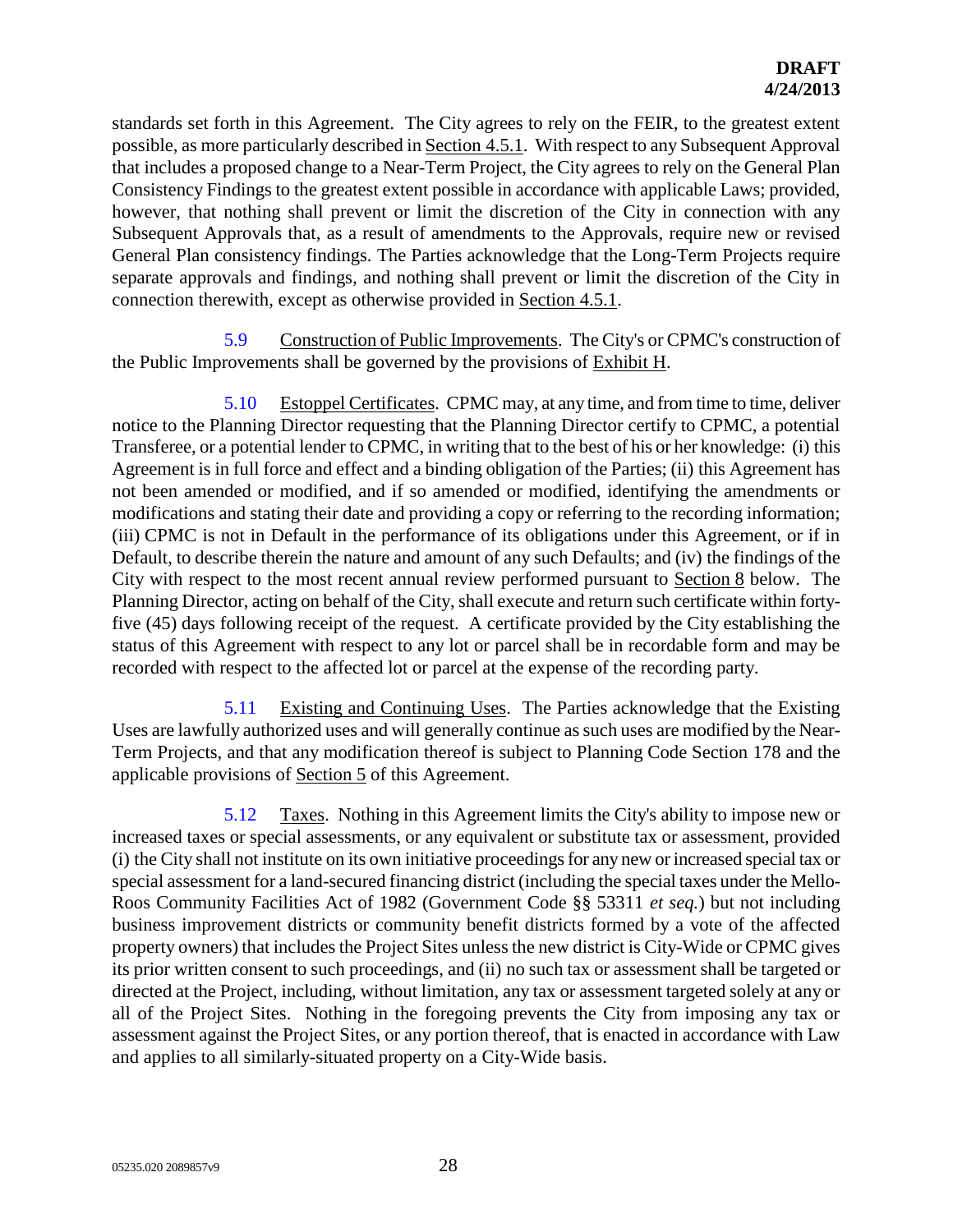## **6. NO DEVELOPMENT OBLIGATION**

There is no requirement under this Agreement that CPMC initiate or complete development of the Project, or any portion thereof (including, without limitation, any development on the Cathedral Hill Campus) except for (i) the Hospital Commitment, if and to the extent that such obligation has arisen pursuant Section 4.2.1, and (ii) the Community Commitments, if and to the extent that any such obligation has arisen pursuant Section 4.2.4. There is also no requirement that development be initiated or completed within any period of time or in any particular order except as set forth in Sections 4.2.1 and 4.2.3. The development of the Project is subject to numerous factors that are not within the control of CPMC or the City, such as availability of financing, interest rates, access to capital, healthcare regulatory requirements and other similar factors. Except as expressly required by this Agreement, the City acknowledges that CPMC may develop the Project in such order and at such rate and times as CPMC deems appropriate within the exercise of its sole and subjective business judgment. In *Pardee Construction Co. v. City of Camarillo*, 37 Cal.3d 465 (1984), the California Supreme Court ruled that the failure of the parties therein to provide for the timing of development resulted in a later adopted initiative restricting the timing of development and controlling the parties' agreement. It is the intent of the Parties to avoid such a result by acknowledging and providing for the timing of development of the Project in the manner set forth herein. The City acknowledges that such a right is consistent with the intent, purpose and understanding of the Parties to this Agreement, and that without such a right, CPMC's development of the Project would be subject to the uncertainties sought to be avoided by the Development Agreement Statute, Chapter 56 and this Agreement.

# **7. MUTUAL OBLIGATIONS**

7.1 Notice of Completion, Revocation or Termination. Upon the Parties' completion of performance, revocation or termination of this Agreement or any portion thereof limited to or arising as a result of an obligation limited to a particular Project Site, a written statement acknowledging such completion, revocation or termination, signed by the appropriate agents of the City and CPMC, shall be recorded in the Official Records. In addition, upon CPMC's request, when all of the required Public Benefits have been completed as to a Project Site, the City and CPMC shall record a notice of completion in the form attached as Exhibit L as to such Project Site.

# 7.2 General Cooperation.

7.2.1 Agreement to Cooperate. The Parties agree to cooperate with one another to expeditiously implement the Project in accordance with the Approvals, any Subsequent Approvals and this Agreement, and to undertake and complete all actions or proceedings reasonably necessary or appropriate to ensure that the objectives of this Agreement, the Approvals and any Subsequent Approvals are implemented. Except for ordinary administrative costs of the City, nothing in this Agreement obligates the City to spend any sums of money or incur any costs other than City Costs or costs for Public Improvements which may be constructed by the City (subject to CPMC's payment obligations as set forth in Exhibit H) or costs that CPMC must reimburse through the payment of Processing Fees. The Parties agree that the Planning Department (or such other department to whom the obligation is delegated by the Director of the Planning Department after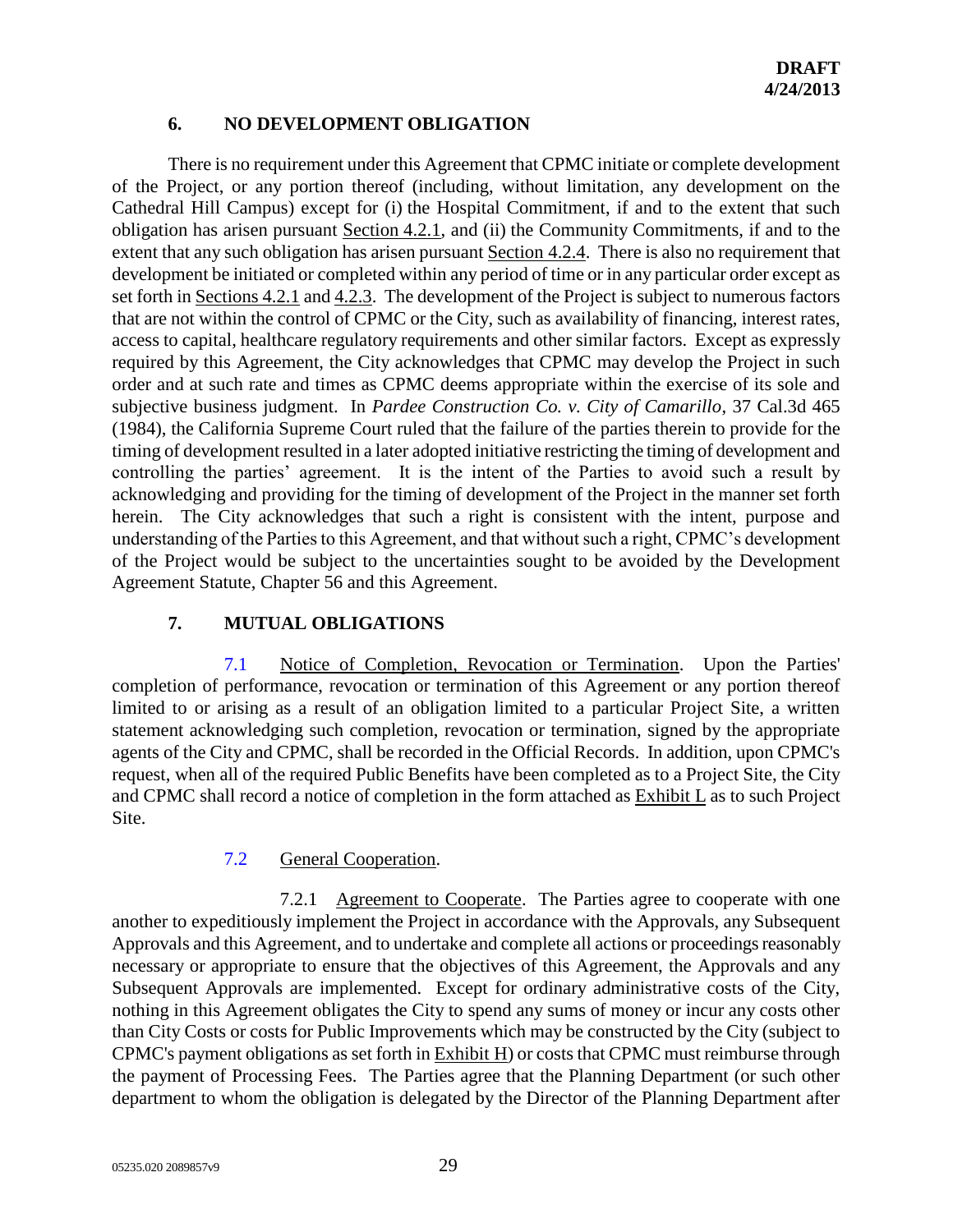notice to CPMC) will act as the City's lead agency to facilitate coordinated City review of applications for the Project. As such, Planning Department (or such other department) staff will: (i) work with CPMC to ensure that all such applications to the City are technically sufficient and constitute complete applications and (ii) interface with City staff responsible for reviewing any application under this Agreement to facilitate an orderly, efficient approval process that avoids delay and redundancies.

7.2.2 Specific Actions by the City. The City actions and proceedings subject to this Agreement shall be through the Planning Department, as well as affected City Agencies (and when required by applicable Law, the Board of Supervisors), and shall include instituting and completing proceedings for closing, vacating, widening, modifying, or changing the grades of streets, alleys, sidewalks, and other public rights-of-way and for other necessary modifications of the streets, the street layout, and other public rights-of-way in or near the Project Sites, including any requirement to abandon, remove, and relocate public utilities (and, when applicable, City utilities) within the public rights-of-way as specifically identified and approved in the Approvals and Subsequent Approvals. Except as set forth in Section 9.4.6, City Agencies shall process with due diligence all submissions and applications by CPMC on all permits, approvals, construction or occupancy permits for the Project subject to the acceptance of the same as complete.

## 7.3 Non-City Approvals.

7.3.1 Cooperation to Obtain Permits. The Parties acknowledge that certain portions of the Near-Term Projects, including, without limitation, the St. Luke's Campus Hospital, the Cathedral Hill Campus Hospital and the Van Ness pedestrian tunnel, require the approval of Federal, State, and local governmental agencies that are independent of the City and not a Party to this Agreement ("**Non-City Agencies**"), including but not limited to Caltrans and OSHPD. The City will reasonably cooperate with reasonable requests by CPMC in connection with CPMC's efforts to obtain permits, agreements, or entitlements from Non-City Agencies as may be necessary or desirable for the development, operation and use of Near-Term Projects (each, a "**Non-City Approval**"). The City's commitment to CPMC under this Agreement is subject to the following conditions:

(a) Throughout the permit process for any Non-City Approval, CPMC shall consult and coordinate with each affected City Agency in CPMC's efforts to obtain the permits, agreements, or entitlements, and each such City Agency shall cooperate reasonably with CPMC in CPMC's efforts to obtain the same.

(b) CPMC shall not agree to conditions or restrictions in any Non-City Approval that could create: (1) any obligations on the part of any City Agency, unless the City Agency agrees in writing, following the receipt of any necessary governmental approvals, to assume such obligations; or (2) any restrictions on City property, unless in each instance the City, including each affected City Agency, has previously approved in its sole discretion the conditions or restrictions in writing following the receipt of any necessary governmental approvals.

(c) The City shall have no duty to cooperate with public utilities and communication service providers to the extent that the cooperation efforts requested by CPMC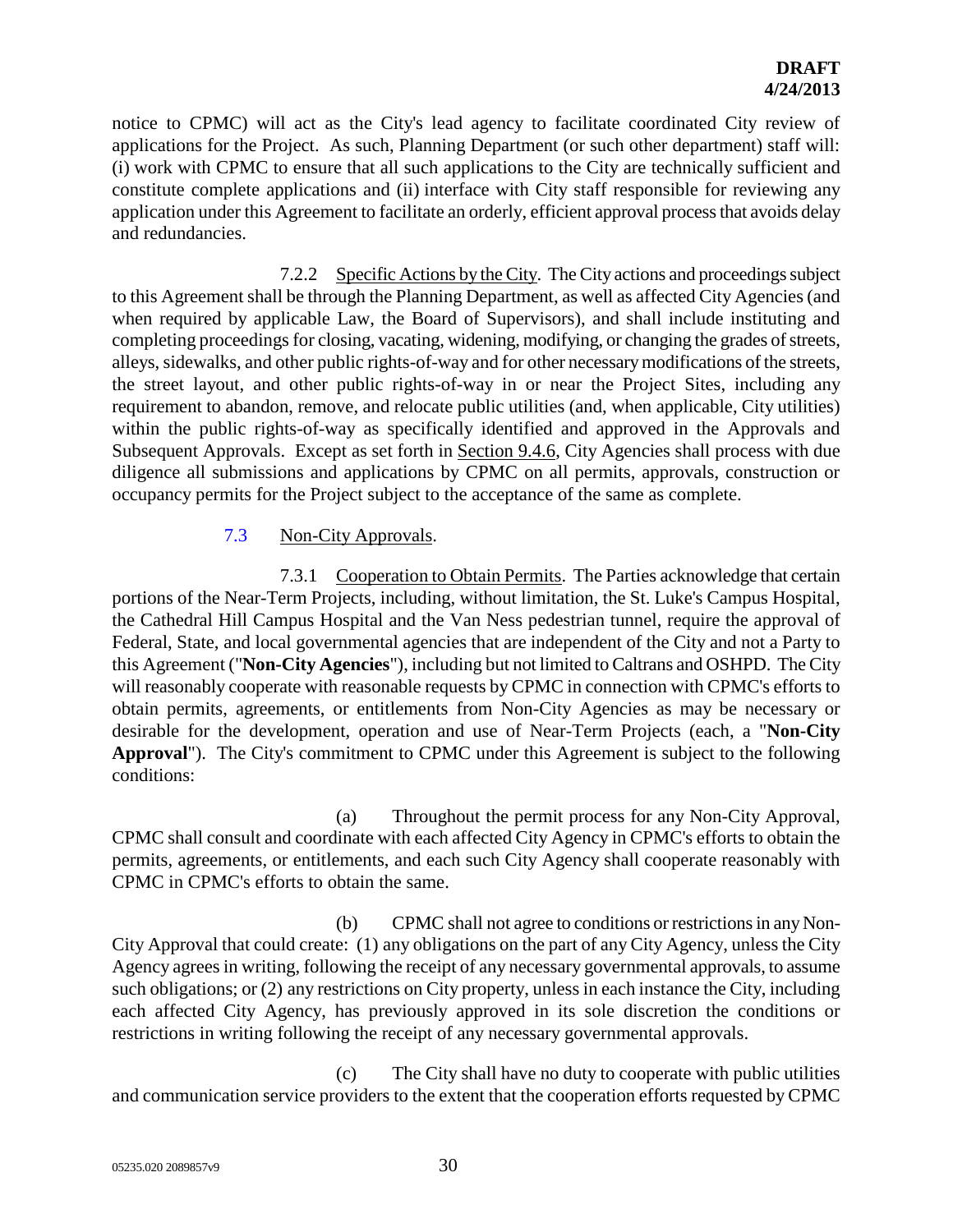are materially in excess of the City's typical efforts in connection with other major development and construction projects in the City.

7.3.2 Costs. CPMC shall bear all costs associated with applying for and obtaining any necessary Non-City Approval. CPMC, at no cost to the City, shall be solely responsible for complying with any Non-City Approval and any and all conditions or restrictions imposed as part of a Non-City Approval. CPMC shall pay or otherwise discharge any fines, penalties, or corrective actions imposed as a result of CPMC's failure to comply with any Non-City Approval.

## 7.4 Cooperation in the Event of Third-Party Challenge.

7.4.1 In the event any administrative, legal or equitable action or proceeding is instituted by any party other than the City or CPMC challenging the validity or performance of any provision of this Agreement, the Project, the Approvals or Subsequent Approvals, the adoption or certification of the FEIR or other actions taken pursuant to CEQA, or other approvals under Laws relating to the Project, any action taken by the City or CPMC in furtherance of this Agreement, or any combination thereof relating to the Project or any portion thereof ("**Third-Party Challenge**"), the Parties shall cooperate in defending against such challenge. The City shall promptly notify CPMC of any Third-Party Challenge instituted against the City.

7.4.2 CPMC shall assist and cooperate with the City at CPMC's own expense in connection with any Third-Party Challenge. The City Attorney's Office may use its own legal staff or outside counsel in connection with defense of the Third-Party Challenge, at the City Attorney's sole discretion. CPMC shall reimburse the City for its actual costs in defense of the action or proceeding, including but not limited to the time and expenses of the City Attorney's Office (at the non-discounted rates then charged by the City Attorney's Office) and any consultants; provided, however, CPMC shall have the right to monthly invoices for all such costs.

7.4.3 To the extent that any such action or proceeding challenges or a judgment is entered limiting CPMC's right to proceed with the Project or any material portion thereof under this Agreement (whether the Project commenced or not), including the City's actions taken pursuant to CEQA, CPMC may elect to terminate this Agreement. Upon any such termination (or, upon the entry of a judgment terminating this Agreement, if earlier), the City and CPMC shall jointly seek to have the Third-Party Challenge dismissed and CPMC shall have no obligation to reimburse City defense costs that are incurred after the dismissal.

7.4.4 The filing of any Third Party Challenge shall not delay or stop the development, processing or construction of the Project or the issuance of Subsequent Approvals unless the third party obtains a court order preventing the activity. During the pendency of a Third Party Challenge CPMC's obligations to provide the Community Commitments shall be tolled so long as CPMC has not otherwise Commenced Construction of the Cathedral Hill Campus Hospital as provided in Exhibit N; provided, however, the Commitment Increments arising as of the Effective Date shall not be tolled notwithstanding such Third Party Challenge. For the purposes of the foregoing exclusions from the tolling of the Community Commitments, the Parties agree and acknowledge that the following Commitment Increments arise as of the Effective Date: (i) in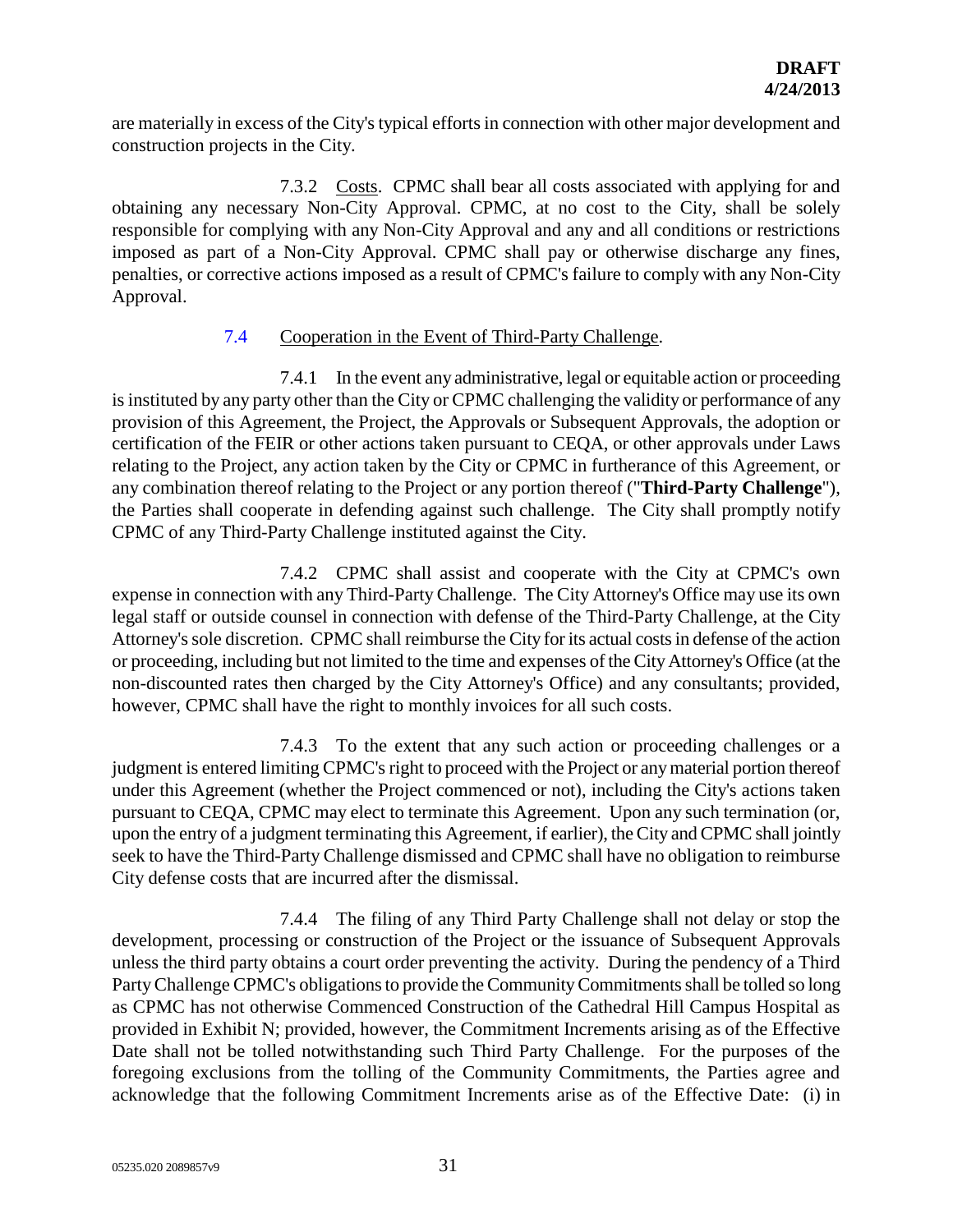Exhibit F, the 1,500 New Enrollees described in <u>section 2</u>, the first Innovation Fund payment of \$2 million described in <u>section 3</u>, and the commitments described in <u>sections 7 through 10</u>; (ii) in Exhibit G, the payment of the \$2,684,800 Residential Hotel Replacement Fee described in section 1, the payment of the \$1,453,820 Residential Unit Replacement Fee described in section 2, and the \$2.4 million payment described in section 3 as part of the Affordable Housing Payment; (iii) in Exhibit H, a total of \$900,000 in payments described in section 2 as part of the CCHAP Improvement Funds and \$200,000 in Safe Passage payments described in Section 5; and (iv) as well as \$400,000 for Bicycles Studies and \$1 million for work force training described in Exhibit N.If CPMC intends to rely upon this tolling provision, it shall notify the City of same and the tolling period shall end on the dismissal or end of the Third Party Challenge.

7.4.5 The reimbursement obligations under this Section 7.4 shall survive any judgment invalidating all or any part of this Agreement.

7.5 Permits to Enter City Property. Subject to the rights of any third party, the rights of the public and the City's reasonable agreement on the scope of the proposed work and insurance and security requirements, each City Agency with jurisdiction shall grant permits to enter City-owned property on the City's standard form permit, including, without limitation, provisions regarding release, waivers and indemnification in keeping with the City's standard practices, so long as the same is consistent with Applicable Law, and otherwise on commercially reasonable terms, in order to permit CPMC to enter City-owned property as necessary to construct the Project or comply with or implement the Approvals or other requirements in this Agreement.

7.6 Good Faith and Fair Dealing. The Parties shall cooperate with each other and act in good faith in complying with the provisions of this Agreement and implementing the Approvals and any Subsequent Approvals. In their course of performance under this Agreement, the Parties shall cooperate and shall undertake such actions as may be reasonably necessary to implement the Project as contemplated by this Agreement.

7.7 Other Necessary Acts. Each Party shall use good faith efforts to take such further actions as may be reasonably necessary to carry out this Agreement, the Approvals and any Subsequent Approvals, in accordance with the terms of this Agreement (and subject to all applicable Laws) in order to provide and secure to each Party the full and complete enjoyment of its rights and privileges hereunder.

# **8. ANNUAL REVIEW AND COMPLIANCE**

8.1 Initiation of Review. Pursuant to Section 65865.1 of the Development Agreement Statute and Section 56.17 of the Administrative Code, on the date which is fifteen (15) days following the City's receipt of each annual Compliance Statement (the "**Annual Review Date**") during the Term, the Planning Director shall commence a review to ascertain whether CPMC has, in good faith, materially complied with this Agreement.

8.2 Review Procedure. In conducting the required initial and annual reviews of CPMC's compliance with this Agreement, the Planning Director shall follow the process set forth in this Section 8.2.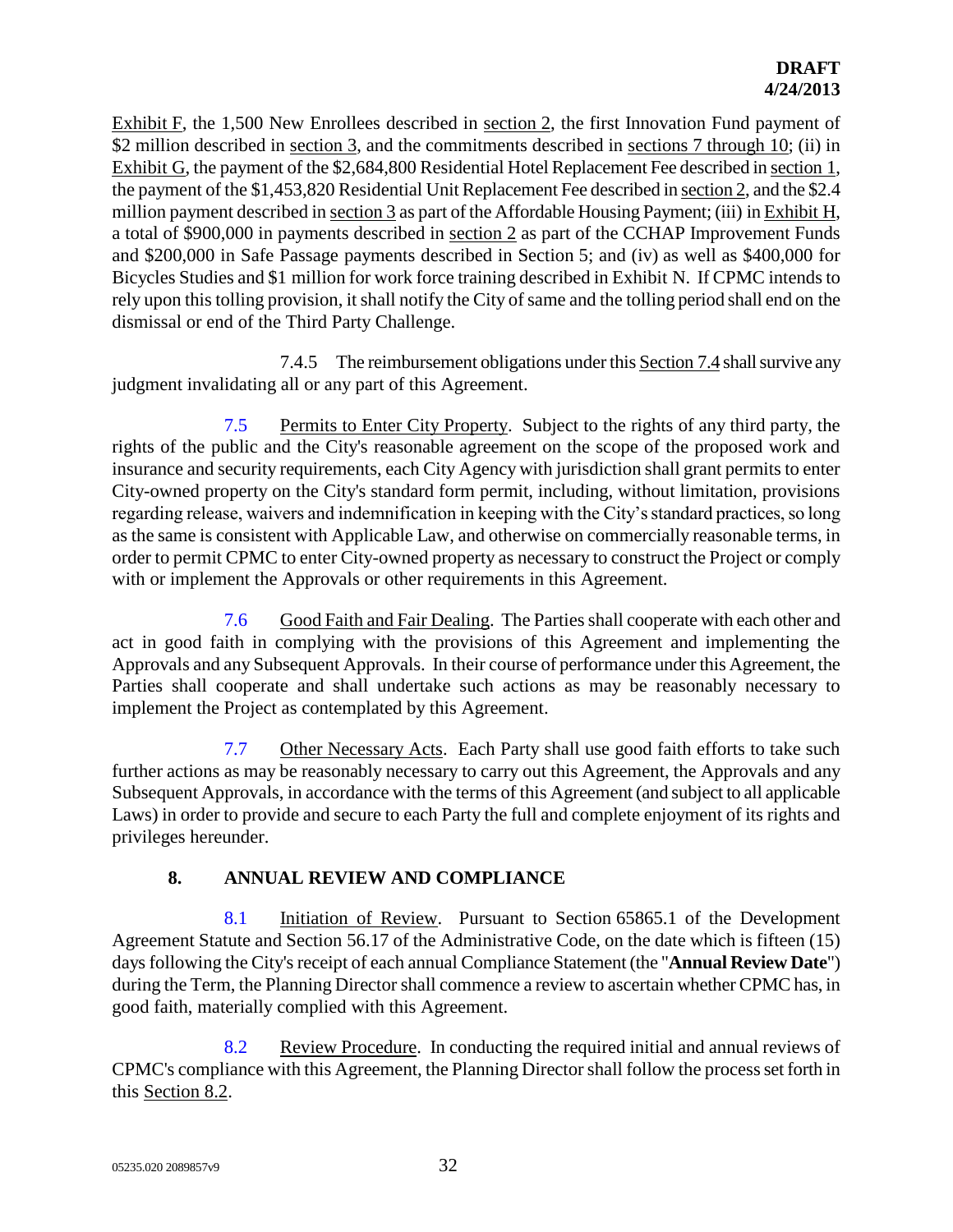8.2.1 Required Information from CPMC. Within one hundred fifty (150) days following the end of each fiscal year (as defined in **Exhibit F**), CPMC shall provide a report to the Planning Director showing compliance, if and to the extent required under this Agreement, with (i) the Hospital Commitment, (ii) each of the Community Commitments, including the Healthcare Compliance Report as set forth in Exhibit F and (iii) the provisions of this Agreement regarding reimbursement of City Costs (the "**Compliance Statement**"). CPMC shall concurrently deliver a copy of the Healthcare Compliance Report to the Director of Public Health, and shall continue to send the Healthcare Compliance Report to the Director of Public Health until the expiration or termination of all of the Healthcare Obligations. The Compliance Statement shall satisfy the requirements for and be submitted in lieu of any Update otherwise required pursuant to Planning Code Section 304.5(b); provided, however, that if there are significant revisions (as defined therein) to the information contained in the IMP, then the Zoning Administrator shall be notified to determine whether a new Institutional Master Plan is required. The Compliance Statement and this Agreement shall also satisfy the requirements of Health Commission Resolution No. 02-10.

8.2.2 City Report. Within forty-five (45) days after CPMC submits the Compliance Statement, the Planning Director, in consultation with the Department of Public Health and other City agencies as appropriate, shall review the Compliance Statement and all other substantial evidence regarding CPMC's compliance with this Agreement. All substantial evidence including final staff reports shall, upon receipt by the City, be made available expeditiously to CPMC. Based on the Compliance Statement and such other substantial evidence, the Planning Director shall determine CPMC's compliance with all elements of this Agreement except for the Healthcare Obligations. CPMC's compliance with the Healthcare Obligations shall be determined (including following the expiration of the Term for the surviving Healthcare Obligations) by the Director of DPH. If the Planning Director finds that CPMC is in material compliance with this Agreement other than the Healthcare Obligations, then Planning Director shall issue a Certificate of Compliance to CPMC. If the Planning Director finds CPMC not in material compliance, then the Planning Director shall proceed in the manner provided in Chapter 56 for any proposed termination of this Agreement. If the Director of DPH finds that CPMC is not in compliance with the Healthcare Obligations, then the Director of DPH shall consult with the City Attorney for appropriate action in accordance with this Agreement. The City's failure to initiate or timely complete the annual review shall not be a Default and shall not be a waiver of the City's right to do so at a later date. All costs incurred by the City under this Section 8 shall be included in the City Costs.

# **9. ENFORCEMENT OF AGREEMENT; DEFAULT; REMEDIES**

9.1 Enforcement. The only Parties to this Agreement are the City and CPMC (and any successors and Transferees). This Agreement is not intended, and shall not be construed, to benefit or be enforceable by any other person or entity whatsoever.

9.2 Meet and Confer Process. Before sending a notice of default in accordance with Section 9.3, the Party which may assert that the other Party has failed to perform or fulfill its obligations under this Agreement shall first attempt to meet and confer with the other Party to discuss the alleged failure and shall permit such Party a reasonable period, but not less than ten (10) days, to respond to or cure such alleged failure; provided, however, the meet and confer process shall not be required (i) for any failure to pay amounts due and owing under this Agreement or in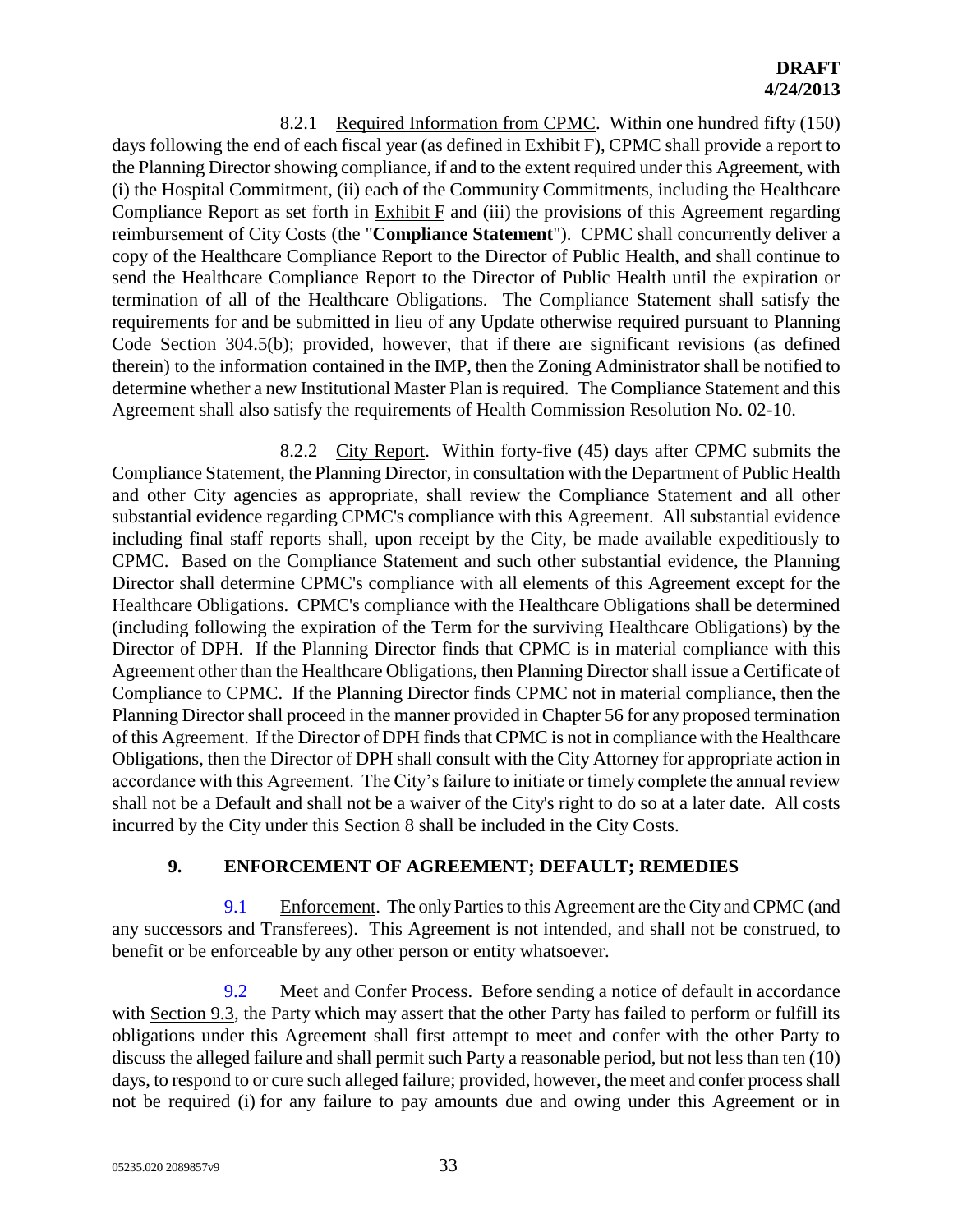connection with an unresolved dispute pursuant to Section 4.7.5, (ii) for failure to meet the St. Luke's Campus Hospital Opening Deadline, and (iii) if a delay in sending a notice pursuant to Section 9.3 would impair, prejudice or otherwise adversely affect a Party or its rights under this Agreement. The Party asserting such failure shall request that such meeting and conference occur within three (3) business days following the request and if, despite the good faith efforts of the requesting Party, such meeting has not occurred within seven (7) business days of such request, such Party shall be deemed to have satisfied the requirements of this Section 9.2 and may proceed in accordance with the issuance of a notice of default under Section 9.3.

9.3 Default. The following shall constitute a "Default" under this Agreement: (i) the failure to make any payment within sixty (60) days following notice that such payment was not made when due and demand for compliance; and (ii) the failure to perform or fulfill any other material term, provision, obligation, or covenant of this Agreement and the continuation of such failure for a period of sixty (60) days following notice and demand for compliance. Notwithstanding the foregoing, (A) if a failure can be cured but the cure cannot reasonably be completed within sixty (60) days, then it shall not be considered a Default if a cure is commenced within said 60-day period and diligently prosecuted to completion thereafter, (B) for failure to meet the St. Luke's Campus Hospital Opening Deadline, CPMC's cure period shall be thirty (30) days following City's notice and demand for compliance, and (C) for any obligation that cannot be cured (i.e., the failure to provide services to the required number of Medi-Cal patients in a past year or years as set forth in Exhibit F), CPMC shall have the benefit of the meet and confer process set forth in Section 9.2 to demonstrate or provide evidence to the City that a condition precedent to the obligation did not occur, that CPMC has satisfied the specified obligation, or an event of Excusable Delay has occurred, but there shall be no cure period. Any notice of default given by a Party shall specify the nature of the alleged failure and, where appropriate, the manner in which said failure satisfactorily may be cured (if at all). Notwithstanding any other provision in this Agreement to the contrary, but subject to the express provisions of the Hospital Commitment and Sections 9.4.4(a) and (b) and Section 11.7, if CPMC conveys or transfers some but not all of the Project Sites in accordance with the requirements of this Agreement and there is more than one Party that assumes obligations of "CPMC" under this Agreement, there shall be no cross-default between the separate Parties that assumed CPMC obligations. Accordingly, if a Transferee Defaults, it shall not be a Default by any other Transferee or Party that owns a different portion of the Project Site. For purposes of this Section 9, a Party shall include all of its Affiliates who have an ownership interest in a portion of the Project Sites, and therefore any termination or other remedy against that Party may include the same remedy against all such Affiliates.

# 9.4 Remedies.

9.4.1 Specific Performance. Subject to, and as limited by, the provisions of Sections 9.4.3, 9.4.4 and 9.4.5, in the event of a Default the remedies available to a Party shall include specific performance of this Agreement in addition to any other remedy available at law or in equity. Notwithstanding anything in this Agreement to the contrary, so long as CPMC is actively pursuing the Completion of Construction of the St. Luke's Campus Hospital, the City shall not take any action at law or in equity to prevent CPMC from pursuing the Completion of Construction or Opening of the Cathedral Hill Campus Hospital.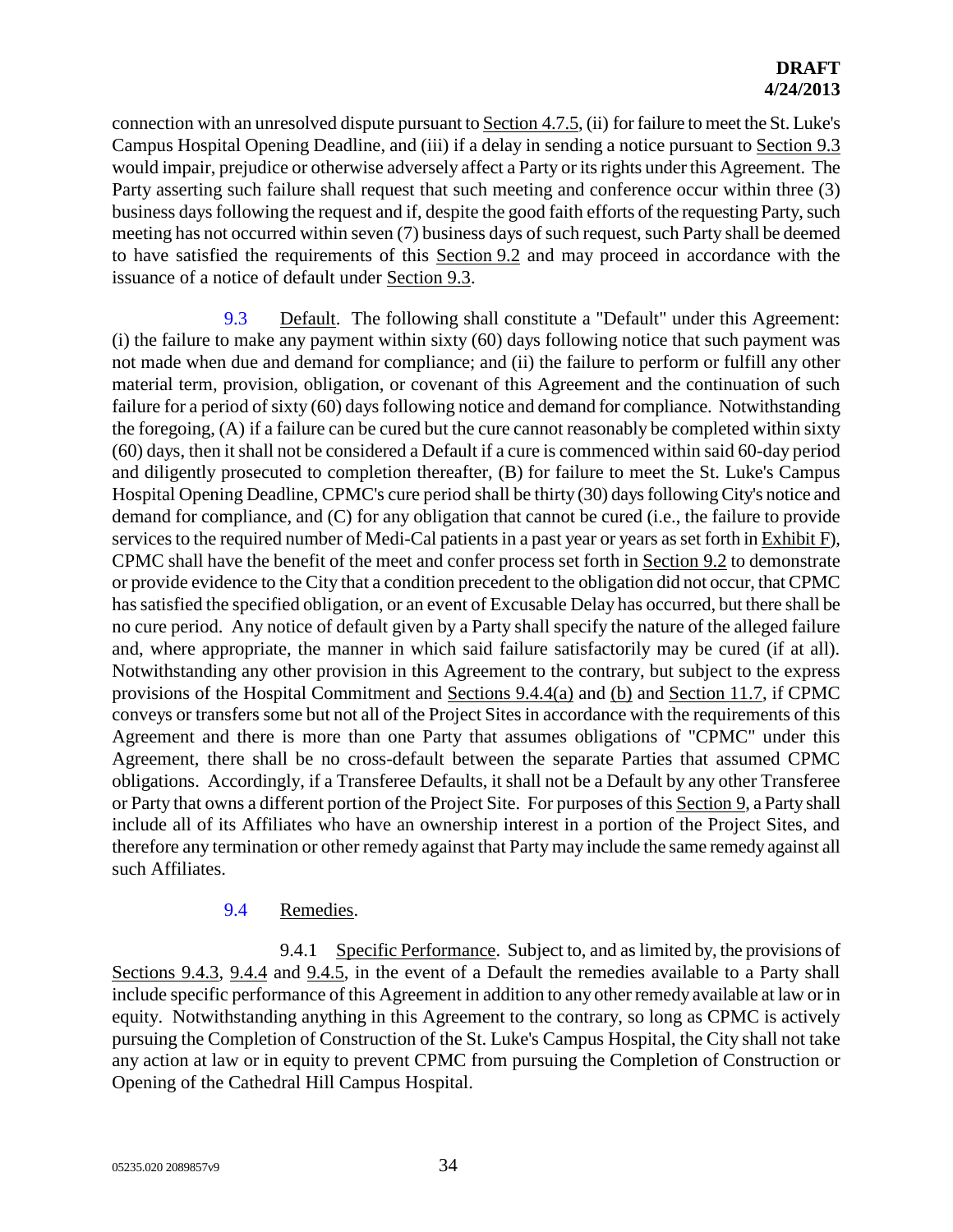9.4.2 Termination. Subject to the limitation set forth in Section 9.4.4, in the event of a Default the non-defaulting Party may elect to terminate this Agreement by sending a notice of termination to the other Party, which notice of termination shall state the Default. This Agreement will be considered terminated effective upon the date set forth in the notice of termination, which shall in no event be earlier than ninety (90) days following delivery of the notice. Following any such termination, CPMC's obligation to perform, complete and/or maintain the Public Benefits shall be governed by the provisions of Section 10.4.

9.4.3 Limited Damages. The Parties have determined that except as set forth in this Section 9.4.3 and Sections 9.4.4 and 10.3, (i) monetary damages are generally inappropriate, (ii) it would be extremely difficult and impractical to fix or determine the actual damages suffered by a Party as a result of a Default hereunder, and (iii) equitable remedies and remedies at law not including damages but including specific performance and termination are particularly appropriate remedies for enforcement of this Agreement. Consequently, CPMC agrees that the City shall not be liable to CPMC for damages under this Agreement, and the City agrees that CPMC shall not be liable to the City for damages under this Agreement, and each covenants not to sue the other for or claim any damages under this Agreement and expressly waives its right to recover damages under this Agreement, except as follows: (1) either Party shall have the right to recover actual damages only (and not consequential, punitive or special damages, each of which is hereby expressly waived) for a Party's failure to pay sums to the other Party as and when due under this Agreement, including but not limited to any failure to pay liquidated damages as and when due under Section 9.4.4, (2) the City shall have the right to recover actual damages for CPMC's failure to make any payment due under any indemnity in this Agreement, (3) for any Community Commitment for which specific performance or the other remedy listed in the applicable Exhibit is determined not to be available (and for which there is no liquidation amount listed in Section 9.4.4 or the applicable Exhibit), including any failure to fulfill the Baseline Expenditure Commitment as defined in Exhibit F, the City shall have the right to monetary damages against CPMC equal to the costs that CPMC would have incurred to complete the Community Commitment, and (4) either Party shall have the right to recover reasonable attorneys' fees and costs as set forth in Section 9.6. For purposes of the foregoing, "actual damages" means the actual amount of the sum due and owing under this Agreement, with interest as provided by law, together with such judgment collection activities as may be ordered by the judgment, and no additional sums.

9.4.4 Liquidated Damages. CPMC understands, has ascertained and agrees that the City will sustain damages in connection with CPMC's Default of certain obligations under this Agreement. The City and CPMC agree that the liquidated damages set forth in this Section 9.4.4 shall be presumed to be the damages actually sustained by the City, and that because of the nature of CPMC's obligations under this Agreement, it would be impracticable or extremely difficult to fix the actual damages. Liquidated damages shall be considered not as a penalty but as agreed monetary damages sustained by the City for increased costs, exposures and expenses related to CPMC's Default in connection with such obligations, including but not limited to the loss of seismically safe medical facilities serving area residents and increased costs at San Francisco General Hospital and the City's other public healthcare facilities. Any capitalized term used in this Section 9.4.4 that is not defined shall have the meaning given to such term in Exhibit F.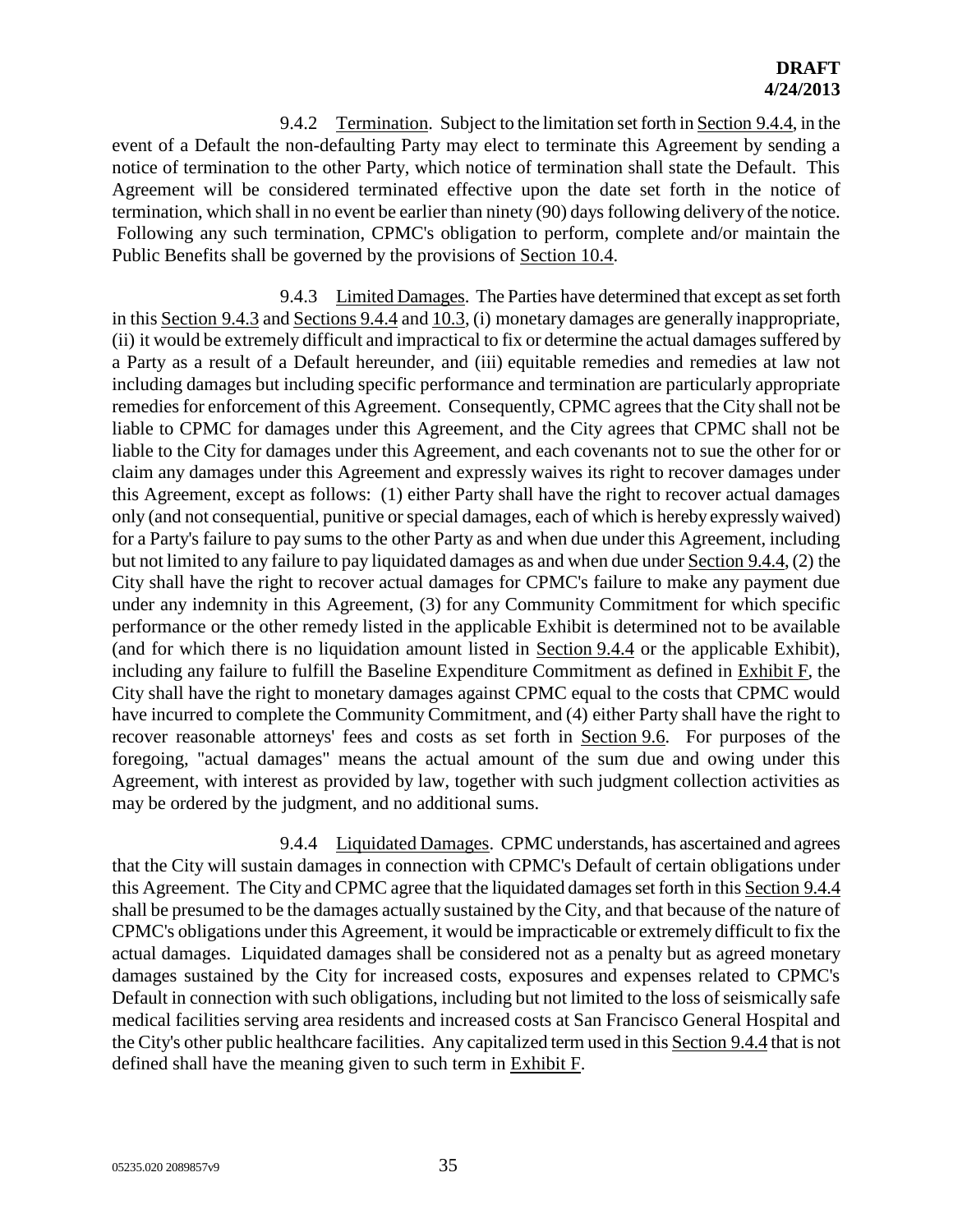AFTER NEGOTIATION, THE PARTIES HAVE AGREED THAT, CONSIDERING ALL THE CIRCUMSTANCES EXISTING ON THE DATE OF THIS AGREEMENT, THE AMOUNTS SET FORTH BELOW FOR EACH SUCH OBLIGATION ARE A REASONABLE ESTIMATE OF THE DAMAGES THAT CITY WOULD INCUR IN SUCH EVENT, TAKING INTO ACCOUNT ALL RELEVANT FACTS AND CIRCUMSTANCES. CPMC FURTHER ACKNOWLEDGES AND AGREES THAT ANY COLLECTION OF LIQUIDATED DAMAGES BY THE CITY FROM CPMC UNDER THIS SECTION 9.4.4 SHALL NOT RELEASE OR OTHERWISE LIMIT THE LIABILITY OF CPMC FOR ANY OTHER DEFAULT UNDER THIS AGREEMENT EXCEPT AS EXPRESSLY PROVIDED IN SECTION 9.4.4(a). BY PLACING THEIR RESPECTIVE INITIALS BELOW, EACH PARTY SPECIFICALLY CONFIRMS THE ACCURACY OF THE STATEMENTS MADE ABOVE AND THE FACT THAT EACH PARTY WAS REPRESENTED BY COUNSEL WHO EXPLAINED, AT THE TIME THIS AGREEMENT WAS MADE, THE CONSEQUENCES OF THIS LIQUIDATED DAMAGES PROVISION.

INITIALS: CITY: CPMC:

Therefore, as City's sole and exclusive remedy, a Default in the performance of any of the following obligations shall be subject to liquidated damages in the amount and as specified in this Section 9.4.4:

(a) The St. Luke's Campus Hospital Opening Deadline. If CPMC Defaults as to the St. Luke's Campus Hospital Opening Deadline then, commencing on the date of Default as to the St. Luke's Campus Hospital Opening Deadline and ending on the Opening of the St. Luke's Campus Hospital, CPMC shall pay to the City the following amounts for the following periods: (i) for the first thirty (30) days, Ten Thousand Dollars (\$10,000) per day, (ii) for days thirtyone (31) through one hundred twenty (120), Twenty-Five Thousand Dollars (\$25,000) per day and (iii) thereafter to the date one year from the first day of such Default, Thirty Thousand Dollars (\$30,000) per day. Such payments shall be made monthly, in arrears, commencing on the date that is thirty (30) days after the date of the Default and on the same day each calendar month thereafter until cured. If CPMC fails to Open the St. Luke's Campus Hospital on or before the first anniversary of the date of the Default, CPMC shall pay the amount set forth in Section 9.4.4(b), provided that CPMC's first payment under Section 9.4.4(b) shall be reduced by the amount paid by CPMC under this Section 9.4.4(a).

(b) If CPMC fails to Open the St. Luke's Campus Hospital within one year following the St. Luke's Campus Hospital Opening Deadline (the "**St. Luke's Trigger Date**"), then CPMC shall pay to the City a base amount equal to Thirty Million Dollars (\$30,000,000) (the "**St. Luke's Liquidated Payment**") for each year in which CPMC fails to Open the St. Luke's Campus Hospital. On the St. Luke's Trigger Date (and each applicable anniversary thereafter), the St. Luke's Liquidated Payment shall be adjusted by the Medical Rate of Inflation. The adjusted St. Luke's Liquidated Payment payable on the St. Luke's Trigger Date (and each applicable anniversary thereafter) shall be determined by multiplying the St. Luke's Liquidated Payment by a fraction, the numerator of which is the annual index for Medical Care Services published most recently prior to the St. Luke's Trigger Date (or the applicable anniversary thereafter) and the denominator of which is the annual index for Medical Care Services published most recently prior to the Effective Date. CPMC's obligation to pay the adjusted St. Luke's Liquidated Payment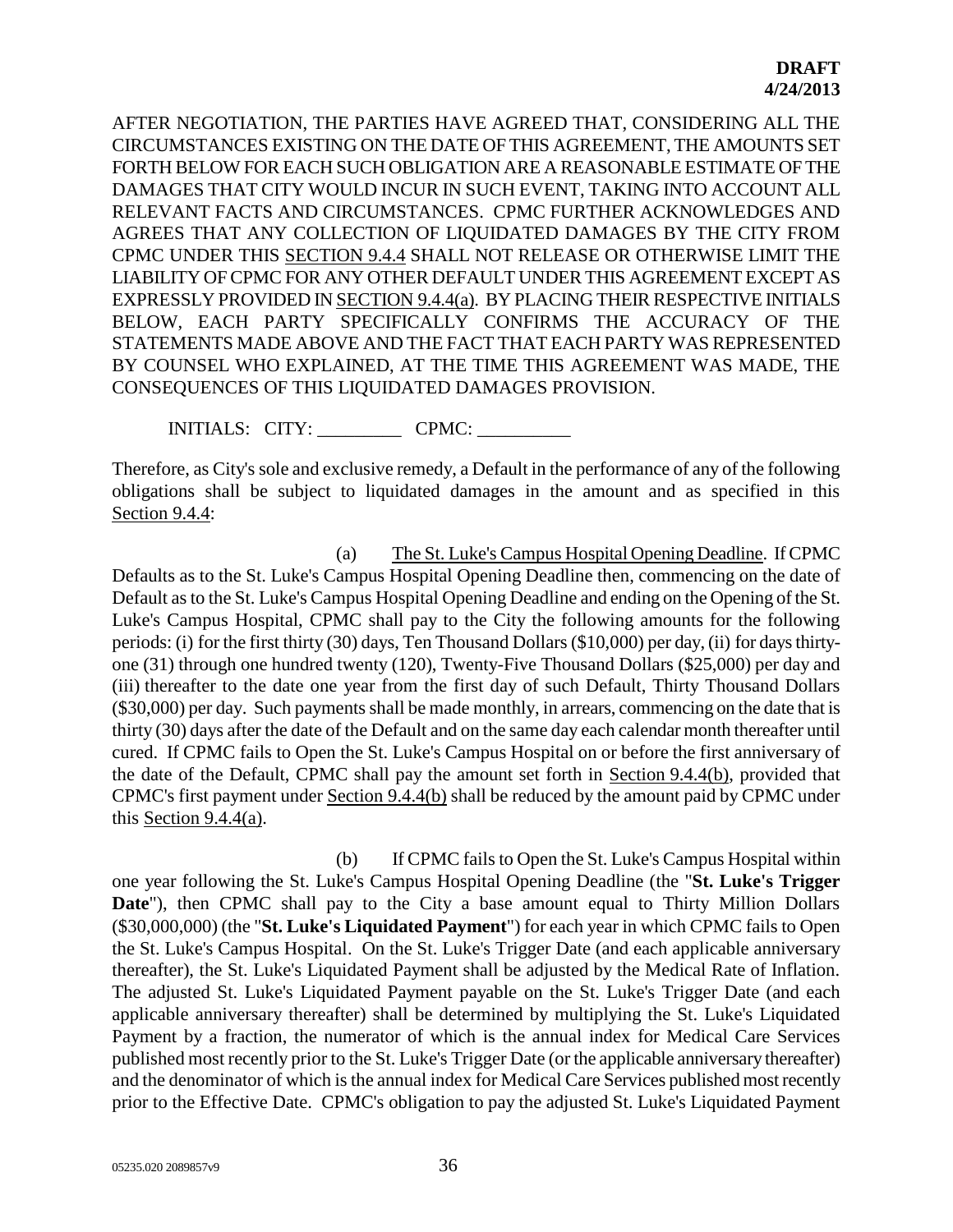shall commence on the St. Luke's Trigger Date and shall be due annually thereafter on each applicable anniversary of the St. Luke's Trigger Date. The obligation to pay the adjusted St. Luke's Liquidated Payment shall end on the earlier of (i) the date that CPMC Opens the St. Luke's Campus Hospital or (ii) if CPMC has not Opened the St. Luke's Campus Hospital, twenty (20) years following the date of Default as to the St. Luke's Campus Hospital Opening Deadline. If the last St. Luke's Liquidated Payment is for less than a full year, then the amount due and payable by CPMC shall be prorated on a per diem basis.

(c) Unduplicated Patient Commitment. If CPMC Defaults as to the Unduplicated Patient Commitment, as same is defined in Exhibit F, in a fiscal year, then CPMC shall pay to the City upon delivery of the Healthcare Compliance Report (or, if the Default is discovered or determined later, then within thirty (30) days following the discovery or determination of the Default) an amount equal to one hundred fifty percent (150%) of the average cost of one Unduplicated Patient from the immediately preceding reported year multiplied by the shortfall in number of such Unduplicated Patients.

(d) New Medi-Cal Beneficiaries Commitment. If CPMC Defaults as to the New Medi-Cal Beneficiaries Commitment in a fiscal year (as defined in Exhibit F), then CPMC shall pay to the City upon delivery of the Healthcare Compliance Report (or, if the Default is discovered or determined later, then within thirty (30) days following the discovery or determination of the Default) an amount equal to one hundred fifty percent (150%) of the Average Life Cost times the New Enrollee Shortfall. The Average Life Cost shall mean the average unreimbursed cost per fiscal year to CPMC for providing services to each New Enrollee over the previous two (2) fiscal years. The New Enrollee Shortfall shall be the difference between the number of New Enrollees that CPMC was required to accept under the New Medi-Cal Beneficiaries Commitment for that fiscal year and the number of New Enrollees that CPMC did accept in that fiscal year.

(e) St. Luke's Center for Excellence in Community Health Commitment. For any fiscal year in which CPMC Defaults by failing to maintain the St. Luke's Center for Excellence in Community Health as set forth in Section 6 of Exhibit F, CPMC shall pay to the City within thirty (30) days following the Default an amount equal to Two Million Dollars (\$2,000,000) for the fiscal year in which the Default occurred.

(f) St. Luke's Center for Excellence in Senior Health Commitment. For any fiscal year in which CPMC Defaults by failing to maintain the St. Luke's Center for Excellence in Senior Health as set forth in Section 6 of Exhibit F, CPMC shall pay to the City within thirty (30) days following the Default an amount equal to Seven Hundred Fifty Thousand Dollars (\$750,000) for the fiscal year in which the Default occurred.

# 9.4.5 Arbitration of Disputes.

(a) Arbitration Generally. Any disputes arising under this Agreement relating to the following provisions of Exhibit F the amount or calculation (or components used in connection therewith) of (i) the Baseline Commitment, (ii) the Maximum Medi-Cal Shortfall as applied in connection with the New Medi-Cal Beneficiaries Commitment, or (iii) the St. Luke's Liquidated Payment (the "**Arbitrable Matters**"); shall be submitted to JAMS in San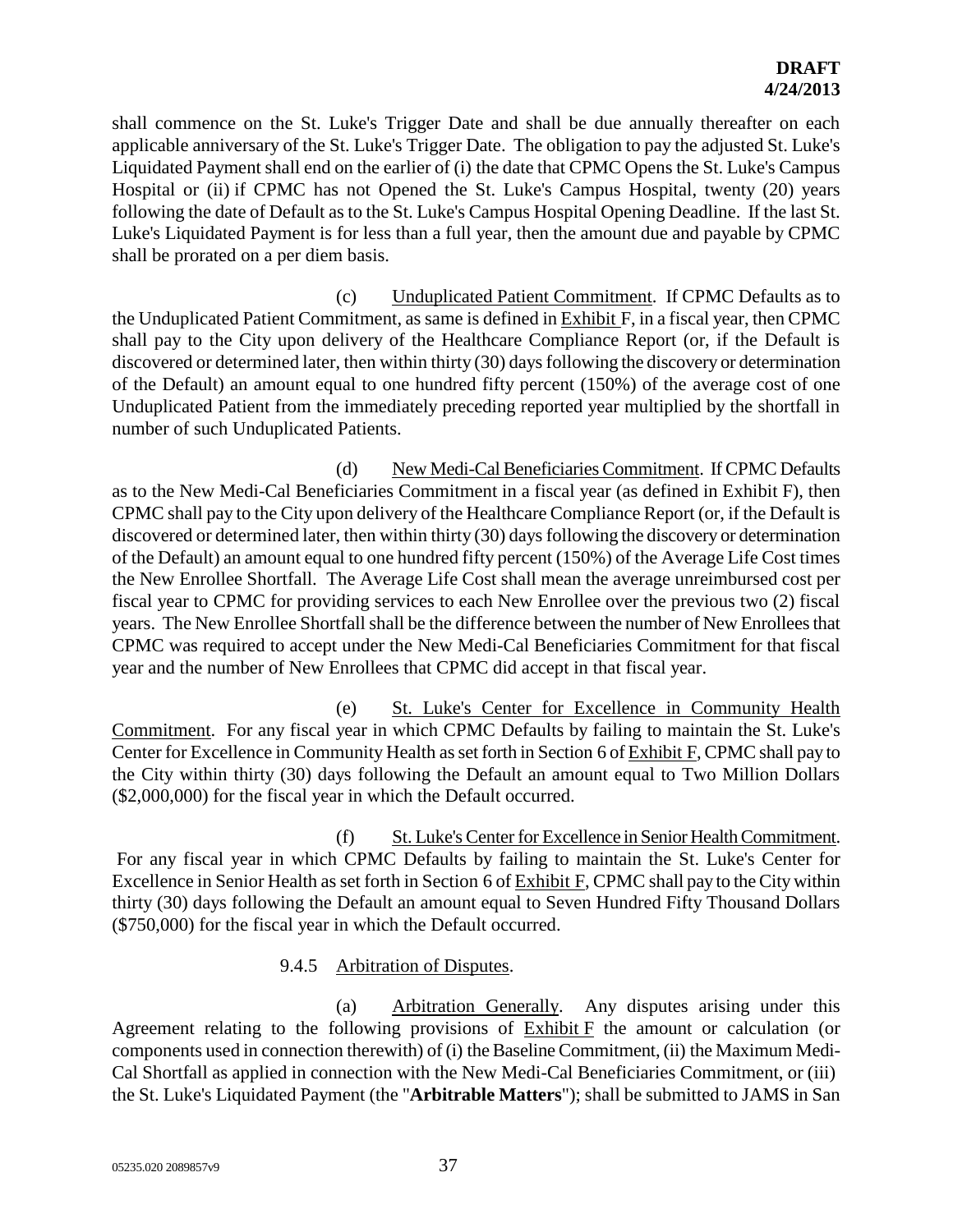Francisco, or its successor, in front of a single disinterested Arbitrator for final and binding arbitration in accordance with this Section 9.4.5 ("**Arbitration**").

(b) Arbitration Demand; Selection of Arbitrator. Either Party may file an arbitration demand with JAMS in San Francisco within: (i) ninety (90) days after the later of the expiration of the meet and confer process in Section 9.2 or date on which a Default has occurred (the "**Election Period**"). Within ten (10) days from the date that a Party makes the arbitration demand, the Parties shall meet and confer to select an Arbitrator. The Arbitrator to be used for an Arbitration must be a "disinterested person," which is someone who is not now, and within the preceding five (5) years has not been, employed or hired by, or had a business relationship with, either Party or any entity owned or controlled in whole or in part by either Party. The Arbitrator shall provide written disclosure of any circumstances regarding the claim or the Parties that he or she believes might affect his or her impartiality. The Parties shall have seven (7) days after receiving a disclosure in which to disqualify the Arbitrator based upon good faith concerns arising from the written statement. An Arbitrator shall not be disqualified simply because he or she has in the past been hired by attorneys for either Party as part of an arbitration or mediation procedure involving an unrelated subject matter, so long as the Arbitrator discloses such relationship and affirms that he or she is able to impartially consider the matters to be presented in the Arbitration. However, a proposed Arbitrator shall disclose any instances in which he or she has served as a neutral for either Party, and the other Party may disqualify the Arbitrator if such Party has concerns that repeated service as a neutral may render the Arbitrator unable to be impartial. In the absence of agreement by the Parties within twenty (20) days from the date that a Party makes the arbitration demand, JAMS shall, within ten (10) days thereafter, designate a disinterested retired judge from Alameda, San Francisco, San Mateo or Santa Clara counties to be the Arbitrator, either through a process of having the Parties strike names from a list of potential Arbitrators, or by otherwise selecting an Arbitrator at JAMS's discretion. If for any reason an Arbitrator is not selected through the foregoing procedures, then the Presiding Judge of the San Francisco Superior Court shall select a retired judge to be the Arbitrator. As part of such selection, each Party shall be entitled to submit the names and a brief (not more than one page per nominee) biography of up to two (2) proposed retired judges from Alameda, San Francisco, San Mateo or Santa Clara counties to serve as Arbitrator, but the Presiding Judge shall not be required to select any of the Parties' proposed arbitrators. If neither Party files an arbitration demand with JAMS within the Election Period, then either Party may pursue available rights and remedies for the Default in the San Francisco Superior Court.

#### (c) Arbitration Procedures.

(i) The Arbitration will be conducted in San Francisco before one retired judge sitting as the arbitrator (the "**Arbitrator**") who will be instructed to apply the California Rules of Evidence. The JAMS Comprehensive Arbitration Rules and Procedures effective as of October 1, 2010 will apply, except to the extent specifically modified herein (the "**JAMS Rules**"). The cost of the Arbitrator and the JAMS fees shall be split and paid equally by the Parties. The arbitration award shall be final and binding, and is not subject to appeal. Judgment upon the award rendered by the Arbitrator may be entered in any court of competent jurisdiction.

(ii) The Arbitrator shall determine the scope and timing of discovery, which shall include, at a minimum, the following: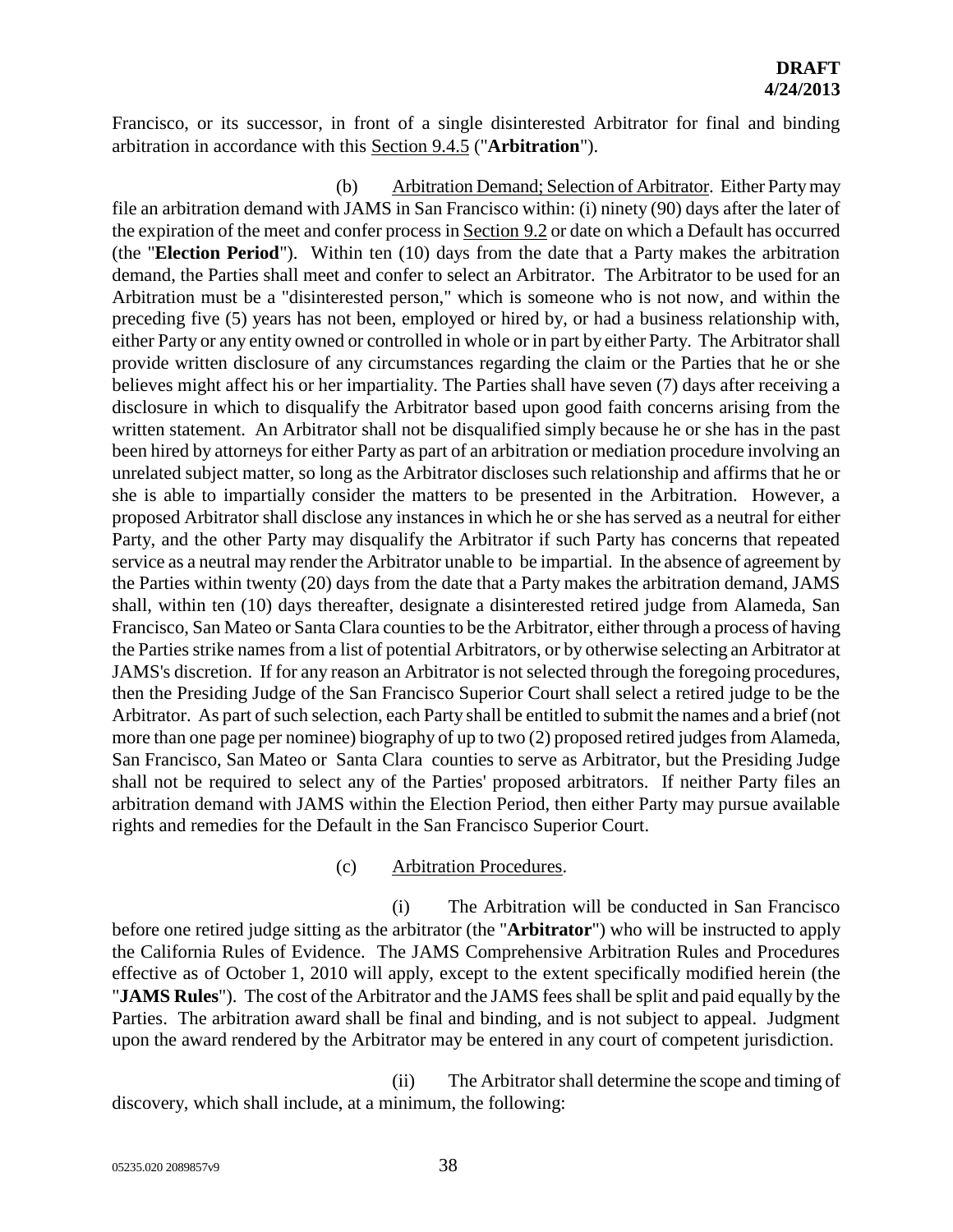(1) In advance of the Parties' exchange of initial lists of percipient witnesses, counsel shall meet and confer about exchanging documents. Either Party may request documents from the opposing Party, and the Arbitrator will resolve any disputes over the scope of documents to be produced.

(2) Counsel shall meet and confer to discuss testimony and depositions. At a time agreed upon by counsel or set by the Arbitrator, the Parties will exchange an initial list of the percipient witnesses each Party reasonably anticipates it will call to testify at the Arbitration. After the exchange of initial lists, a Party may supplement its list of witnesses if the other Party's designations or further discovery or investigation in good faith leads that Party to conclude that the testimony of additional percipient witnesses would be advisable.

(3) At a time agreed upon by counsel or set by the Arbitrator, but after documents have been exchanged and the depositions have been completed, the Parties will simultaneously exchange designations of expert witnesses. The designation of expert witnesses, and the designation of any rebuttal or supplemental expert witnesses, shall be governed by the procedures of Code of Civil Procedure Section 2034 *et seq.*, including that each Party shall have an opportunity to depose each expert witness designated by the opposing Party. At least ten (10) business days in advance of the deposition of the first expert, the Parties shall simultaneously exchange any expert reports, and all documents that are in the experts' possession, custody, or control, or the possession, custody, or control of the Party disclosing the experts and that any expert has relied on or reviewed in preparing his or her opinion.

(4) At a time to be arranged by counsel or the Arbitrator, but at least ten (10) days before the Arbitration hearing commences, each Party will provide the opposing Party with copies of a full set of documents that it intends to introduce at the Arbitration.

(d) Alternate Dispute Resolution Providers. In the event that neither JAMS nor its successor exists at the time for resolving a dispute, then the American Arbitration Association ("**AAA**") or its successor shall be used for arbitration procedures set forth herein; provided, however, the AAA's Commercial Arbitration Rules then in effect (except to the extent specifically modified herein) shall be used instead of the JAMS Rules. If neither JAMS nor AAA nor a successor of either exists, then the arbitration shall be administered by a then-existing alternate dispute resolution provider located in San Francisco county and agreed to by the Parties. If the parties are not able to agree, then the arbitration provisions of this Agreement shall become null and void and the Parties may pursue available remedies in San Francisco Superior Court.

9.4.6 City Processing. The City shall not be required to process any requests for approval or take other actions under this Agreement during any period in which payments from CPMC are past due.

9.5 Time Limits; Waiver; Remedies Cumulative. Failure by a Party to insist upon the strict or timely performance of any of the provisions of this Agreement by the other Party, irrespective of the length of time for which such failure continues, shall not constitute a waiver of such Party's right to demand strict compliance by such other Party in the future. No waiver by a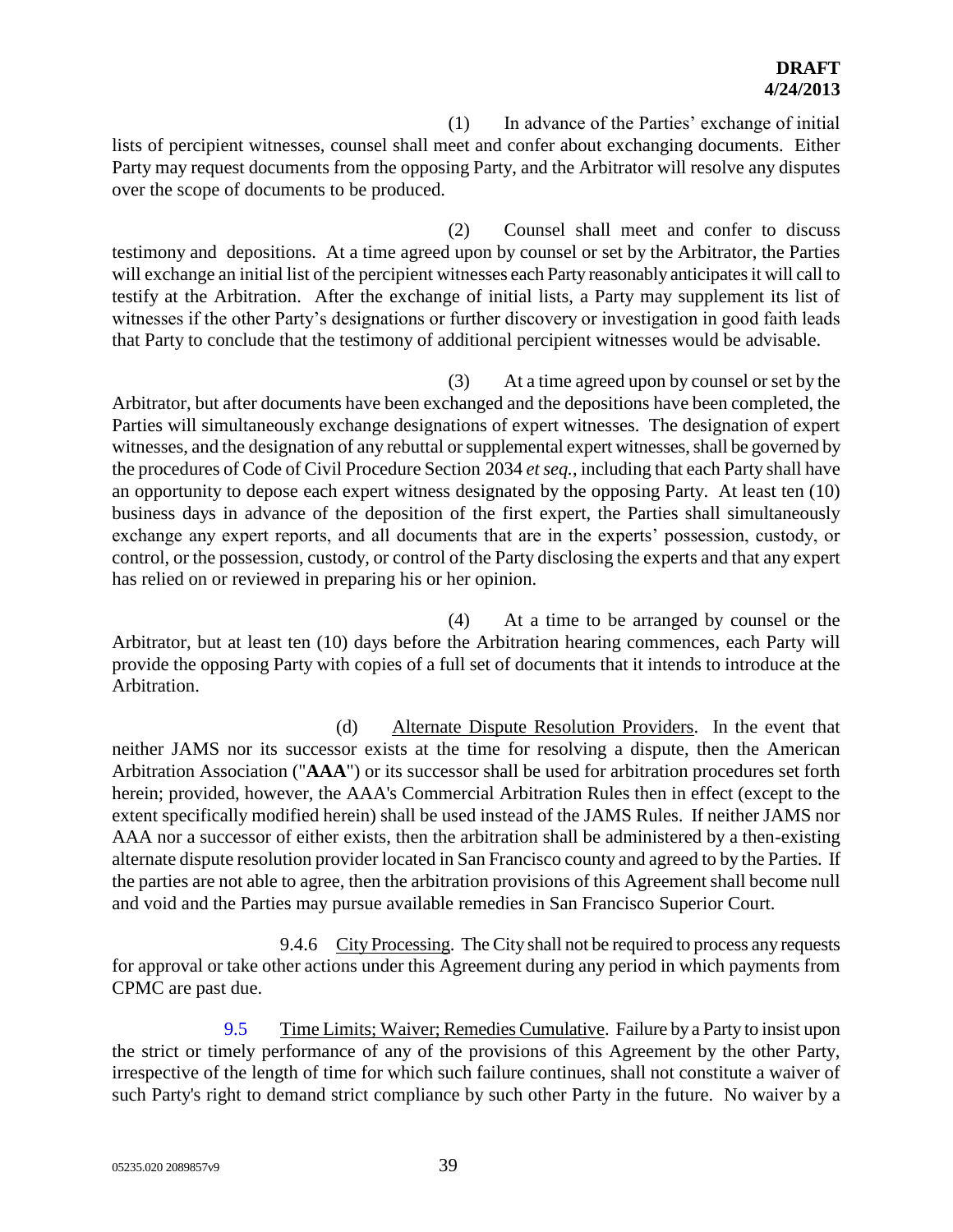# **DRAFT 4/24/2013**

Party of any condition or failure of performance, including a Default, shall be effective or binding upon such Party unless made in writing by such Party, and no such waiver shall be implied from any omission by a Party to take any action with respect to such failure. No express written waiver shall affect any other condition, action or inaction, or cover any other period of time, other than any condition, action or inaction and/or period of time specified in such express waiver. One or more written waivers under any provision of this Agreement shall not be deemed to be a waiver of any subsequent condition, action or inaction, and the performance of the same or any other term or provision contained in this Agreement. Except as specifically limited in Sections 9.4.4 and 9.4.5, nothing in this Agreement shall limit or waive any other right or remedy available to a Party to seek injunctive relief or other expedited judicial and/or administrative relief to prevent irreparable harm.

9.6 Attorneys' Fees. Should legal action be brought by either Party against the other for a Default under this Agreement or to enforce any provision herein, the prevailing Party in such action shall be entitled to recover its reasonable attorneys' fees and costs. For purposes of this Agreement, "reasonable attorneys' fees and costs" means the reasonable fees and expenses of counsel to the Party, which may include printing, duplicating and other expenses, air freight charges, hiring of experts and consultants, and fees billed for law clerks, paralegals, librarians and others not admitted to the bar but performing services under the supervision of an attorney. The term "reasonable attorneys' fees and costs" shall also include, without limitation, all such reasonable fees and expensesincurred with respect to appeals, mediation, arbitrations, and bankruptcy proceedings, and whether or not any action is brought with respect to the matter for which such fees and costs were incurred. For the purposes of this Agreement, the reasonable fees of attorneys of City Attorney's Office shall be based on the fees regularly charged by private attorneys with the equivalent number of years of experience in the subject matter area of the law for which the City Attorney's Office's services were rendered who practice in the City of San Francisco in law firms with approximately the same number of attorneys as employed by the Office of the City Attorney.

# **10. AMENDMENT; TERMINATION; EXTENSION OF TERM**

10.1 Amendment or Termination. This Agreement may only be amended with the mutual written consent of the City and CPMC, provided following a Transfer, the City and CPMC or any Transferee may amend this Agreement as it affects CPMC or the Transferee and the portion of the Project Site owned by CPMC or the Transferee without affecting other portions of the Project Site or other Transferees. Other than upon the expiration of the Term and except as provided in Sections 5.6.4, 7.4.3, 9.4.2 and 10.2, this Agreement may only be terminated with the mutual written consent of the Parties. The amendment or termination, and any required notice thereof, shall be accomplished in the manner provided in the Development Agreement Statute and Chapter 56, except as provided in Section 10.5.

10.2 Early Termination Rights. In addition to the termination rights set forth in Sections 5.6.4, 7.4.3 and 9.4.2, CPMC shall, upon thirty (30) days prior notice to the City, have the right, in its sole and absolute discretion, to terminate this Agreement at any time before the Completion of the Exterior Work for the Cathedral Hill Campus Hospital. If CPMC does not Commence Construction of the Cathedral Hill Campus Hospital by the date which is five (5) years following the Effective Date, the City shall, upon sixty (60) days prior notice to CPMC, have the right, in its sole and absolute discretion, to terminate this Agreement at any time before CPMC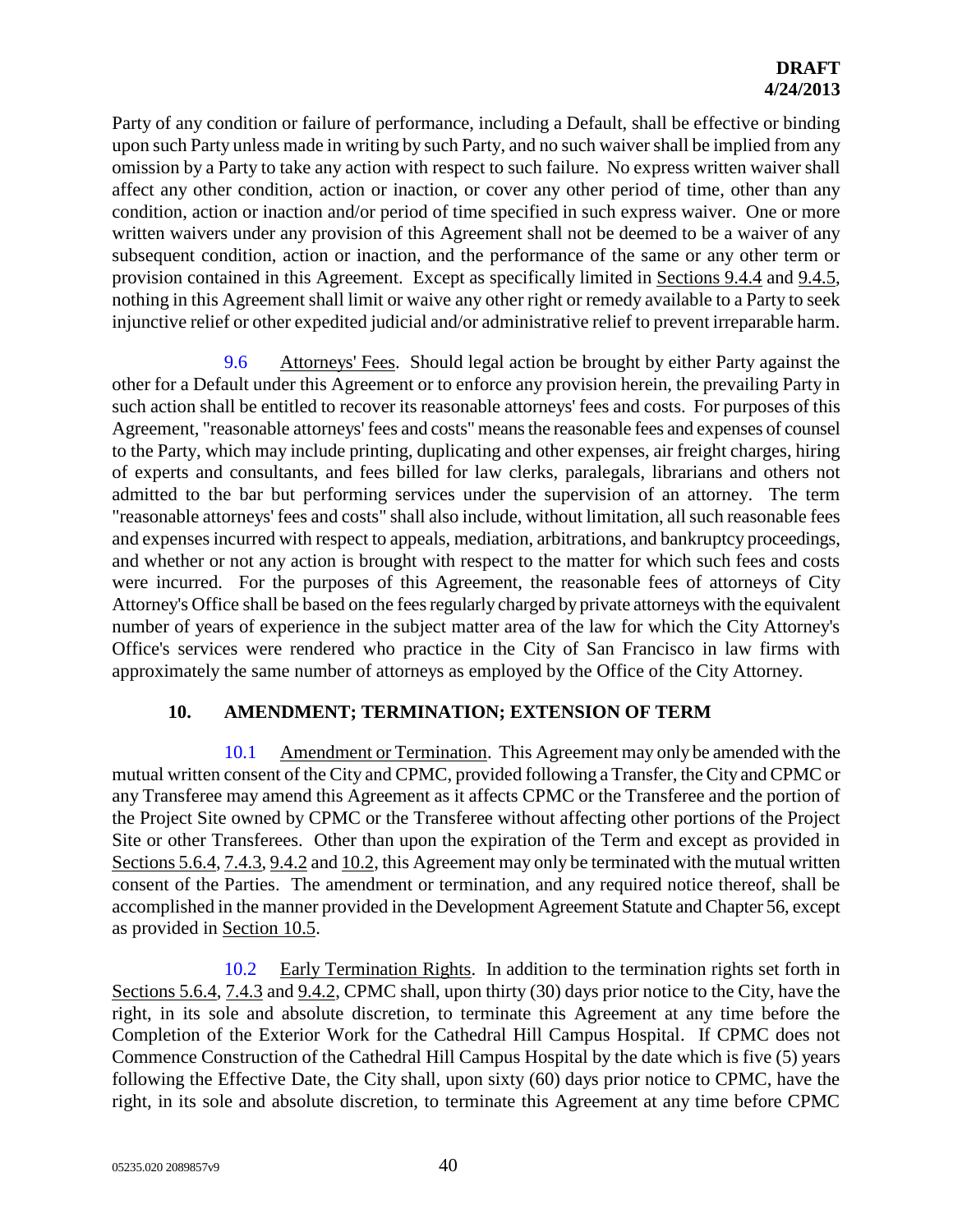Commences Construction of the Cathedral Hill Campus Hospital, provided CPMC can prevent any such termination by the City by providing to the City notice, within the above sixty (60) day period, of CPMC's intent to start construction of the Cathedral Hill Campus Hospital if CPMC thereafter Commences Construction within one hundred twenty (120) days following delivery of CPMC's notice to the City. Any termination under this Section 10.2 shall result in the termination of the entirety of this Agreement (except and to the extent that specific Public Benefits survive pursuant to Section 10.4) affecting all of the Project Sites, and any Transferee shall assume the risk of a termination of this Agreement by CPMC or the City under this Section 10.2.

10.3 Termination and Vesting. Any termination under this Agreement shall concurrently effect a termination of the Approvals, except as to each Approval for a Project Site pertaining to a principal building project (e.g., the St. Luke's Campus Hospital, the Cathedral Hill Campus Hospital, the Cathedral Hill Campus MOB or the Davies Neurosciences Building) that has been commenced in reliance thereon. In the event of any termination of this Agreement by CPMC resulting from a Default by the City and except to the extent prevented by such City Default, CPMC's obligation to complete the Public Benefits shall continue as set forth in Section 10.4 but CPMC shall have the right to reduce the Community Commitments in an amount equal to the costs or losses incurred by CPMC as a direct result of the City's Default, including but not limited to reasonable attorneys' fees and costs not paid by the City, as such costs or losses are determined in the award upholding CPMC's termination of this Agreement. The City's and CPMC's rights and obligations under this Section 10.3 shall survive the termination of this Agreement.

10.4 Effect of Expiration or Termination on the Public Benefits. CPMC's obligations and the City's right to enforce CPMC's obligation to perform, complete and/or maintain the Public Benefits, including but not limited to the St. Luke's Campus Hospital Opening Deadline, shall survive the expiration of the Term or termination of this Agreement and remain in effect until completed, subject to the provisions of this Section 10.4. In connection with such survival, the Parties acknowledge and agree that all relevant and applicable provisions of this Agreement shall be deemed to be in effect as such provisions are reasonably necessary in the construction, interpretation or enforcement (including the remedies set forth in this Agreement and the limitations thereon) of this Agreement as to such surviving obligations. CPMC's obligations as to the Public Benefits shall survive the expiration of the Term or termination of this Agreement only as follows:

10.4.1 If this Agreement expires or terminates before CPMC Opens the Cathedral Hill Campus Hospital and CPMC does not continue its construction activities on the Cathedral Hill Campus Hospital or Open the Cathedral Hill Campus Hospital, CPMC shall perform those Commitment Increments which have arisen prior to expiration or termination.

10.4.2 If this Agreement expires or terminates before CPMC Opens the Cathedral Hill Campus Hospital and CPMC is continuing or later resumes construction of the Cathedral Hill Campus Hospital or seeks GACH Licensure of the Cathedral Hill Campus Hospital, CPMC shall perform: (i) those Commitment Increments which have arisen prior to expiration or termination; (ii) each Commitment Increment which arises after expiration or termination, except during any period in which CPMC is not actively performing construction of the Cathedral Hill Campus Hospital or seeking GACH Licensure of the Cathedral Hill Campus Hospital, during which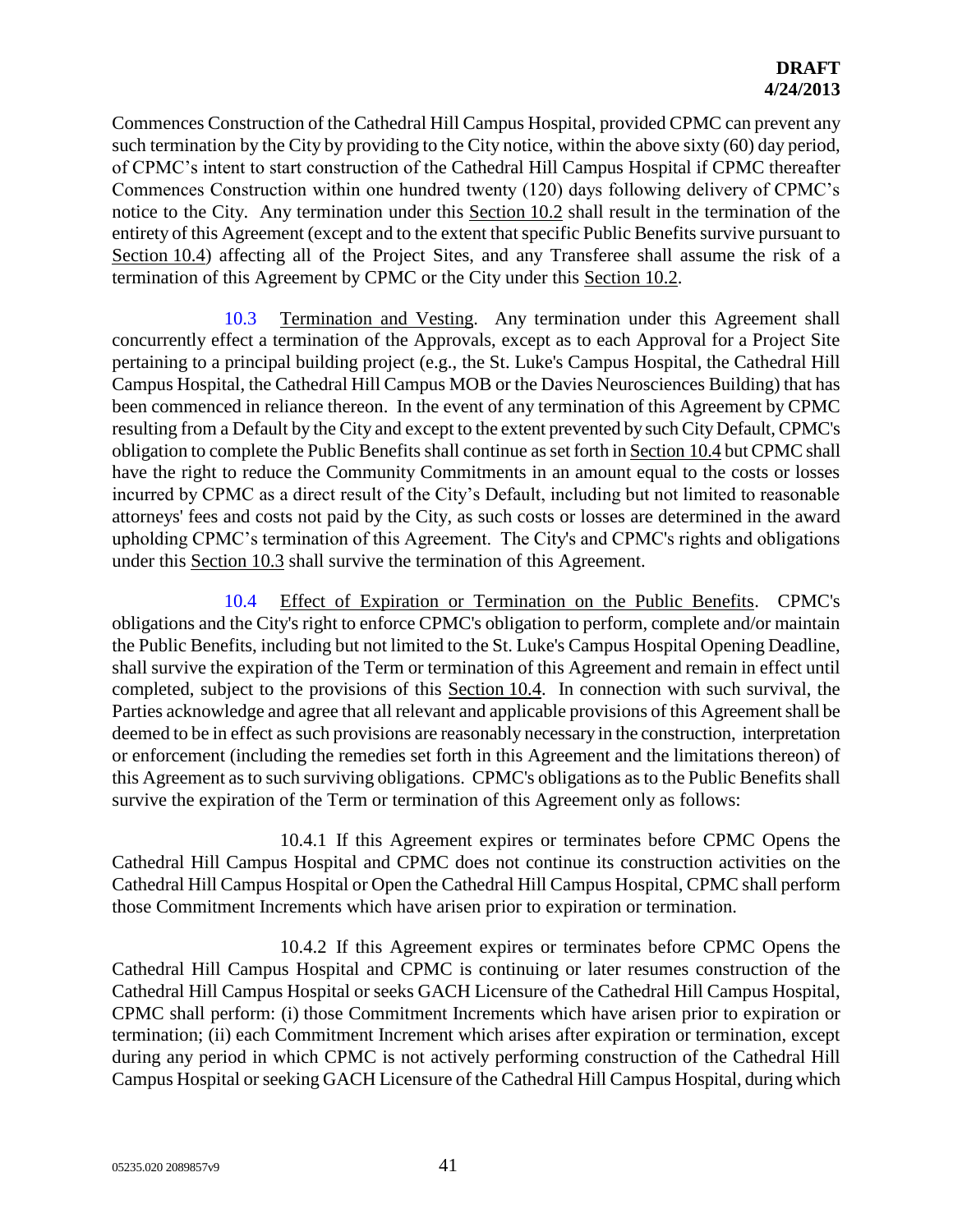period the obligation to perform the Commitment Increment shall be tolled; and (iii) the Hospital Commitment, including but not limited to the St. Luke's Campus Hospital Opening Obligation.

10.4.3 If this Agreement expires or terminates on or after CPMC Opens the Cathedral Hill Campus Hospital, CPMC shall perform the Hospital Commitment (to the extent not previously completed), each and every Commitment Increment, including but not limited to the St. Luke's Campus Hospital Opening Obligation; provided, however, if a Commitment Increment cannot be performed because of a Law Adverse to the City, then CPMC shall pay to the City an amount equal to the costs that CPMC would have incurred to perform such Commitment Increment.

10.5 Amendment Exemptions. No issuance of a Subsequent Approval, or amendment of an Approval or Subsequent Approval, shall by itself require an amendment to this Agreement. Upon issuance or approval, any such matter shall be deemed to be incorporated automatically into the Project and vested under this Agreement (subject to any conditions set forth in the amendment or Subsequent Approval). Notwithstanding the foregoing, if there is any direct conflict between the terms of this Agreement and a Subsequent Approval, or between this Agreement and any amendment to an Approval or Subsequent Approval, then the Parties shall concurrently amend this Agreement (subject to all necessary approvals in accordance with this Agreement) in order to ensure the terms of this Agreement are consistent with the proposed Subsequent Approval or the proposed amendment to an Approval or Subsequent Approval. The Planning Department and the Planning Commission, as applicable, shall have the right to approve changes to the Project as described in the Exhibits in keeping with its customary practices, and any such changes shall not be deemed to conflict with or require an amendment to this Agreement or the Approvals so long as they do not constitute a Material Change. If the Parties fail to amend this Agreement as set forth above when required, however, then the terms of this Agreement shall prevail over any Subsequent Approval or any amendment to an Approval or Subsequent Approval that conflicts with this Agreement. Any modification of this Agreement or the Approvals that is not a Material Change, as determined by the Planning Director and the Director of any affected City Agency after consultation with the City Attorney, may be agreed to by the Planning Commission, the affected City Agency (when applicable), and the City Administrator, each in their sole discretion. Any modification to this Agreement that is a Material Change shall be subject to the review and approval of the above parties as well as the Board of Supervisors by ordinance. Any modification shall require compliance with the Development Agreement Statute and Chapter 56, but the provisions of this Section 10.5 shall apply in lieu of the provisions of Section 56.15 of the Administrative Code.

#### 10.6 Extension Due to Legal Action or Referendum; Excusable Delay.

10.6.1 If any litigation is filed challenging this Agreement (including but not limited to any CEQA determinations) or the validity of this Agreement or any of its provisions, or if this Agreement is suspended pending the outcome of an electoral vote on a referendum, then the Term shall be extended for the number of days equal to the period starting from the commencement of the litigation or the suspension to the end of such litigation or suspension. The Parties shall document the start and end of this delay in writing within thirty (30) days from the applicable dates.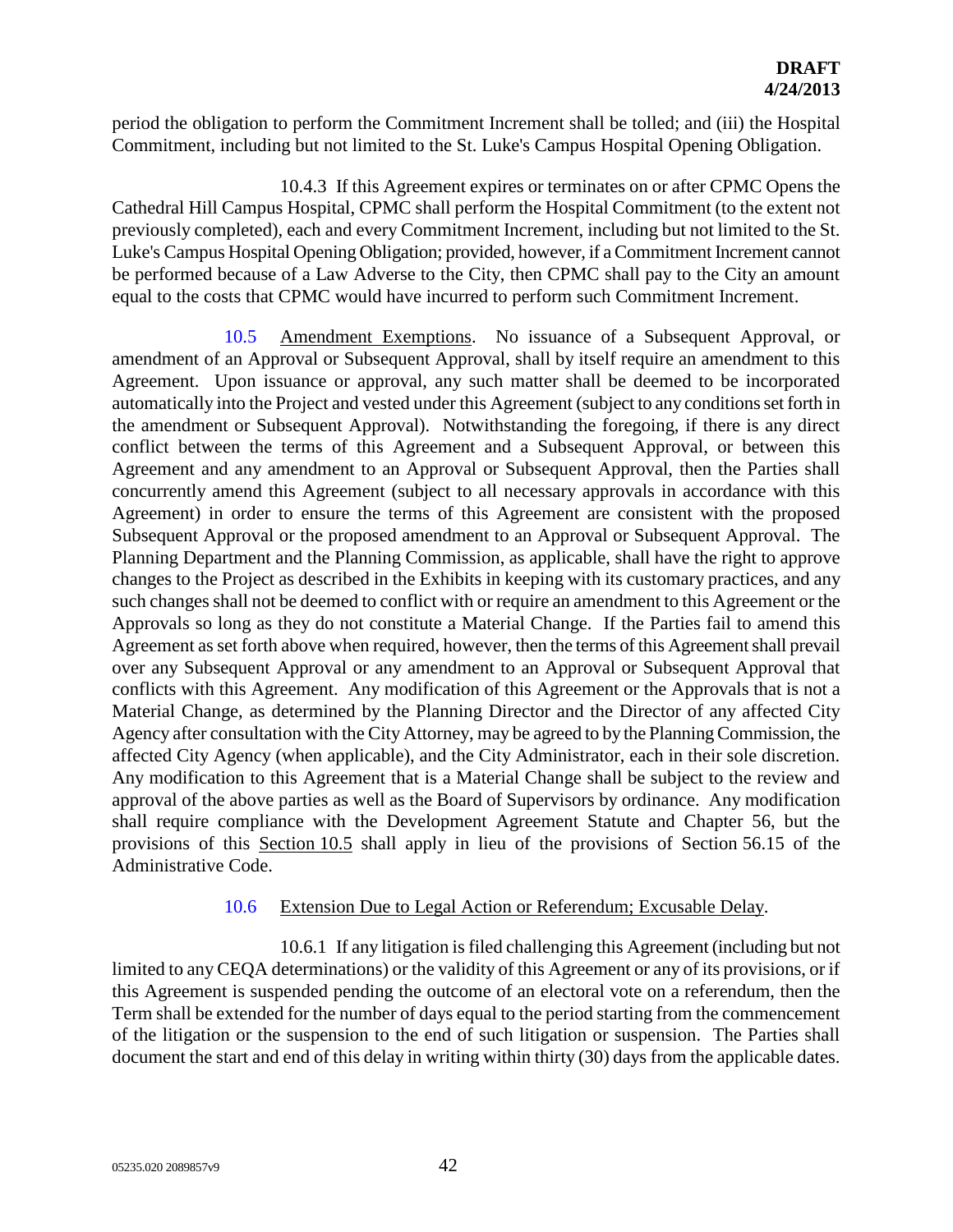10.6.2 "**Excusable Delay**" means the occurrence of an event beyond a Party's reasonable control which causes such Party's performance of an obligation hereunder to be delayed, interrupted or prevented, including, but not limited to: changes in Federal or State Laws; strikes or the substantial interruption of work because of labor disputes; inability to obtain materials; freight embargoes; civil commotion, war or acts of terrorism; inclement weather, fire, floods, earthquakes or other acts of God; epidemics or quarantine restrictions; litigation; unforeseen site conditions (including archaeological resources and the presence of hazardous materials); or the failure of any governmental agency, public utility or communication service provider to issue a permit, authorization, consent or approval required to permit construction or as required to satisfy the Hospital Commitment within the standard or customary time period for such issuing authority following CPMC's submittal of a complete application for such permit, authorization, consent or approval, together with any required materials. Excusable Delay shall not include delays resulting from failure to obtain financing or have adequate funds, or the rejection of permit, authorization or approval requests based upon CPMC's failure to satisfy the substantive requirements for the permit, authorization or approval request. In the event of Excusable Delay, the Parties agree that (i) the time periods for performance of the delayed Party's obligations impacted by the Excusable Delay shall be strictly limited to the period of such delay, interruption or prevention and the delayed Party shall, to the extent commercially reasonable, act diligently and in good faith to remove the cause of the Excusable Delay or otherwise complete the delayed obligation, and (ii) following the Excusable Delay and subject to compliance with the terms of Sections 9.2 and 9.3 as applicable, a Party shall have all rights and remedies available under this Agreement, including liquidated damages when applicable, if the obligation is not completed within the time period as extended by the Excusable Delay. If an event which may lead to an Excusable Delay occurs, the delayed Party shall notify the other Party in writing of such occurrence as soon as possible after becoming aware that such event may result in an Excusable Delay, and the manner in which such occurrence is likely to substantially interfere with the ability of the delayed Party to perform under this Agreement. For the purposes of this Agreement, the Parties intend that if an event of Excusable Delay were to impact the timing of the Completion of Construction or Opening of the St. Luke's Campus Hospital such that CPMC, despite commercially reasonable, diligent and good faith efforts to remove the cause of the Excusable Delay or otherwise complete the delayed obligation, would not be able to meet the Completion Deadline or the St. Luke's Campus Hospital Opening Deadline, that (i) CPMC may Complete Construction, achieve GACH Licensure and Open the Cathedral Hill Campus Hospital notwithstanding the Completion Deadline for the St. Luke's Campus Hospital and the St. Luke's Campus Hospital Opening Deadline and (ii) the City would not be entitled to liquidated damages under Section 9.4.4 for the period of the Excusable Delay; provided, however, CPMC may not rely on Excusable Delay to delay the Completion Deadline for the St. Luke's Campus Hospital or the Opening Deadline Hospital at the St. Luke's Campus if the act or thing that is the cause of the Excusable Delay applies to both the Cathedral Hill Campus and the St. Luke's Campus and CPMC devotes efforts or resources disproportionally to the Cathedral Hill Campus in its efforts to resolve the Excusable Delay.

#### **11. TRANSFER OR ASSIGNMENT; RELEASE; CONSTRUCTIVE NOTICE**

11.1 Permitted Transfer of this Agreement. At any time, CPMC shall have the right to convey, assign or transfer all or any part of its right, title, and interest in and to the Project Sites without the City's consent, provided that it also transfers any applicable portion of its interest,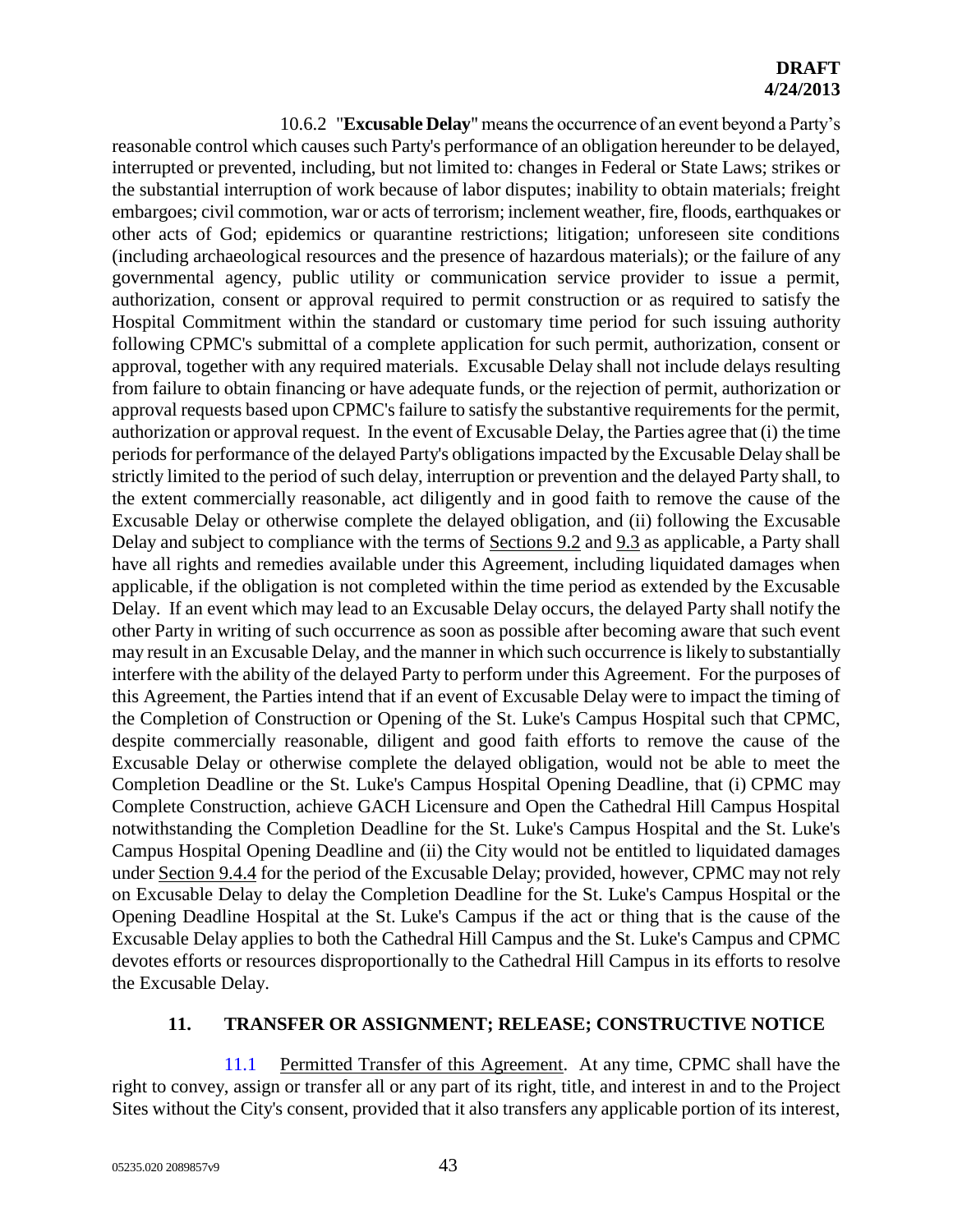rights or obligations under this Agreement (a "**Transfer**") with respect to such portion of the Project Sites to a third party (the "**Transferee**") acquiring an interest in that portion of the Project Sites (the "**Transferred Property**"). For purposes of the foregoing, all of the Public Benefits will apply to, connect and run with the land that is the Cathedral Hill Hospital Site, except for (i) the St. Luke's Campus Hospital Opening Obligation and the St. Luke's MOB Commitment, the St. Luke's Health Care Center, the St. Luke's Center of Excellence in Community Health and the St. Luke's Center of Excellence in Senior Health, all as described in this Agreement (including Exhibit F), which apply to, connect and run with the land that is the St. Luke's Campus, (ii) CPMC's obligations in the Workforce Agreement, which apply to, connect and run with the land on which the applicable Workforce Project (as defined in Exhibit E) is to be constructed, and (iii) the STLD Improvements, as described in Exhibit H, which apply to the land that is the St. Luke's Campus and the Davies Campus, respectively. Accordingly, if CPMC conveys or transfers some but not all of the Project Site such that there are separate owners of one or more of the Project Sites, the obligation to perform and complete the Public Benefits shall be separated in the manner set forth above and described in the applicable Assignment and Assumption Agreement. The obligation to undertake the Community Visioning Plans referenced in Section 4.4 shall be the responsibility of the owner of each applicable campus.

11.2 Notice of Transfer. With regard to any proposed Transfer of its interests, rights and obligations under this Agreement, CPMC shall provide not less than ninety (90) days' notice to the City before any such Transfer. CPMC shall provide, with such notice, a copy of the assignment and assumption agreement that CPMC proposes to enter into, with a detailed description of what obligations are to be assigned to and assumed by the Transferee and what obligations will be retained by CPMC, and a description of the Transferred Property (each, an "**Assignment and Assumption Agreement**"). Each Assignment and Assumption Agreement shall be in recordable form, in substantially the form attached as Exhibit M, and shall include, among other terms: (i) an agreement and covenant by the Transferee not to challenge the enforceability of any of the provisions or requirements of this Agreement; (ii) a description of the obligations under this Agreement that will be assigned to and assumed by the Transferee and from which CPMC will be released, except to the extent that Exhibit F, Exhibit H or Section 11.7 provide otherwise; (iii) a covenant not to sue the City for any and all disputes solely between CPMC and the Transferee; and (iv) confirmation of all of the indemnifications and releases set forth in this Agreement. The Assignment and Assumption Agreement shall be subject to the consent of the Planning Director, which consent will not be unreasonably withheld, conditioned or delayed and will be limited to confirming that the Assignment and Assumption Agreement satisfies the requirements of this Agreement. It shall not be unreasonable for the Planning Director to refuse to consent if the description of the obligations that will be assigned and assumed are unclear or inconsistent with this Agreement. If Planning Director refuses consent, he or she shall state the reasons for the refusal and the corrections that must be made in order to obtain his or her approval. Each Assignment and Assumption Agreement shall become effective when it is duly executed by the Parties, the Planning Director has executed the consent, and it is recorded in the Official Records. Failure to enter into an Assignment and Assumption Agreement as set forth above upon any conveyance of all or part of the Project Sites shall be a Default by CPMC under this Agreement.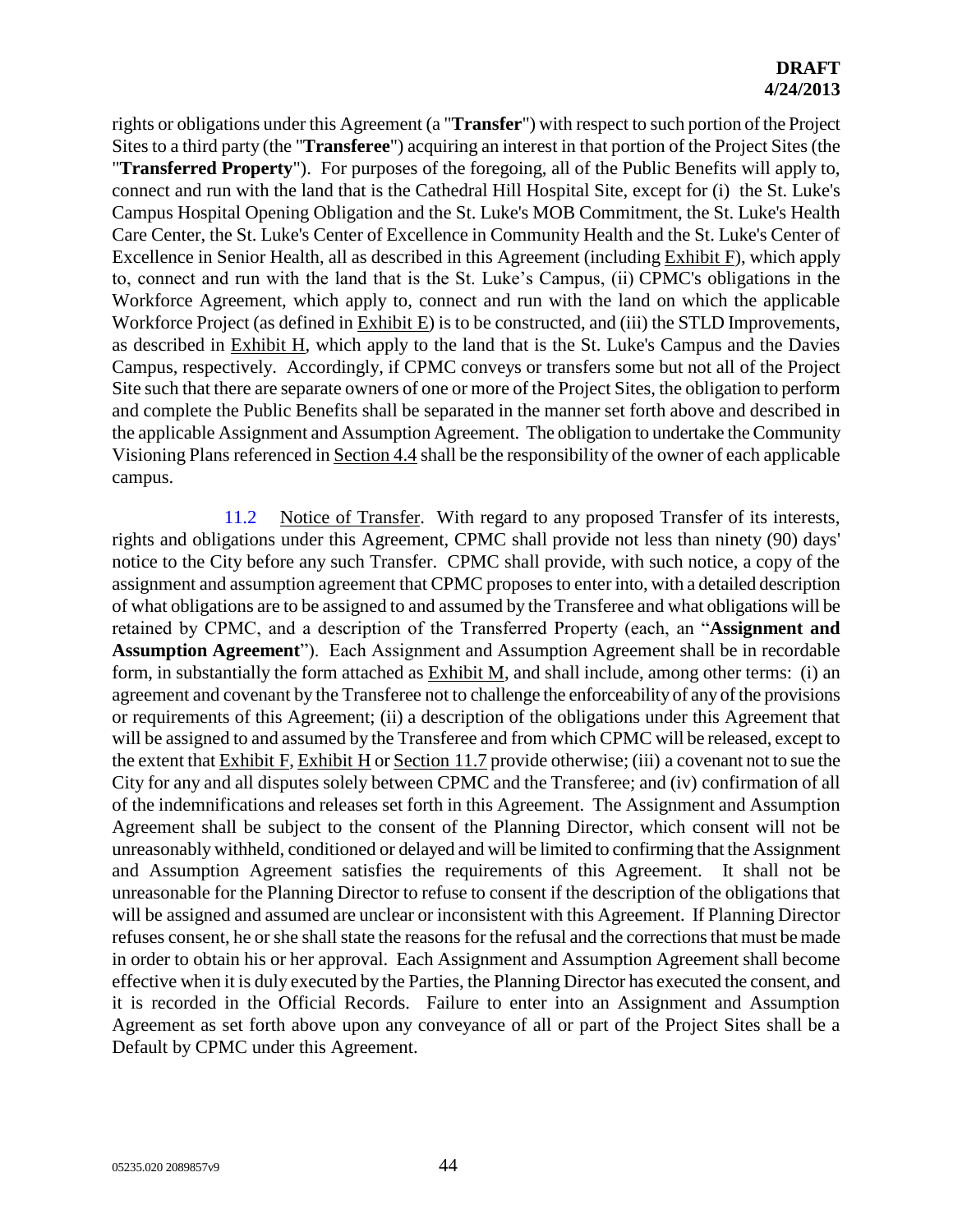11.3 Release of Liability. Upon recordation of an approved Assignment and Assumption Agreement, CPMC shall be released from any prospective liability or obligation under this Agreement related to the Transferred Property as specified in the Assignment and Assumption Agreement, and the Transferee shall be deemed to be "CPMC" under this Agreement with all rights and obligations related thereto, with respect to such Transferred Property. Notwithstanding anything to the contrary contained in this Agreement, if a Transferee Defaults under this Agreement, such Default shall not constitute a default by CPMC or a different Transferee with respect to any other portion of the Project Sites and shall not entitle the City to terminate or modify this Agreement with respect to such other portion of the Project Sites, except as otherwise provided herein. Additionally, the annual review provided by Section 8 shall be conducted separately as to CPMC and each Transferee and only as to those obligations that CPMC or such Transferee has under this Agreement.

11.4 CPMC's Responsibility for Performance. It is the intent of the Parties that as the Project is developed all applicable requirements of this Agreement, the Approvals and any Subsequent Approvals shall be met. If CPMC Transfers all or any portion of the Project Sites, CPMC shall continue to be responsible for performing the obligations under this Agreement until such time as the Assignment and Assumption Agreement is recorded as set forth in Section 11.2. The City is entitled to enforce each and every such obligation assumed by each Transferee directly against the Transferee as if the Transferee were an original signatory to this Agreement with respect to such obligation. Accordingly, in any action by the City against a Transferee to enforce an obligation assumed by the Transferee, the Transferee shall not assert as a defense against the City's enforcement of performance of such obligation that such obligation (i) is attributable to CPMC's breach of any duty or obligation to the Transferee arising out of the Transfer or the Assignment and Assumption Agreement or any other agreement or transaction between CPMC and the Transferee, or (ii) relates to the period before the Transfer. The foregoing notwithstanding, the Parties acknowledge and agree that a failure to complete a Mitigation Measure may, if not completed, delay or prevent a different party's ability to start or complete a specific building or improvement under this Agreement if and to the extent the completion of the Mitigation Measure is a condition to the other party's right to proceed as specifically described in the Mitigation Measure, and CPMC and all Transferees assume this risk. Accordingly, in some circumstances the City may withhold Subsequent Approvals based upon the acts or omissions of a different party.

11.5 Constructive Notice. Every person or entity who now or hereafter owns or acquires any right, title or interest in or to any portion of the Project Sites is, and shall be, constructively deemed to have consented to every provision contained herein, whether or not any reference to this Agreement is contained in the instrument by which such person acquired an interest in the Project Sites. Every person or entity who now or hereafter owns or acquires any right, title or interest in or to any portion of the Project Sites and undertakes any development activities at the Project Sites, is, and shall be, constructively deemed to have consented and agreed to, and is obligated by all of the terms and conditions of this Agreement, whether or not any reference to this Agreement is contained in the instrument by which such person acquired an interest in the Project Sites.

11.6 Rights of CPMC. The provisions in this Section 11 shall not be deemed to prohibit or otherwise restrict CPMC from (i) granting easements or licenses to facilitate development of the Project Sites, (ii) encumbering the Project Sites or any portion of the improvements thereon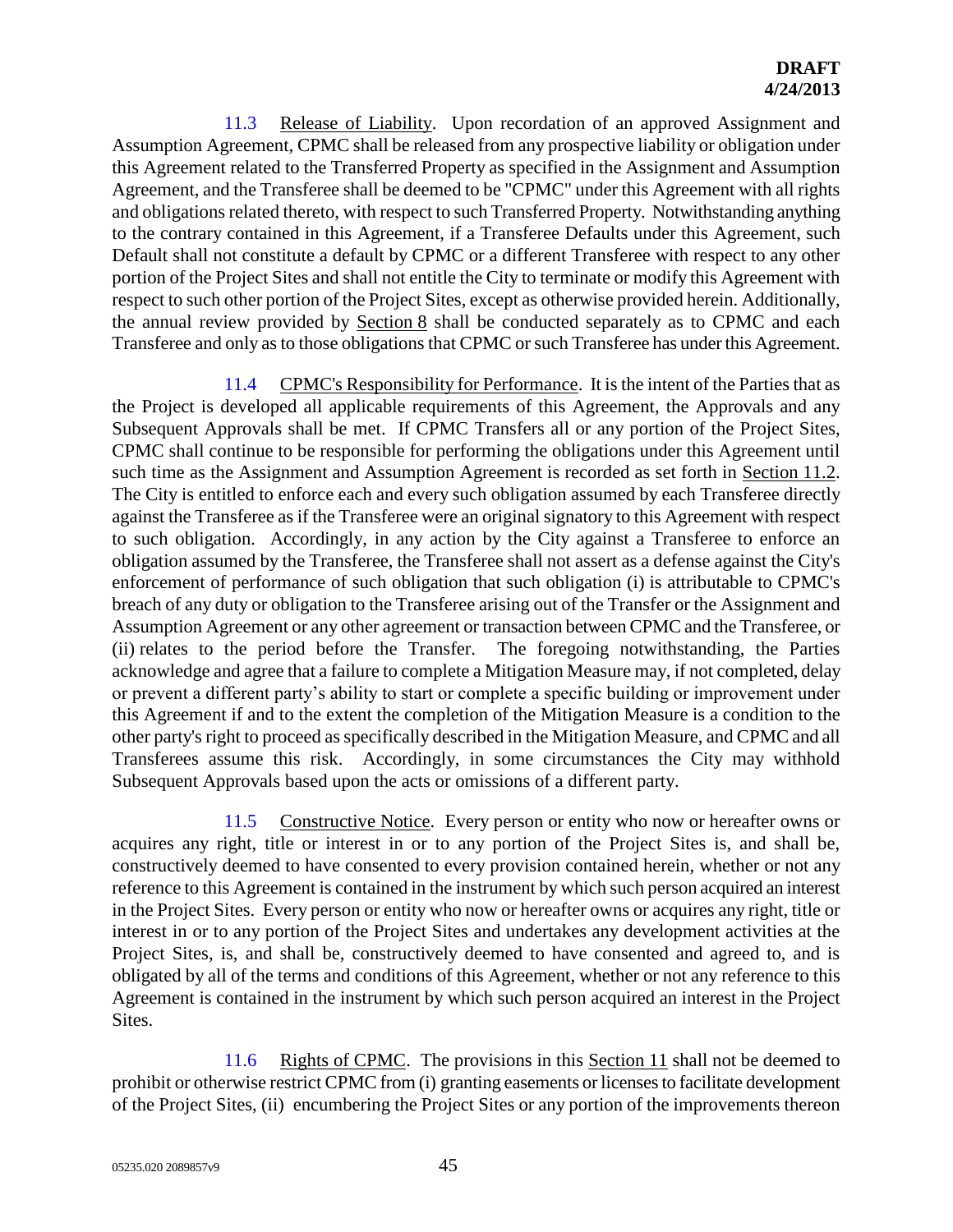by any mortgage, deed of trust, or other device securing financing with respect to the Project Sites or Project, (iii) granting a leasehold interest in portions of the Project Sites, (iv) entering into a joint venture agreement or similar partnership agreement to fulfill its obligations under this Agreement, or (v) transferring all or a portion of the Project Site pursuant to a foreclosure, conveyance in lieu of foreclosure, or other remedial action in connection with a mortgage.

11.7 Transfer and the St. Luke's Campus Hospital Opening Deadline. If CPMC transfers the St. Luke's Campus and the Transferee that owns the St. Luke's Campus Defaults as to the St. Luke's Campus Hospital Opening Deadline for any reason (other than a City Default), including but not limited to bankruptcy, then CPMC as owner of the Cathedral Hill Hospital Site, or any successor owner of the Cathedral Hill Hospital Site, will be responsible for payment of the applicable liquidated damages set forth in Section 9.4.4(a) or (b), if and when such payments become due and owing, or otherwise causing compliance with such obligations. The provisions of this Section 11.7 shall survive the termination or expiration of this Agreement for the period during which the St. Luke's Campus Hospital Opening Obligation remains in effect and shall continue until the date that any required payments that arise before such date are made.

# **12. CPMC REPRESENTATIONS AND WARRANTIES**

12.1 Interest of CPMC; Due Organization and Standing. CPMC represents that it is the legal owner of the Project Sites. CPMC is a California corporation, duly organized and validly existing and in good standing under the laws of the State of California. CPMC has all requisite power to own its property and authority to conduct its business as presently conducted. CPMC represents and warrants that there is no existing lien or encumbrance recorded against the Cathedral Hill Campus or the St. Luke's Campus that, upon foreclosure or the exercise of remedies, would permit the beneficiary of the lien or encumbrance to eliminate or wipe out the obligations set forth in this Agreement that run with applicable land.

12.2 No Inability to Perform; Valid Execution. CPMC represents and warrants that it is not a party to any other agreement that would conflict with CPMC's obligations under this Agreement and it has no knowledge of any inability to perform its obligations under this Agreement. The execution and delivery of this Agreement and the agreements contemplated hereby by CPMC have been duly and validly authorized by all necessary action. This Agreement will be a legal, valid and binding obligation of CPMC, enforceable against CPMC in accordance with its terms.

12.3 Conflict of Interest. Through its execution of this Agreement, CPMC acknowledges that it is familiar with the provisions of Section 15.103 of the City's Charter, Article III, Chapter 2 of the City's Campaign and Governmental Conduct Code, and Section 87100 *et seq.* and Section 1090 *et seq.* of the California Government Code, and certifies that it does not know of any facts which constitute a violation of said provisions and agrees that it will immediately notify the City if it becomes aware of any such fact during the Term.

12.4 Notification of Limitations on Contributions. Through execution of this Agreement, CPMC acknowledges that it is familiar with Section 1.126 of City's Campaign and Governmental Conduct Code, which prohibits any person who contracts with the City, whenever such transaction would require approval by a City elective officer or the board on which that City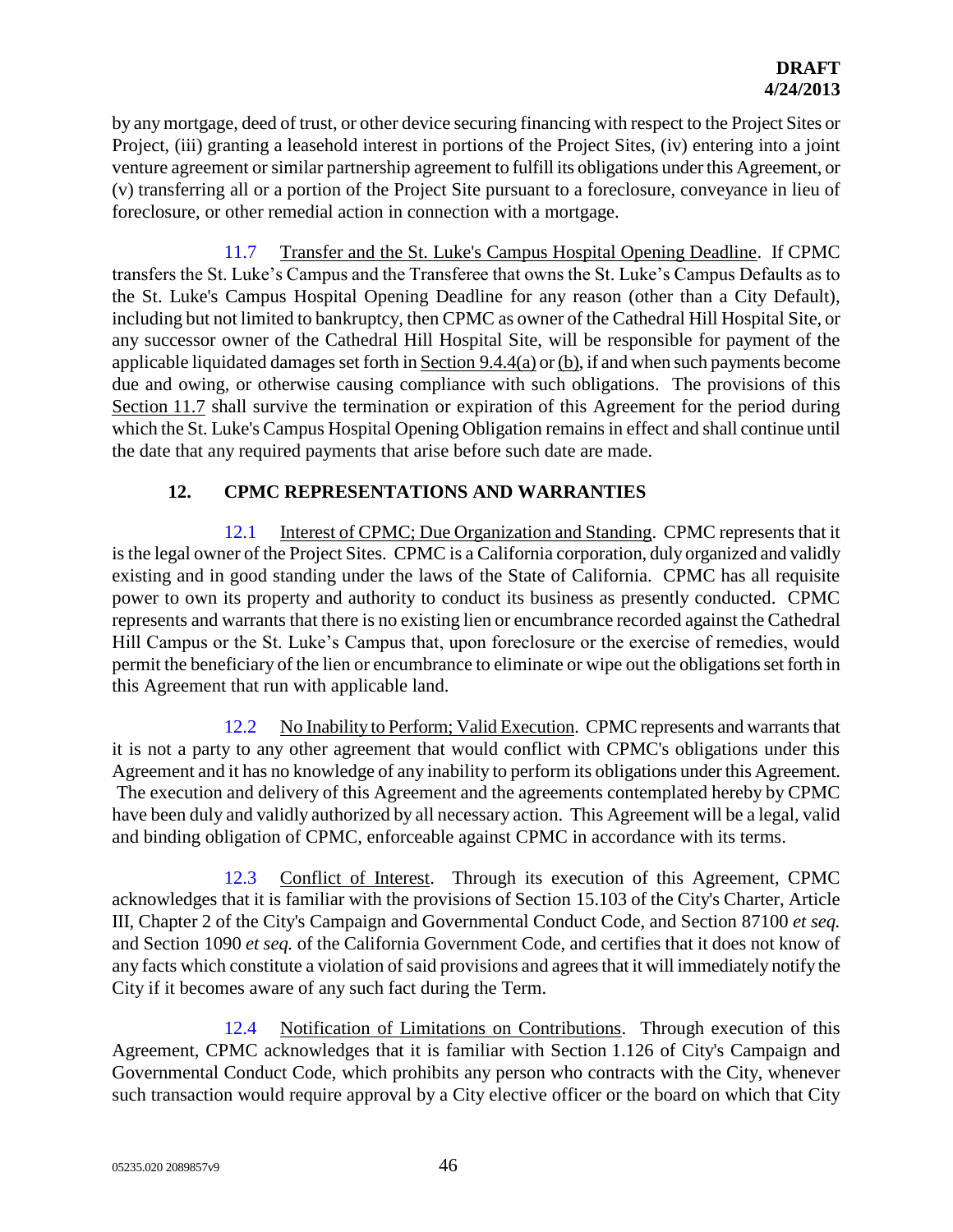elective officer serves, from making any campaign contribution to the officer at any time from the commencement of negotiations for the contract until three (3) months after the date the contract is approved by the City elective officer or the board on which that City elective officer serves. San Francisco Ethics Commission Regulation 1.126-1 provides that negotiations are commenced when a prospective contractor first communicates with a City officer or employee about the possibility of obtaining a specific contract. This communication may occur in person, by telephone or in writing, and may be initiated by the prospective contractor or a City officer or employee. Negotiations are completed when a contract is finalized and signed by the City and the contractor. Negotiations are terminated when the City and/or the prospective contractor end the negotiation process before a final decision is made to award the contract.

12.5 Other Documents. To the current, actual knowledge of Warren Browner, M.D., after reasonable inquiry, no document furnished by CPMC to the City with its application for this Agreement nor this Agreement contains any untrue statement of material fact or omits a material fact necessary to make the statements contained therein, or herein, not misleading under the circumstances under which any such statement shall have been made.

12.6 No Bankruptcy. CPMC represents and warrants to the City that CPMC has neither filed nor is the subject of any filing of a petition under the federal bankruptcy law or any federal or state insolvency laws or laws for composition of indebtedness or for the reorganization of debtors, and, to the best of CPMC's knowledge, no such filing is threatened.

# **13. MISCELLANEOUS PROVISIONS**

13.1 Entire Agreement. This Agreement, including the preamble paragraph, Recitals and Exhibits, and the agreements specifically referenced in this Agreement, constitutes the entire agreement between the Parties with respect to the subject matter contained herein.

13.2 Incorporation of Exhibits. Except for the Approvals which are listed solely for the convenience of the Parties, each Exhibit to this Agreement is incorporated herein and made a part hereof as if set forth in full. Each reference to an Exhibit in this Agreement shall mean that Exhibit as it may be updated or amended from time to time in accordance with the terms of this Agreement.

13.3 Binding Covenants; Run With the Land. Pursuant to Section 65868 of the Development Agreement Statute, from and after recordation of this Agreement, all of the provisions, agreements, rights, powers, standards, terms, covenants and obligations contained in this Agreement shall be binding upon the Parties and, subject to Section 11, their respective heirs, successors (by merger, consolidation, or otherwise) and assigns, and all persons or entities acquiring the Project Sites, any lot, parcel or any portion thereof, or any interest therein, whether by sale, operation of law, or in any manner whatsoever, and shall inure to the benefit of the Parties and their respective heirs, successors (by merger, consolidation or otherwise) and assigns. Subject to the provisions on Transfers set forth in Section 11, all provisions of this Agreement shall be enforceable during the term hereof as equitable servitudes and constitute covenants and benefits running with the land pursuant to applicable Law, including but not limited to California Civil Code Section 1468.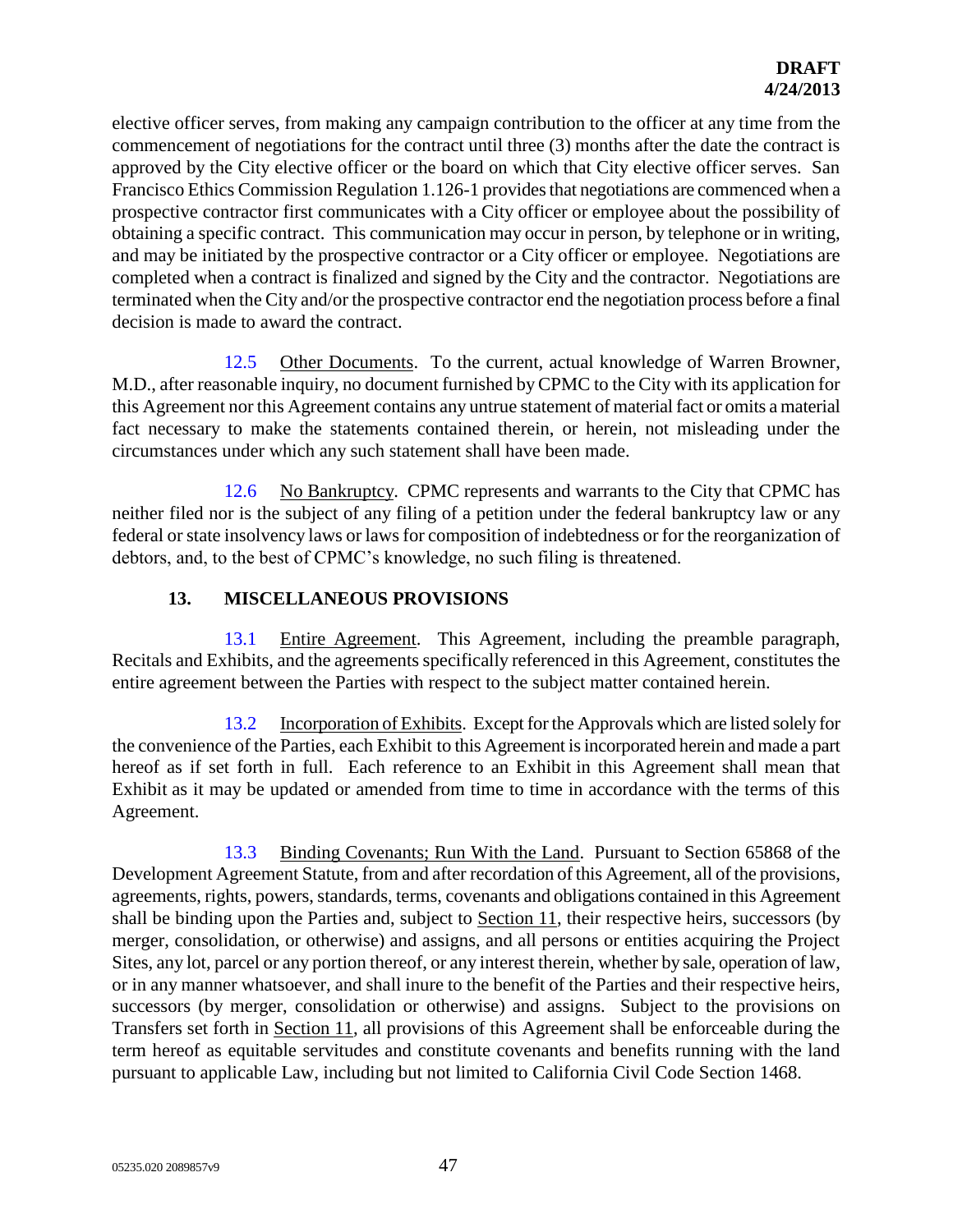13.4 Applicable Law and Venue. This Agreement has been executed and delivered in and shall be interpreted, construed, and enforced in accordance with the laws of the State of California. All rights and obligations of the Parties under this Agreement are to be performed in the City and County of San Francisco, and the City and County of San Francisco shall be the venue for any legal action or proceeding that may be brought, or arise out of, in connection with or by reason of this Agreement.

13.5 Construction of Agreement. The Parties have mutually negotiated the terms and conditions of this Agreement and its terms and provisions have been reviewed and revised by legal counsel for both the City and CPMC. Accordingly, no presumption or rule that ambiguities shall be construed against the drafting Party shall apply to the interpretation or enforcement of this Agreement. Language in this Agreement shall be construed as a whole and in accordance with its true meaning. The captions of the paragraphs and subparagraphs of this Agreement are for convenience only and shall not be considered or referred to in resolving questions of construction. Each reference in this Agreement to this Agreement or any of the Approvals shall be deemed to refer to this Agreement or the Approvals as amended from time to time pursuant to the provisions of this Agreement, whether or not the particular reference refers to such possible amendment. In the event of a conflict between the provisions of this Agreement and Chapter 56, the provisions of this Agreement will govern and control.

# 13.6 Project Is a Private Undertaking; No Joint Venture or Partnership.

13.6.1 The development proposed to be undertaken by CPMC on the Project Sites is a private development. The City has no interest in, responsibility for, or duty to third persons concerning any of said improvements. CPMC shall exercise full dominion and control over the Project Sites, subject only to the limitations and obligations of CPMC contained in this Agreement.

13.6.2 Nothing contained in this Agreement, or in any document executed in connection with this Agreement, shall be construed as creating a joint venture or partnership between the City and CPMC. Neither Party is acting as the agent of the other Party in any respect hereunder. CPMC is not a state or governmental actor with respect to any activity conducted by CPMC hereunder.

13.7 Recordation. Pursuant to the Development Agreement Statute and Chapter 56, the Clerk of the Board of Supervisors shall have a copy of this Agreement recorded in the Official Records within ten (10) days after the Effective Date of this Agreement or any amendment thereto, with costs to be borne by CPMC.

13.8 Obligations Not Dischargeable in Bankruptcy. CPMC's obligations under this Agreement are not dischargeable in bankruptcy.

13.9 Survival. Subject to the provisions of Section 10.4, following expiration of the Term, this Agreement shall be deemed terminated and of no further force and effect except for any provisions which, by their express terms, survive the expiration or termination of this Agreement.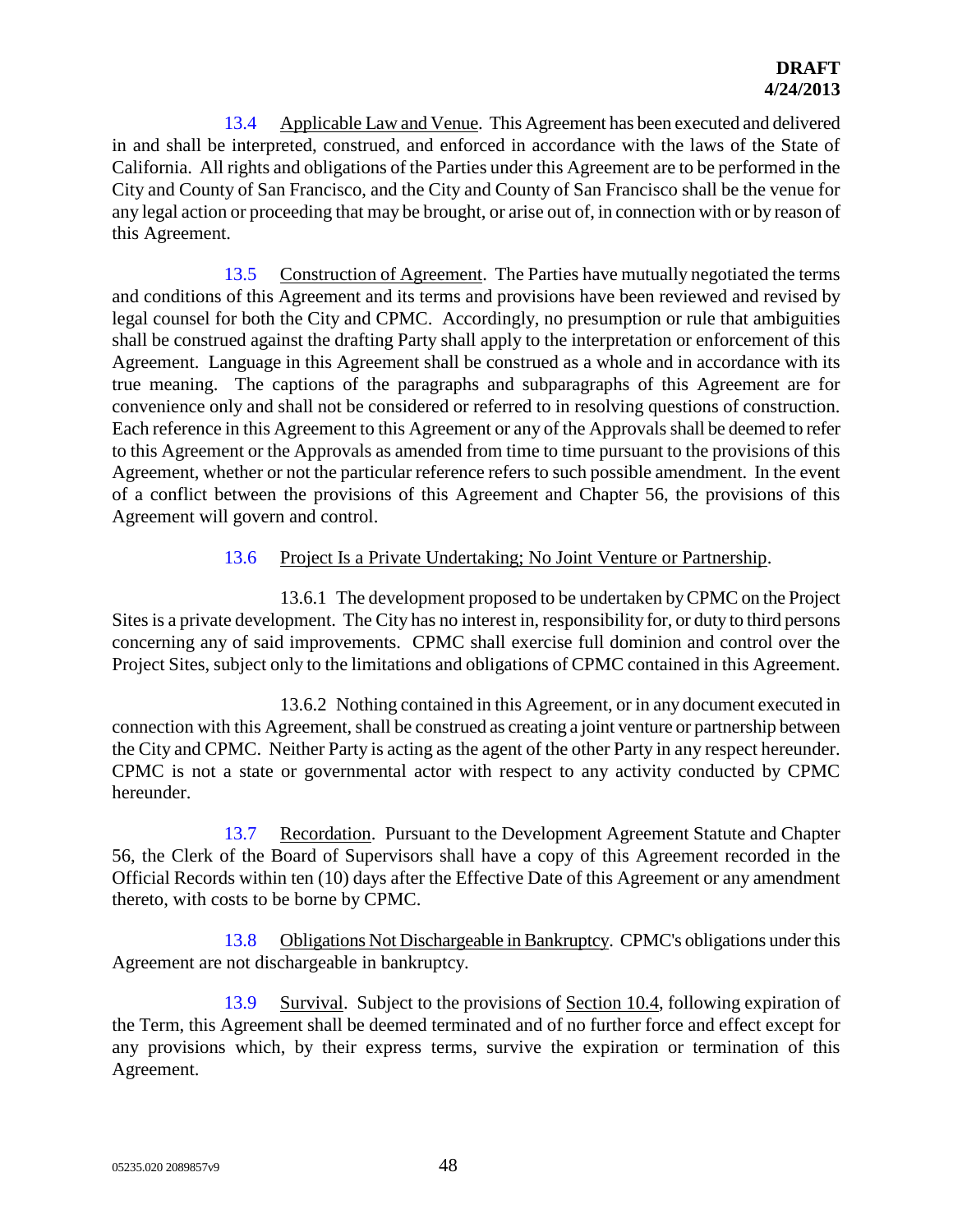13.10 Signature in Counterparts. This Agreement may be executed in duplicate counterpart originals, each of which is deemed to be an original, and all of which when taken together shall constitute one and the same instrument.

13.11 Notices. Any notice or communication required or authorized by this Agreement shall be in writing and may be delivered personally or by registered mail, return receipt requested. Notice, whether given by personal delivery or registered mail, shall be deemed to have been given and received upon the actual receipt by any of the addressees designated below as the person to whom notices are to be sent. Either Party to this Agreement may at any time, upon notice to the other Party, designate any other person or address in substitution of the person and address to which such notice or communication shall be given. Such notices or communications shall be given to the Parties at their addresses set forth below:

To City:

John Rahaim Director of Planning San Francisco Planning Department 1650 Mission Street, Suite 400 San Francisco, California 94102

with a copy to:

Dennis J. Herrera, Esq. City Attorney City Hall, Room 234 1 Dr. Carlton B. Goodlett Place San Francisco, CA 94102 Attn: Real Estate/Finance

To CPMC:

Warren Browner, M.D. CEO, San Francisco Hospitals West Bay Region, Sutter Health 2351 Clay Street, 7th Floor San Francisco, CA 94115

with a copy to:

Michael A. Duncheon, Esq. VP & Regional Counsel, West Bay Region Sutter Health 633 Folsom Street, Seventh Floor San Francisco, CA 94107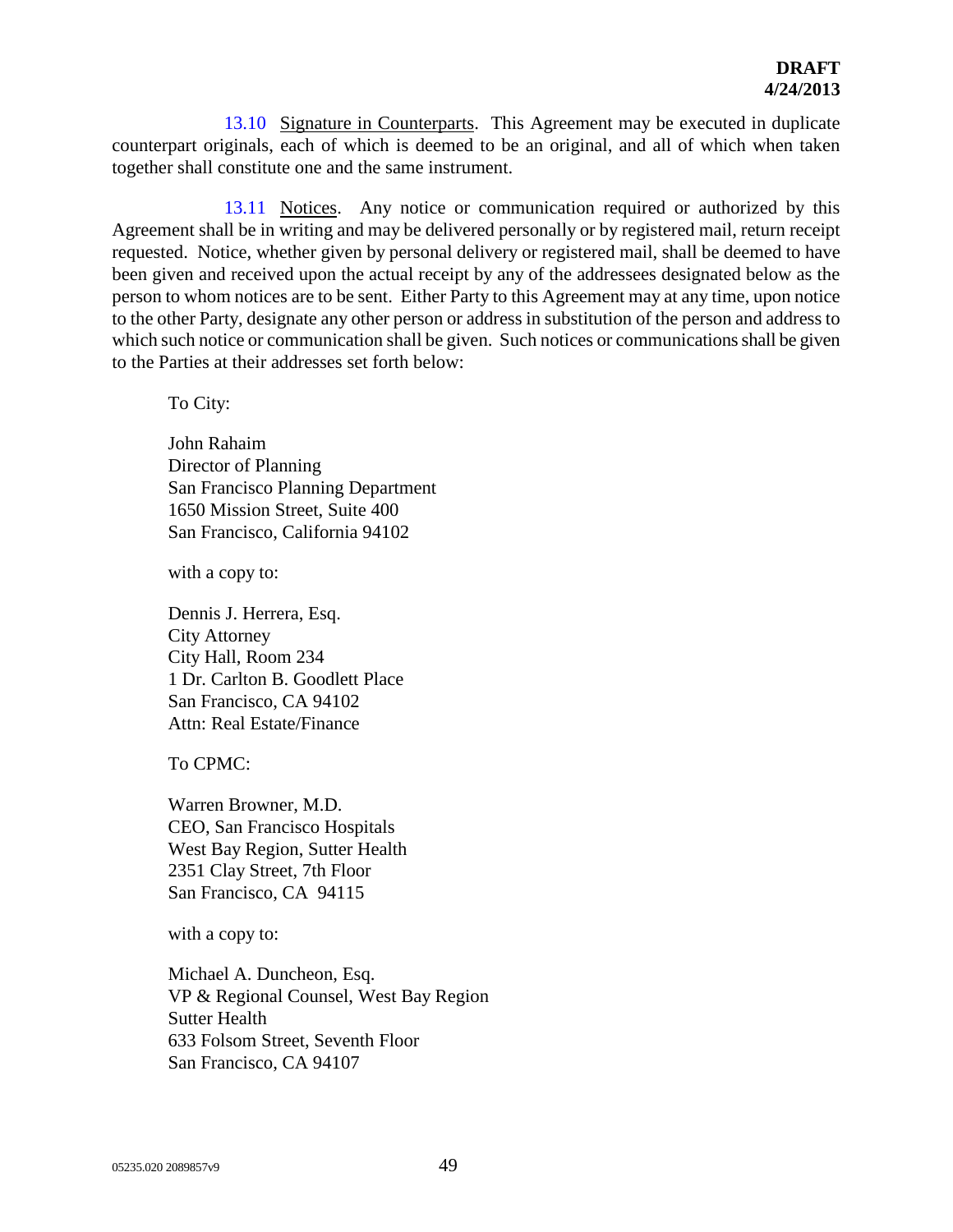13.12 Limitations on Actions. Pursuant to Section 56.19 of the Administrative Code, any decision of the Board of Supervisors made pursuant to Chapter 56 shall be final. Any court action or proceeding to attack, review, set aside, void, or annul any final decision or determination by the Board of Supervisors shall be commenced within ninety (90) days after such decision or determination is final and effective. Any court action or proceeding to attack, review, set aside, void or annul any final decision by (i) the Planning Director made pursuant to Administrative Code Section 56.15(d)(3) or (ii) the Planning Commission pursuant to Administrative Code Section 56.17(e) shall be commenced within ninety (90) days after said decision is final.

13.13 Severability. Except as is otherwise specifically provided for in this Agreement with respect to any Laws which conflict with this Agreement, if any term, provision, covenant, or condition of this Agreement is held by a court of competent jurisdiction to be invalid, void, or unenforceable, the remaining provisions of this Agreement shall continue in full force and effect unless enforcement of the remaining portions of this Agreement would be unreasonable or grossly inequitable under all the circumstances or would frustrate the purposes of this Agreement.

13.14 MacBride Principles. The City urges companies doing business in Northern Ireland to move toward resolving employment inequities and encourages them to abide by the MacBride Principles as expressed in San Francisco Administrative Code Section 12F.1 *et seq.* The City also urges San Francisco companies to do business with corporations that abide by the MacBride Principles. CPMC acknowledges that it has read and understands the above statement of the City concerning doing business in Northern Ireland.

13.15 Tropical Hardwood and Virgin Redwood. The City urges companies not to import, purchase, obtain or use for any purpose, any tropical hardwood, tropical hardwood wood product, virgin redwood, or virgin redwood wood product, except as expressly permitted by the application of Sections 802(b) and 803(b) of the San Francisco Environment Code.

13.16 Sunshine. CPMC understands and agrees that under the City's Sunshine Ordinance (Administrative Code, Chapter 67) and the California Public Records Act (California Government Code Section 6250 *et seq.*), this Agreement and any and all records, information, and materials submitted to the City hereunder are public records subject to public disclosure. To the extent that CPMC in good faith believes that any financial materials reasonably requested by the City constitutes a trade secret or confidential proprietary information protected from disclosure under the Sunshine Ordinance and other Laws, CPMC shall mark any such materials as such. When a City official or employee receives a request for information that has been so marked or designated, the City may request further evidence or explanation from CPMC. If the City determines that the information does not constitute a trade secret or proprietary information protected from disclosure, the City shall notify CPMC of that conclusion and that the information will be released by a specified date in order to provide CPMC an opportunity to obtain a court order prohibiting disclosure.

# 13.17 Waiver of Personal Liability.

13.17.1 Non-Liability of City Officials and Others. Notwithstanding anything to the contrary in this Agreement, no individual board member, director, commissioner, officer, employee, official or agent of City or other City Parties shall be personally liable to CPMC,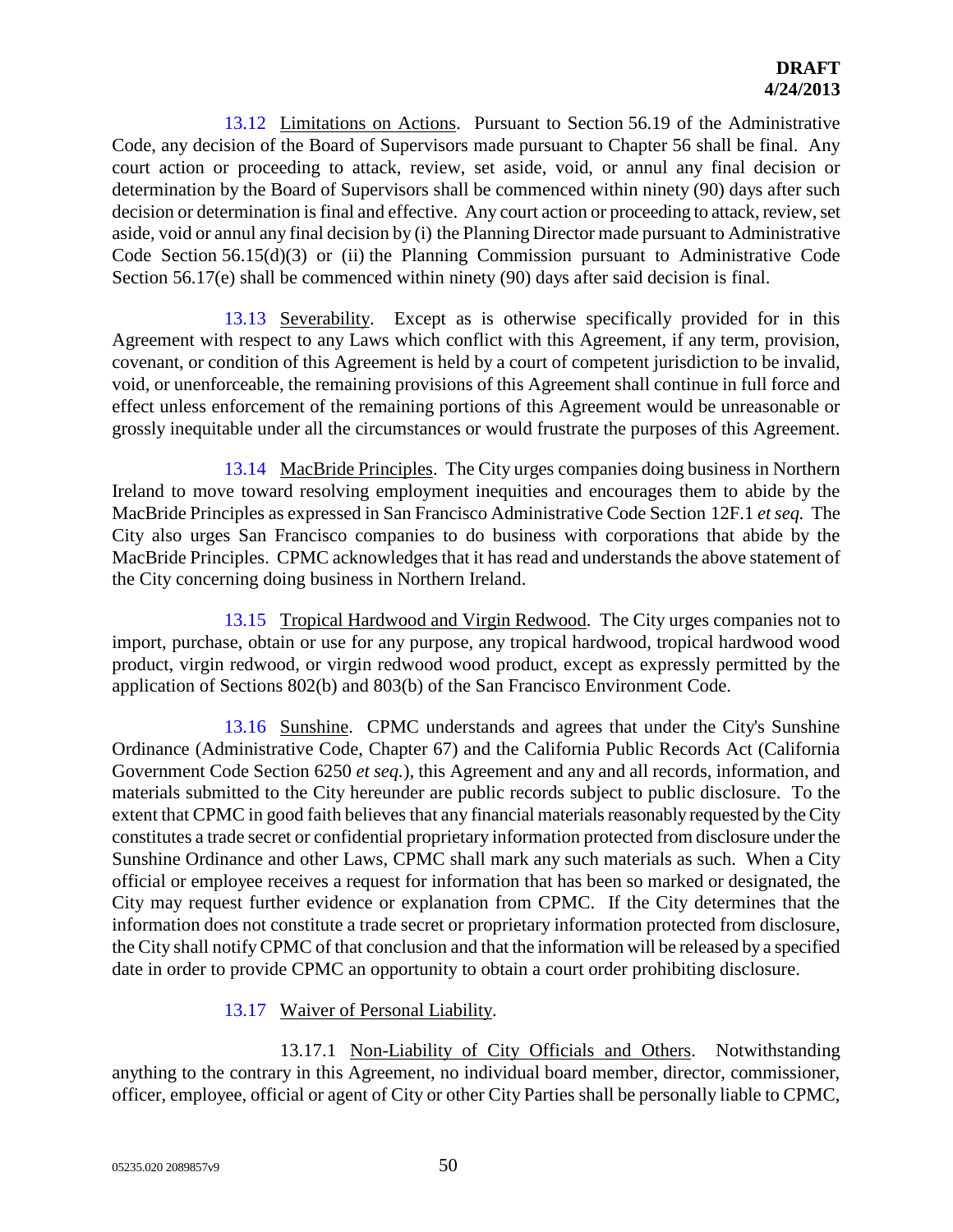its successors and assigns, in the event of any default by City, or for any amount which may become due to CPMC, its successors and assigns, under this Agreement.

13.17.2 Non-Liability of CPMC Officers and Others. Notwithstanding anything to the contrary in this Agreement, no individual board member, director, officer, employee, official, partner, employee or agent of CPMC or any Affiliate of CPMC shall be personally liable to City, its successors and assigns, in the event of any default by CPMC, or for any amount which may become due to City, its successors and assign, under this Agreement.

## *[signatures follow on next page]*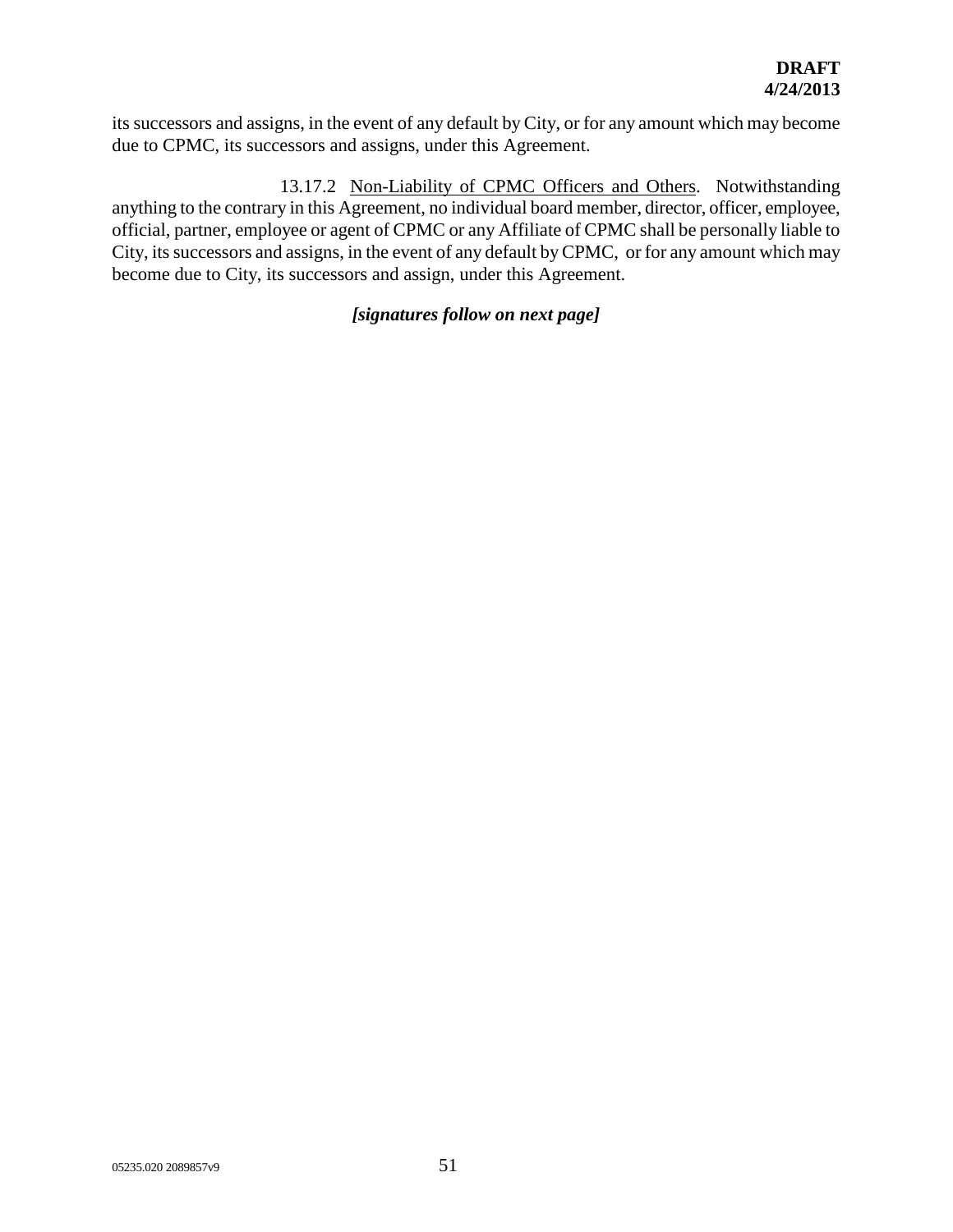IN WITNESS WHEREOF, the Parties hereto have executed this Agreement as of the day and year first above written.

CITY:

Approved as to form:

CITY AND COUNTY OF SAN FRANCISCO, DENNIS J. HERRERA, City Attorney a municipal corporation

By:

By:

Charles Sullivan, Deputy City Attorney

Approved on Board of Supervisors Ordinance No.

Approved and Agreed:

John Rahaim

Director of Planning

By:

Naomi Kelly, City Administrator

 $By:$ 

Mohammad Nuru, Director of Public Works

By:

Barbara A. Garcia, MPA, Director of Public Health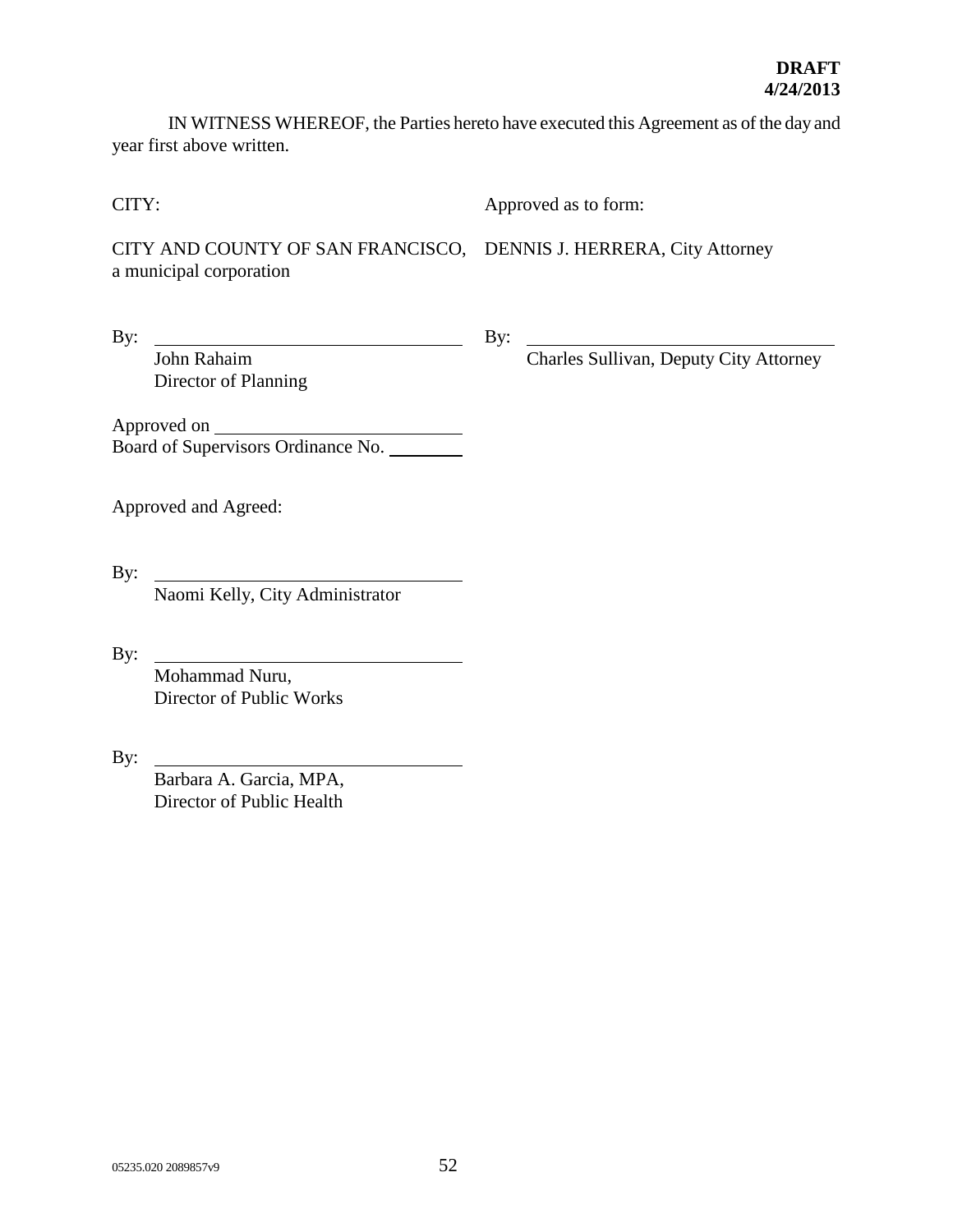# CPMC:

SUTTER WEST BAY HOSPITALS, a California non-profit public benefit corporation

By:

Mike Cohill, its President

By:

John Gates, its Chief Financial Officer

Approved as to form:

By:  $\overline{\phantom{a}}$ 

Michael Duncheon, its Regional Counsel, Office of the General Counsel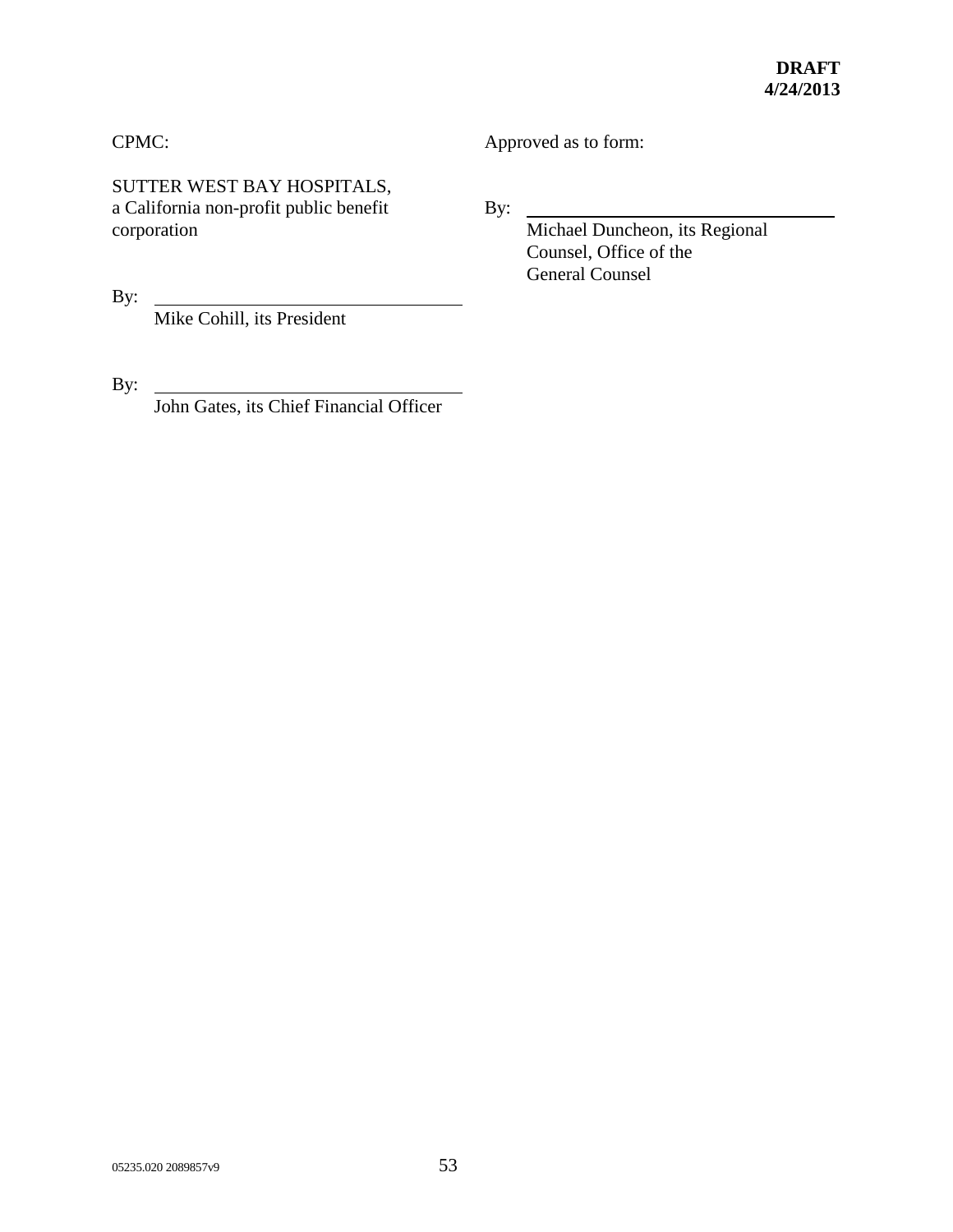## **CONSENT TO DEVELOPMENT AGREEMENT San Francisco Municipal Transportation Agency**

The Municipal Transportation Agency of the City and County of San Francisco ("**SFMTA**") has reviewed the Development Agreement (the "**Development Agreement**") between the City and SUTTER WEST BAY HOSPITALS, a California non-profit public benefit corporation doing business as California Pacific Medical Center ("**CPMC**") to which this Consent to Development Agreement (this "**SFMTA Consent**") is attached and incorporated. Except as otherwise defined in this SFMTA Consent, initially capitalized terms have the meanings given in the Development Agreement.

By executing this SFMTA Consent, the undersigned confirms that the SFMTA Board of Directors, after considering at a duly noticed public hearing the CEQA Findings, including the Statement of Overriding Considerations and the Mitigation Monitoring and Reporting Program contained or referenced therein, consented to and agrees to be bound by the Development Agreement as it relates to matters under SFMTA jurisdiction, including the Transportation Program and the transportation-related Mitigation Measures.

By executing this SFMTA Consent, the SFMTA does not intend to in any way limit, waive or delegate the exclusive authority of the SFMTA as set forth in Article VIIIA of the City's Charter.

CITY AND COUNTY OF SAN FRANCISCO, a municipal corporation, acting by and through the SAN FRANCISCO MUNICIPAL TRANSPORTATION **AGENCY** 

By:

EDWARD D. REISKIN, Director of Transportation

APPROVED AS TO FORM: DENNIS J. HERRERA, City Attorney

By:

Deputy City Attorney

San Francisco Municipal Transportation Agency Board of Directors

Resolution No: \_\_\_\_\_\_\_\_\_\_\_\_\_\_\_\_\_\_\_\_\_\_\_\_

Adopted: \_\_\_\_\_\_\_\_\_\_\_\_\_\_\_\_\_\_\_\_\_\_\_\_\_\_\_\_\_

Attest:

Secretary, SFMTA Board of Directors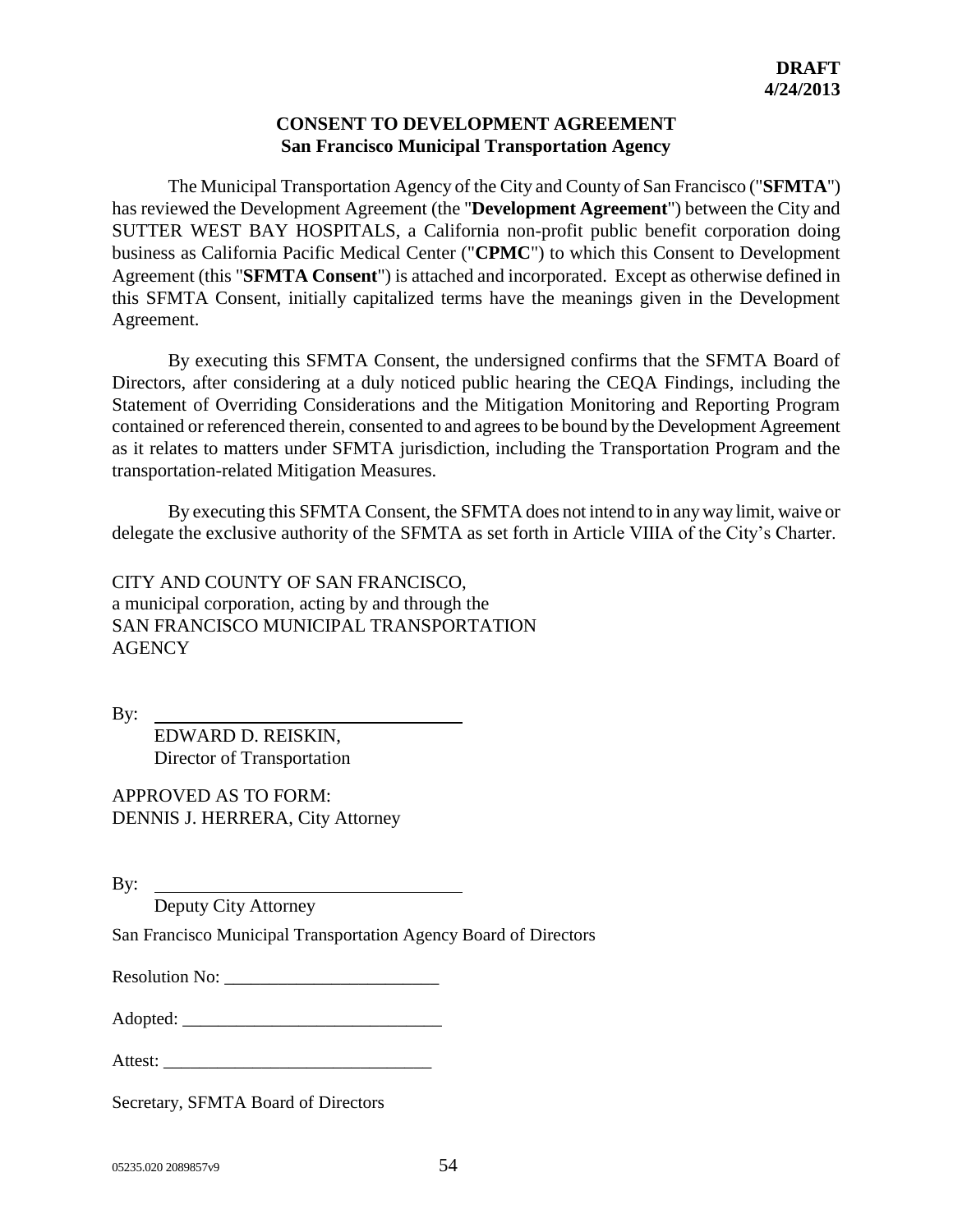# **EXHIBIT K**

#### **Transportation Program**

The Transportation Program includes payments to the San Francisco Municipal Transportation Agency ("**SFMTA**") to: (1) contribute to the cost of construction of the Proposed Van Ness and Geary Bus Rapid Transit improvements; (2) to address transit delay impacts on MUNI of the new Cathedral Hill campus; and (3) support SFMTA's bicycle circulation studies, as described below. All initially capitalized terms have the meaning given in the Definitions section of the Agreement unless otherwise defined in this Exhibit K.

## **1. BRT Contribution**

- a. CPMC will pay Five Million Dollars (\$5,000,000) to SFMTA to contribute to the cost of construction of the proposed Van Ness Avenue Bus Rapid Transit and the Geary Corridor Bus Rapid Transit improvements to be located adjacent to the New Cathedral Hill Campus (collectively, the "**BRT**"). The Five Million Dollar (\$5,000,000) BRT contribution will be paid in accordance with Exhibit N (Payment Schedule).
- b. SFMTA shall use the BRT contributions for hard or soft costs of planning, administration and construction associated with the BRT improvements to be constructed or installed in the Geary/Van Ness public rights of ways adjacent to the Cathedral Hill Campus. CPMC shall have no obligation for BRT costs above the BRT contribution set forth above. The City shall be responsible for all costs associated with the BRT improvements undertaken by the City that exceed this contribution, provided that City shall have no obligation to construct any specific BRT improvements or to spend any City funds thereon beyond the BRT contributions made by CPMC.
- c. SFMTA shall have the right, in its sole discretion, to determine how and where to apply the BRT contribution, with the only restriction being that SFMTA must use the funds for BRT purposes as set forth above. CPMC shall have no right to challenge the appropriateness or the amount of any expenditure, so long as it is used for BRT purposes as set forth above.

# **2. SFMTA Fee**

a. CPMC will pay a fee to the SFMTA (the "**SFMTA Fee**") as set forth in this section, in addition to any parking fees, charges, taxes or assessments levied on vehicles or their owners parking in the Cathedral Hill Campus Hospital and Cathedral Hill Campus MOB garages that CPMC will be required to collect on behalf of the City. The SFMTA Fee will be Fifty Cents (\$0.50) for each vehicle entry and each vehicle exit during off-peak hours, and Seventy-Five Cents (\$0.75) for each vehicle entry and each vehicle exit during peak hours. The SFMTA Fee, whether or not passed on by CPMC to vehicle operators, will not be considered "rent" under Section 601 of the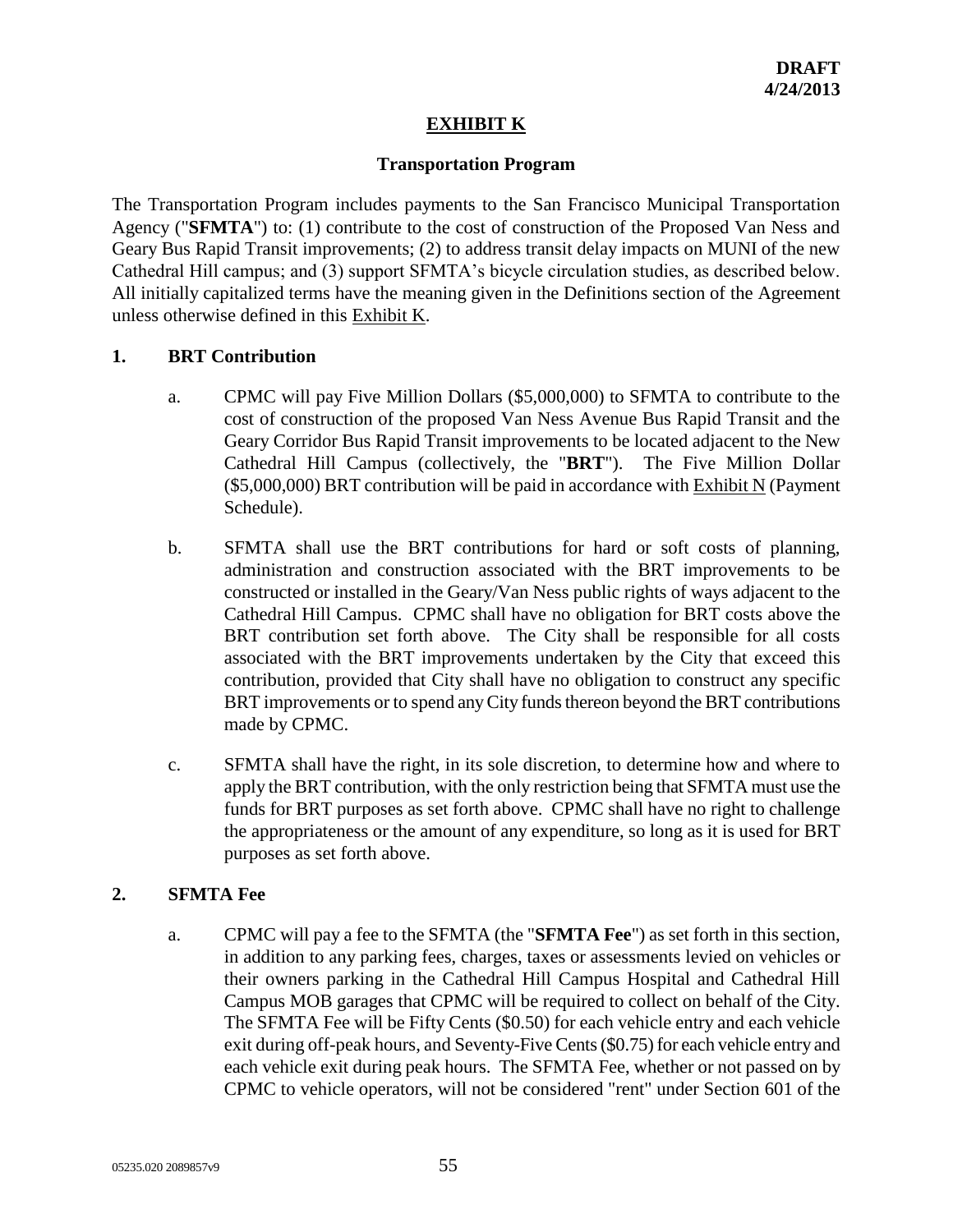San Francisco Business and Tax Revenue Code, and shall not be subject to tax. Peak hours shall be weekdays between 7:00 am and 9:00 am and between 4:00 pm and 6:00 pm. The SFMTA Fee program shall be effective for each new garage at the Cathedral Hill Campus Hospital and Cathedral Hill Campus MOB on the date of opening of that garage for public use and operations and continue for 10 years thereafter. Accordingly, the 10-year expiration date shall be different for each garage (assuming that they each open on different dates). The SFMTA Fee shall not apply to deliveries and short term drop-offs, turn-arounds and others provided with a short courtesy entry and exit, but it shall apply to any free parking offered to CPMC employees, contractors or agents.

- b. The SFMTA Fee (per vehicle entry and exit) shall increase by six percent (6%) on the second anniversary of the opening of each respective garage for public use and operations, and again by six percent (6%) on each second anniversary thereafter, for so long as the SFMTA Fee is payable.
- c. Within fifteen (15) days following the end of each calendar month in which the SFMTA Fee applies, CPMC shall send to SFMTA a statement (the "**Parking Fee Statement**") of the total number of cars entering and exiting the garages, the times of entry and exit (expressed as a total number of vehicles each day that entered and exited during peak hours and off-peak hours), and the total SFMTA Fee for the preceding calendar month, together with payment of the applicable SFMTA Fee payment. The Parking Fee Statement and SFMTA Fee payments shall go to: Director of Finance, San Francisco Municipal Transportation Agency, One South Van Ness Avenue, 8th Floor, San Francisco, California 94103.
- d. SFMTA shall have the right to use the SFMTA Fee for any purpose consistent with SFMTA's enterprise.
- e. The parties agree to meet and confer, and to cooperate and act in good faith to implement the SFMTA Fee program as described above and to ensure that the appropriate fee amounts are being collected at all times and paid to SFMTA. If necessary, as part of such implementation, SFMTA may require additional reasonable procedures to monitor the collection and payment of the correct fee amounts. CPMC shall require any third party garage operator to maintain appropriate records with respect to the same.
- f. CPMC shall maintain books and records for the SFMTA Fee in an accurate manner according to generally accepted accounting principles consistently applied, to allow a proper determination of SFMTA Fee due from CPMC each month. CPMC shall maintain all such books and records for a period of not less than 4 years from the end of each calendar year.
- g. CPMC agrees to make its parking garage operation books and records available to City, or to any auditor or representative designated by City, upon no less than ten (10) days prior written notice to CPMC, for the purpose of examining the books and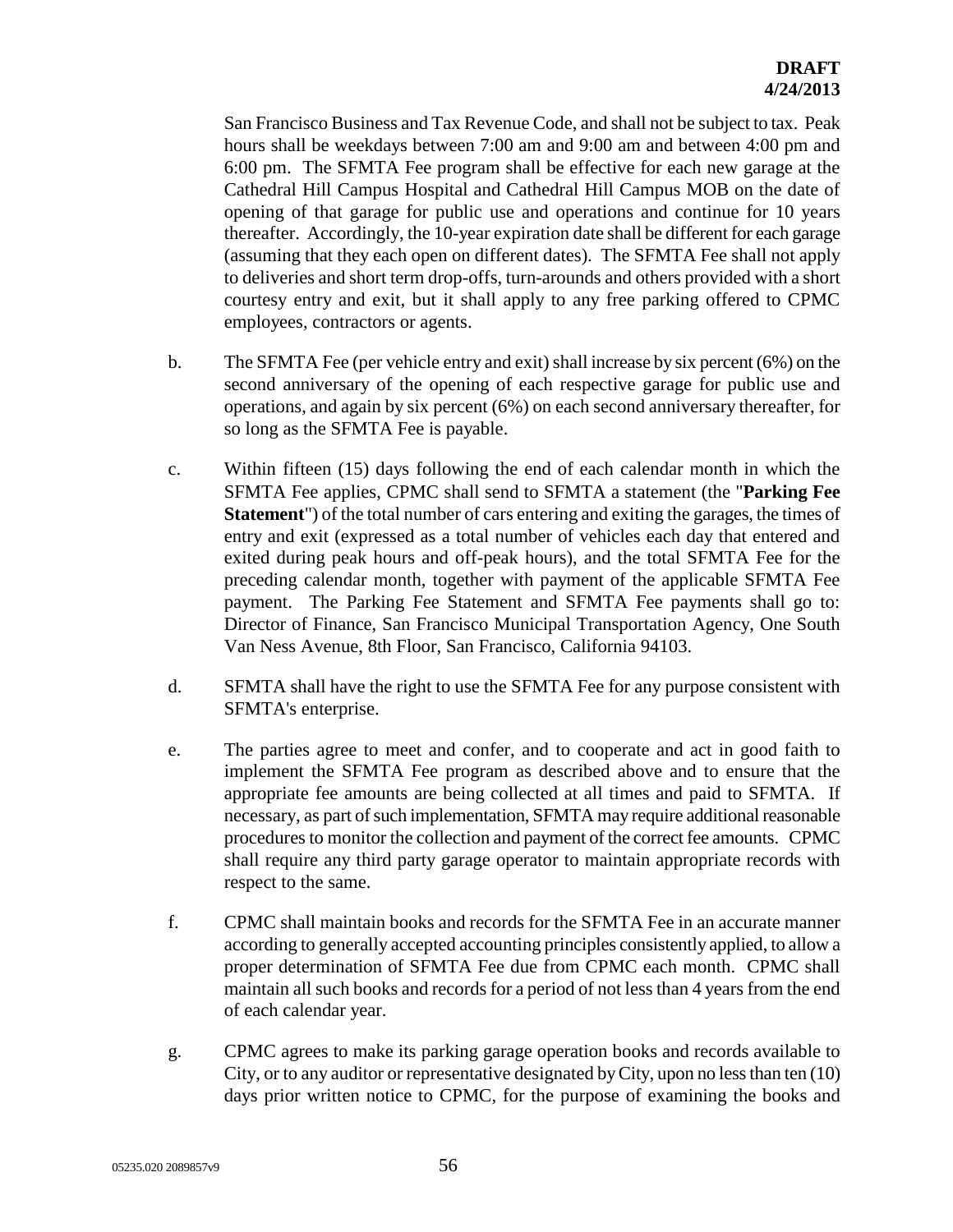records to determine the accuracy of CPMC's reporting of the SFMTA Fee. CPMC shall cooperate with the City's auditor during the course of any audit. Any such audit may be conducted, at City's cost, by the City Controller or his or her designee or by an independent accounting firm selected by City. During any such audit, the City and its auditor shall not disrupt CPMC's operations in the garages.

### **3. Transit Fee**

For the Near Term Projects, CPMC will pay a transit impact fee to SFMTA in the total amount of Six Million Five Hundred Thousand Dollars (\$6,500,000) ("**Transit Fee**"). The Transit Fee shall be paid in accordance with Exhibit N (Payment Schedule).

For the Long Term Projects, to the extent CPMC is subject to and not otherwise exempt from transit-related Impact Fees and Exactions in effect at the time of assessment, any grandfathering exemption arising because of an earlier filed application for environmental evaluation or preliminary project assessment shall not be considered to apply to a Long Term Project. CPMC shall pay all such transit-related Impact Fees and Exactions.

The Transit Fee is intended to compensate the SFMTA for the cost of providing services needed to mitigate transit delay impacts on MUNI buses associated with the demand generated by the Project as identified in the FEIR. The Transit Fee, and any transit-related Impact Fee and Exaction, are not tied to any particular service or improvement, and CPMC shall have no right to assert or insist upon their use by SFMTA in any particular manner.

#### **4. Bicycle Studies**

CPMC shall pay to SFMTA the total sum of Four Hundred Thousand Dollars (\$400,000) within thirty (30) days after the Effective Date (the "**Bicycle Studies Contribution**").

SFMTA shall use the Bicycle Studies Contribution, in its discretion, to:

- a. Develop preferred bicycle routes between the CPMC campuses, recommend improvements, and to the extent possible improve the quality of existing bicycle facilities;
- b. Develop design alternatives for improved bicycle facilities on Polk Street, in the vicinity of the new Cathedral Hill Campus;
- c. Develop traffic calming proposals along the 'Wiggle' (i.e., the approximately onemile zig-zagging bicycle route from Market Street to Golden Gate Park that minimizes hilly inclines) to encourage the safe co-existence of people walking and riding bicycles; and
- d. Design traffic calming improvements along 26th Street between Valencia Street and Potrero Avenue to discourage spillover traffic from Cesar Chavez Street and to provide an alternative to Cesar Chavez Street for people walking and riding bicycles.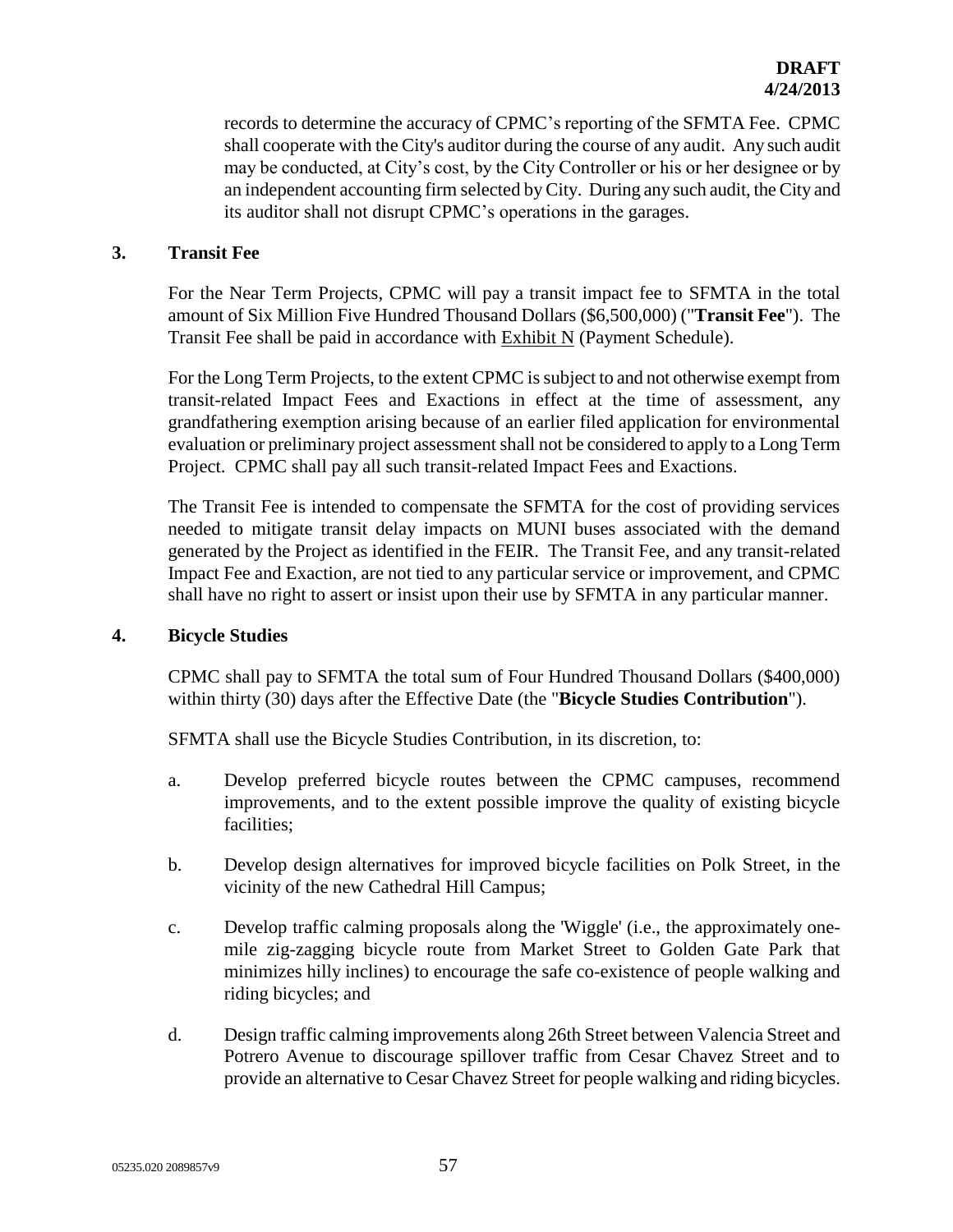**5. Annual Transportation Surveys**. CPMC shall implement the Transportation Demand Management Plans dated March 24, 2011, as amended dated April 1, 2013 (each a "**TDMP**") for each of the St. Luke's, Cathedral Hill, Pacific and Davies Campuses, respectively. CPMC shall conduct, or shall have conducted, at no cost to the City, annual employee surveys and tri-annual surveys for employees/patients/visitors, each as described in the TDMP, to assess the implementation of each TDMP. The survey shall commence within one (1) year following: the Opening of the St. Luke's Campus Hospital for the St. Luke's Campus; the Opening of the Cathedral Hill Campus Hospital for the Cathedral Hill and Pacific Campus; and the opening of the Neurosciences Institute Building for the Davies Campus, respectively. Once started, the surveys shall continue for a total of 10 years. As part of the Compliance Statement submitted by CPMC, CPMC shall provide the results of each survey most recently completed prior to the submission of the Compliance Statement. Each survey shall be completed within ninety (90) days following the end of the applicable one (1) year period. CPMC will share the results of these surveys with the Planning Department and SFMTA promptly following completion.

If any two (2) consecutive surveys show that an applicable target single occupancy vehicle percentage (the "**SOV Percentage**") is not being attained, CPMC shall consult with Planning Director and the SFMTA Director of Transportation to identify feasible measures that can reasonably be implemented by CPMC to reduce the SOV Percentage. The applicable target reduction of single occupancy vehicles is 15 percent in the aggregate system-wide as described in the TDMP.

**6. Additional Transportation Studies for Cathedral Hill**. CPMC shall fund the cost of additional transportation studies up to \$40,000 (in FY 2013 dollars adjusted by the Consumer Price Index for Urban Wage Earners for the San Francisco-Oakland-San Jose area published by the United States Department of Labor, Bureau of Labor Statistics, "**CPI**") (the "**Cost Cap**"), for the operation of the intersections and for operational characteristics of the Cathedral Hill Campus in its immediate vicinity as determined by the SFMTA to assist the City in monitoring future congestion and effects of CPMC's Cathedral Hill projects on the City's transportation network. The SFMTA may request such funding up to 3 times, each subject to the Cost Cap, provided it shall not first request such funding until at least 3 years after the new hospital at Cathedral Hill is opened and not more frequently than every 3 years thereafter. If it is determined that area congestion exceeds currently projected levels or that the transportation-related operational characteristics (e.g., freight loading, parking garage access, passenger loading, etc.) of the Cathedral Hill Campus adversely affect the network, CPMC will consult with the SFMTA to determine if there are additional feasible transportation demand management measures or other measures that might reasonably be implemented by CPMC, at no cost to the City, to reduce its contribution to transportation congestion in the area.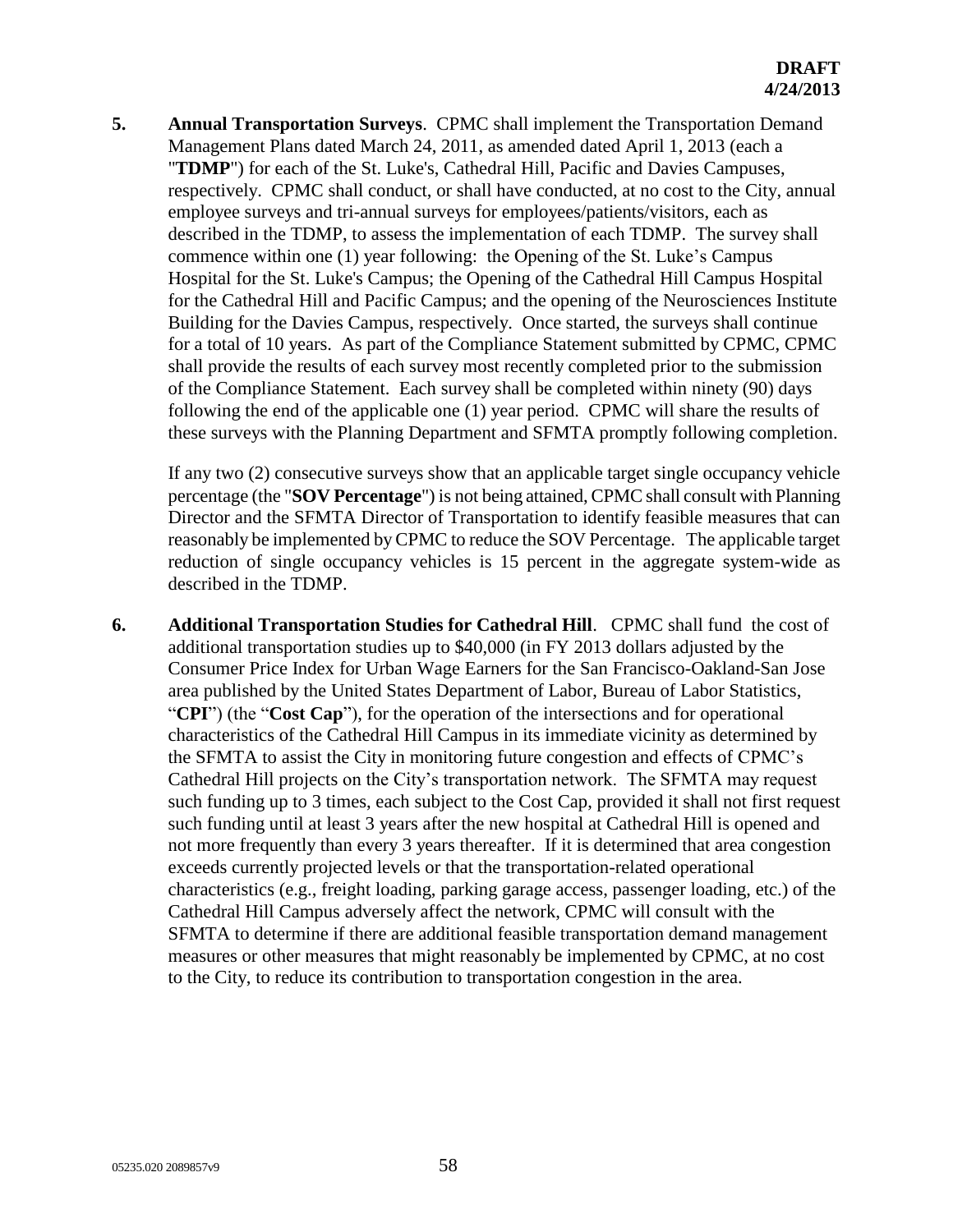**7. Additional Funds for Transportation Demand Management at Cathedral Hill**. If any of the scheduled transportation surveys for Cathedral Hill employees, patients and visitors show in the aggregate that the Drive Alone mode split percentages for daily use exceed those shown in Table 30 of the CPMC LRDP Transportation Impact Study (June 2010), then CPMC shall pay to SFMTA \$75,000 (in FY 2013 dollars adjusted by CPI) within 60 days following the completion of the survey. These funds will be used by SFMTA solely for transportation demand management or transportation improvements related to the Cathedral Hill Campus traffic area as determined by SFMTA, which uses may include, but are not limited to, additional employer and visitor social marketing or any parking management program.

# **8. Clipper Cards.**

- a. CPMC shall set up a master account for all employees with the Clipper Card Program or similar/successor electronic debit and transfer mechanism.
- b. CPMC shall encourage all employees (new and existing) to enroll and purchase a Clipper Card as a part of its Transportation Demand Management (TDM) plan. As part of its normal TDM activities, CPMC shall promote the use of the subsidy described in Section 8.c below by (1) including this subsidy information in new hire packets and orientation, in transportation services newsletters, on a TDM communication board in each Campus cafeteria, and on the TDM page on CPMC's intranet, (2) promoting the subsidy at the annual transportation fairs held at each Campus, and (3) undertaking additional outreach as necessary to drive up adoption and achieve the SOV reduction goals.
- c. CPMC shall share the cost equally between employer and employee of a monthly Fast Pass or Clipper Card (or any successor transit card issued or approved by SFMTA) that an employee buys through CPMC's automatic payroll deduction program, up to the value of an adult Fast Pass (currently \$64), as such amount changes from time to time. CPMC shall have no responsibility to contribute to or to share the costs of a Clipper Card (or other successor transit card) to the extent such costs exceed the value of a Fast Pass.
- d. CPMC shall make good faith efforts to include an "opt-out" provision for Clipper Cards in future labor contracts.
- **9. Cathedral Hill Campus Garages**. CPMC's Cathedral Hill Campus garages shall be available only to visitors, employees and staff of the Campus after 7 p.m.

## **10. Board Authorization and Appropriation.**

By approving the Agreement, including this Exhibit, the Board of Supervisors authorizes SFMTA to accept the funds paid by CPMC as set forth in this Exhibit, to maintain separate interest bearing accounts or subaccounts as contemplated in this Exhibit, and to appropriate the funds, including interest and earnings, for purposes described in this Exhibit for the term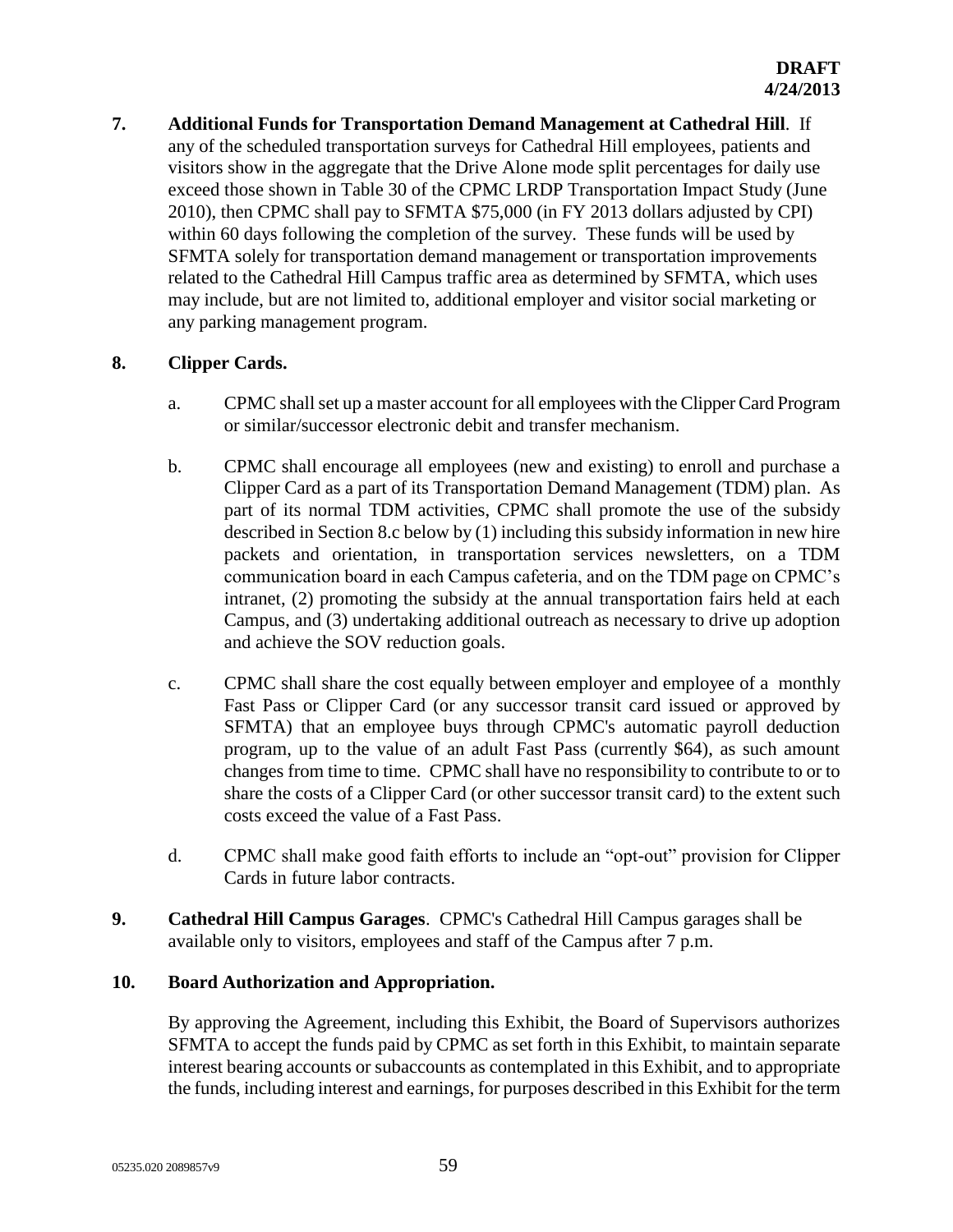of the Agreement. Any interest earned on the accounts or subaccounts created under the terms of this Exhibit shall remain in the designated accounts or subaccounts for use consistent with the identified purpose and shall not be transferred to the City's General Fund for other purposes.